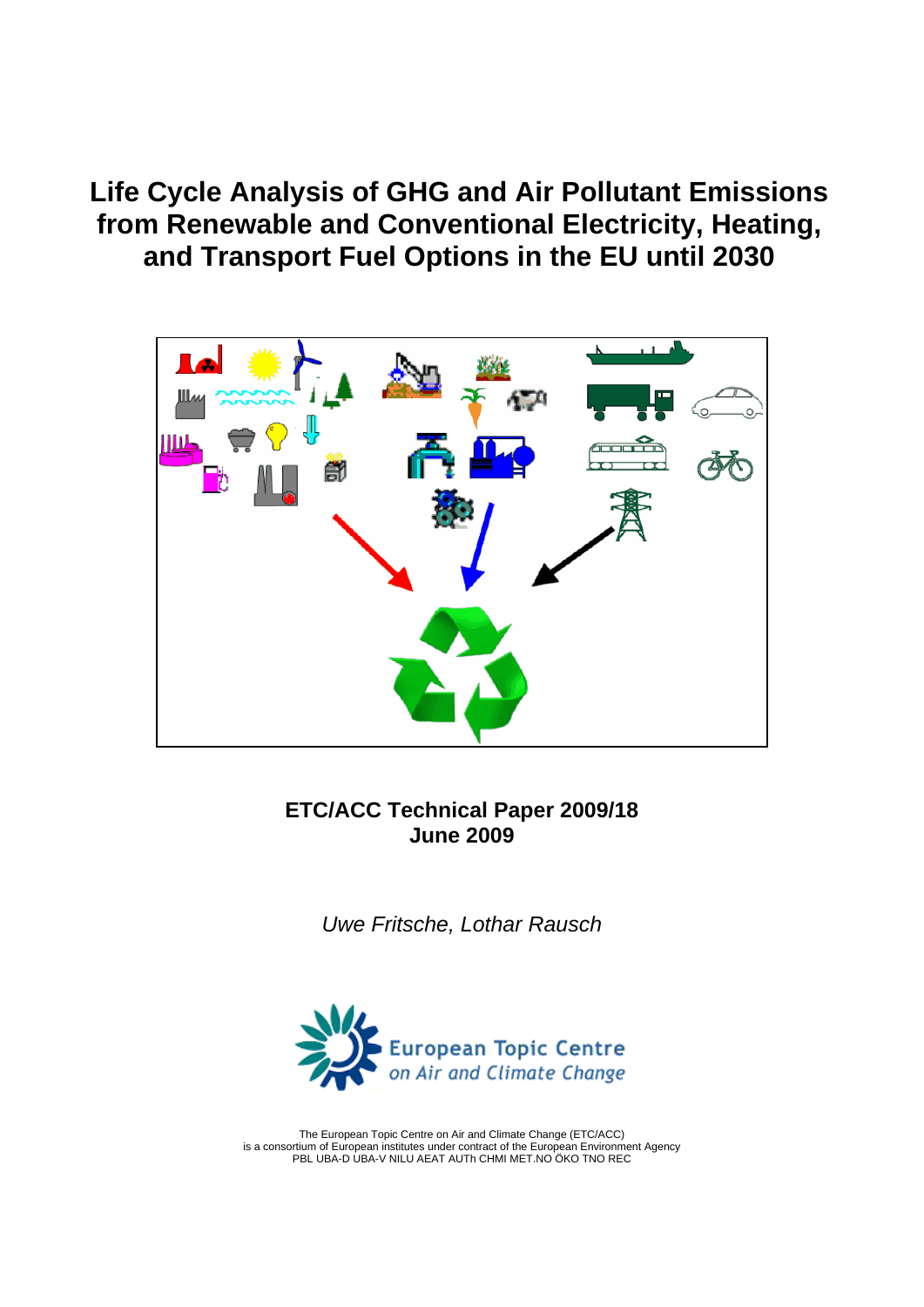*Front page picture: Recyclus logo with energy, materials and transport iconic expressions* 

#### *Author affiliation:*

*Uwe R.Fritsche, Lothar Rausch: Energy & Climate Division, Öko-Institut, Darmstadt Office* 

#### **DISCLAIMER**

This ETC/ACC Technical Paper has not been subjected to European Environment Agency (EEA) member country review. It does not represent the formal views of the EEA.

*© ETC/ACC, 2009. ETC/ACC Technical paper 2009/18 European Topic Centre on Air and Climate Change PO Box 303 3720 AH Bilthoven The Netherlands Phone +31 30 2748562 Fax +31 30 2744433 Email [etcacm@rivm.nl](mailto:etcacm@rivm.nl) Website <http://air-climate.eionet.europa.eu/>*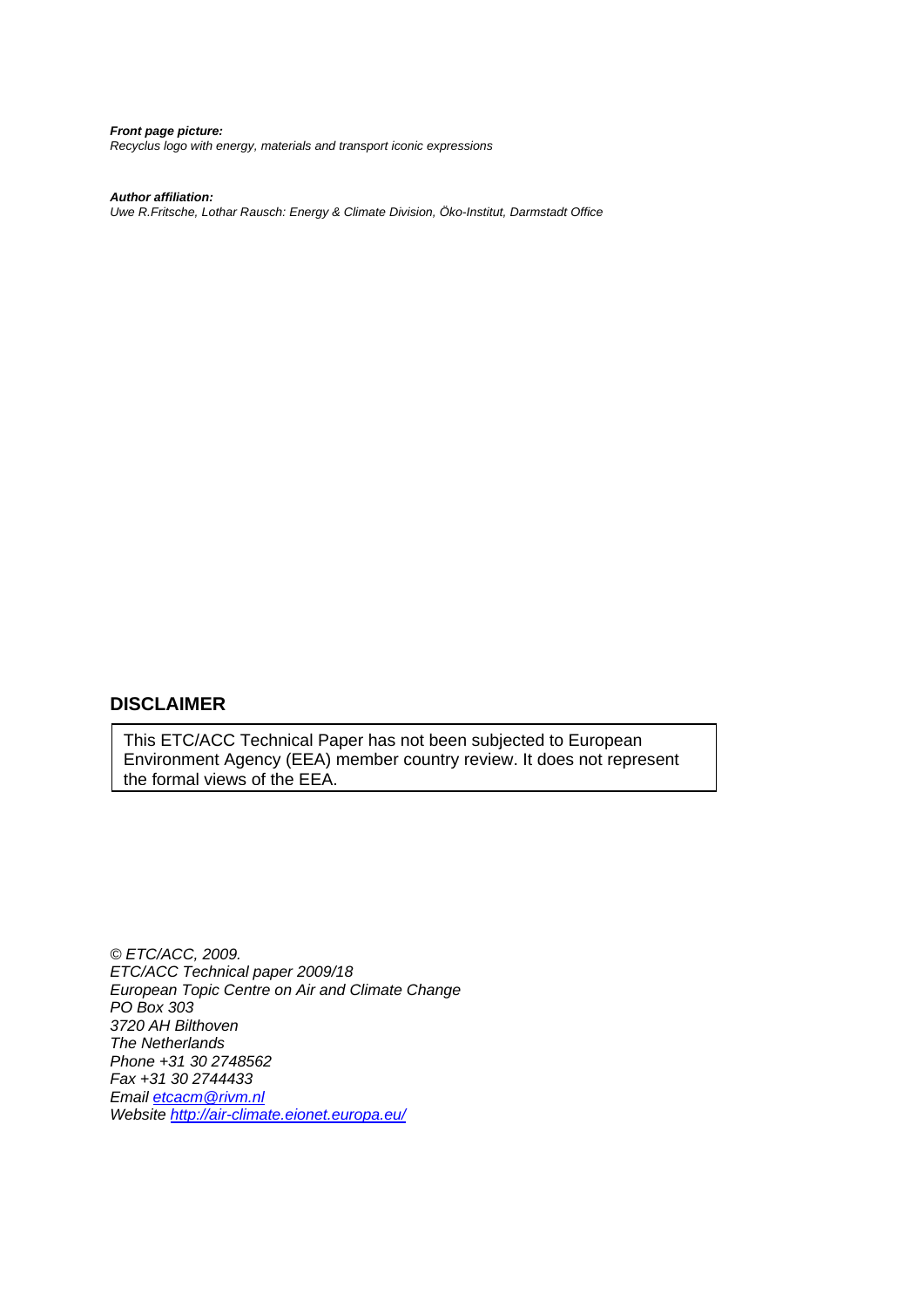

**Life Cycle Analysis of GHG and Air Pollutant Emissions from Renewable and Conventional Electricity, Heating, and Transport Fuel Options in the EU until 2030** 

Updated Report for the European Environment Agency (EEA)

**Darmstadt, June 2009** 

prepared by

**Uwe R. Fritsche/Lothar Rausch**  Energy & Climate Division Öko-Institut, Darmstadt Office

**Öko-Institut e.V.** 

**Darmstadt Office**  Rheinstr. 95 D-64295 Darmstadt ph: +49-61 51-81 91-0 fax: +49-61 51-81 91-33

Freiburg Office Merzhauser Str. 173 D-79100 Freiburg ph.: +49-761-452 95-0 fax: +49-761-47 53 37

Berlin Office Novalisstraße 10 D-10115 Berlin ph: +49-30-280 486-80 fax: +49-30-280 486-88

**www.oeko.de**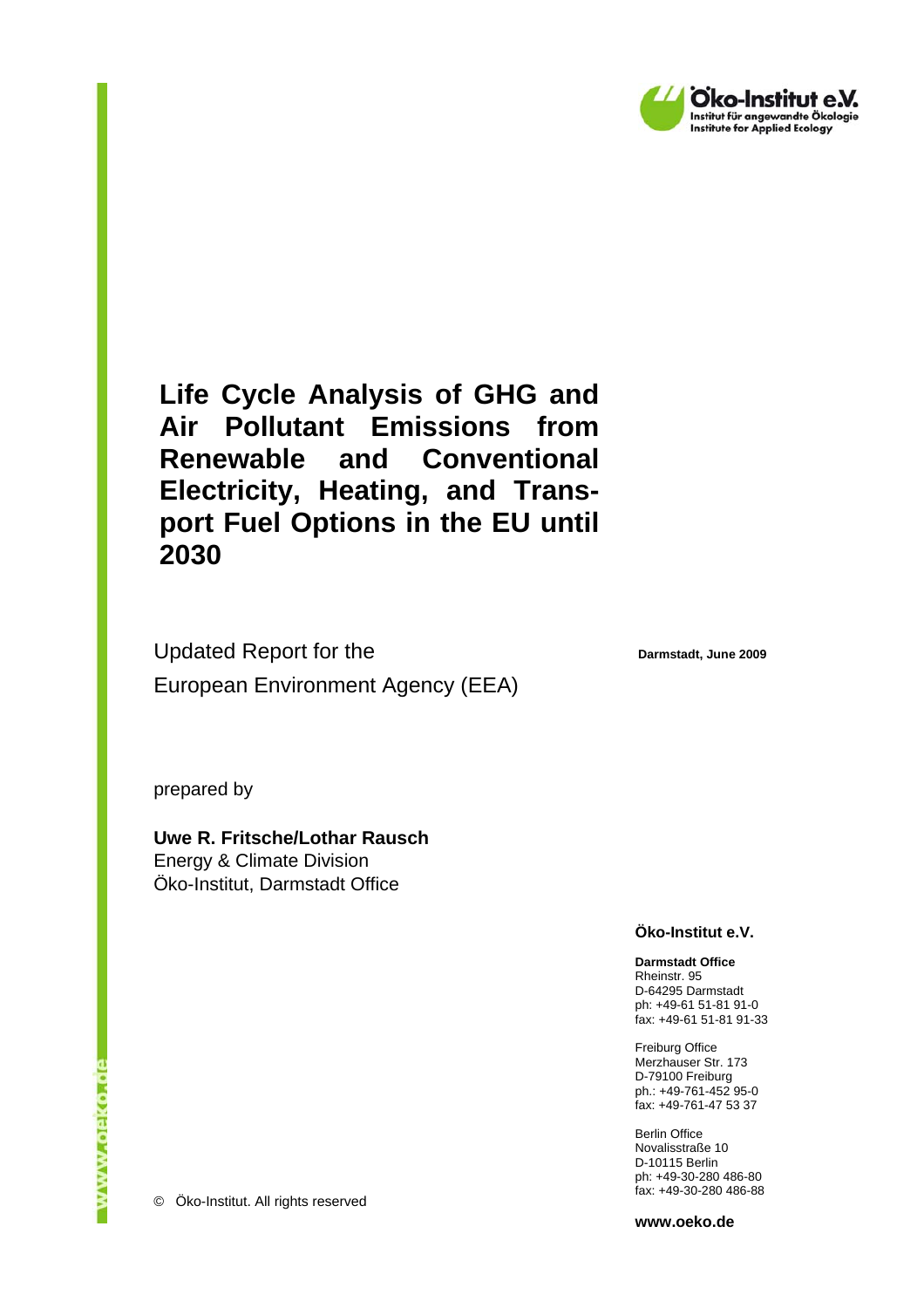# **Content**

| 1                |                                                         |                                                                                                                                                                                                                           |                                      |  |  |  |
|------------------|---------------------------------------------------------|---------------------------------------------------------------------------------------------------------------------------------------------------------------------------------------------------------------------------|--------------------------------------|--|--|--|
| $\boldsymbol{2}$ |                                                         |                                                                                                                                                                                                                           |                                      |  |  |  |
|                  | 2.1<br>2.2<br>2.3<br>2.4<br>2.5                         | Upstream Life Cycles for Hard Coal and Lignite<br>Upstream Life cycles for Natural Gas<br>Upstream Life Cycles for Oil<br><b>Upstream Life Cycles for Nuclear Generation</b><br><b>Upstream Life Cycles for Bioenergy</b> | 3<br>$\overline{7}$<br>8<br>10<br>11 |  |  |  |
| 3                |                                                         | <b>Country-specific Comparisons of Selected Non-Renewable</b>                                                                                                                                                             | .18                                  |  |  |  |
|                  | 3.1<br>3.2<br>3.3                                       | <b>Country-specific Comparison of Coal Electricity Generation</b><br>Country-specific Comparison of Gas Electricity Generation<br>Country-specific Comparison of Nuclear Electricity Generation                           | 18<br>21<br>22                       |  |  |  |
| 4                |                                                         |                                                                                                                                                                                                                           | .25                                  |  |  |  |
|                  | 4.1<br>4.2                                              | <b>Non-Biomass Renewables</b><br>Site- and Technology-Specific Variation for Solar and<br><b>Geothermal Electricity</b>                                                                                                   | 25<br>27                             |  |  |  |
|                  | 4.3<br>4.4                                              | <b>Electricity from Biomass Residues</b><br>Electricity from Bioenergy Crops in EU Countries                                                                                                                              | 29<br>34                             |  |  |  |
| 5                |                                                         |                                                                                                                                                                                                                           | .39                                  |  |  |  |
| 6                |                                                         |                                                                                                                                                                                                                           |                                      |  |  |  |
| 7                |                                                         | Electricity Generation in New Member and Candidate States 46                                                                                                                                                              |                                      |  |  |  |
|                  |                                                         |                                                                                                                                                                                                                           |                                      |  |  |  |
| 8                |                                                         |                                                                                                                                                                                                                           |                                      |  |  |  |
| 9                |                                                         |                                                                                                                                                                                                                           |                                      |  |  |  |
|                  |                                                         |                                                                                                                                                                                                                           |                                      |  |  |  |
|                  |                                                         |                                                                                                                                                                                                                           |                                      |  |  |  |
|                  |                                                         |                                                                                                                                                                                                                           |                                      |  |  |  |
|                  | Appendix: Technical Data and Direct Emissions of Energy |                                                                                                                                                                                                                           |                                      |  |  |  |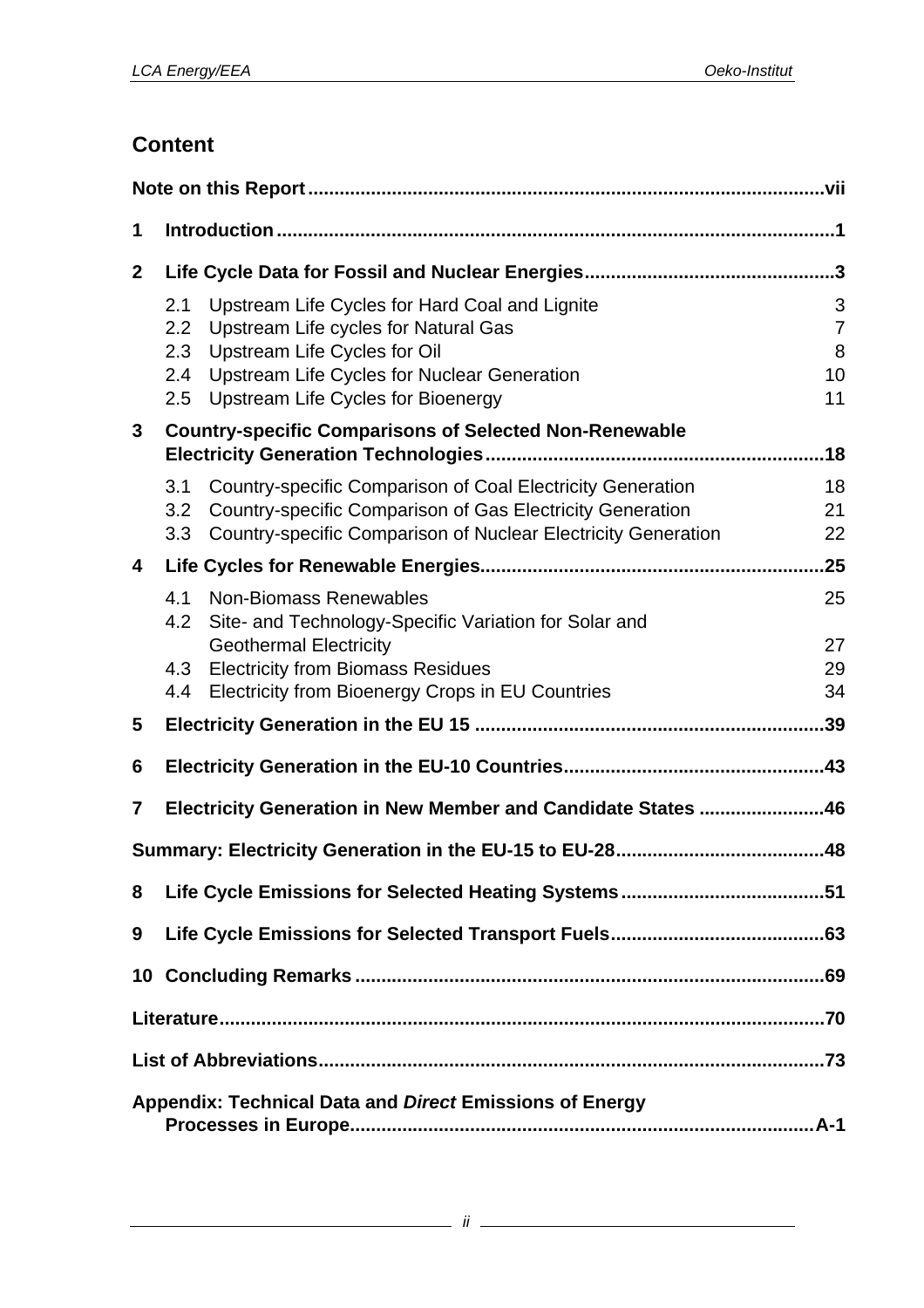# **List of Tables**

| Table 1  | GHG emissions of lignite/hard coal upstream life cycles, 2005 4     |
|----------|---------------------------------------------------------------------|
| Table 2  | Air pollutants from lignite/hard coal upstream life cycles, 2005  5 |
| Table 3  | GHG emissions of coal upstream life cycles in the EU, 2005 6        |
| Table 4  |                                                                     |
| Table 5  |                                                                     |
| Table 6  |                                                                     |
| Table 7  | GHG emissions of heavy fuel oil upstream life cycles, 2005  9       |
| Table 8  | Air pollutants from heavy fuel oil upstream life cycles, 2005 10    |
| Table 9  | GHG emissions of bioenergy upstream life cycles in EU countries     |
| Table 10 | Air Emissions of bioenergy upstream life cycles in EU countries     |
| Table 11 | GHG emissions of bioenergy upstream life cycles in EU countries     |
| Table 12 | Air Emissions of bioenergy upstream life cycles in EU countries     |
| Table 13 | GHG emissions from lignite and coal electricity, 2005 and 2030 19   |
| Table 14 | Air pollutants from lignite and coal electricity, 2005 and 2030  20 |
| Table 15 |                                                                     |
| Table 16 |                                                                     |
| Table 17 |                                                                     |
| Table 18 |                                                                     |
| Table 19 | GHG emissions from renewable (non-biomass) electricity, 2005 26     |
| Table 20 |                                                                     |
| Table 21 |                                                                     |
| Table 22 |                                                                     |
| Table 23 |                                                                     |
| Table 24 |                                                                     |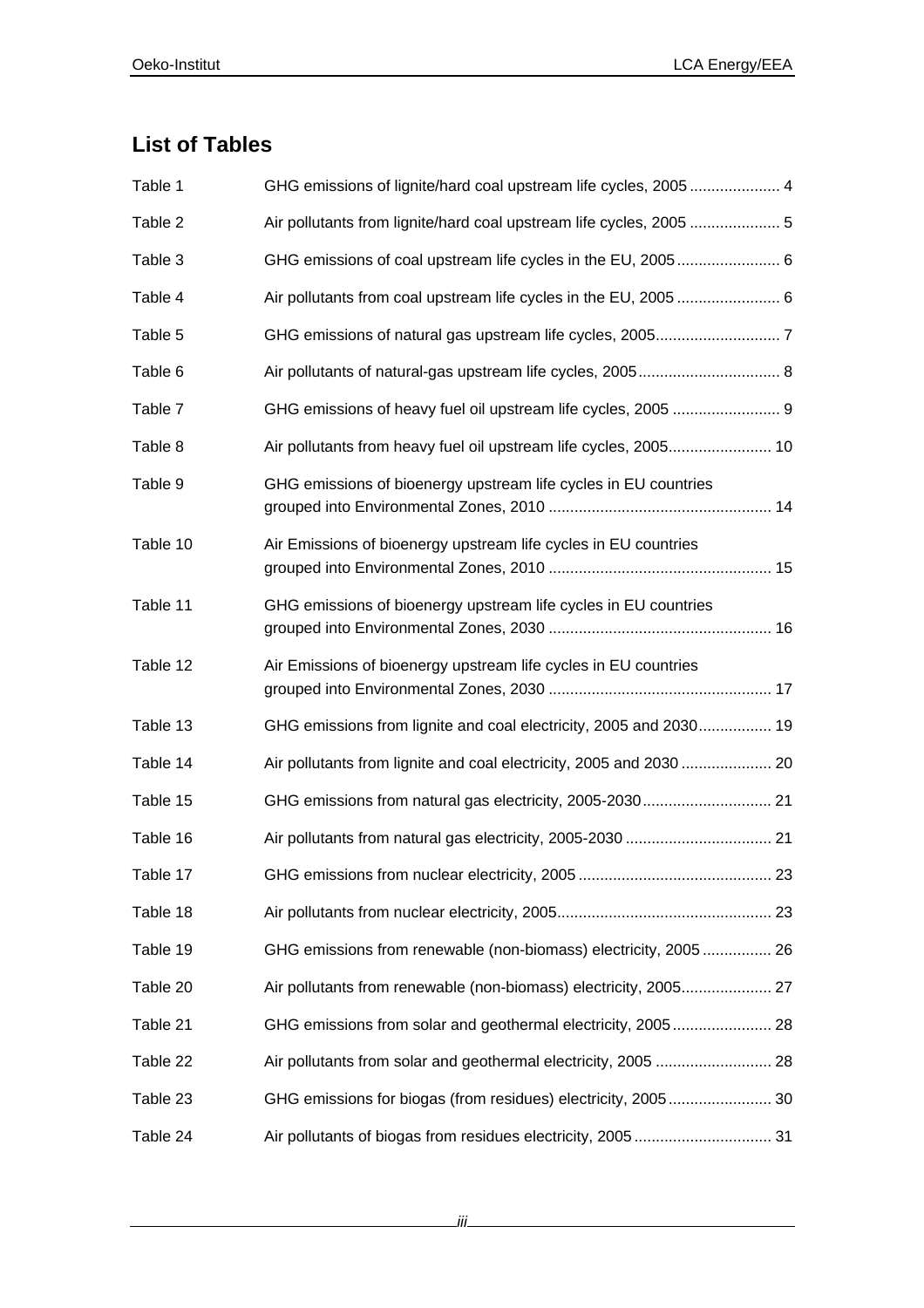| Table 25 |                                                                   |  |
|----------|-------------------------------------------------------------------|--|
| Table 26 |                                                                   |  |
| Table 27 | GHG emissions for electricity from bioenergy crops, 2010 34       |  |
| Table 28 | Air pollutants for electricity from bioenergy crops, 2010  36     |  |
| Table 29 | GHG emissions for electricity from bioenergy crops, 2030 37       |  |
| Table 30 | Air pollutants for electricity from bioenergy crops, 2030  38     |  |
| Table 31 | GHG emissions from electricity generation in the EU-15, 2005 39   |  |
| Table 32 | Air pollutants from electricity generation in the EU-15, 2005  40 |  |
| Table 33 | GHG emissions from electricity generation in EU-15, 2030 41       |  |
| Table 34 | Air pollutants from electricity generation in EU-15, 2030  42     |  |
| Table 35 | GHG emissions from electricity generation in EU-10, 2005 43       |  |
| Table 36 | Air pollutants from electricity generation in EU-10, 2005  44     |  |
| Table 37 | GHG emissions from electricity generation in the EU-10, 2030 45   |  |
| Table 38 | Air pollutants from electricity generation in the EU-10, 2030  46 |  |
| Table 39 | GHG emissions from electricity generation in BG, RO, TR, 2005 46  |  |
| Table 40 | Air pollutants from electricity generation in BG, RO, TR, 2005 47 |  |
| Table 41 | GHG emissions from electricity generation in BG, RO, TR, 2030 47  |  |
| Table 42 | Air pollutants from electricity generation in BG, RO, TR, 2030 47 |  |
| Table 43 | GHG emissions from electricity generation in EU-15 to 28, 2005 48 |  |
| Table 44 | Air pollutants from electricity generation EU-15 to 28, 2005 49   |  |
| Table 45 | GHG emissions from electricity generation EU-15 to 28, 2030 49    |  |
| Table 46 |                                                                   |  |
| Table 47 | GHG emissions from fossil and biomass residue heat, 2010  51      |  |
| Table 48 | Air pollutants from fossil and biomass residue heat, 2010 53      |  |
| Table 49 | GHG emissions from fossil and biomass residue heat, 2030  54      |  |
| Table 50 |                                                                   |  |
| Table 51 |                                                                   |  |
| Table 52 |                                                                   |  |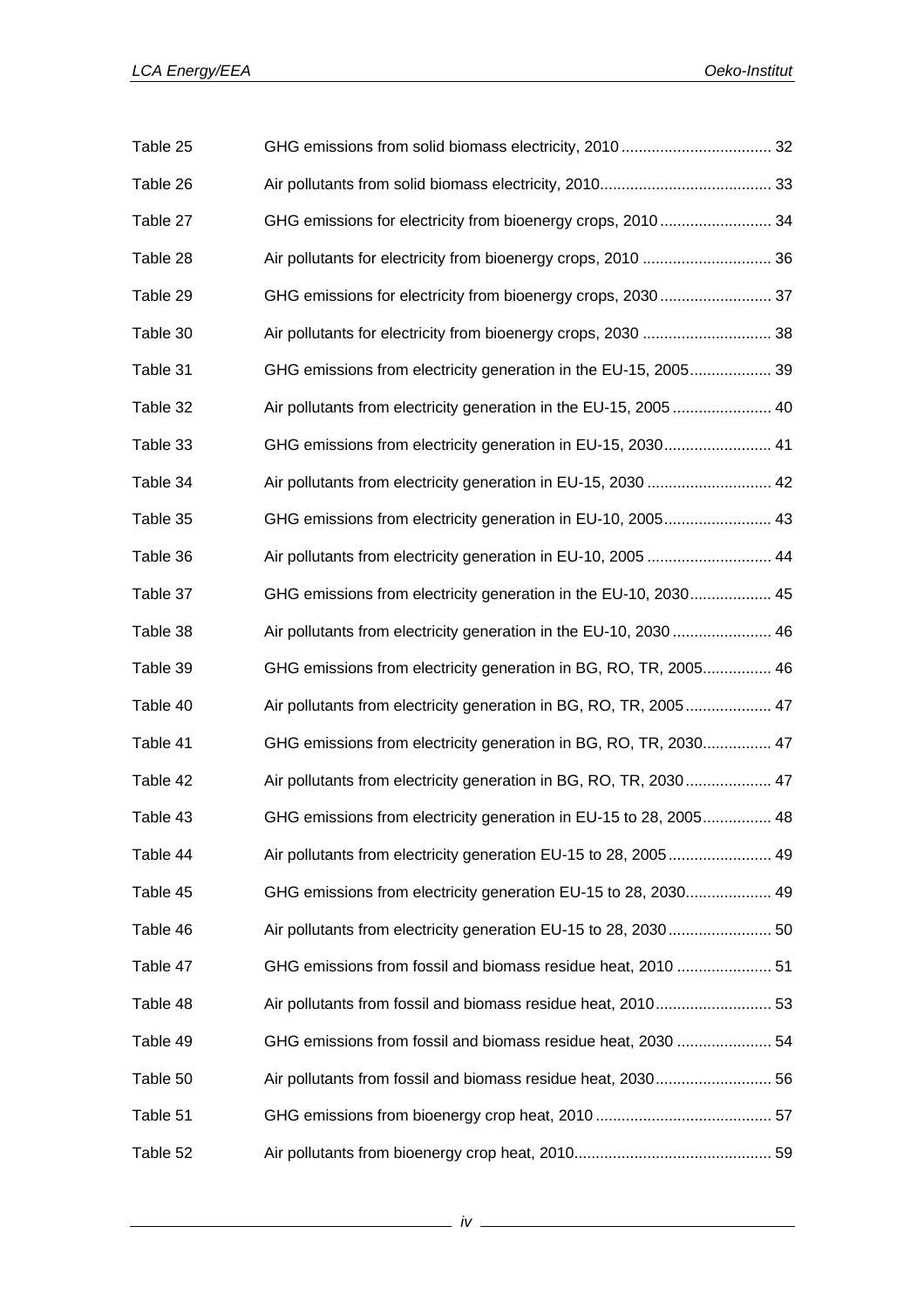| Table 53 |  |
|----------|--|
| Table 54 |  |
| Table 55 |  |
| Table 56 |  |
| Table 57 |  |
| Table 58 |  |

# **List of Figures**

| Figure 1  |                                                                      |
|-----------|----------------------------------------------------------------------|
| Figure 2  |                                                                      |
| Figure 3  | GHG and air pollutant emissions from lignite and coal electricity in |
| Figure 4  | GHG and air pollutant emissions from natural gas electricity, 2005-  |
| Figure 5  | GHG emissions and air pollutants from nuclear electricity, 2005 24   |
| Figure 6  | GHG emissions from renewable (non-biomass) electricity, 2005 26      |
| Figure 7  | GHG emissions and air pollutants from solar and geothermal           |
| Figure 8  |                                                                      |
| Figure 9  |                                                                      |
| Figure 10 | GHG emissions for electricity from bioenergy crops, 2010 35          |
| Figure 11 | GHG emissions for electricity from bioenergy crops, 2030  37         |
| Figure 12 | GHG emissions from electricity generation in the EU-15, 2005 40      |
| Figure 13 | GHG emissions from electricity generation in EU-15, 2030 42          |
| Figure 14 | GHG emissions from electricity generation in EU-10, 2005 44          |
| Figure 15 | GHG emissions from electricity generation in the EU-10, 2030 45      |
| Figure 16 | GHG emissions from electricity generation in EU-15 to 28, 2005 48    |
| Figure 17 |                                                                      |
| Figure 18 | GHG emissions from fossil and biomass residue heat, 2010  52         |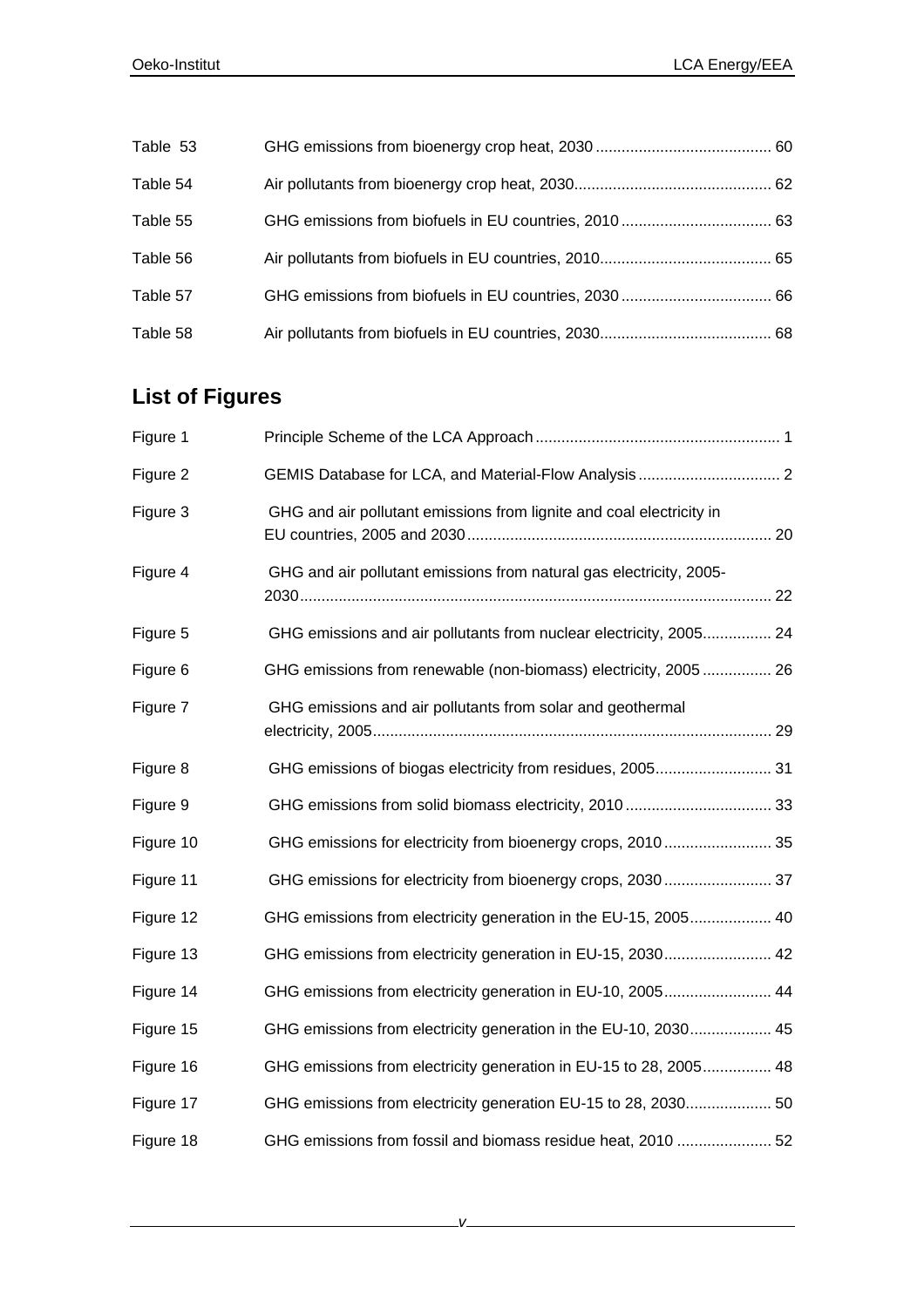| Figure 19 | GHG emissions from fossil and biomass residue heat, 2030  55 |  |
|-----------|--------------------------------------------------------------|--|
| Figure 20 |                                                              |  |
| Figure 21 |                                                              |  |
| Figure 22 |                                                              |  |
| Figure 23 |                                                              |  |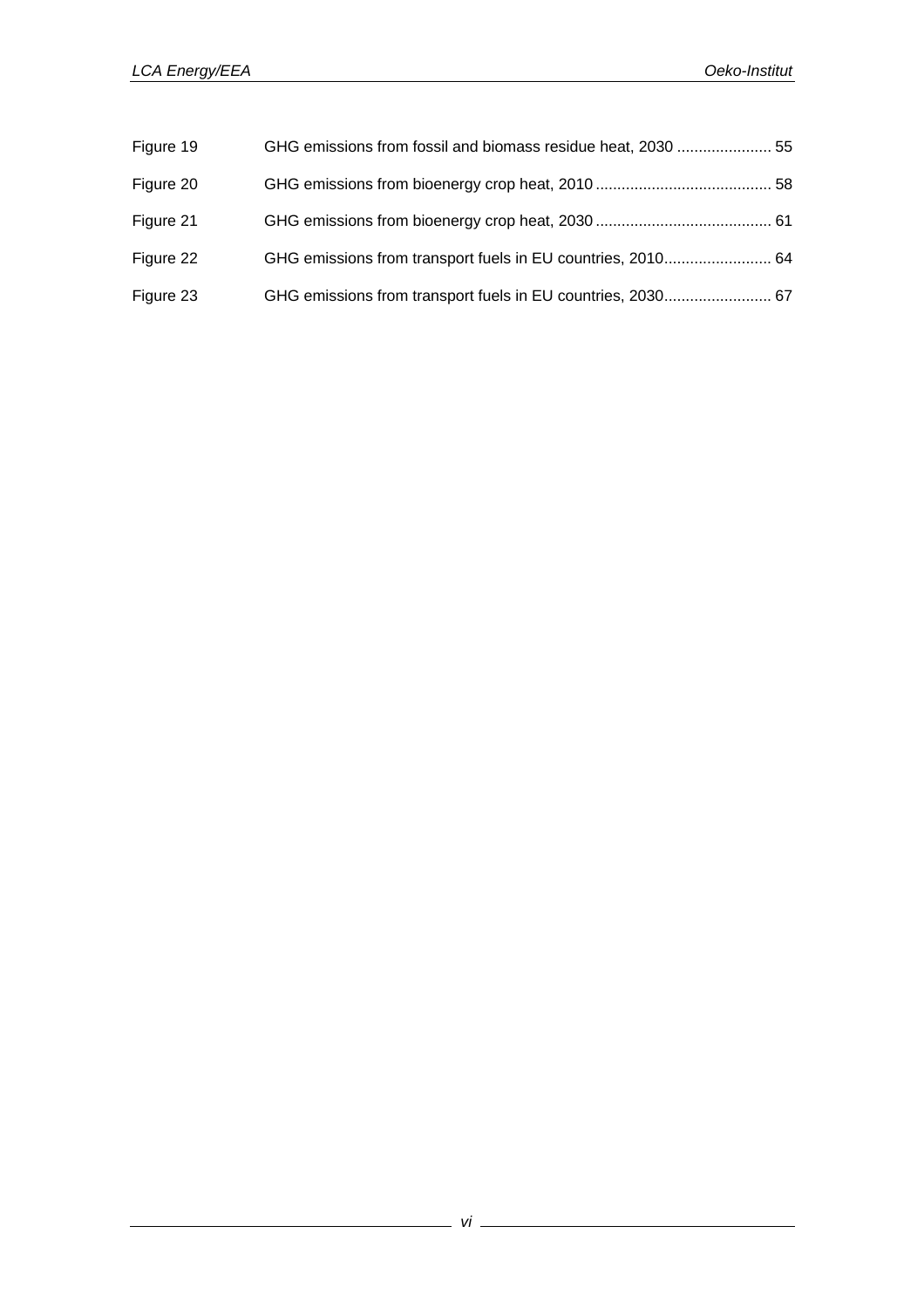### **Note on this Report**

In 2006, the European Environment Agency (EEA) commissioned a study from the Oeko-Institut (Institute for applied ecology) to give an overview on **life cycle emissions** of renewable and conventional electricity generating options in the EU-25 (EU-15 plus the 10 new Member States), and EU-28 (EU-25 + Bulgariaä Romania, and Turkey), as well as heating and transport fuel provision in those countries.

In addition, the life cycle emissions from the average electricity mix for each country was given for the year 2000, and for electricity generation in 2010, 2020, and 2030 based on the PRIMES reference scenario.

The LCA was extended to cover also heating systems, and transport fuels (from biomass, natural gas, and oil). The data for these systems is indicative, as only some European country figures are included (with some detail on biomass).

This study gave input to parallel work carried out for the EEA to determine the environmentally-compatible bioenergy potential in the EU (EEA 2006+2007), and its use for electricity, heat and transport fuel provision (EEA 2008). Also, results were presented to the DG-TREN, and to the JRC in 2006.

The LCA work was based on the Global Emissions Model for integrated Systems (GEMIS)<sup>1</sup> developed by Oeko-Institut.

**This report updates results of the 2006 study using GEMIS version 4.5, adds data for the year 2005, and for the EU-27, and uses the new EU methodology for GHG emission calculation from bioenergy, and also energy allocation for electricity from combined heat and power generation (CHP, or cogeneration).**

Key data on energy technologies and their direct emissions of greenhouse gases and air emissions are given in the Annex.

We would like to thank the EEA for sponsoring this study, and for giving helpful tips and feedback during the preparation of this report.

All responsibility for its contents remains with the authors.

Darmstadt, June 2009 **The Authors** 

l

<sup>1</sup> see www.gemis.de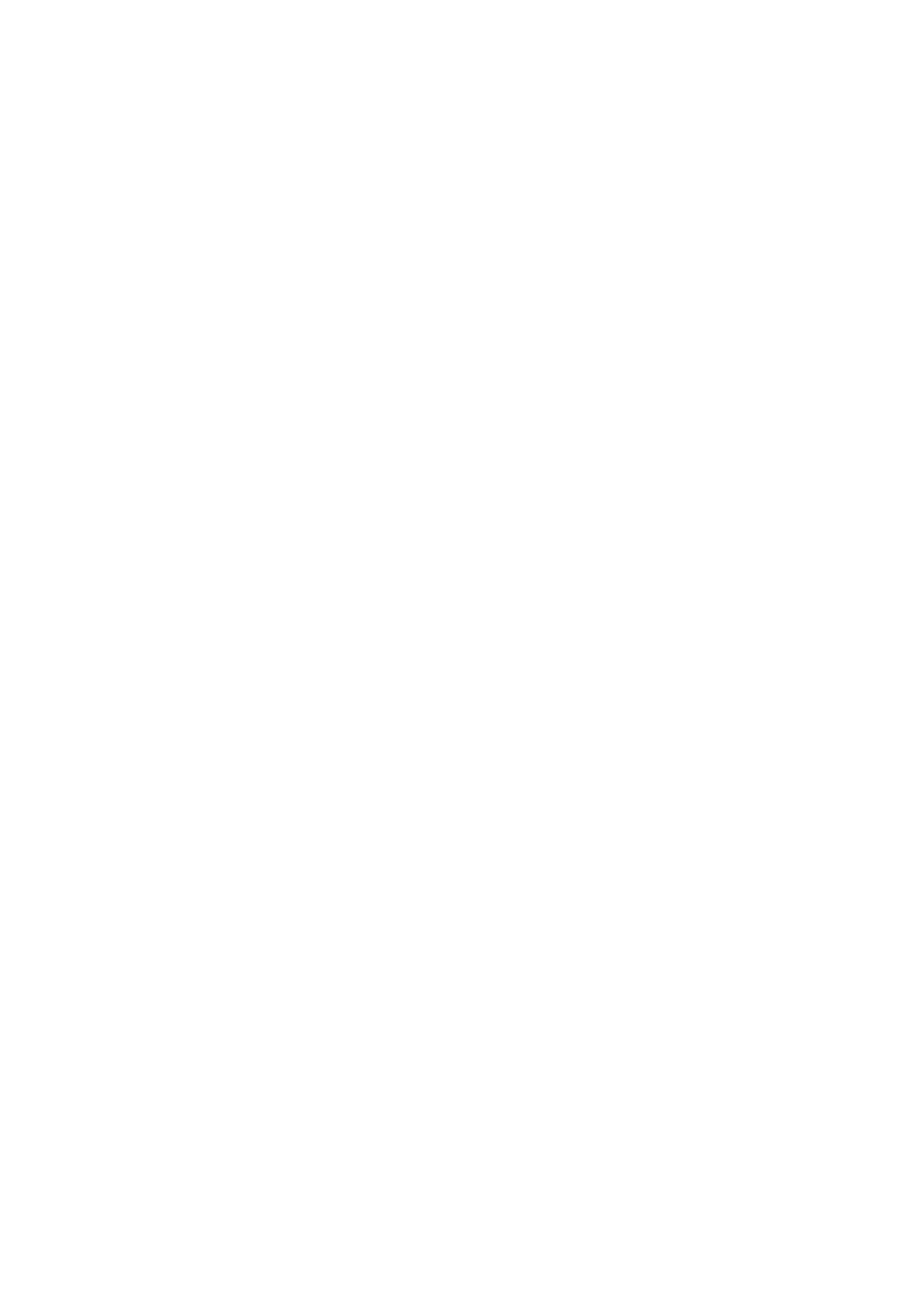# **1 Introduction**

The role of renewable energies in a sustainable energy system is emphasized more and more, both EU-wide, and globally. The environmental impacts of renewable energies are – in general – lower than those of conventional (fossil and nuclear) energy systems, as non-biomass renewables require no direct fuel input or combustion, and biomass is  $CO<sub>2</sub>$ -neutral when burnt.

Still, material acquisition and manufacturing of energy systems, as well as upstream fuel-cycles (for biomass, fossil, and nuclear) also cause environmental impacts. A comprehensive comparison of conventional and renewable energies must factor in all these impacts. For that, the concept of **life cycle assessment**  (LCA) was developed in the 1980ies: LCA identifies environmental impacts of whole **networks of activities***,* from resource extraction to end-use, including the manufacturing stage for processes involved ("cradle-to-grave"). The LCA approach is data-intensive – it covers not just direct emissions, but also indirect ones from "upstream" activities such as mining, processing, and transport as well as materials (and energy) needed to manufacture all processes.





*Source: OEKO (2006a)*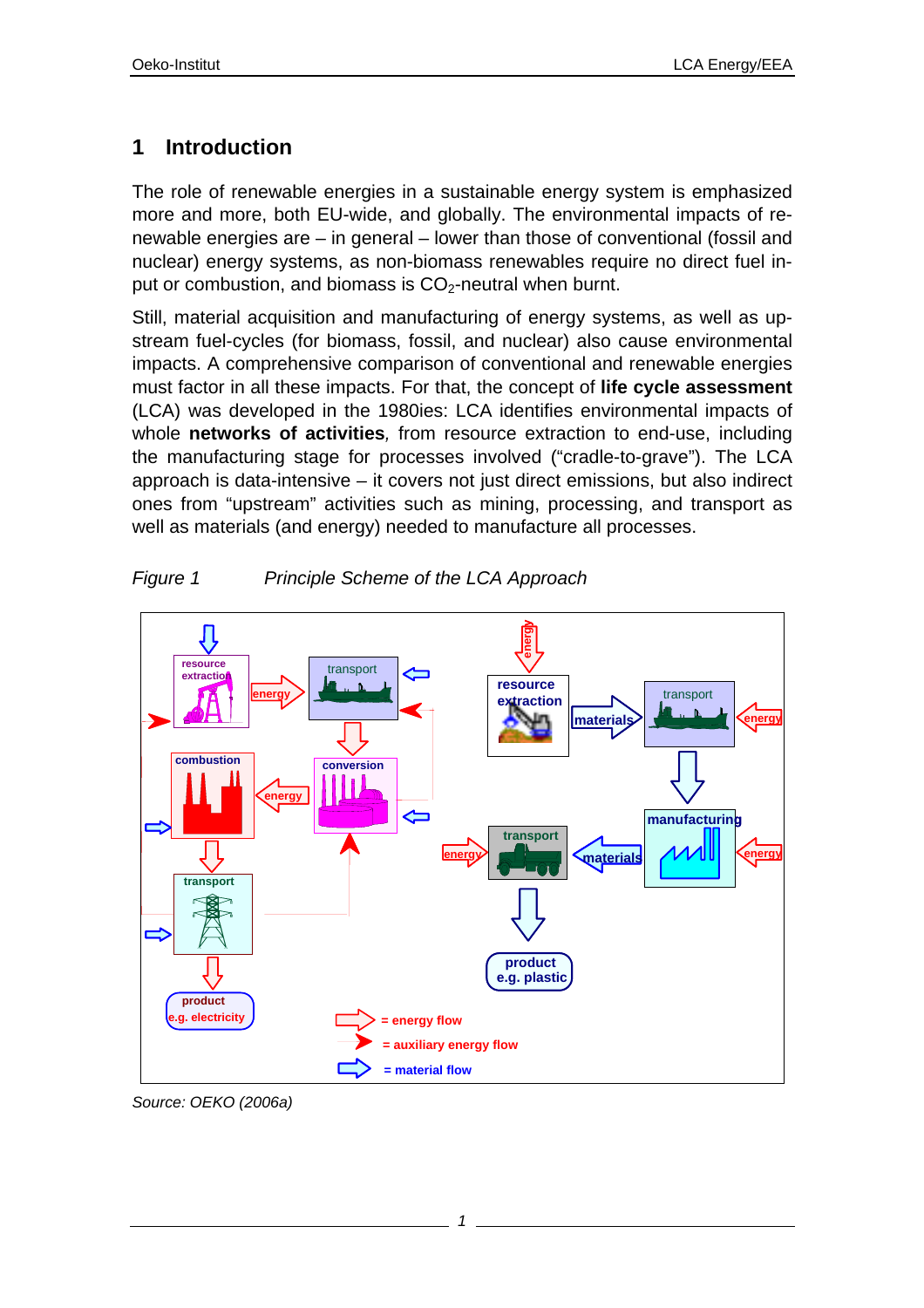Along all nodes of the network, environmental impacts can arise, so that a variety of data for each process in the network - as well as their interlinkages – must be collected, compiled, and stored. For this, electronic databases have been developed in the 1980ies and 1990ies – one of which is GEMIS2.





*Source: OEKO (2006a)* 

l

GEMIS includes all key energy, material, and transport processes for more than 50 countries, and was extended to cover the EU-25 and EU-28, for the year 2000, 2010, 2020, and 2030, respectively (OEKO 2005). An update was prepared in 2006 which reflects some new studies for natural gas fuel-cycles, and updated statistical material for coal, oil, and gas (OEKO 2006b). Meanwhile, GEMIS was extended to 2005 base year, and updated for several (renewable) energy and transport processes (OEKO 2008).

<sup>&</sup>lt;sup>2</sup> GEMIS = Global Emissions Model for integrated Systems, a public-domain software available at no cost (see www.gemis.de).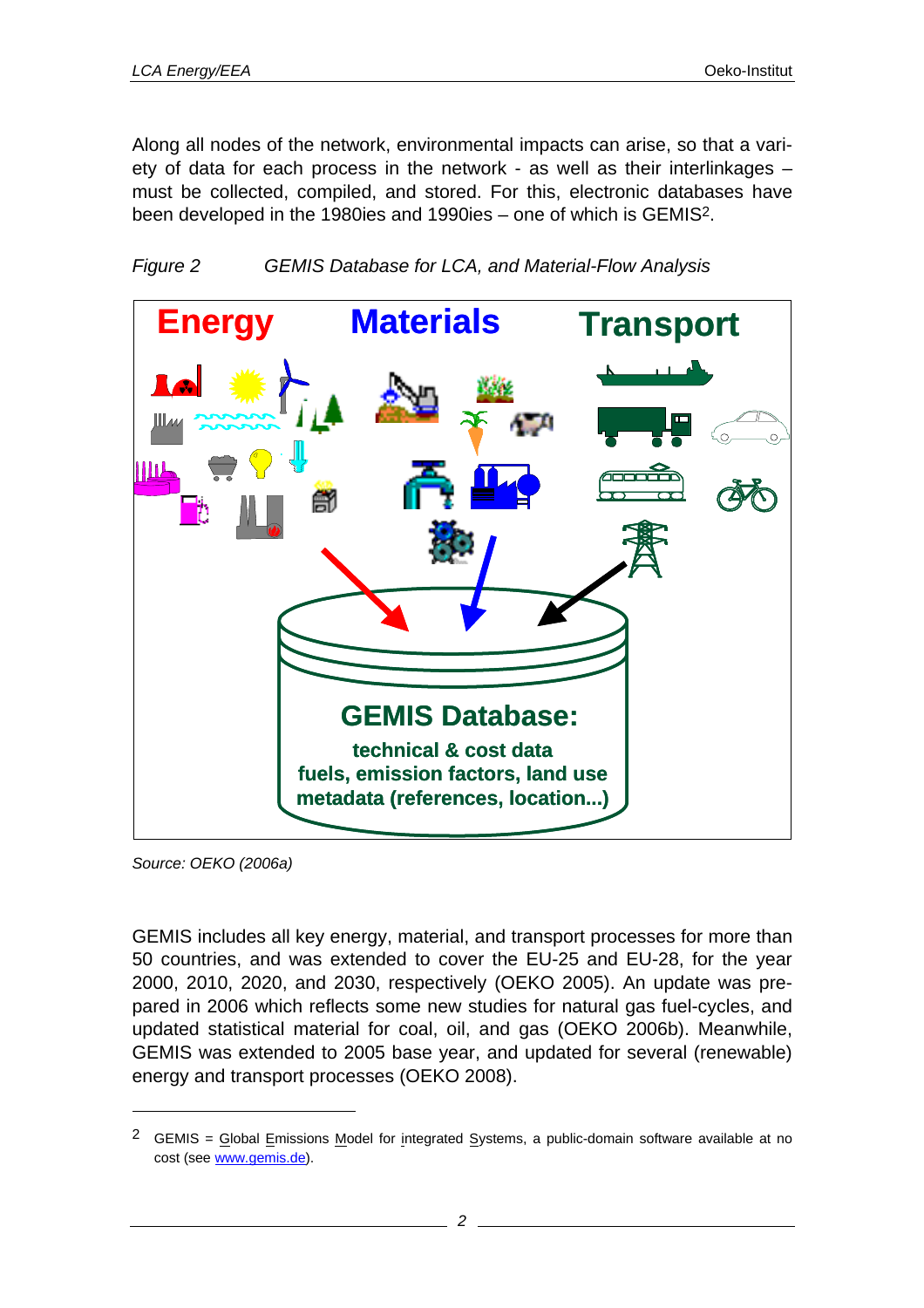l

# **2 Life Cycle Data for Fossil and Nuclear Energies**

As a basis for the comparison with renewables, this section briefly discusses conventional (fossil and nuclear) upstream life cycles, i.e., primary extraction, fuel conversion, and transport of fossil and nuclear energy carriers to the "point of use", e.g., a thermal powerplant, a heating plant, or a transport system.

The upstream fuel-cycles for the various coal options are described in OEKO (2003), while the data for the oil and natural gas fuel-cycles are detailed and discussed in OEKO (2006b). The data background for nuclear systems is given in OEKO (2006a)3.

### **2.1 Upstream Life Cycles for Hard Coal and Lignite**

The life cycle of coal-fired powerplants mainly consists of

- fuel extraction, either in underground (deep) or surface (open-pit) mining,
- fuel benefication (screening, drying, milling), and transport,
- and the material acquisition and manufacturing of all processes involved in those activities (mainly steel, and concrete).

The following table gives the GHG emissions of the lignite and (hard) coal delivery to powerplants or other large-scale customers in the respective countries. Note that in this data, the combustion of the coal itself is *not included*.

The data is shown for lignite and hard coal delivery in EU countries, but also for imports from Russia (RU), the United States of America (US), and the Republic of South Africa (ZA) as those are key exporters of hard coal to Europe, and several EU countries do not have domestic coal extraction industries.

Lignite is mined in surface (open-cast) operations throughout Europe, while hard coal is mainly extracted from "deep" mining with the exception of the UK where also surface mining is used.

For coal exported from RU and US, only surface mining is considered, while for ZA, deep mining for hard coal is assumed.

The import life cycles include ocean-going ships to move the coal to Europe.

<sup>3</sup> Note that the GEMIS database offers a description of all processes in English, and all data is given explicitly (including references) in the data records.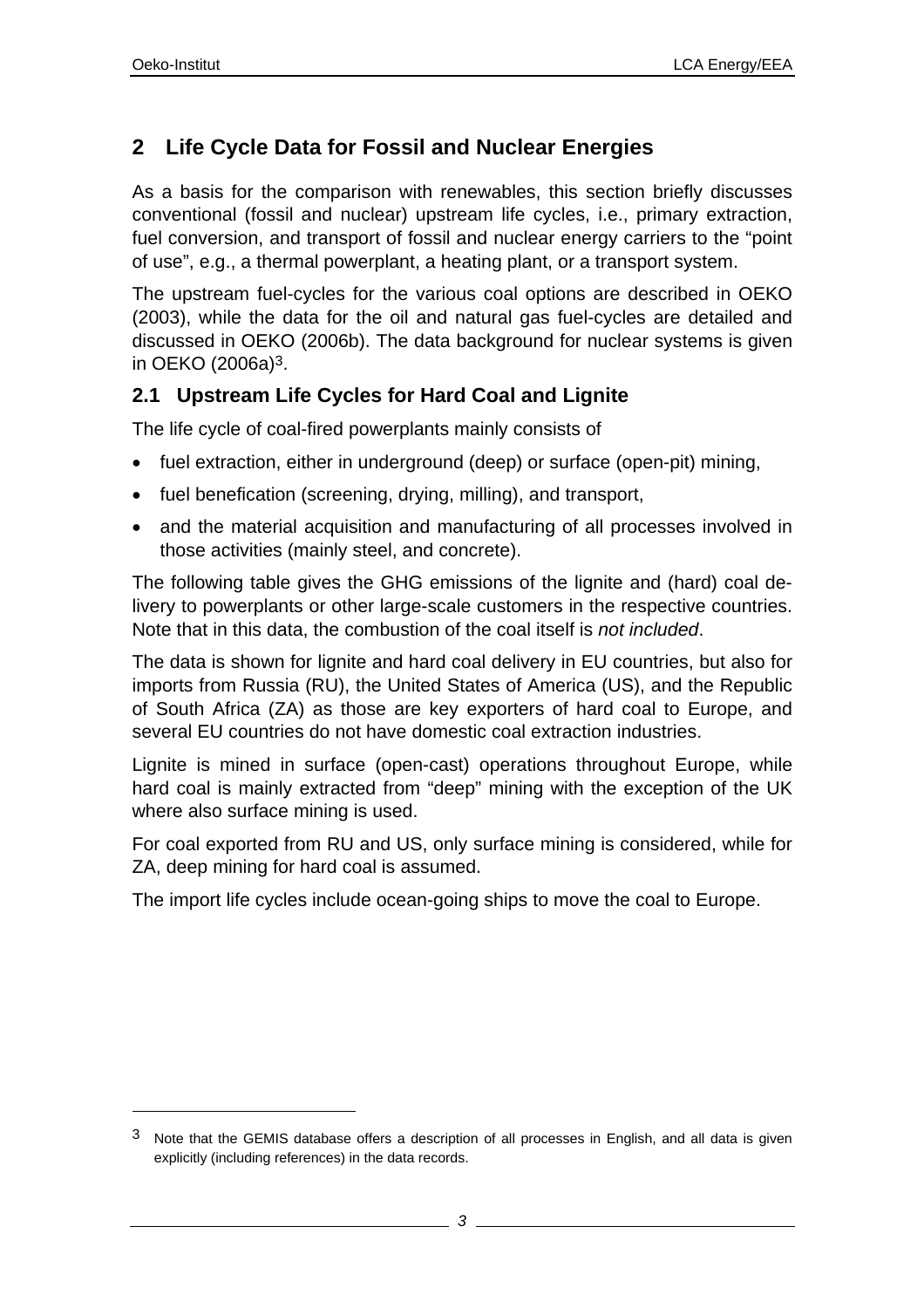| emissions [g/GJ <sub>end</sub> ] | $CO2$ eq. | CO <sub>2</sub> | CH <sub>4</sub> | $N_2$ O |
|----------------------------------|-----------|-----------------|-----------------|---------|
| lignite AT                       | 1,052     | 530             | 22.37           | 0.025   |
| lignite BG                       | 4,730     | 2,197           | 109.28          | 0.065   |
| lignite DE                       | 4,203     | 4,130           | 1.49            | 0.130   |
| lignite GR                       | 3,908     | 1,513           | 103.47          | 0.052   |
| lignite HU                       | 2,749     | 2,031           | 28.64           | 0.202   |
| lignite PL                       | 2,137     | 2,084           | 1.46            | 0.065   |
| lignite RO                       | 4,730     | 2,197           | 109.28          | 0.065   |
| lignite SI                       | 2,258     | 2,197           | 1.82            | 0.065   |
| lignite SK                       | 24,185    | 2,084           | 960.04          | 0.065   |
| lignite TR                       | 2,446     | 1,700           | 31.67           | 0.058   |
| coal deep CZ                     | 18,001    | 3,864           | 613.19          | 0.114   |
| coal deep DE                     | 11,866    | 2,750           | 395.07          | 0.099   |
| coal deep ES                     | 5,477     | 1,811           | 158.07          | 0.105   |
| coal deep PL                     | 8,287     | 3,011           | 227.73          | 0.129   |
| coal surface UK                  | 849       | 501             | 14.83           | 0.024   |
| import coal RU                   | 20,705    | 12,693          | 342.33          | 0.470   |
| import coal US                   | 7,580     | 4,821           | 115.02          | 0.373   |
| import coal ZA                   | 16,002    | 7,031           | 388.62          | 0.109   |

| Table 1 | GHG emissions of lignite/hard coal upstream life cycles, 2005 |
|---------|---------------------------------------------------------------|
|---------|---------------------------------------------------------------|

Note: data for upstream life cycles *only* (source: GEMIS 4.5)

As can be seen, lignite has (due to the surface mining) rather low upstream GHG emissions, while deep mining of hard coal leads to higher results.

Imported hard coal from the US has lower emissions than coal from EU countries (except ES), while imports from RU and ZA have higher emissions, mainly due to international transports and more carbon-intense "background" systems.

As regards air pollutant emissions from lignite and coal life cycles, the following table gives the results.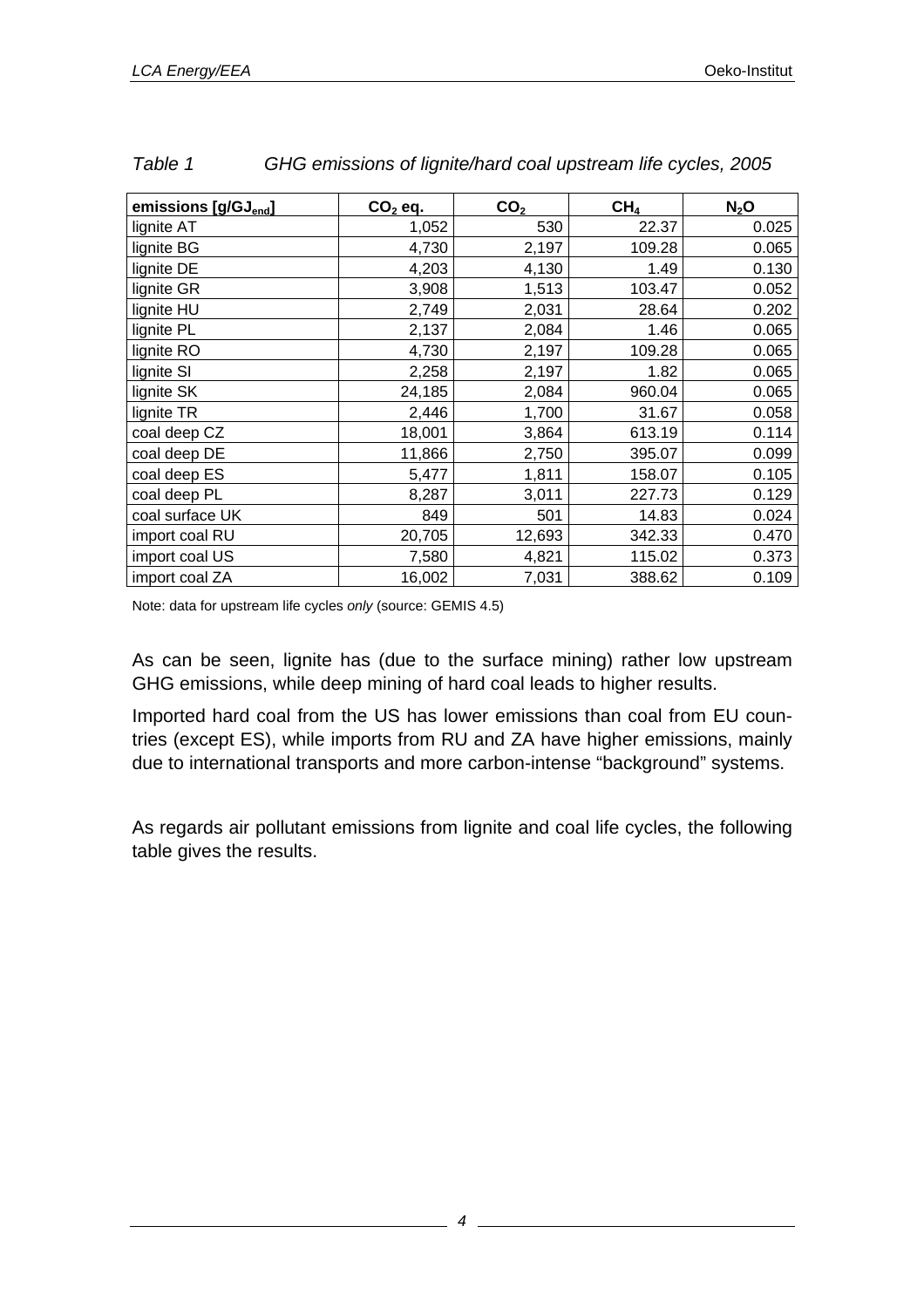| emissions in [g/GJ <sub>end</sub> ] | $SO2$ eq. | SO <sub>2</sub> | NO <sub>x</sub> | particulates* | CO    | <b>NMVOC</b> |
|-------------------------------------|-----------|-----------------|-----------------|---------------|-------|--------------|
| lignite AT                          | 1.36      | 0.28            | 1.51            | 0.05          | 0.64  | 0.05         |
| lignite BG                          | 29.38     | 25.25           | 5.75            | 5.12          | 1.51  | 0.04         |
| lignite DE                          | 3.64      | 1.56            | 2.76            | 0.10          | 2.30  | 0.05         |
| lignite GR                          | 7.65      | 3.68            | 5.65            | 0.57          | 1.92  | 0.16         |
| lignite HU                          | 24.90     | 22.45           | 3.35            | 6.83          | 1.45  | 0.03         |
| lignite PL                          | 3.51      | 2.42            | 1.55            | 0.50          | 1.56  | 0.04         |
| lignite RO                          | 29.38     | 25.25           | 5.75            | 5.12          | 1.51  | 0.04         |
| lignite SI                          | 29.38     | 25.25           | 5.75            | 5.12          | 1.51  | 0.04         |
| lignite SK                          | 3.51      | 2.42            | 1.55            | 0.50          | 1.56  | 0.04         |
| lignite TR                          | 87.71     | 81.04           | 8.50            | 6.70          | 2.10  | 0.18         |
| coal deep CZ                        | 8.92      | 4.75            | 5.90            | 0.31          | 1.76  | 0.07         |
| coal deep DE                        | 3.89      | 1.65            | 2.73            | 0.20          | 1.68  | 0.11         |
| coal deep ES                        | 6.70      | 1.41            | 7.54            | 0.06          | 1.45  | 0.04         |
| coal deep PL                        | 7.15      | 3.57            | 4.99            | 0.45          | 1.98  | 0.09         |
| coal surface UK                     | 2.53      | 0.63            | 2.72            | 0.25          | 0.81  | 0.09         |
| import coal RU                      | 77.72     | 47.60           | 36.82           | 9.98          | 18.63 | 1.32         |
| import coal US                      | 64.77     | 34.02           | 44.12           | 6.23          | 12.20 | 3.67         |
| import coal ZA                      | 124.54    | 72.46           | 74.27           | 11.20         | 16.06 | 4.26         |

*Table 2 Air pollutants from lignite/hard coal upstream life cycles, 2005* 

Note: data for upstream life cycles *only* (source: GEMIS 4.5);  $*$  = predominantly PM<sub>10</sub> (> 90%)

High emissions of  $SO<sub>2</sub>$  (and, hence,  $SO<sub>2</sub>$  equivalents) occur for lignite mining (especially in TR), but also for coal imports, especially from ZA. Air emissions from lignite and coal are rather low for AT, DE, SK, and UK surface mining.

Besides data for mining of lignite and coal, it is of interest which upstream emissions are associated with the average hard coal in EU countries, as there is a mix of domestic and imported coals. The data for the modeling of the national coal mixes are based on IEA (2007).

The results for the upstream emissions with respect to the national coal mixes are given below.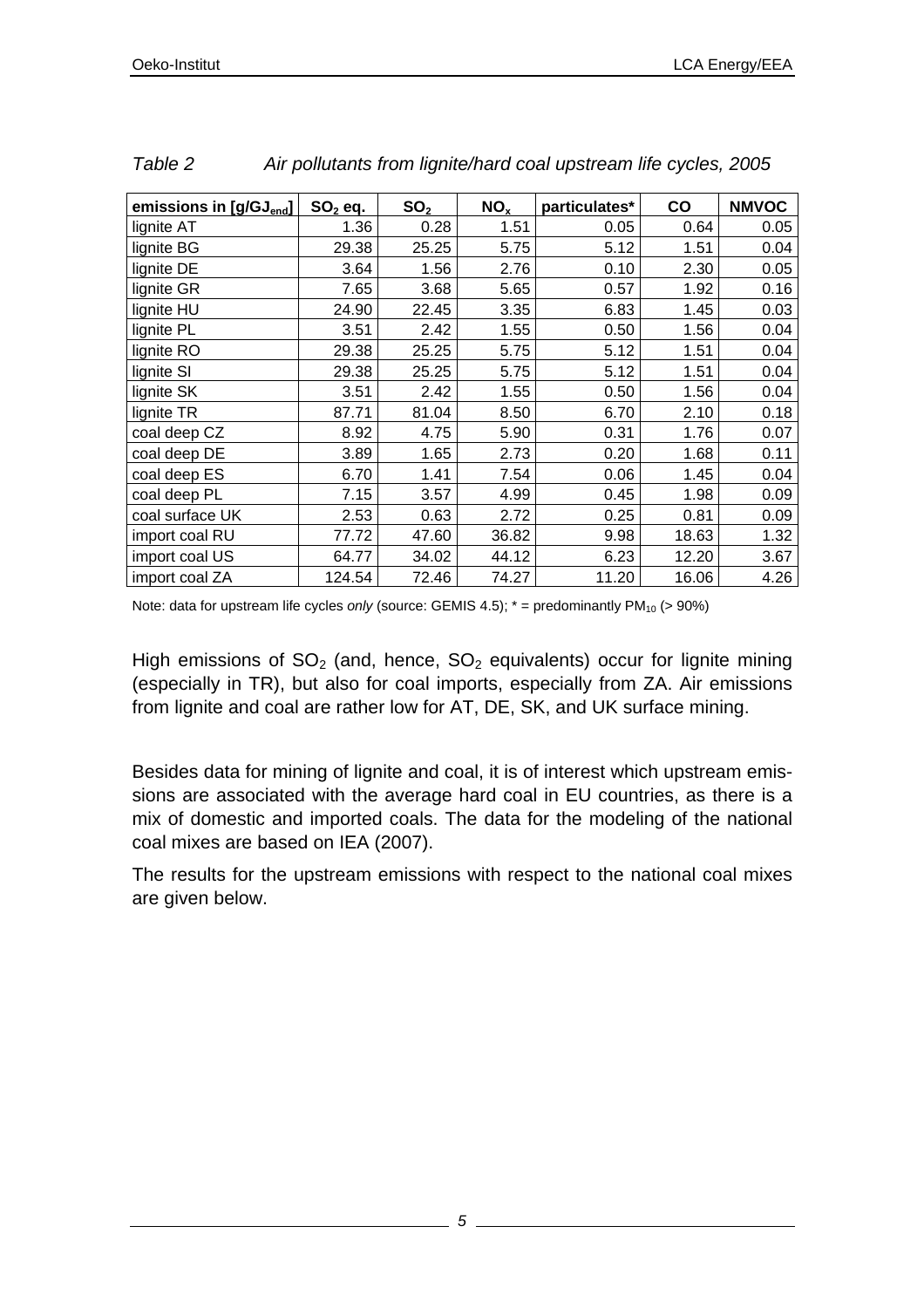| emissions [g/GJ <sub>end</sub> ] | $CO2$ eq. | CO <sub>2</sub> | CH <sub>4</sub> | $N_2$ O |
|----------------------------------|-----------|-----------------|-----------------|---------|
| AT                               | 13,565    | 4,570           | 388.79          | 0.179   |
| <b>BE</b>                        | 14,812    | 8,336           | 277.78          | 0.289   |
| CZ                               | 18,001    | 3,864           | 613.19          | 0.114   |
| DE                               | 13,309    | 6,271           | 303.00          | 0.232   |
| DK                               | 15,378    | 7,749           | 328.76          | 0.225   |
| ES                               | 13,534    | 7,532           | 257.30          | 0.279   |
| FI                               | 11,320    | 6,226           | 218.50          | 0.234   |
| <b>FR</b>                        | 11,217    | 6,256           | 211.55          | 0.314   |
| ΙE                               | 10,076    | 5,430           | 200.29          | 0.131   |
| IT                               | 14,102    | 7,960           | 265.00          | 0.158   |
| <b>NL</b>                        | 12,360    | 6,709           | 242.59          | 0.240   |
| PL                               | 8,287     | 3,011           | 227.73          | 0.129   |
| PT                               | 14,527    | 8,143           | 273.56          | 0.307   |
| <b>SE</b>                        | 14,835    | 8,684           | 263.03          | 0.340   |
| UK                               | 15,401    | 7,103           | 355.81          | 0.382   |

*Table 3 GHG emissions of coal upstream life cycles in the EU, 2005* 

Note: data for upstream life cycles *only* (source: GEMIS 4.5)

The GHG emissions are quite close to each other with the exception of PL on the lower end, and CZ and the UK on the upper end of the range.

As regards air pollutants, the range is far larger – more than a factor of 10 lies between the lowest and the highest emissions, as the following table shows.

| emissions in [g/GJ <sub>end</sub> ] | $SO2$ eq. | SO <sub>2</sub> | NO <sub>x</sub> | particulates* | CO    | <b>NMVOC</b> |
|-------------------------------------|-----------|-----------------|-----------------|---------------|-------|--------------|
| AT                                  | 11.83     | 5.52            | 8.89            | 0.61          | 2.99  | 0.26         |
| <b>BE</b>                           | 108.47    | 62.80           | 64.06           | 9.85          | 16.64 | 3.68         |
| CZ                                  | 8.92      | 4.75            | 5.90            | 0.31          | 1.76  | 0.07         |
| DE                                  | 60.24     | 38.12           | 29.89           | 6.43          | 10.26 | 1.60         |
| DK                                  | 90.05     | 52.92           | 51.49           | 8.01          | 13.48 | 2.28         |
| ES                                  | 78.46     | 45.58           | 45.32           | 7.61          | 13.07 | 2.44         |
| FI                                  | 40.77     | 24.66           | 20.25           | 4.71          | 8.31  | 0.60         |
| <b>FR</b>                           | 81.83     | 48.44           | 46.72           | 7.84          | 12.73 | 2.94         |
| IE                                  | 84.62     | 48.98           | 50.76           | 7.06          | 11.10 | 2.71         |
| IT                                  | 121.89    | 71.92           | 70.21           | 10.37         | 15.74 | 3.38         |
| <b>NL</b>                           | 52.44     | 29.98           | 31.08           | 4.79          | 9.51  | 1.52         |
| PL                                  | 7.15      | 3.57            | 4.99            | 0.45          | 1.98  | 0.09         |
| PT                                  | 84.81     | 49.11           | 49.15           | 8.28          | 14.61 | 2.69         |
| <b>SE</b>                           | 73.74     | 42.43           | 43.12           | 6.99          | 13.07 | 2.27         |
| <b>UK</b>                           | 67.92     | 38.34           | 41.40           | 3.81          | 9.84  | 1.95         |

| Table 4 | Air pollutants from coal upstream life cycles in the EU, 2005 |  |
|---------|---------------------------------------------------------------|--|
|         |                                                               |  |

Note: data for upstream life cycles *only* (source: GEMIS 4.5);  $*$  = predominantly PM<sub>10</sub> (> 90%)

*6*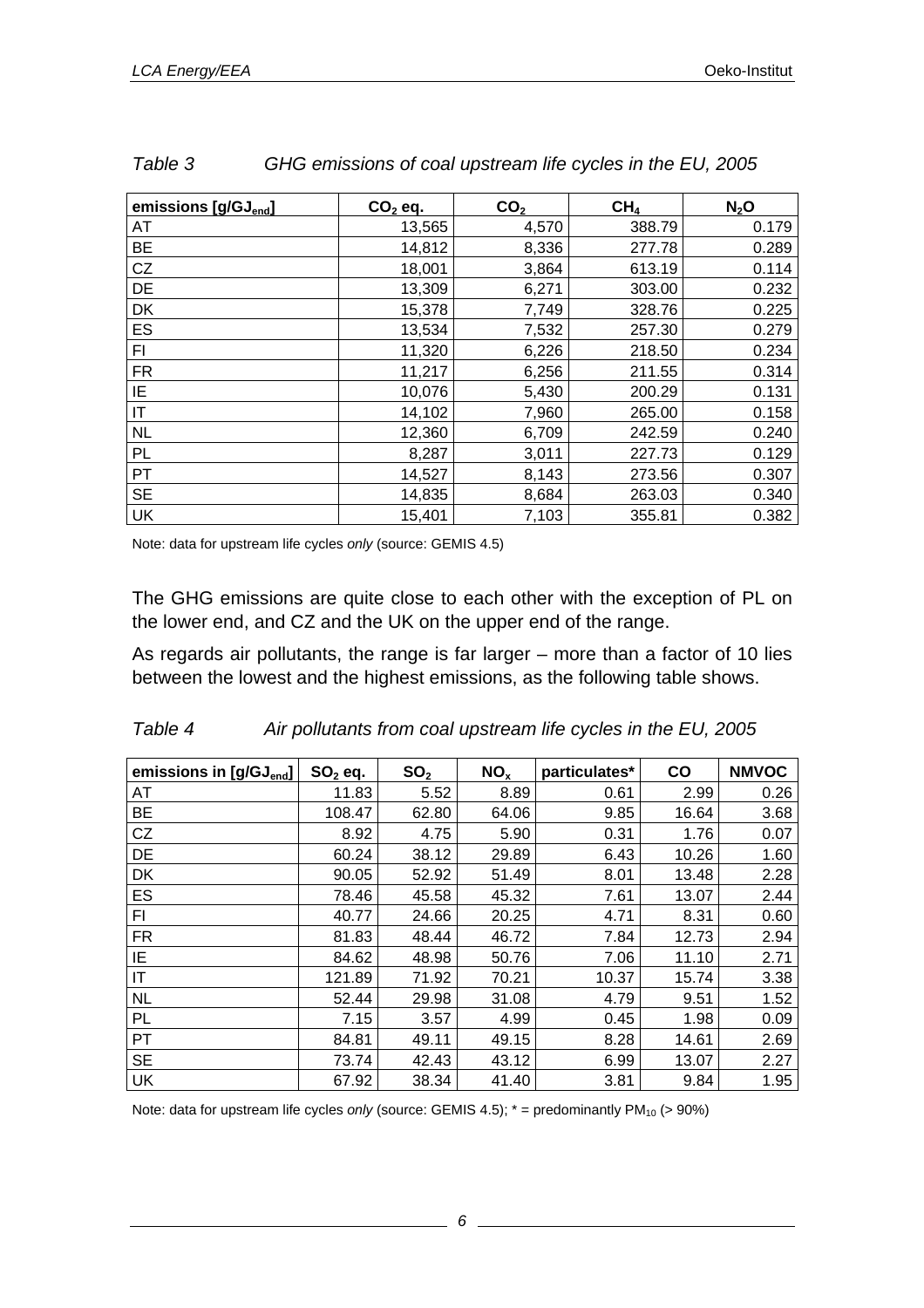### **2.2 Upstream Life cycles for Natural Gas**

The life cycle of natural-gas-fired powerplants mainly consists of

- fuel extraction, either in onshore or offshore sites,
- fuel processing (drying, removal of heavy hydrocarbons, desulfurization),
- transport (by pipeline, or LNG via ships),
- and the material acquisition and manufacturing of all processes involved in those activities (mainly steel, and concrete).

The following table gives the GHG emissions of natural gas delivered to powerplants or other large-scale customers in the respective countries. Note that in this data, the combustion of the gas itself is **not included**.

The data is shown for natural gas delivered in EU countries (based on data from IEA 2007b), but also for imports from RU, and Norway (NO) as those are key exporters of natural gas to the EU, and several EU countries do not have domestic gas extraction industries.

| emissions in [g/GJ <sub>end</sub> ] | $CO2$ eq. | CO <sub>2</sub> | CH <sub>4</sub> | $N_2$ O |
|-------------------------------------|-----------|-----------------|-----------------|---------|
| AT                                  | 13,745    | 7,382           | 272.71          | 0.308   |
| BE                                  | 4,568     | 3,060           | 63.97           | 0.122   |
| CZ                                  | 7,152     | 4,474           | 114.06          | 0.183   |
| DE                                  | 8,823     | 5,034           | 162.11          | 0.204   |
| DK                                  | 2,212     | 973             | 53.42           | 0.033   |
| ES                                  | 11,371    | 8,735           | 109.68          | 0.382   |
| FI                                  | 19,030    | 10,138          | 381.17          | 0.424   |
| <b>FR</b>                           | 9,068     | 5,554           | 149.81          | 0.231   |
| <b>GR</b>                           | 17,558    | 9,643           | 338.95          | 0.404   |
| HU                                  | 12,061    | 6,989           | 216.74          | 0.297   |
| IE                                  | 2,548     | 1,341           | 51.82           | 0.050   |
| $\sf IT$                            | 10,078    | 6,088           | 170.20          | 0.256   |
| <b>NL</b>                           | 2,629     | 1,483           | 49.09           | 0.059   |
| PL                                  | 19,931    | 15,382          | 189.32          | 0.656   |
| PT                                  | 9,480     | 6,929           | 107.06          | 0.300   |
| <b>TR</b>                           | 17,206    | 10,320          | 293.36          | 0.467   |
| <b>UK</b>                           | 2,507     | 1,241           | 54.49           | 0.045   |
| EU                                  | 11,131    | 6,173           | 212.25          | 0.255   |
| <b>NO</b>                           | 3,852     | 2,522           | 56.57           | 0.098   |
| <b>RU</b>                           | 17,777    | 9,847           | 339.49          | 0.412   |

*Table 5 GHG emissions of natural gas upstream life cycles, 2005* 

Note: data for upstream life cycles *only* (source: GEMIS 4.5)

The range of GHG emissions covers about one order of magnitude, with DK, IE and the UK at the lower and, and GR, PL and TR at the higher end.

The air pollutant emissions from natural gas life cycles are shown below.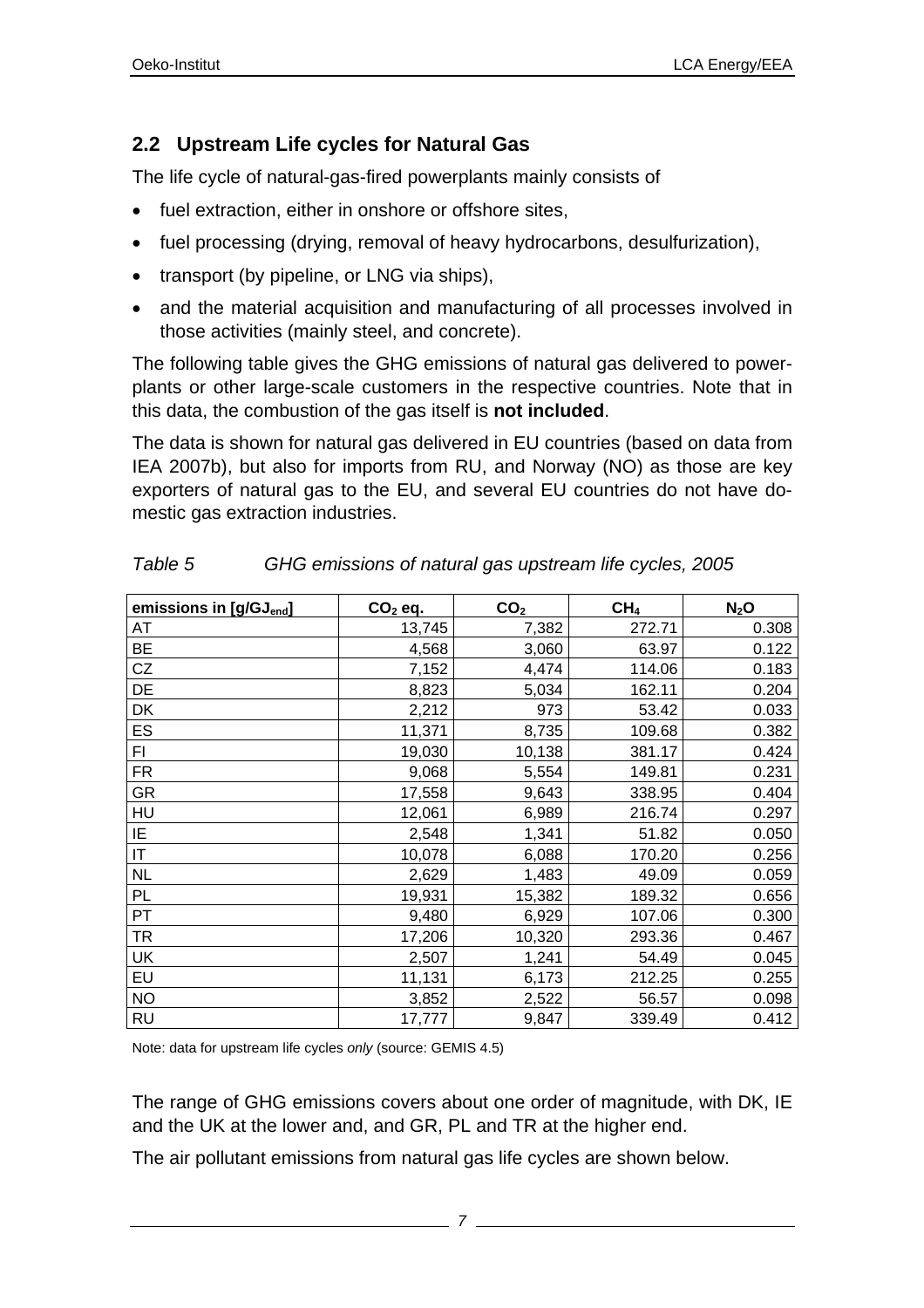| emissions in [g/GJ <sub>end</sub> ] | $SO2$ eq. | SO <sub>2</sub> | NO <sub>x</sub> | particulates* | CO    | <b>NMVOC</b> |
|-------------------------------------|-----------|-----------------|-----------------|---------------|-------|--------------|
| AT                                  | 29.72     | 1.67            | 40.16           | 1.62          | 25.51 | 4.77         |
| <b>BE</b>                           | 11.51     | 2.12            | 13.46           | 0.55          | 6.31  | 0.60         |
| CZ                                  | 16.77     | 0.86            | 22.81           | 0.88          | 13.49 | 1.85         |
| DE                                  | 19.06     | 1.52            | 25.07           | 1.09          | 15.99 | 2.64         |
| DK                                  | 2.68      | 0.48            | 3.15            | 0.30          | 3.52  | 0.16         |
| <b>ES</b>                           | 37.05     | 1.43            | 51.16           | 1.00          | 27.48 | 1.97         |
| FI.                                 | 41.14     | 2.31            | 55.58           | 2.23          | 35.37 | 6.79         |
| FR.                                 | 20.23     | 1.41            | 26.97           | 0.97          | 14.95 | 2.36         |
| <b>GR</b>                           | 38.17     | 2.36            | 51.27           | 1.98          | 31.26 | 5.85         |
| HU                                  | 28.51     | 1.98            | 37.96           | 1.60          | 23.23 | 3.61         |
| ΙE                                  | 4.20      | 0.51            | 5.29            | 0.33          | 4.20  | 0.32         |
| IT.                                 | 22.17     | 1.94            | 28.99           | 1.00          | 15.39 | 2.39         |
| <b>NL</b>                           | 4.66      | 0.45            | 6.01            | 0.31          | 4.07  | 0.23         |
| PL                                  | 45.80     | 12.79           | 46.83           | 2.61          | 24.59 | 3.16         |
| <b>PT</b>                           | 21.92     | 2.68            | 27.63           | 0.58          | 8.72  | 0.65         |
| TR                                  | 41.77     | 3.35            | 55.02           | 2.10          | 33.91 | 5.04         |
| <b>UK</b>                           | 3.77      | 0.55            | 4.61            | 0.34          | 4.09  | 0.26         |
| EU                                  | 24.14     | 1.41            | 32.55           | 1.32          | 20.53 | 3.59         |
| <b>NO</b>                           | 8.45      | 0.46            | 11.48           | 0.49          | 7.09  | 0.78         |
| <b>RU</b>                           | 40.11     | 2.23            | 54.21           | 2.16          | 34.23 | 6.00         |

| Table 6 | Air pollutants of natural-gas upstream life cycles, 2005 |
|---------|----------------------------------------------------------|

Note: data for upstream life cycles *only* (source: GEMIS 4.5);  $* =$  predominantly PM<sub>10</sub> (> 90%)

Here, the range is similar – there is a factor of 10 between the lowest and the highest emissions of  $SO<sub>2</sub>$  equivalents from national gas life cycles.

### **2.3 Upstream Life Cycles for Oil**

The life cycle of oil-fired powerplants mainly consists of

- fuel extraction, either in onshore or offshore sites,
- fuel processing (drying, removal of water, desulfurization),
- transport (by pipeline, train, truck),
- refinery and regional distribution,
- and the material acquisition and manufacturing of all processes involved in those activities (mainly steel, and concrete).

The following table gives the GHG emissions of heavy-fuel oil (HFO) delivered to powerplants or other large-scale customers in the respective countries (based on data from IEA 2007a). Note that in this data, the combustion of the oil itself is **not included**.

The data is shown for HFO delivery in EU countries, but also for imports from RU (for EE, LT, LV), and for "generic" which reflect typical situations in countries of the Middle East (assumed for imports to BG, CY, MT).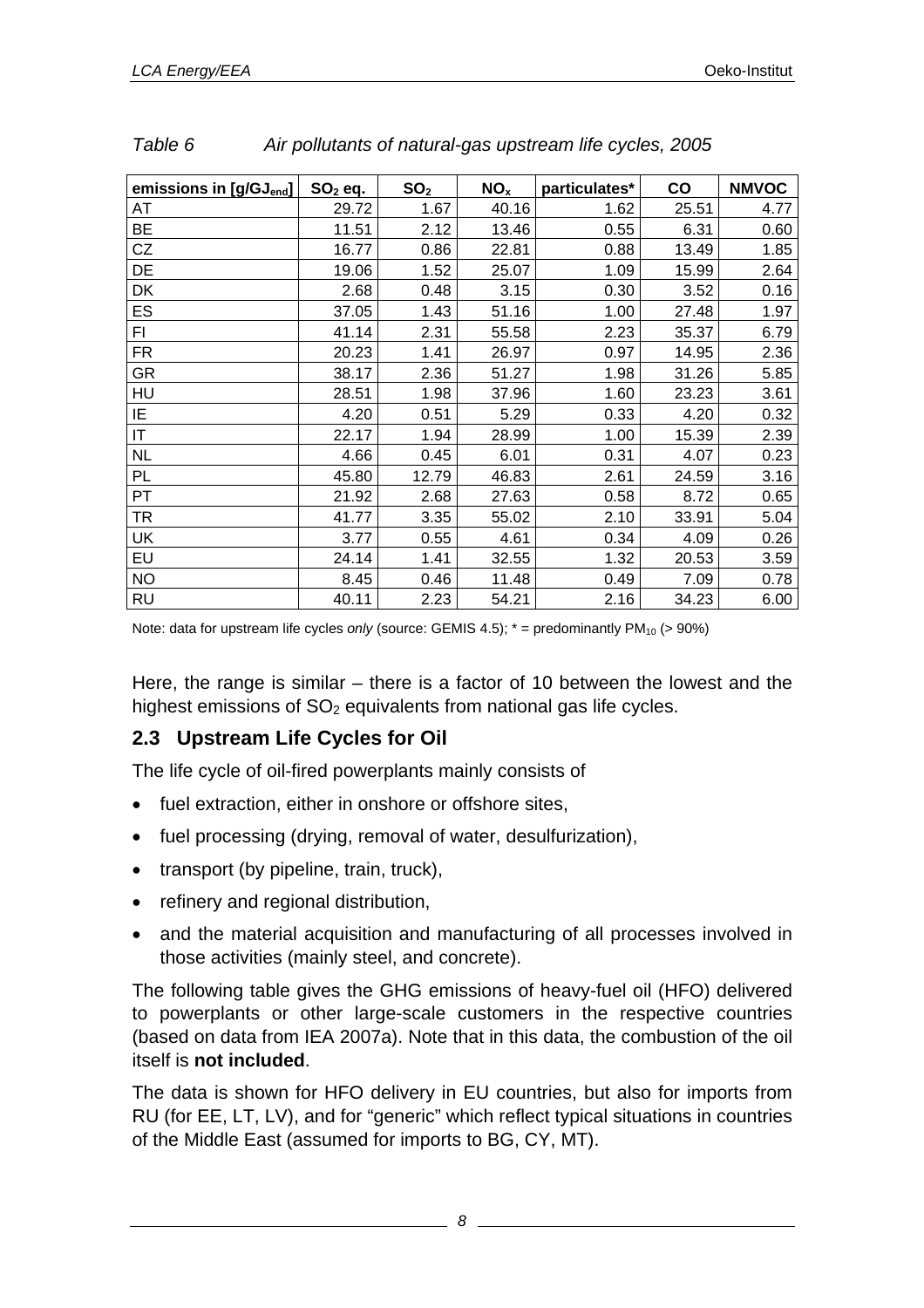| emissions in [g/GJ <sub>end</sub> ] | $CO2$ eq. | CO <sub>2</sub> | CH <sub>4</sub> | $N_2$ O |
|-------------------------------------|-----------|-----------------|-----------------|---------|
| AT                                  | 12,770    | 12,016          | 29.24           | 0.273   |
| <b>BE</b>                           | 12,648    | 11,915          | 28.36           | 0.275   |
| DE                                  | 10,355    | 9,789           | 21.31           | 0.257   |
| DK                                  | 8,978     | 8,656           | 10.65           | 0.261   |
| ES                                  | 11,934    | 11,399          | 19.92           | 0.261   |
| FI                                  | 14,511    | 13,491          | 40.17           | 0.325   |
| <b>FR</b>                           | 11,139    | 10,608          | 20.00           | 0.239   |
| GR                                  | 13,470    | 12,790          | 25.92           | 0.284   |
| IE                                  | 8,634     | 8,353           | 9.03            | 0.245   |
| IT                                  | 12,427    | 11,808          | 23.39           | 0.274   |
| <b>NL</b>                           | 12,266    | 11,640          | 23.54           | 0.284   |
| <b>NO</b>                           | 7,712     | 7,471           | 7.91            | 0.200   |
| PL                                  | 20,633    | 19,276          | 51.55           | 0.576   |
| PT                                  | 11,962    | 11,475          | 17.73           | 0.267   |
| <b>RO</b>                           | 16,993    | 15,555          | 57.55           | 0.387   |
| <b>SE</b>                           | 10,803    | 10,211          | 22.54           | 0.251   |
| <b>UK</b>                           | 8,613     | 8,310           | 10.06           | 0.245   |
| EU                                  | 8,436     | 8,157           | 9.17            | 0.231   |
| <b>RU</b>                           | 22,978    | 21,521          | 56.76           | 0.514   |

| Table 7 | GHG emissions of heavy fuel oil upstream life cycles, 2005 |  |
|---------|------------------------------------------------------------|--|
|         |                                                            |  |

Note: data for upstream life cycles *only* (source: GEMIS 4.5)

GHG emissions from heavy fuel oil life cycles differ by a factor of about 2, with most countries close to the EU average, but PL, RO about twice as high which is a result of the high import shares from RU.

As regards air pollutants, the life cycle emissions from national heavy fuel oil are between 60 and 230 g of  $SO<sub>2</sub>$  equivalents per  $GI<sub>end</sub>$ , with an EU average of 80 g/GJ<sub>end</sub>, as shown in the following table.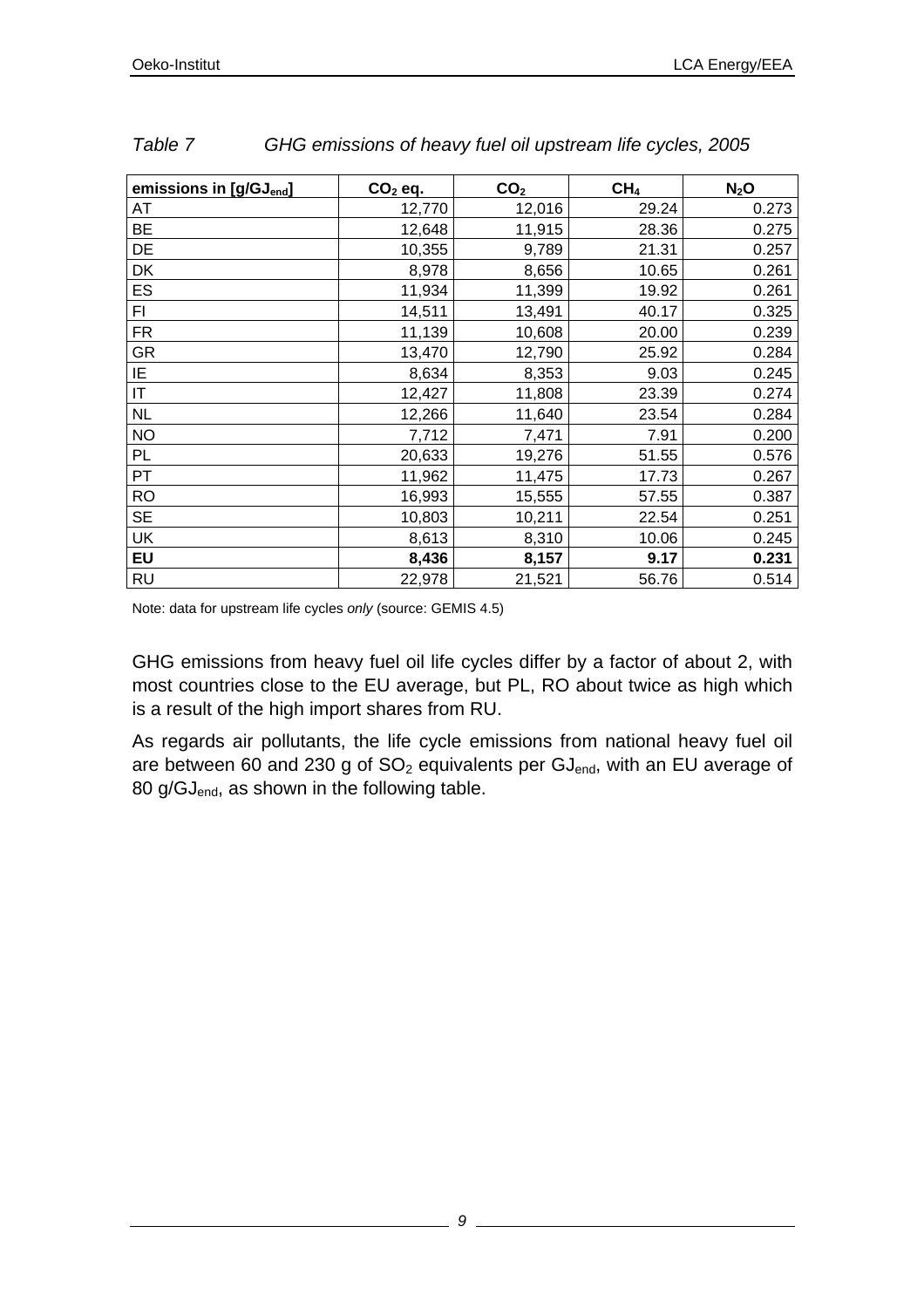| emissions in [g/GJ <sub>end</sub> ] | $SO2$ eq. | SO <sub>2</sub> | NO <sub>x</sub> | particulates* | co    | <b>NMVOC</b> |
|-------------------------------------|-----------|-----------------|-----------------|---------------|-------|--------------|
| AT                                  | 121.36    | 95.44           | 36.63           | 4.71          | 15.75 | 24.47        |
| <b>BE</b>                           | 118.18    | 92.74           | 35.94           | 4.58          | 15.72 | 24.14        |
| DE                                  | 58.86     | 40.05           | 26.41           | 3.60          | 11.66 | 18.84        |
| DK                                  | 79.93     | 63.29           | 23.74           | 1.80          | 10.44 | 13.61        |
| ES                                  | 131.07    | 100.26          | 44.03           | 4.60          | 14.09 | 21.20        |
| FI.                                 | 114.75    | 91.59           | 32.11           | 5.10          | 18.70 | 28.60        |
| FR.                                 | 116.57    | 91.63           | 35.51           | 4.04          | 13.58 | 20.74        |
| GR                                  | 133.56    | 104.17          | 41.77           | 5.10          | 15.72 | 23.58        |
| ΙE                                  | 80.59     | 64.20           | 23.52           | 1.75          | 9.58  | 13.58        |
| IT.                                 | 129.68    | 100.17          | 42.04           | 4.70          | 14.73 | 22.20        |
| <b>NL</b>                           | 117.55    | 91.00           | 37.67           | 4.20          | 14.61 | 21.78        |
| <b>NO</b>                           | 76.25     | 62.22           | 20.14           | 1.65          | 9.33  | 13.51        |
| PL                                  | 193.94    | 160.21          | 47.35           | 12.96         | 33.42 | 41.98        |
| PT                                  | 138.41    | 105.36          | 47.05           | 4.98          | 13.77 | 20.34        |
| <b>RO</b>                           | 167.51    | 136.81          | 42.83           | 10.39         | 19.93 | 28.97        |
| <b>SE</b>                           | 95.72     | 77.08           | 26.26           | 3.34          | 13.80 | 20.63        |
| <b>UK</b>                           | 77.86     | 63.08           | 21.18           | 1.79          | 9.84  | 13.65        |
| EU                                  | 79.70     | 64.44           | 21.81           | 1.78          | 9.73  | 13.58        |
| <b>RU</b>                           | 213.21    | 177.64          | 48.84           | 12.43         | 28.07 | 46.05        |

| Table 8<br>Air pollutants from heavy fuel oil upstream life cycles, 2005 |
|--------------------------------------------------------------------------|
|--------------------------------------------------------------------------|

Note: data for upstream life cycles *only* (source: GEMIS 4.5);  $* =$  predominantly PM<sub>10</sub> (> 90%)

#### **2.4 Upstream Life Cycles for Nuclear Generation**

The life cycle of nuclear powerplants mainly consists of

- uranium ore extraction in underground (deep) or surface (open-pit) mining,
- processing (milling) and enrichment (centrifuges, gas diffusion),
- fuel-rod production,

l

• and the material acquisition and manufacturing of all processes involved in those activities, including the construction of the nuclear powerplants (mainly steel, and concrete)4.

The re-processing of spent fuel rods was not considered here, as this seems to be too costly in the future. Therefore, only *once-through cycles* with are included.

As there are only few countries in Europe with systems for uranium enrichment and fuelrod fabrication, the results of the upstream nuclear life cycle is included in the country-specific comparison of nuclear energy (see Section 3.3).

<sup>&</sup>lt;sup>4</sup> The final repository has not been included in this analysis, as no final configuration of such a process is available, nor its possible lifetime and storage capacity.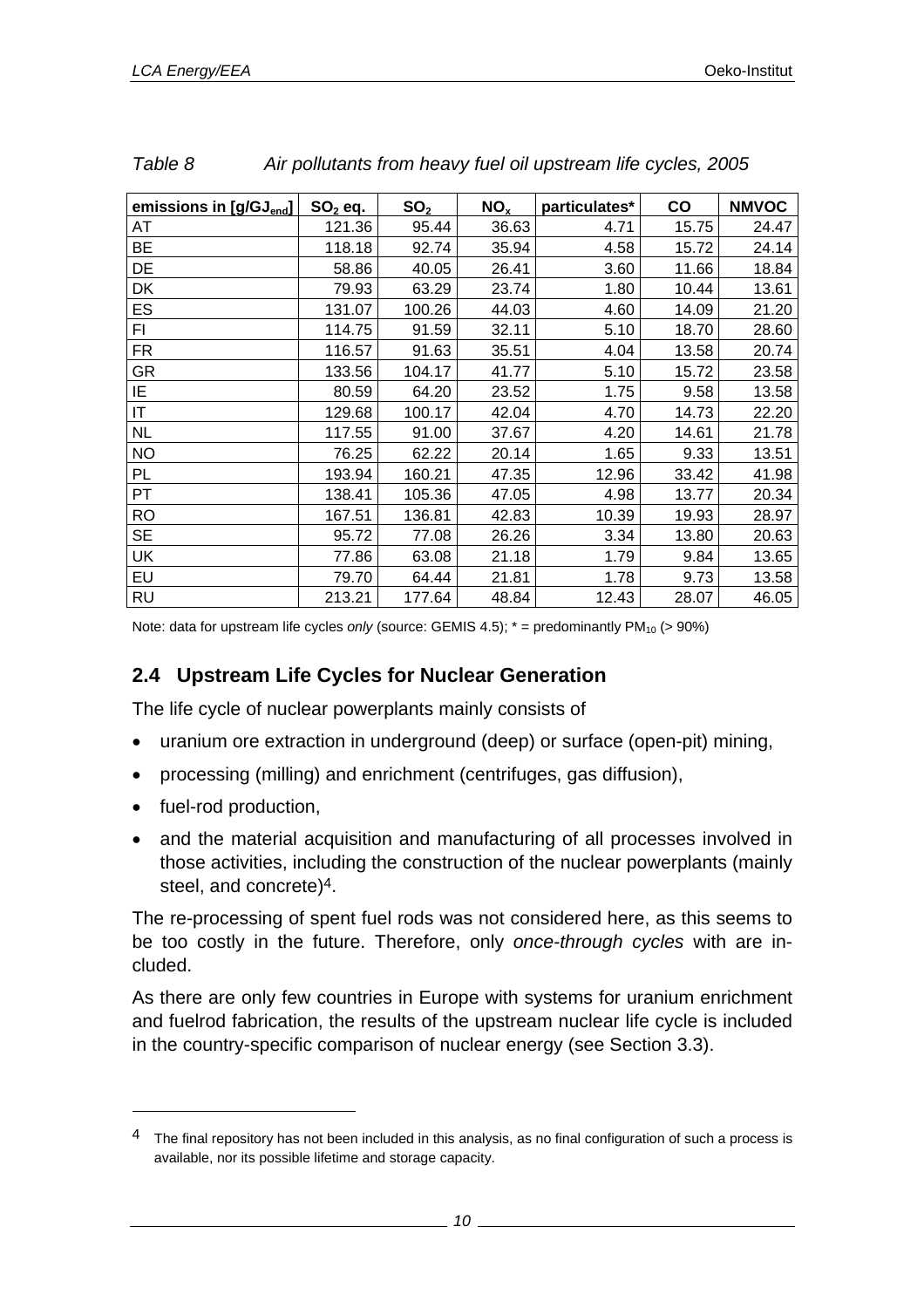l

### **2.5 Upstream Life Cycles for Bioenergy**

The upstream life cycles of bioenergy systems can be separated into two categories: bioenergy from residues and wastes (e.g. biogas from manure, straw from agriculture, wood chips from forest thinnings), and from dedicated energy crops (e.g. rape seeds, miscanthus, short-rotation forestry).

For residues and wastes, no upstream life cycles other than transport processes are to be considered, as they are by-products of agriculture or forestry operations, or other activities (e.g. food and wood industry, households). Still, as this biomass is not directly available for energy purposes, it usually needs processing – e.g., baling, chipping, fermentation, gasification, pelletization. Therefore, bioenergy from theses sources also has upstream life cycles.

For bioenergy crops, though, the full upstream activities must be factored in, as these activities occur to deliver bioenergy. Therefore, the farming operations for bioenergy crops (planting, harvesting, transport etc.) and the inputs needed for those (e.g. fertilizer, pesticides, transport fuels) must be accounted for.

Furthermore, also by-products from bioenergy feedstock conversion in upstream life cycles must be factored in, e.g., oil cake and glycerine from FAME, or DDGS from EtOH fermentation. In contrast to earlier versions of this report where the substitution approach was used, the results **presented here** were derived using the **new EU methodology for GHG emission calculation for biomass**, as specified in the EU Directive on the Promotion of the Use of Energy from Renewable Sources (RES-D)<sup>5</sup>. This "energy allocation" methodology was also used to determine GHG emissions from cogeneration systems<sup>6</sup>.

The variety of bioenergy crops is large, and the farming operations and yields differ with respect to soil, climate conditions, and crops characteristics. Furthermore, the inputs into these systems (electricity, fuels, and agrochemicals) have also different life cycles depending on the national systems.

<sup>5</sup> Directive 2009/28/EC of the European Parliament and of the Council of 23 April 2009 on the promotion of the use of energy from renewable sources and amending and subsequently repealing Directives 2001/77/EC and 2003/30/EC; Official Journal of the EU, June 5, 2009 L 140 pages 16-62 http://eurlex.europa.eu/LexUriServ/LexUriServ.do?uri=OJ:L:2009:140:0016:0062:EN:PDF

 $6$  In energy allocation, the overall environmental "burden" of a process with several outputs is allocated to each output based on the respective lower heating value (LHV). If electricity is one of the outputs, it is assumed that its LHV is 2.5 times the one of heat, which reflects the methodology of the EU Cogeneration Directive (Directive 2004/8/EC of the European Parliament and of the Council of 11 February 2004 on the promotion of cogeneration based on a useful heat demand in the internal energy market http://eur-lex.europa.eu/LexUriServ/LexUriServ.do?uri=OJ:L:2004:052:0050:0060:EN:PDF) and the subsequent decision on efficiency data (2007/75/EC: Commission Decision of 21 December 2006 establishing harmonised efficiency reference values for separate production of electricity and heat in application of Directive 2004/8/EC of the European Parliament and of the Council http://eur-lex.europa.eu/LexUriServ/LexUriServ.do?uri=OJ:L:2007:032:0183:0188:EN:PDF .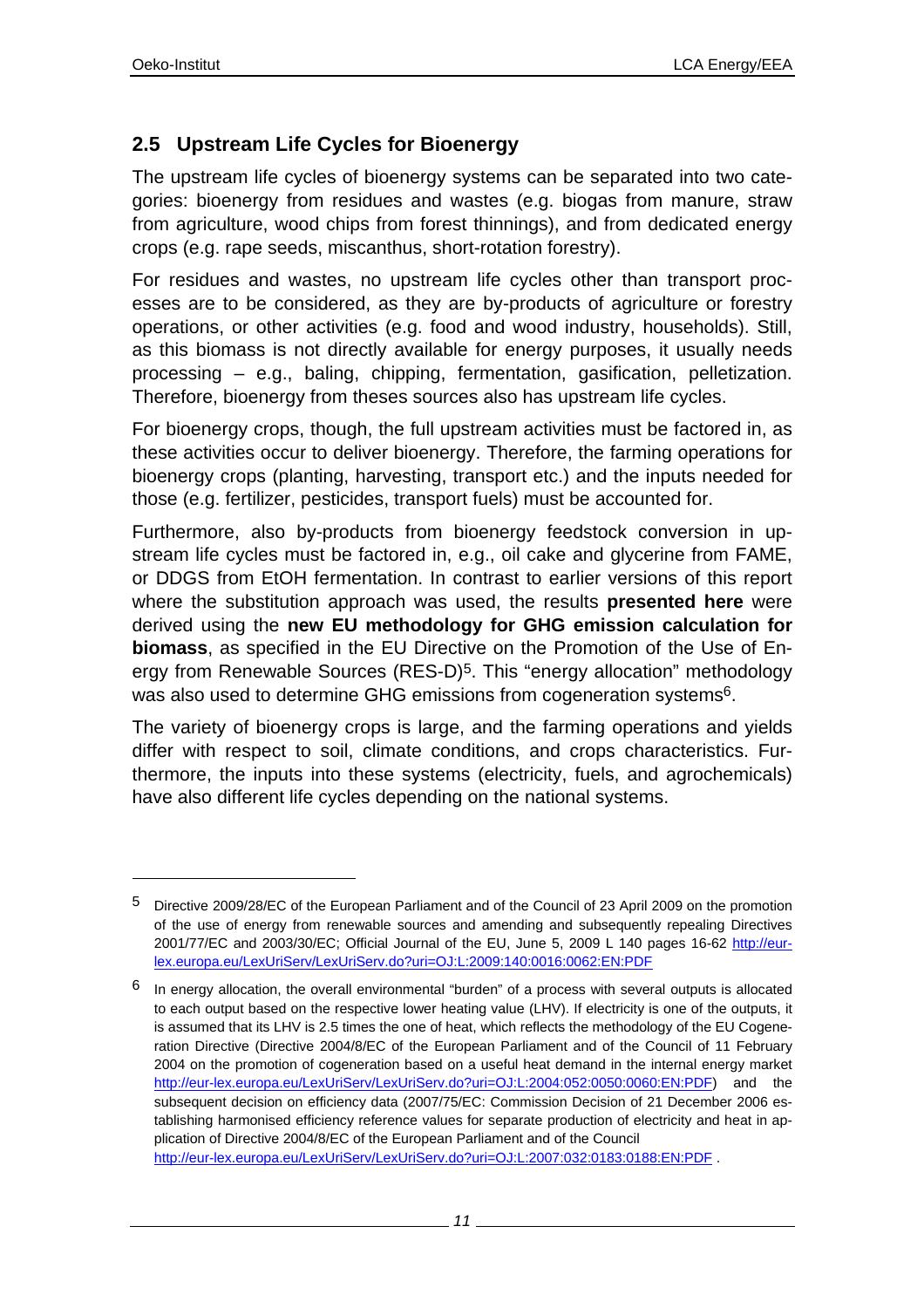l

To deal with this huge variety, a *selection* of bioenergy crops was made in this study with respect to sustainability considerations, and an aggregation of EU-25 countries into environmental zones (see EEA 2006; EEA 2007).

The regional aggregation using environmental zones groups EU countries into five zones<sup>7</sup>:

- Atlantic Central (ATC): BE, DE, FR, UK
- Atlantic North (ATN): FI, SE, as well as EE, LT, LV
- Continental (CON): AT, PL
- Mediterranean (MED): ES, GR, IT, PT
- Pannonic-Pontic (PAN): CZ, HU, SI, SK

It should be noted that this aggregation is not perfect, as the land area of some countries has considerable shares in other environmental zones (e.g. MED for FR).

Still, the concept is workable to reduce the variety of countries, and allows to group bioenergy crops with respect to zone-specific yields.

As relevant bioenergy crops, the following plants were selected:

- rape seed and sunflower seed for liquid biofuels (FAME)
- maize, sorghum and wheat for biogas and bioethanol (both first generation, and lignocellulosic EtOH)
- short-rotation coppice (SRC) from poplar, and willow as a solid fuel, and as feedstock for gasification, and BtL
- giant reed, miscanthus, and switchgrass also as solid fuels, and as feedstock for gasification, and BtL
- double-cropping systems (both with optimal yields, and with reduced yields due to less favorable site conditions) for biogas.

Furthermore, residues and wastes from agriculture (manure, straw), forestry (logging and thinning residues), paper and wood industry (black liquor, pellets), and the waste sector (organic household wastes, waste wood) were included in the analysis.

<sup>7</sup> The environmental zones consist of nine groups with several subgroups. Not included here were the Alpine, Boreal, Lusitanean, and Nemoral groups. Also, the Alpine (North, South) and the Mediterranean (Mountains, North, South) subgroups were not considered.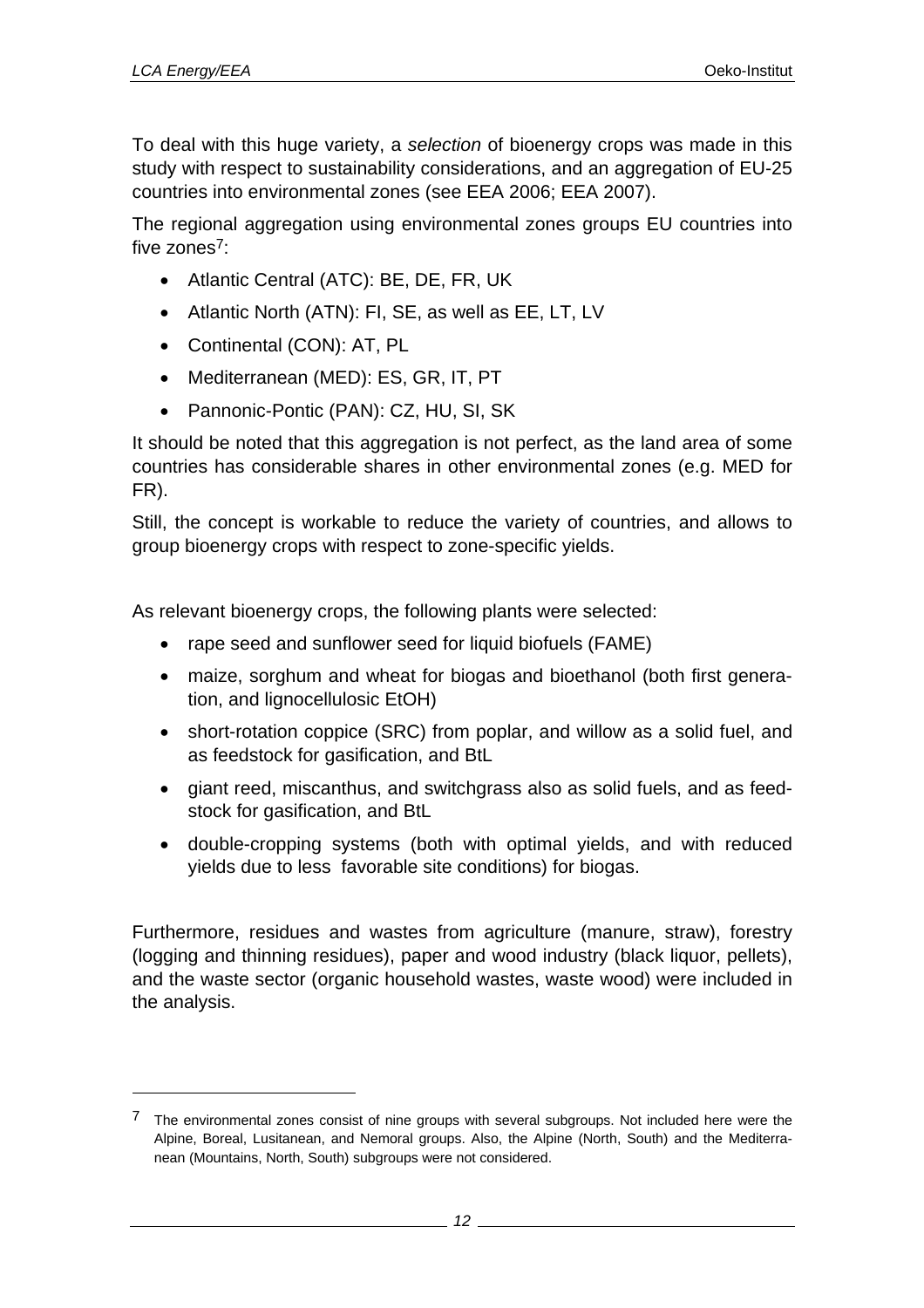As upstream conversion technologies for these biomass sources, the following systems were considered:

- biodiesel from plant oils ( $1<sup>st</sup>$  generation), and from BtL ( $2<sup>nd</sup>$  generation)
- biogas from anaerobic fermentation, both as direct biogas, and as processed (cleaned and upgraded) biomethane for gas pipeline feed-in
- ethanol from fermentation  $(1<sup>st</sup>$  generation, and  $2<sup>nd</sup>$  generation lignocellulosic process)
- bales, chips and pellets from solid biomass
- synthesis gas from biomass gasification (fluidized-bed, entrained flow).

The upstream life cycles of bioenergy also change over time, as technology learning occurs for both the bioenergy cropping systems (especially yields), and the conversion systems (e.g. efficiency of biogas fermenters).

Furthermore, "background" systems for electricity, fuels etc. also evolve over time. Therefore, the bioenergy upstream life cycles were analyzed with respect to the years 2010, 2020, and 2030.

For simplicity, only 2010 and 2030 data is presented here<sup>8</sup>.

The following tables give the upstream life cycle emissions of bioenergy systems with respect to feedstock, conversion routes, and environmental zones.

As said before, the data reflect the **new EU methodology for GHG emission calculation for biomass**, as specified in the EU Directive on the Promotion of the Use of Energy from Renewable Sources (RES-D)9

l

<sup>8</sup> Note that for most bioenergy life cycles also 2005 data were compiled. The full disaggregation of all data is given in the GEMIS database which is freely available (www.gemis.de).

<sup>9</sup> For details, see footnotes 5 and 6.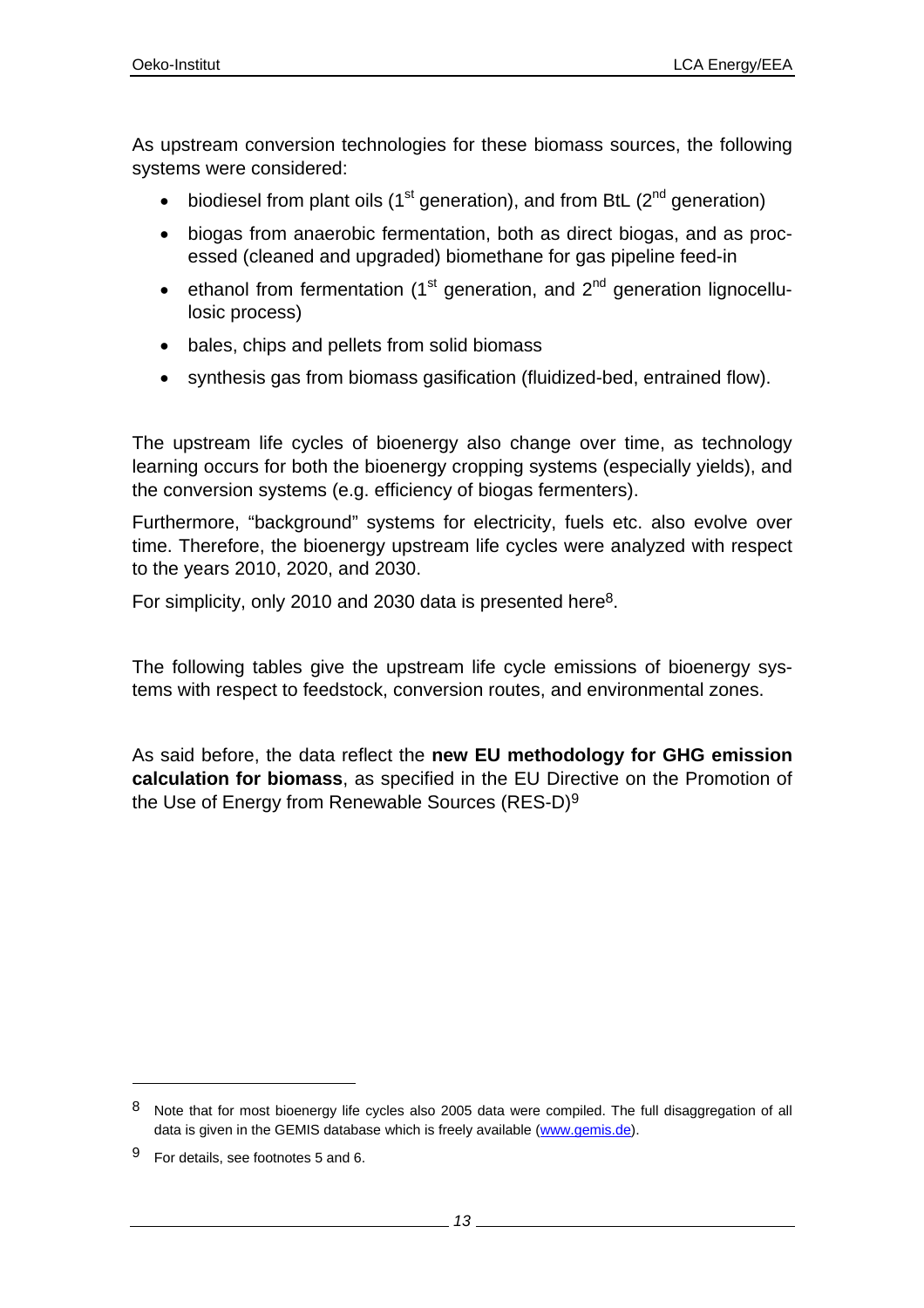|                                               | <b>CON</b> | <b>ATC</b>           | <b>MED</b>        | <b>ATN</b>               | <b>PAN</b>        |
|-----------------------------------------------|------------|----------------------|-------------------|--------------------------|-------------------|
| CO <sub>2</sub> eq [kg/GJ <sub>output</sub> ] | AT, PL     | DE, FR,<br><b>UK</b> | ES, GR,<br>IT, PT | FI, SE,<br>EE, LT,<br>LV | CZ, HU,<br>SI, SK |
| <b>FAME</b>                                   | 56.1       | 56.5                 | 78.3              |                          | 82.2              |
| biogas maize                                  | 32.0       | 34.2                 | 36.5              | 34.9                     | 27.4              |
| biogas cereals                                | 32.5       | 34.8                 | 23.1              | 35.7                     | 28.5              |
| biogas grass cuttings                         | 10.9       | 9.2                  | 7.6               | 6.0                      | 8.9               |
| biogas double cropping opt                    | 21.7       | 18.2                 |                   | 15.1                     | 19.2              |
| biogas double cropping red.                   | 26.2       | 23.8                 |                   | 22.1                     | 24.7              |
| biogas manure large                           | 10.9       | 9.2                  | 7.6               | 6.0                      | 8.9               |
| biogas manure small                           | 13.3       | 10.9                 | 8.8               | 6.5                      | 10.5              |
| biogas other wastes                           | 10.9       | 9.2                  | 7.6               | 6.0                      | 8.9               |
| EtOH maize grain                              | 40.9       | 40.8                 | 41.1              | 37.2                     | 38.2              |
| EtOH cereals grain                            | 41.2       | 41.2                 | 31.9              | 37.8                     | 38.9              |
| EtOH sorghum                                  |            |                      | 25.7              |                          |                   |
| wood pellets                                  | 4.7        | 3.5                  | 2.5               | 1.4                      | 3.4               |
| <b>SRC</b> chips                              | 6.4        | 5.9                  |                   | 6.2                      | 7.0               |
| waste wood + forest residue chips             | 2.0        | 2.0                  | 2.0               | 2.0                      | 2.0               |
| miscanthus, reed bales                        |            | 5.0                  | 4.8               |                          | 5.4               |
| switchgrass bales                             | 5.7        | 5.2                  |                   | 5.1                      | 5.5               |
| straw bales                                   | 0.9        | 0.8                  | 0.8               | 0.8                      | 0.9               |
| gas from gasifier - black liquor              | 10.6       | 8.8                  | 7.2               | 5.4                      | 8.5               |
| gas from gasifier - SRC                       | 16.0       | 13.6                 |                   | 10.7                     | 14.7              |
| gas from gasifier - forest chips              | 10.6       | 8.8                  | 7.2               | 5.4                      | 8.5               |
| gas from gasifier - miscanthus/reed           |            | 12.5                 | 10.8              |                          | 12.8              |
| gas from gasifier - switchgrass               | 15.6       | 13.3                 |                   | 9.8                      | 13.3              |
| gas from gasifier - straw                     | 9.3        | 7.3                  | 5.7               | 4.0                      | 12.9              |
| biogas-processed-feed-in from:                |            |                      |                   |                          |                   |
| biogas maize                                  | 44.4       | 42.7                 | 41.5              | 36.1                     | 35.3              |
| biogas cereals                                | 44.8       | 43.3                 | 28.1              | 37.0                     | 36.4              |
| biogas grass cuttings                         | 23.3       | 17.6                 | 12.7              | 7.2                      | 16.8              |
| biogas double cropping opt                    | 34.0       | 26.7                 |                   | 16.4                     | 27.0              |
| biogas double cropping red.                   | 38.5       | 32.2                 |                   | 23.4                     | 32.6              |
| biogas manure large                           | 23.3       | 17.6                 | 12.7              | 7.2                      | 16.8              |
| biogas other wastes                           | 25.6       | 19.3                 | 13.8              | 7.7                      | 18.4              |

#### *Table 9 GHG emissions of bioenergy upstream life cycles in EU countries grouped into Environmental Zones, 2010*

Note: data for upstream life cycles *only* (source: GEMIS 4.5), by-product allocation using LHV; **blue cells** indicate unsuitable options

As can be seen from this table, GHG emissions vary from approx. 1 kg/GJ<sub>out</sub> for straw bales to 67 kg/GJ<sub>out</sub> for  $1<sup>st</sup>$  generation EtOH from grains, with significant differences between the environmental zones (and hence, countries). Differences are higher for air pollutants from bioenergy life cycles, as shown below.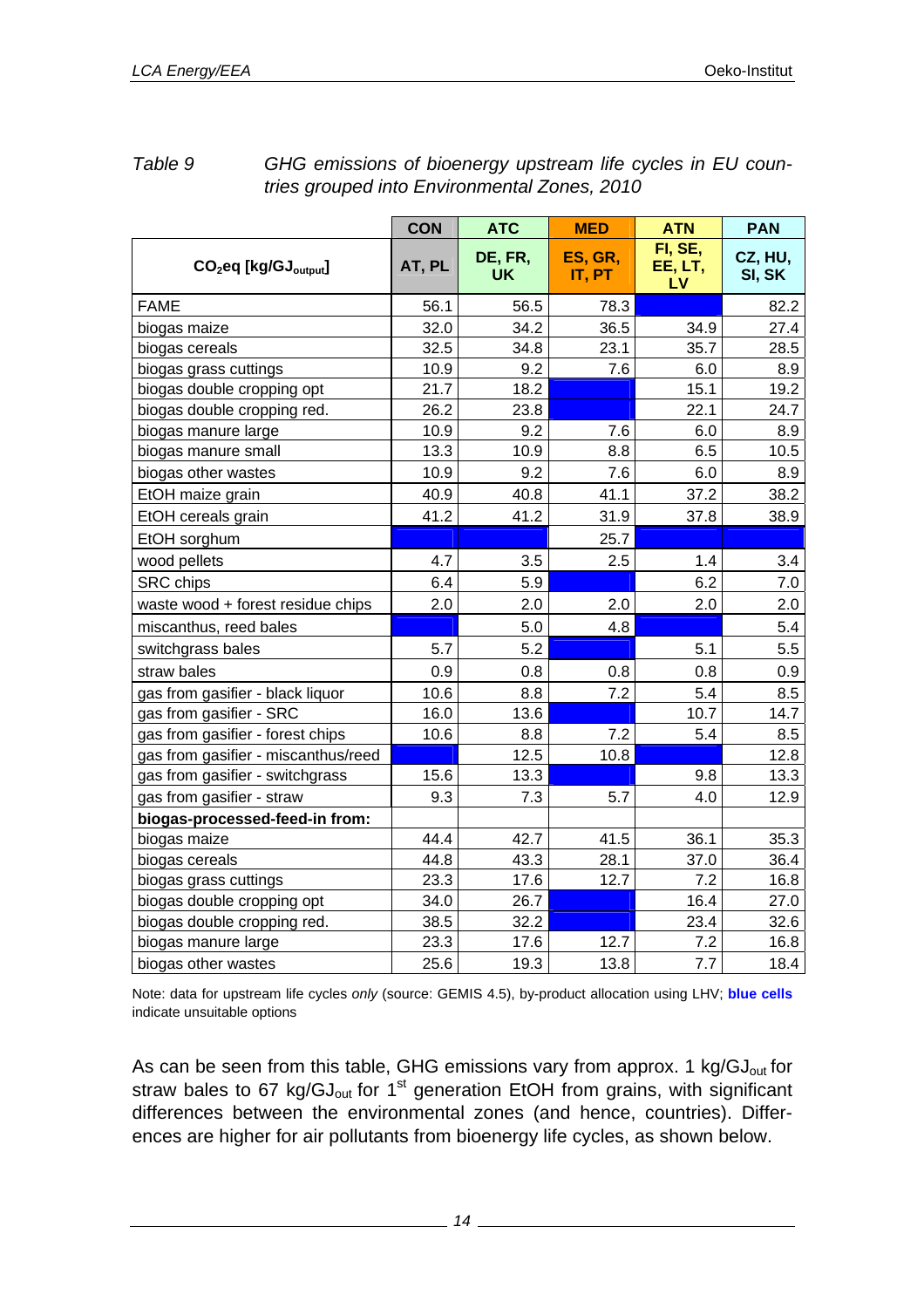|                                     | <b>CON</b> | <b>ATC</b>     | <b>MED</b>        | <b>ATN</b>            | <b>PAN</b>        |
|-------------------------------------|------------|----------------|-------------------|-----------------------|-------------------|
| $SO2$ eq [g/GJ <sub>output</sub> ]  | AT, PL     | DE, FR,<br>UK  | ES, GR, IT,<br>PT | FI, SE, EE,<br>LT, LV | CZ, HU,<br>SI, SK |
| <b>FAME</b>                         | 300        | 278            | 419               |                       | 454               |
| biogas maize                        | 190        | 181            | 205               | 200                   | 158               |
| biogas cereals                      | 194        | 186            | 135               | 207                   | 167               |
| biogas grass cuttings               | 67         | 40             | 42                | 36                    | 42                |
| biogas double cropping opt          | 159        | 109            |                   | 109                   | 152               |
| biogas double cropping red.         | 197        | 152            |                   | 165                   | 186               |
| biogas manure large                 | 67         | 40             | 42                | 36                    | 42                |
| biogas manure small                 | 80         | 42             | 45                | 38                    | 45                |
| biogas other wastes                 | 67         | 40             | 42                | 36                    | 42                |
| EtOH maize grain                    | 187        | 141            | 163               | 148                   | 130               |
| EtOH cereals grain                  | 189        | 144            | 115               | 153                   | 136               |
| EtOH sorghum                        |            |                | 69                |                       |                   |
| wood pellets                        | 26         | $\overline{7}$ | 8                 | 5                     | 8                 |
| <b>SRC</b> chips                    | 35         | 29             |                   | 33                    | 39                |
| waste wood + forest residue chips   | 8          | $\overline{7}$ | 8                 | 8                     | 8                 |
| miscanthus, reed bales              |            | 23             | 23                |                       | 30                |
| switchgrass bales                   | 31         | 24             |                   | 27                    | 30                |
| straw bales                         | 8          | 6              | 6                 | 6                     | $\boldsymbol{9}$  |
| gas from gasifier - black liquor    | 50         | 21             | 23                | 18                    | 24                |
| gas from gasifier - SRC             | 84         | 48             |                   | 49                    | 62                |
| gas from gasifier - forest chips    | 50         | 21             | 23                | 18                    | 24                |
| gas from gasifier - miscanthus/reed |            | 40             | 43                |                       | 52                |
| gas from gasifier - switchgrass     | 80         | 43             |                   | 43                    | 52                |
| gas from gasifier - straw           | 50         | 19             | 21                | 16                    | 52                |
| biogas-processed-feed-in from:      |            |                |                   |                       |                   |
| biogas maize                        | 206        | 185            | 221               | 272                   | 158               |
| biogas cereals                      | 209        | 190            | 151               | 279                   | 167               |
| biogas grass cuttings               | 82         | 44             | 57                | 109                   | 42                |
| biogas double cropping opt          | 175        | 113            |                   | 182                   | 152               |
| biogas double cropping red.         | 213        | 156            |                   | 238                   | 186               |
| biogas manure large                 | 82         | 44             | 57                | 109                   | 42                |
| biogas other wastes                 | 95         | 46             | 60                | 110                   | 45                |

### *Table 10 Air Emissions of bioenergy upstream life cycles in EU countries grouped into Environmental Zones, 2010*

Note: data for upstream life cycles *only* (source: GEMIS 4.5), by-product allocation using LHV; **blue cells** indicate unsuitable options

Between environmental zones,  $SO<sub>2</sub>$ -eq emissions vary by a factor of roughly 3, while between bioenergy life cycles, the range is larger (factor of 30).

Life cycle emissions of future bioenergy are subject to technology learning, so that results for 2030 are lower (see next table).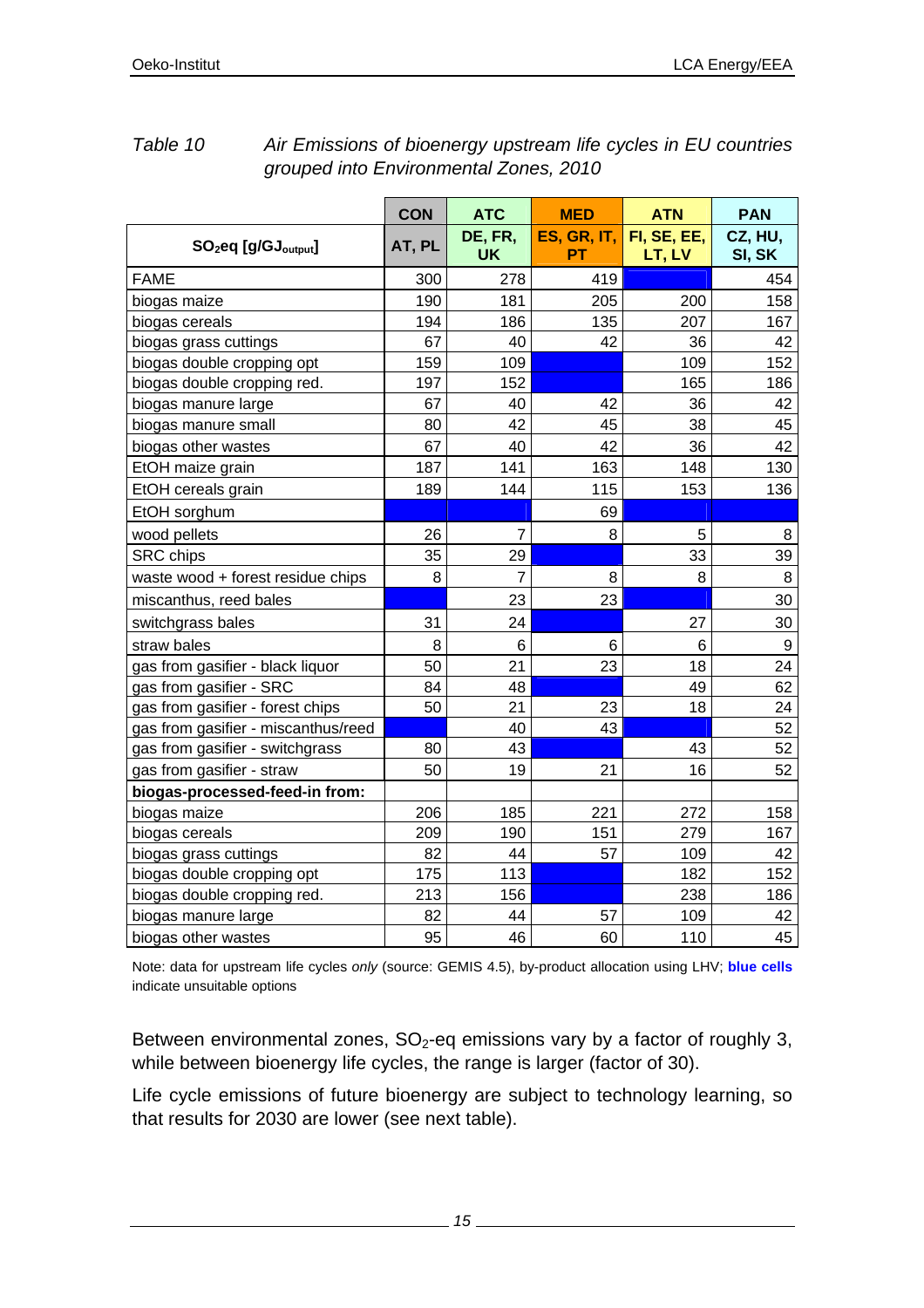|                                               | <b>CON</b> | <b>ATC</b>           | <b>MED</b>        | <b>ATN</b>            | <b>PAN</b>        |
|-----------------------------------------------|------------|----------------------|-------------------|-----------------------|-------------------|
| CO <sub>2</sub> eq [kg/GJ <sub>output</sub> ] | AT, PL     | DE, FR,<br><b>UK</b> | ES, GR,<br>IT, PT | FI, SE, EE,<br>LT, LV | CZ, HU,<br>SI, SK |
| <b>FAME</b>                                   | 51.3       | 54.1                 | 79.6              |                       | 77.6              |
| biogas maize                                  | 14.0       | 15.3                 | 13.9              | 14.1                  | 12.2              |
| biogas cereals                                | 14.3       | 15.7                 | 11.5              | 14.5                  | 23.4              |
| biogas grass cuttings                         | 8.8        | 9.4                  | 6.8               | 7.0                   | 8.1               |
| biogas double cropping opt                    | 15.3       | 14.8                 |                   | 12.4                  | 14.5              |
| biogas double cropping red.                   | 18.4       | 18.9                 |                   | 17.4                  | 17.8              |
| biogas manure large                           | 8.8        | 9.4                  | 6.8               | 7.0                   | 8.1               |
| biogas manure small                           | 10.6       | 11.4                 | 7.9               | 8.1                   | 9.6               |
| biogas other wastes                           | 8.8        | 9.4                  | 6.8               | 7.0                   | 8.1               |
| ligno-EtOH - maize whole plant                | 22.0       | 22.2                 | 21.6              | 21.0                  | 22.2              |
| ligno-EtOH - cereals whole plant              | 20.1       | 20.4                 | 17.2              | 17.4                  | 19.7              |
| ligno-EtOH - sorghum whole plant              |            |                      | 12.3              |                       |                   |
| ligno-EtOH from straw                         | 12.2       | 12.2                 | 12.3              | 12.2                  | 12.3              |
| wood pellets                                  | 3.6        | 4.0                  | 2.3               | 2.4                   | 3.2               |
| <b>SRC</b> chips                              | 4.3        | 3.9                  |                   | 4.2                   | 4.3               |
| waste wood + forest residue chips             | 2.0        | 2.0                  | 2.0               | 1.9                   | 2.0               |
| miscanthus, reed bales                        |            | 3.2                  | 2.8               |                       | 9.4               |
| switchgrass bales                             | 3.2        | 3.4                  |                   | 3.1                   | 3.5               |
| straw bales                                   | 0.9        | 0.8                  | 0.8               | 0.8                   | 0.9               |
| gas from gasifier - black liquor              | 8.5        | 9.0                  | 6.4               | 6.6                   | 7.8               |
| gas from gasifier - SRC                       | 11.0       | 11.2                 |                   | 9.2                   | 10.5              |
| gas from gasifier - forest chips              | 8.5        | 9.0                  | 6.4               | 6.6                   | 7.8               |
| gas from gasifier - miscanthus/reed           |            | 10.6                 | 7.5               |                       | 15.9              |
| gas from gasifier - switchgrass               | 10.3       | 11.1                 |                   | 8.4                   | 9.9               |
| gas from gasifier - straw                     | 7.4        | 7.9                  | 5.2               | 5.4                   | 15.9              |
| BtL from gasifier - SRC                       | 8.9        | 7.1                  |                   | 8.8                   | 8.9               |
| BtL from gasifier - forest chips              | 6.0        | 6.0                  | 5.9               | 6.0                   | 6.0               |
| BtL from gasifier - miscanthus/reed           |            | 7.8                  | 7.0               |                       | 15.4              |
| BtL from gasifier - switchgrass               | 9.3        | 9.5                  |                   | 9.1                   | 9.6               |
| BtL from gasifier - straw                     | 4.6        | 4.5                  | 4.4               | 4.4                   | 4.6               |
| biogas-processed-feed-in from:                |            |                      |                   |                       |                   |
| biogas maize                                  | 22.9       | 25.4                 | 18.3              | 18.9                  | 19.5              |
| biogas cereals                                | 23.1       | 25.8                 | 15.9              | 19.3                  | 30.6              |
| biogas grass cuttings                         | 17.7       | 19.5                 | 11.2              | 11.8                  | 15.3              |
| biogas double cropping opt                    | 24.0       | 24.8                 |                   | 17.2                  | 21.7              |
| biogas double cropping red.                   | 27.3       | 29.0                 |                   | 22.2                  | 25.0              |
| biogas manure large                           | 17.7       | 19.5                 | 11.2              | 11.8                  | 15.3              |
| biogas other wastes                           | 19.4       | 21.4                 | 12.2              | 12.9                  | 16.8              |

#### *Table 11 GHG emissions of bioenergy upstream life cycles in EU countries grouped into Environmental Zones, 2030*

Note: data for upstream life cycles *only* (source: GEMIS 4.5), by-product allocation using LHV; **blue cells** indicate unsuitable options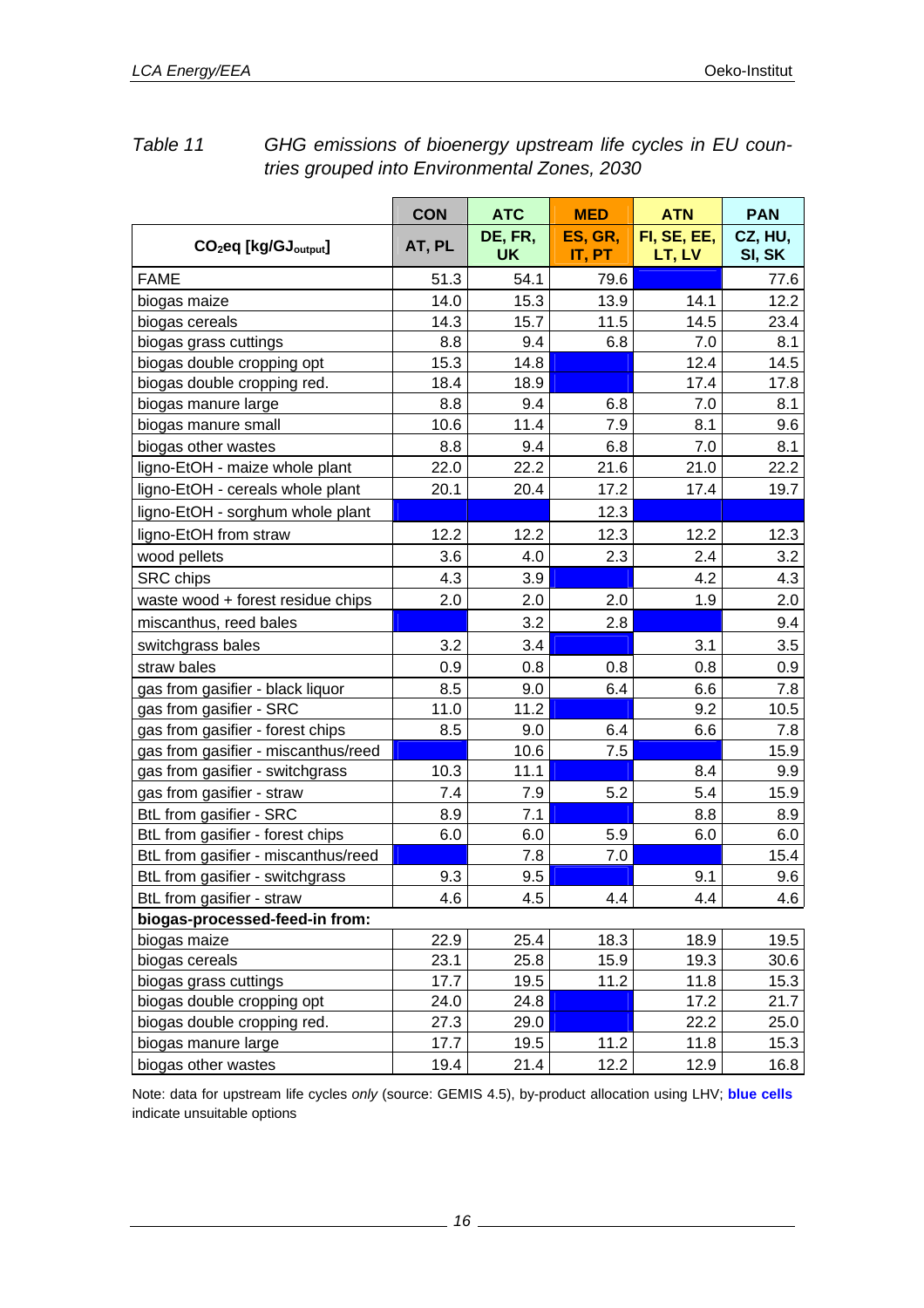|                                     | <b>CON</b>     | <b>ATC</b>     | <b>MED</b>     | <b>ATN</b>     | <b>PAN</b> |
|-------------------------------------|----------------|----------------|----------------|----------------|------------|
| $SO2$ eq [g/GJ <sub>output</sub> ]  | AT, PL         | DE, FR,        | ES, GR,        | FI, SE, EE,    | CZ, HU,    |
|                                     |                | <b>UK</b>      | IT, PT         | LT, LV         | SI, SK     |
| <b>FAME</b>                         | 250            | 255            | 403            |                | 413        |
| biogas maize                        | 87             | 94             | 91             | 91             | 72         |
| biogas cereals                      | 83             | 85             | 67             | 93             | 128        |
| biogas grass cuttings               | 35             | 35             | 33             | 33             | 34         |
| biogas double cropping opt          | 84             | 72             |                | 69             | 89         |
| biogas double cropping red.         | 105            | 101            |                | 105            | 121        |
| biogas manure large                 | 35             | 35             | 33             | 33             | 34         |
| biogas manure small                 | 38             | 37             | 34             | 34             | 36         |
| biogas other wastes                 | 35             | 35             | 33             | 33             | 34         |
| ligno-EtOH - maize whole plant      | 103            | 112            | 121            | 118            | 103        |
| ligno-EtOH - cereals whole plant    | 110            | 84             | 66             | 74             | 71         |
| ligno-EtOH - sorghum whole plant    |                |                | 103            |                |            |
| ligno-EtOH - straw                  | 103            | 103            | 103            | 103            | 103        |
| wood pellets                        | $\overline{7}$ | 7              | 5              | 6              | 6          |
| SRC chips                           | 21             | 20             |                | 19             | 28         |
| waste wood + forest residue chips   | 8              | $\overline{7}$ | $\overline{7}$ | $\overline{7}$ | 8          |
| miscanthus, reed bales              |                | 14             | 12             |                | 72         |
| switchgrass bales                   | 17             | 14             |                | 16             | 16         |
| straw bales                         | 6              | 5              | 4              | 4              | 8          |
| gas from gasifier - black liquor    | 20             | 19             | 16             | 17             | 19         |
| gas from gasifier - SRC             | 33             | 32             |                | 32             | 40         |
| gas from gasifier - forest chips    | 20             | 19             | 16             | 17             | 19         |
| gas from gasifier - miscanthus/reed |                | 26             | 22             |                | 89         |
| gas from gasifier - switchgrass     | 31             | 28             |                | 28             | 29         |
| gas from gasifier - straw           | 18             | 16             | 14             | 14             | 89         |
| BtL from gasifier - SRC             | 120            | 117            |                | 118            | 130        |
| BtL from gasifier - forest chips    | 104            | 103            | 103            | 103            | 104        |
| BtL from gasifier - miscanthus/reed |                | 113            | 109            |                | 185        |
| BtL from gasifier - switchgrass     | 122            | 119            |                | 121            | 121        |
| BtL from gasifier - straw           | 102            | 100            | 100            | 100            | 104        |
| biogas-processed-feed-in from:      |                |                |                |                |            |
| biogas maize                        | 98             | 104            | 96             | 97             | 81         |
| biogas cereals                      | 94             | 95             | 73             | 99             | 137        |
| biogas grass cuttings               | 47             | 45             | 38             | 39             | 43         |
| biogas double cropping opt          | 95             | 82             |                | 75             | 98         |
| biogas double cropping red.         | 117            | 111            |                | 111            | 130        |
| biogas manure large                 | 47             | 45             | 38             | 39             | 43         |
| biogas other wastes                 | 49             | 47             | 40             | 40             | 45         |

#### *Table 12 Air Emissions of bioenergy upstream life cycles in EU countries grouped into Environmental Zones, 2030*

Note: data for upstream life cycles *only* (source: GEMIS 4.5), by-product allocation using LHV; **blue cells** indicate unsuitable options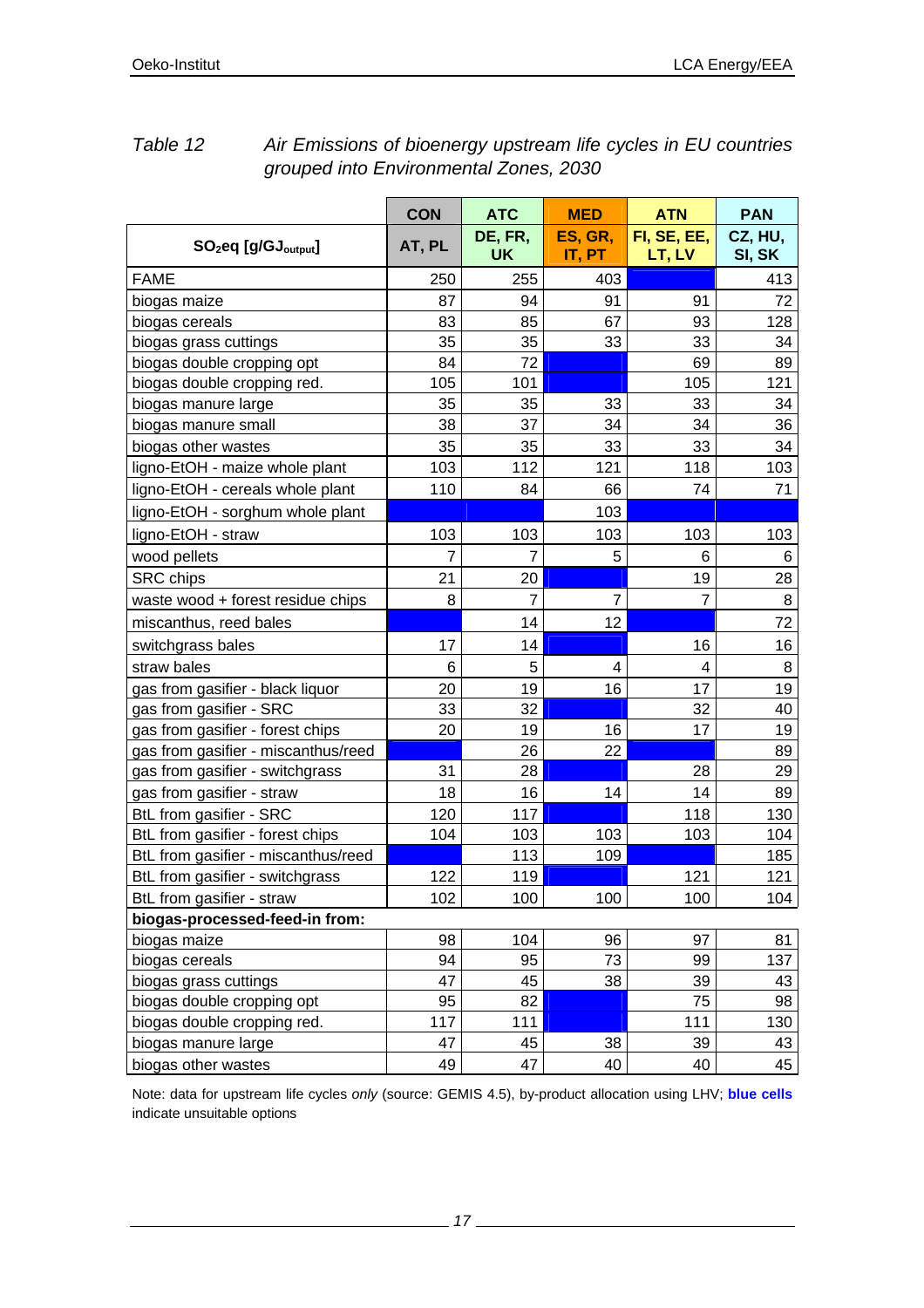l

# **3 Country-specific Comparisons of Selected Non-Renewable Electricity Generation Technologies**

In this section, a brief comparison is made for non-renewable electricity generation technologies in selected EU countries, taking into account their full life cycles. The technical and emission data for the electricity generation systems were taken from the GEMIS database which offers a broad choice of steam turbines, gas turbines, and combined-cycle conversion systems for various fuels, and sizes.

For future coal and gas technologies, learning curves were included based on the prospective development of these technologies until 203010.

For oil-based power generation, no significant improvement is envisioned, as the share of this fuel in the overall generation mix in Europe will be reduced in the next decades.

For nuclear generation technologies, the potential improvements are still speculative, and the reference scenarios assume a drastic reduction of nuclear generation in Europe until 2030, so that **no** learning is assumed.

### **3.1 Country-specific Comparison of Coal Electricity Generation**

The coal-to-electricity fuel-cycles in EU countries vary according to coal extraction, transport distances, powerplant efficiencies, and emission control technologies, as shown in Section 2.1. Also, fuel quality of domestic coals varies<sup>11</sup>.

In the following table, lignite-fired steam-turbine powerplants in Bulgaria (BG), Estonia (EE), Germany (DE), Greece (GR), Hungary (HU), Romania (RO), and Turkey (TR) are compared for the emissions in 2005, and 2030, respectively.

In addition, hard coal-fired steam-turbine powerplants are shown for DE, Spain (ES), United Kingdom (UK), and an "average" EU import-coal plant.

For 2030, convergence of powerplant efficiencies, and air pollutant emission limits is assumed for all EU countries.

<sup>&</sup>lt;sup>10</sup> The background for the learning curves assumed here is given in DLR/IFEU/WI (2004) for fossil and non-biomass renewable systems, and for biomass systems in OEKO (2004).

<sup>11</sup> This is especially true for lignite (brown coal), while for hard coal, the ultimate analysis is quite similar.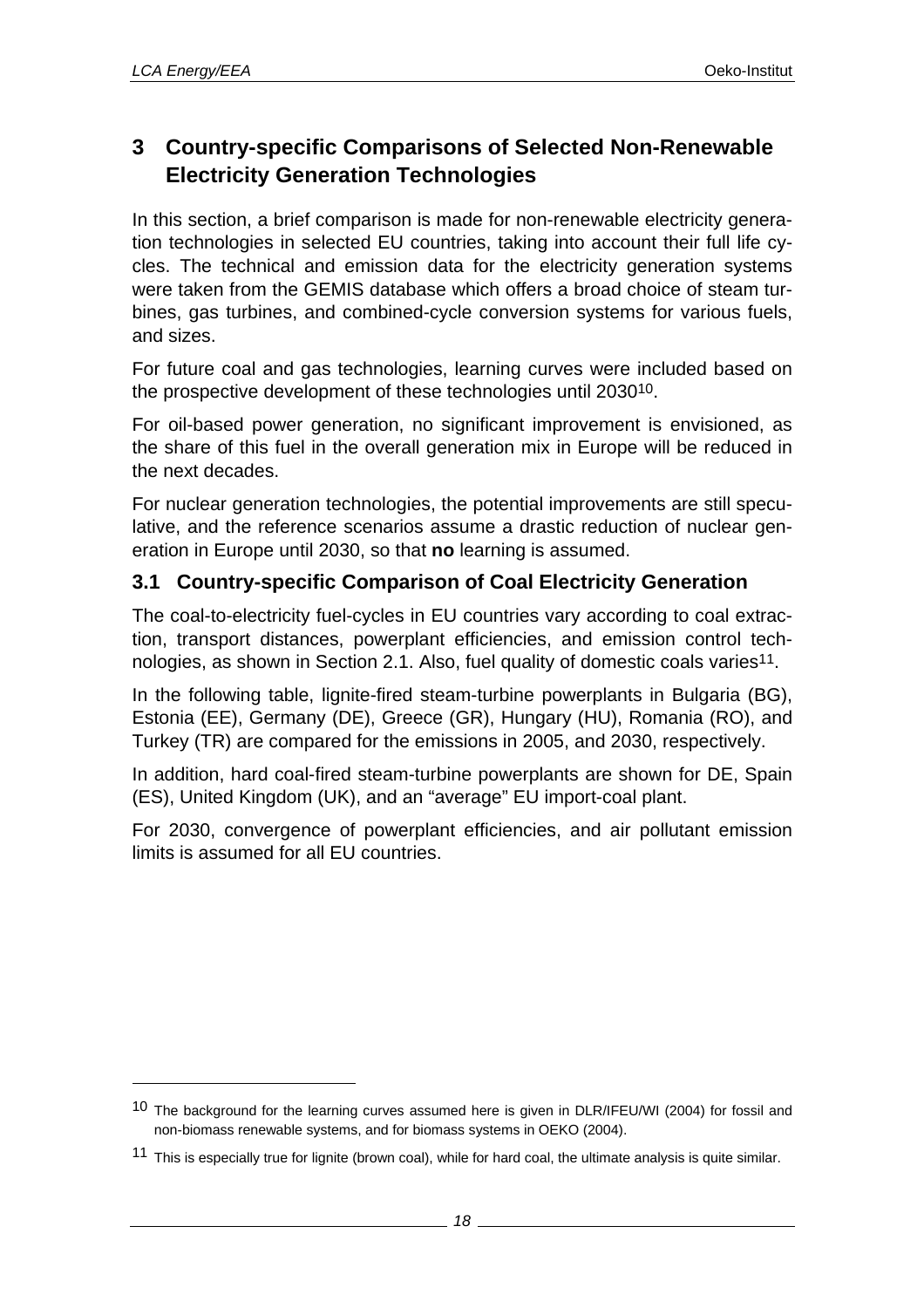| emissions in [g/kWh <sub>el</sub> ] | $CO2$ eq. | CO <sub>2</sub> | CH <sub>4</sub> | $N_2$ O |
|-------------------------------------|-----------|-----------------|-----------------|---------|
| lignite-BG-2005                     | 1,115     | 1,081           | 1.09            | 0.032   |
| lignite-BG-2030                     | 876       | 849             | 0.85            | 0.024   |
| lignite-DE-2005                     | 1,248     | 1,236           | 0.04            | 0.039   |
| lignite-DE-2030                     | 921       | 913             | 0.03            | 0.025   |
| lignite-EE-2005                     | 1,043     | 999             | 1.30            | 0.046   |
| lignite-EE-2030                     | 957       | 917             | 1.20            | 0.041   |
| lignite-GR-2005                     | 1,063     | 1,030           | 1.04            | 0.031   |
| lignite-GR-2030                     | 959       | 929             | 0.94            | 0.028   |
| lignite-HU-2005                     | 1,035     | 999             | 0.28            | 0.100   |
| lignite-HU-2030                     | 899       | 891             | 0.26            | 0.007   |
| lignite-RO-2005                     | 1,115     | 1,081           | 1.09            | 0.032   |
| lignite-RO-2030                     | 874       | 847             | 0.85            | 0.024   |
| lignite-TR-2005                     | 935       | 918             | 0.34            | 0.030   |
| lignite-TR-2030                     | 809       | 794             | 0.30            | 0.026   |
| coal-DE-2005                        | 1,038     | 937             | 3.84            | 0.043   |
| coal-DE-2030                        | 784       | 742             | 1.66            | 0.014   |
| coal-ES-2005                        | 969       | 918             | 1.53            | 0.054   |
| coal-UK-2005                        | 994       | 906             | 3.17            | 0.050   |
| coal-EU-import 2005                 | 894       | 843             | 1.71            | 0.042   |
| coal-EU-import 2030                 | 780       | 741             | 1.51            | 0.014   |

| Table 13 | GHG emissions from lignite and coal electricity, 2005 and 2030 |  |
|----------|----------------------------------------------------------------|--|
|          |                                                                |  |

Note: data incl. upstream life cycles (source: GEMIS 4.5)

GHG emissions from lignite-fired steam-turbine powerplants are quite close between countries in 2005, and also in 2030.

For air pollutant emissions, the results are quite different, as shown in the next table. Most countries can reduce air pollutants from lignite until 2030 by more than 90 %, and from coal by a factor of 3.

As a result, the huge differences between EU countries in 2005 become small in 2030.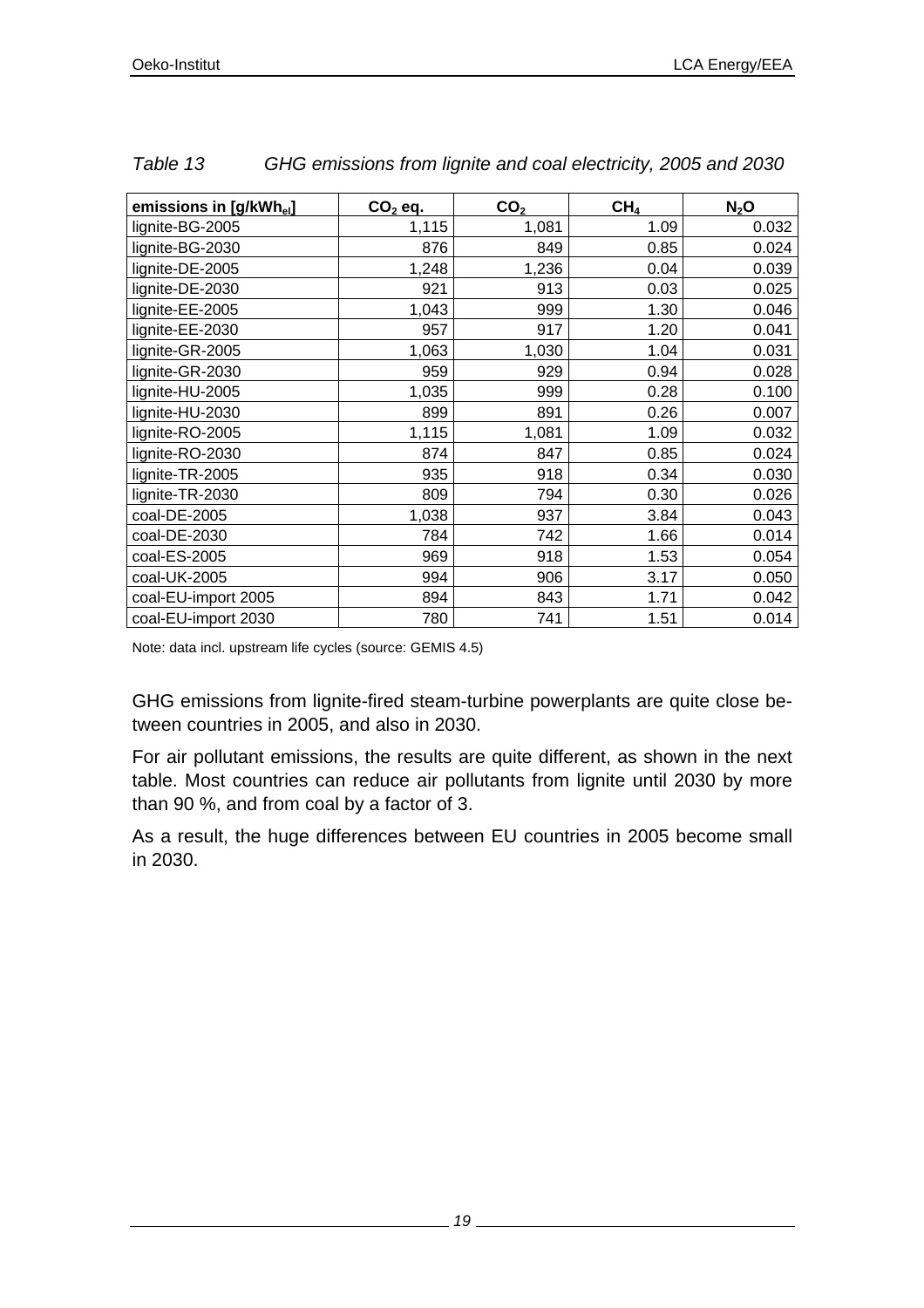| emissions [g/kWh <sub>el</sub> ] | $SO2$ eq. | SO <sub>2</sub> | NO <sub>x</sub> | partic.* | $\mathbf{co}$ | <b>NMVOC</b> |
|----------------------------------|-----------|-----------------|-----------------|----------|---------------|--------------|
| lignite-BG-2005                  | 14.52     | 12.49           | 2.83            | 2.53     | 0.62          | 0.02         |
| lignite-BG-2030                  | 0.84      | 0.62            | 0.32            | 0.00     | 0.17          | 0.01         |
| lignite-DE-2005                  | 1.08      | 0.46            | 0.82            | 0.03     | 0.63          | 0.01         |
| lignite-DE-2030                  | 0.42      | 0.17            | 0.33            | 0.04     | 0.18          | 0.01         |
| lignite-EE-2005                  | 3.41      | 2.31            | 1.47            | 0.11     | 1.42          | 0.03         |
| lignite-EE-2030                  | 1.23      | 0.85            | 0.52            | 0.04     | 0.89          | 0.03         |
| lignite-GR-2005                  | 1.86      | 1.51            | 0.46            | 0.10     | 0.61          | 0.02         |
| lignite-GR-2030                  | 0.99      | 0.69            | 0.42            | 0.09     | 0.55          | 0.02         |
| lignite-HU-2005                  | 12.30     | 11.10           | 1.64            | 3.37     | 0.59          | 0.02         |
| lignite-HU-2030                  | 0.74      | 0.50            | 0.33            | 0.06     | 0.37          | 0.01         |
| lignite-RO-2005                  | 14.52     | 12.49           | 2.83            | 2.53     | 0.62          | 0.02         |
| lignite-RO-2030                  | 0.84      | 0.61            | 0.32            | 0.12     | 0.17          | 0.01         |
| lignite-TR-2005                  | 59.40     | 57.01           | 2.67            | 4.51     | 0.59          | 0.02         |
| lignite-TR-2030                  | 2.76      | 2.47            | 0.40            | 0.03     | 0.51          | 0.02         |
| coal-DE-2005                     | 1.17      | 0.67            | 0.67            | 0.04     | 0.15          | 0.03         |
| coal-DE-2030                     | 0.73      | 0.37            | 0.51            | 0.05     | 0.17          | 0.03         |
| coal-ES-2005                     | 3.41      | 0.71            | 3.85            | 0.02     | 0.59          | 0.02         |
| coal-UK-2005                     | 1.64      | 1.02            | 0.85            | 0.20     | 0.44          | 0.17         |
| coal-EU-import 2005              | 1.27      | 0.70            | 0.79            | 0.08     | 0.29          | 0.04         |
| coal-EU-import 2030              | 0.81      | 0.42            | 0.55            | 0.06     | 0.17          | 0.03         |

*Table 14 Air pollutants from lignite and coal electricity, 2005 and 2030* 

Note: data incl. upstream life cycles (source: GEMIS 4.5);  $*$  = predominantly PM<sub>10</sub> (> 90%)





*Note: data incl. upstream life cycles (source: GEMIS 4.5)*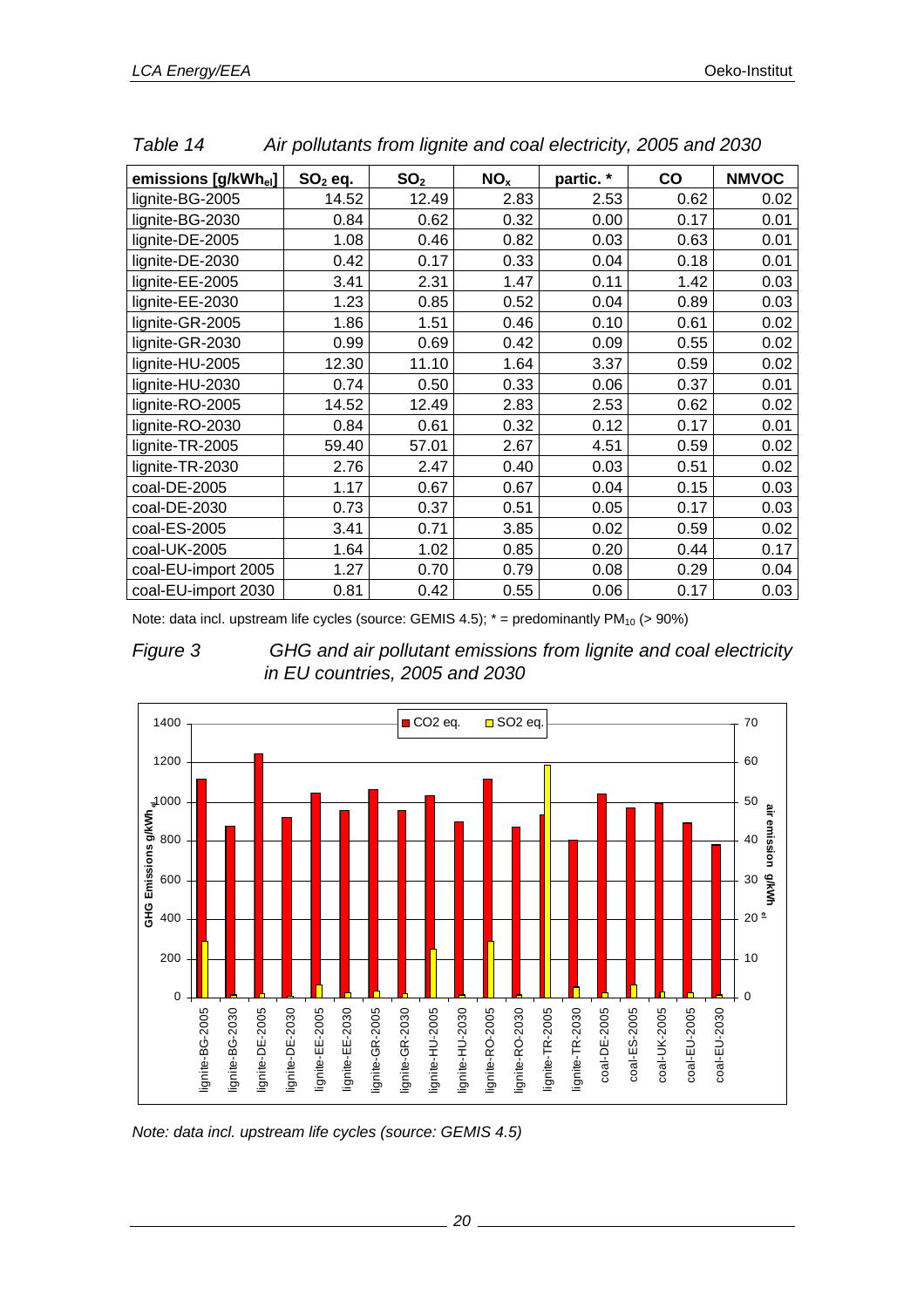l

This comparison shows that in 2005 (and some years later), quite high air pollutant emissions occur for lignite-based electricity especially in TR, but also for BG, EE, GR, HU, and RO. Until 2030, this will be reduced due to flue-gas cleaning in all countries. Compared to this, hard coal is more favorable in all countries, and will reduce its impacts even further until 2030.

### **3.2 Country-specific Comparison of Gas Electricity Generation**

The natural gas-to-electricity life cycles in EU countries vary according to differences in gas extraction, import mixes, transport distances, powerplant efficiencies, and  $NO<sub>v</sub>$  emission control technologies. Also, fuel quality of domestic natural gas varies<sup>12</sup>. The following table compares the emissions of gas-fired combined-cycle powerplants in EU countries in 2005, and 2030, respectively.

| emissions [g/kWh <sub>el</sub> ] | $CO2$ eq. | CO <sub>2</sub> | CH <sub>4</sub> | $N_2$ O |
|----------------------------------|-----------|-----------------|-----------------|---------|
| DE 2005                          | 427.6     | 398.3           | 1.05            | 0.018   |
| DE 2030                          | 397.0     | 376.1           | 0.79            | 0.009   |
| ES 2005                          | 414.7     | 400.4           | 0.40            | 0.017   |
| ES 2030                          | 374.4     | 360.4           | 0.50            | 0.009   |
| <b>NL 2005</b>                   | 411.0     | 397.2           | 0.37            | 0.018   |
| <b>NL 2030</b>                   | 351.5     | 346.0           | 0.14            | 0.008   |
| <b>UK 2005</b>                   | 463.5     | 439.6           | 0.78            | 0.020   |
| <b>UK 2030</b>                   | 408.4     | 385.9           | 0.85            | 0.010   |

#### *Table 15 GHG emissions from natural gas electricity, 2005-2030*

*Note: data incl. upstream life cycles (source: GEMIS 4.5)* 

The GHG emissions are rather close, while air pollutants show a large variation.

|  | Table 16 | Air pollutants from natural gas electricity, 2005-2030 |
|--|----------|--------------------------------------------------------|
|--|----------|--------------------------------------------------------|

| emissions in [g/kWh <sub>el</sub> ] | $SO2$ eq. | SO <sub>2</sub> | NO <sub>x</sub> | partic. * | <b>CO</b> | <b>NMVOC</b> |
|-------------------------------------|-----------|-----------------|-----------------|-----------|-----------|--------------|
| DE 2005                             | 0.51      | 0.01            | 0.71            | 0.01      | 0.38      | 0.04         |
| DE 2030                             | 0.22      | 0.01            | 0.30            | 0.01      | 0.25      | 0.04         |
| ES 2005                             | 1.02      | 0.01            | 1.46            | 0.01      | 0.32      | 0.03         |
| ES 2030                             | 0.19      | 0.01            | 0.25            | 0.01      | 0.21      | 0.04         |
| <b>NL 2005</b>                      | 1.05      | 0.01            | 1.50            | 0.01      | 0.33      | 0.03         |
| <b>NL 2030</b>                      | 0.12      | 0.01            | 0.16            | 0.01      | 0.16      | 0.03         |
| <b>UK 2005</b>                      | 1.26      | 0.01            | 1.79            | 0.01      | 0.49      | 0.04         |
| <b>UK 2030</b>                      | 0.29      | 0.01            | 0.40            | 0.01      | 0.29      | 0.04         |

Note: data incl. upstream life cycles (source: GEMIS  $4.5$ );  $* =$  predominantly PM<sub>10</sub> (> 90%)

<sup>12</sup> Especially for sour and sweet gas, and high-LHV gas from North Sea/Russian compared to Dutch gas.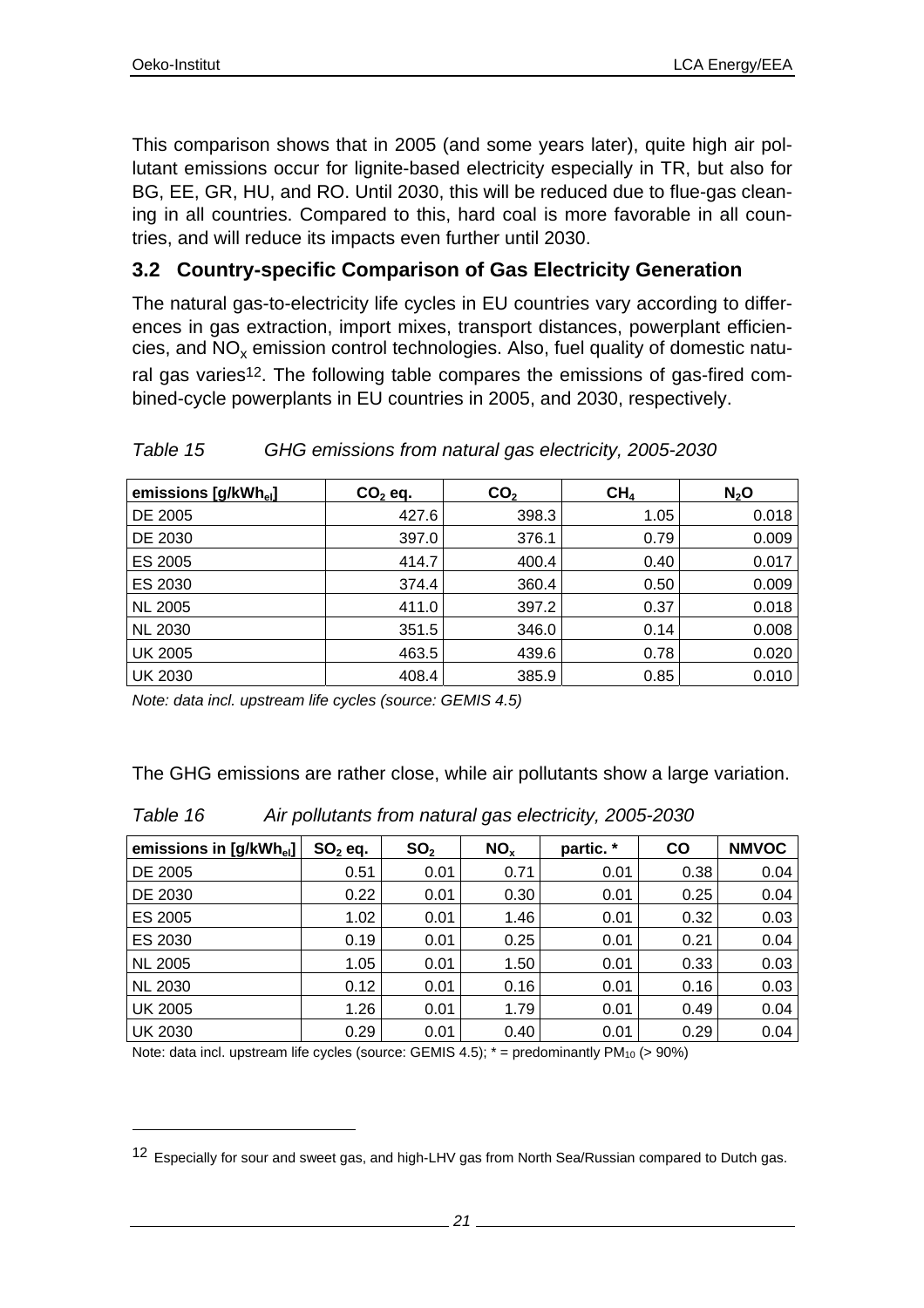*Figure 4 GHG and air pollutant emissions from natural gas electricity, 2005-2030* 



Note: data incl. upstream life cycles (source: GEMIS 4.5)

This comparison shows that in 2005 (and some years later), quite high air pollutant emissions occur for gas-CC-based electricity in ES, but also for NL and UK.

Until 2030, the emission pattern for air pollutants (given in  $SO<sub>2</sub>$  equivalents) narrows to a range of 0.1-0.3  $g/kWh_{el}$ .

The GHG emissions are quite close, and will be reduced as the efficiencies of the gas-CC plants will increase until 2030.

### **3.3 Country-specific Comparison of Nuclear Electricity Generation**

As mentioned before, life cycle emissions from uranium-based nuclear generation differs between countries, as both enrichment technologies, and powerplant mixes for delivering electricity to enrichment plants vary. This is shown in the following table.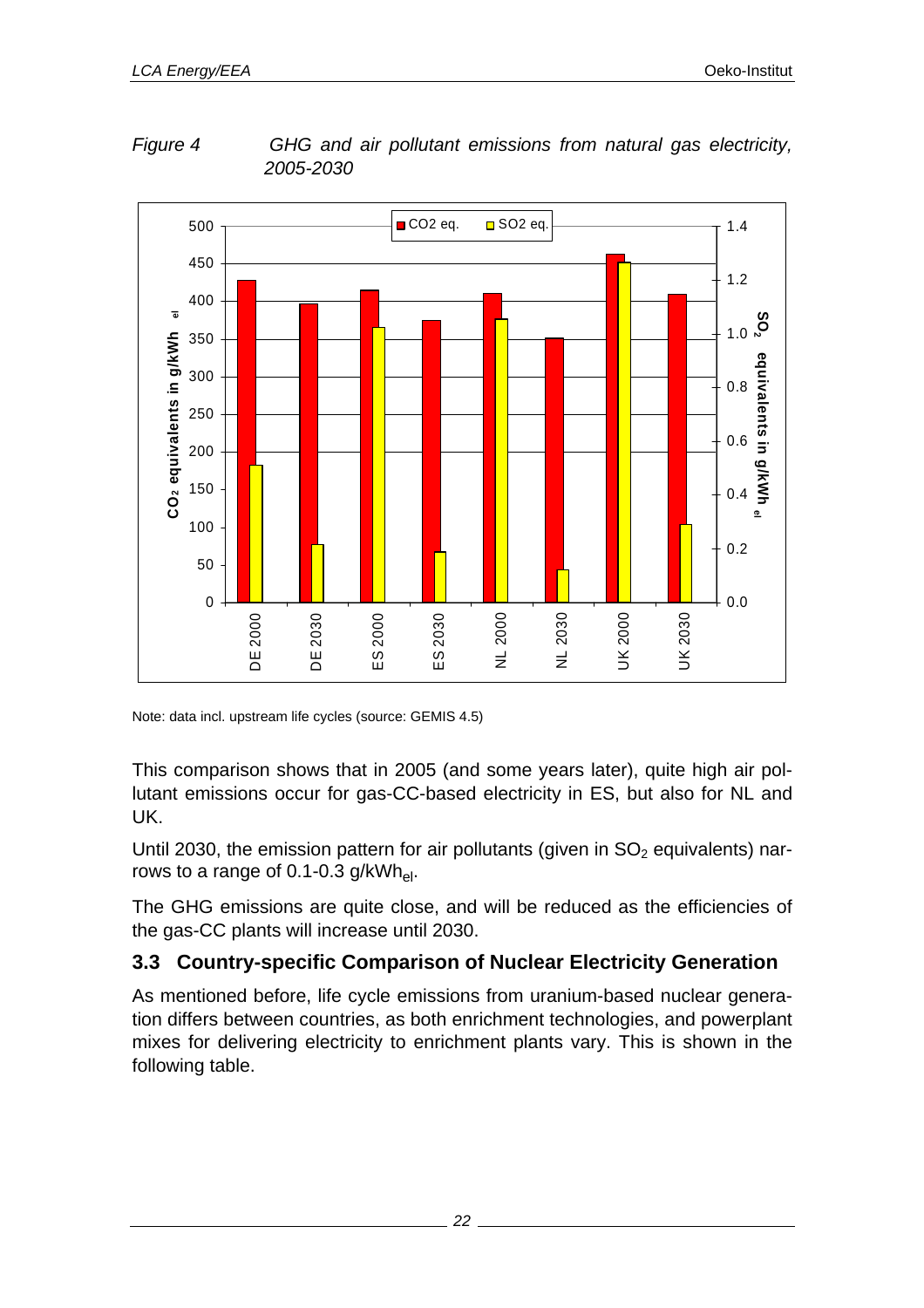| emissions [g/kWh <sub>el</sub> ] | $CO2$ eq. | CO <sub>2</sub> | CH <sub>4</sub> | $N_2$ O |
|----------------------------------|-----------|-----------------|-----------------|---------|
| CZ                               | 71.0      | 68.3            | 0.08            | 0.003   |
| DE                               | 31.9      | 30.4            | 0.05            | 0.001   |
| <b>FR</b>                        | 7.5       | 7.1             | 0.01            | 0.000   |
| UK                               | 31.7      | 30.2            | 0.05            | 0.001   |
| <b>RO</b>                        | 69.1      | 65.5            | 0.13            | 0.002   |
| <b>RU</b>                        | 64.8      | 61.4            | 0.12            | 0.002   |
| <b>JP</b>                        | 47.9      | 46.0            | 0.06            | 0.002   |
| CA                               | 8.0       | 7.7             | 0.01            | 0.000   |
| US                               | 61.0      | 58.7            | 0.06            | 0.003   |
| ZA                               | 125.2     | 113.6           | 0.43            | 0.006   |

#### *Table 17 GHG emissions from nuclear electricity, 2005*

Note: data incl. upstream life cycles (source: GEMIS 4.5)

Similarly, the life cycle air pollutants emissions were calculated for the nuclear electricity generation in selected countries.

| Table 18 | Air pollutants from nuclear electricity, 2005 |
|----------|-----------------------------------------------|
|----------|-----------------------------------------------|

| emissions [g/kWh <sub>el</sub> ] | $SO2$ eq. | SO <sub>2</sub> | NO <sub>x</sub> | partic. * | <b>CO</b> | <b>NMVOC</b> |
|----------------------------------|-----------|-----------------|-----------------|-----------|-----------|--------------|
| CZ                               | 0.26      | 0.07            | 0.26            | 0.01      | 0.07      | 0.02         |
| DE                               | 0.19      | 0.10            | 0.13            | 0.02      | 0.05      | 0.00         |
| <b>FR</b>                        | 0.02      | 0.01            | 0.02            | 0.00      | 0.02      | 0.00         |
| <b>UK</b>                        | 0.18      | 0.10            | 0.12            | 0.02      | 0.05      | 0.00         |
| <b>RO</b>                        | 0.57      | 0.38            | 0.24            | 0.07      | 0.10      | 0.01         |
| <b>RU</b>                        | 0.52      | 0.35            | 0.23            | 0.06      | 0.10      | 0.01         |
| <b>JP</b>                        | 0.21      | 0.08            | 0.18            | 0.02      | 0.06      | 0.01         |
| CA                               | 0.03      | 0.01            | 0.03            | 0.00      | 0.02      | 0.00         |
| US                               | 0.23      | 0.06            | 0.24            | 0.01      | 0.07      | 0.02         |
| ZA                               | 1.04      | 0.63            | 0.51            | 0.30      | 0.09      | 0.00         |

Note: data incl. upstream life cycles (source: GEMIS 4.5);  $* =$  predominantly PM<sub>10</sub> (> 90%)

As for GHG emissions, air pollutants also depend on the electricity mix used to enrich uranium to the level used in nuclear plants, so that e.g. France with a high nuclear share has rather low emissions, while for South Africa with its coaldominated generation mix and no  $SO<sub>2</sub>$  emission control, the nuclear life cycle emissions are high.

Similarly, nuclear generation in Russia (RU), the US and South Africa (ZA) use gas diffusion, and have high coal shares in the electricity feed.

Interestingly, the Canadian nuclear system also shows low emissions, as it uses nature-grade uranium as a fuel.

The following figure shows these results in graphical form.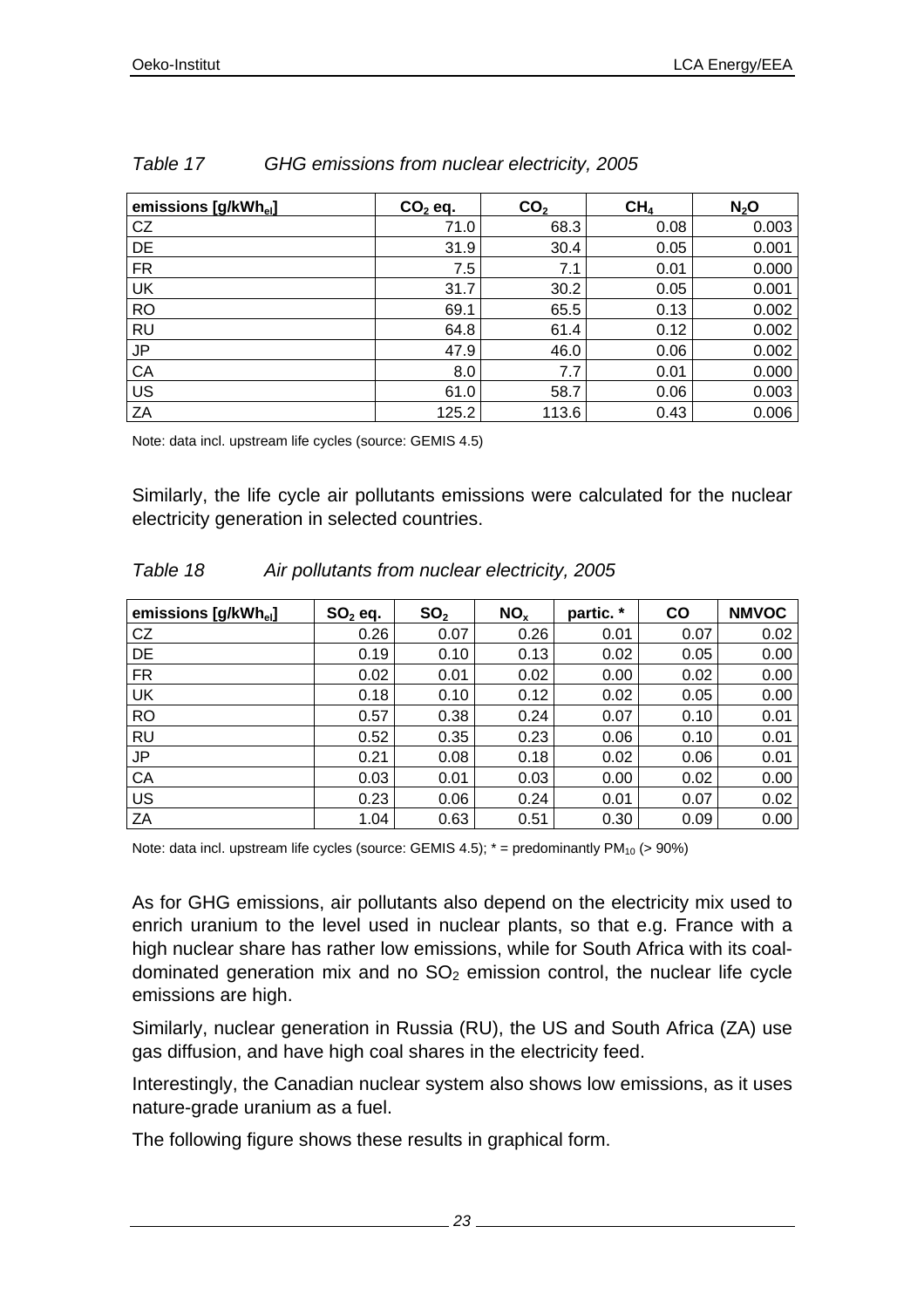



Note: data incl. upstream life cycles (source: GEMIS 4.5)

It should be noted that the life cycle emissions determined here **exclude** the socalled "back end" of the nuclear life cycle, as no valid data is available on the conditions of future final repositories for spent nuclear fuel.

Also, "recycling" of <sup>239</sup>Pu from spent fuel through reprocessing and MOX fuel fabrication is **not** included, as no adequate data is available on reprocessing. All nuclear systems are assumed to be operated in once-through mode, i.e. without reprocessing.

Furthermore, future nuclear systems might differ in their technical characteristics (e.g. larger sizes), use of different materials (e.g. ceramic "core catcher" for the European Pressurized Reactor), and higher enrichment.

The impacts of these future designs might well differ from the systems considered here.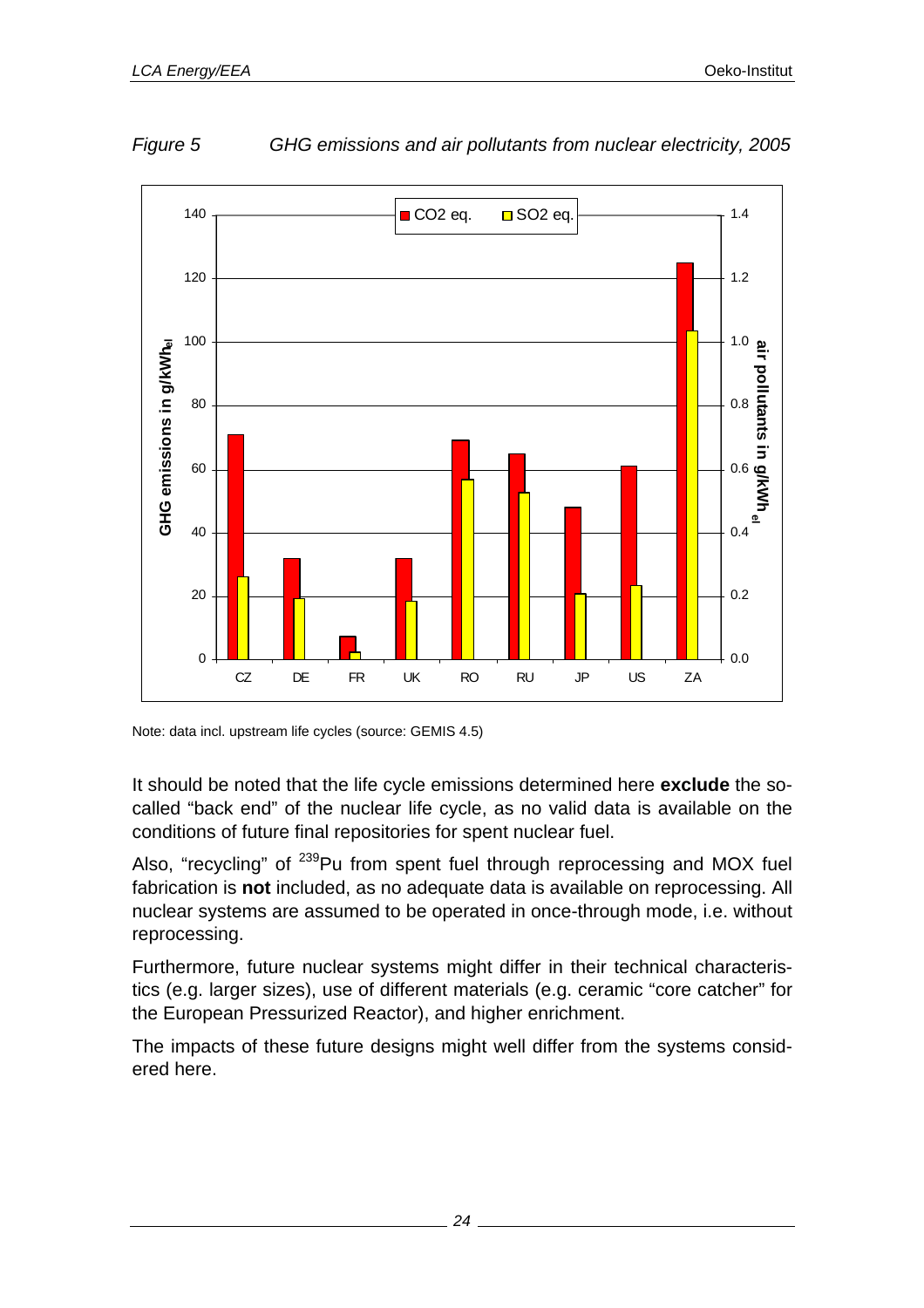l

# **4 Life Cycles for Renewable Energies**

The life cycle of non-biomass renewable energies consists just of the material acquisition and manufacturing of the primary conversion systems (e.g. wind turbines, photovoltaic modules, solar-thermal collectors). Only for biomass, processes like extraction, fuel processing, and fuel combustion are of additional relevance (see OEKO 2004 for details).

As there is no country-specific information on the materials manufacturing of renewables, all upstream data come from the GEMIS database for Germany and were taken as representative for all EU countries<sup>13</sup>.

Other renewables not considered here are wave power, and ocean thermalelectric (OTEC) systems which do not play a major role in the near future<sup>14</sup>.

#### **4.1 Non-Biomass Renewables**

For hydropower, large run-of-river (ROR) plants are considered here, as well as small-scale hydro ROR plants without reservoir, and an existing small-scale hydro plant which is retrofitted with new turbines and generators to generate more electricity. No direct GHG emissions are assumed for all hydro plants due to European climate conditions, and the removal of biomass from inundated area before flooding.

For wind power, *on-shore* wind parks with 1.5-MW-sized turbines and future *offshore* wind parks with 5 MW turbines are considered.

For geothermal electricity, a closed-loop ORC system with 1,000 m depth for the wells is included which uses auxiliary electricity from the grid.

For solar electricity, a concentrating *solar-thermal* power generation system with parabolic troughs is assumed (Southern Spain/Mediterranean site), and three variants of photovoltaics (PV) – monocrystal, multicrystal, and amorphous modules on reference site with 1,000 h/a of sunlight.

The results from the LCA of these renewable options are shown below.

<sup>13</sup> Processes such as cement plants and electric steel mills differ among EU countries, as well as the e.g. electricity input into these plants vary according to national generation mixes. Furthermore, these processes develop over time (e.g. more recycling, less energy intensity, lower emissions), in parallel to the evolution of national energy systems which deliver auxiliary inputs for the material conversion systems. Due to restricted time, no analysis of these effects was possible. It should be noted, though, that renewable energy technologies are traded between countries (e.g. wind mills from DK to ES, or from DE to UK), as well as materials like aluminium and steel are traded between countries. Therefore, the use of the German data instead of "true" EU country-specific data seems a valid approximation.

<sup>14</sup> Geothermal from "deep" well (hot dry rock) could become an important electricity and heat source, though. Still, the environmental impacts are very site-specific, and no LCA data is available (yet).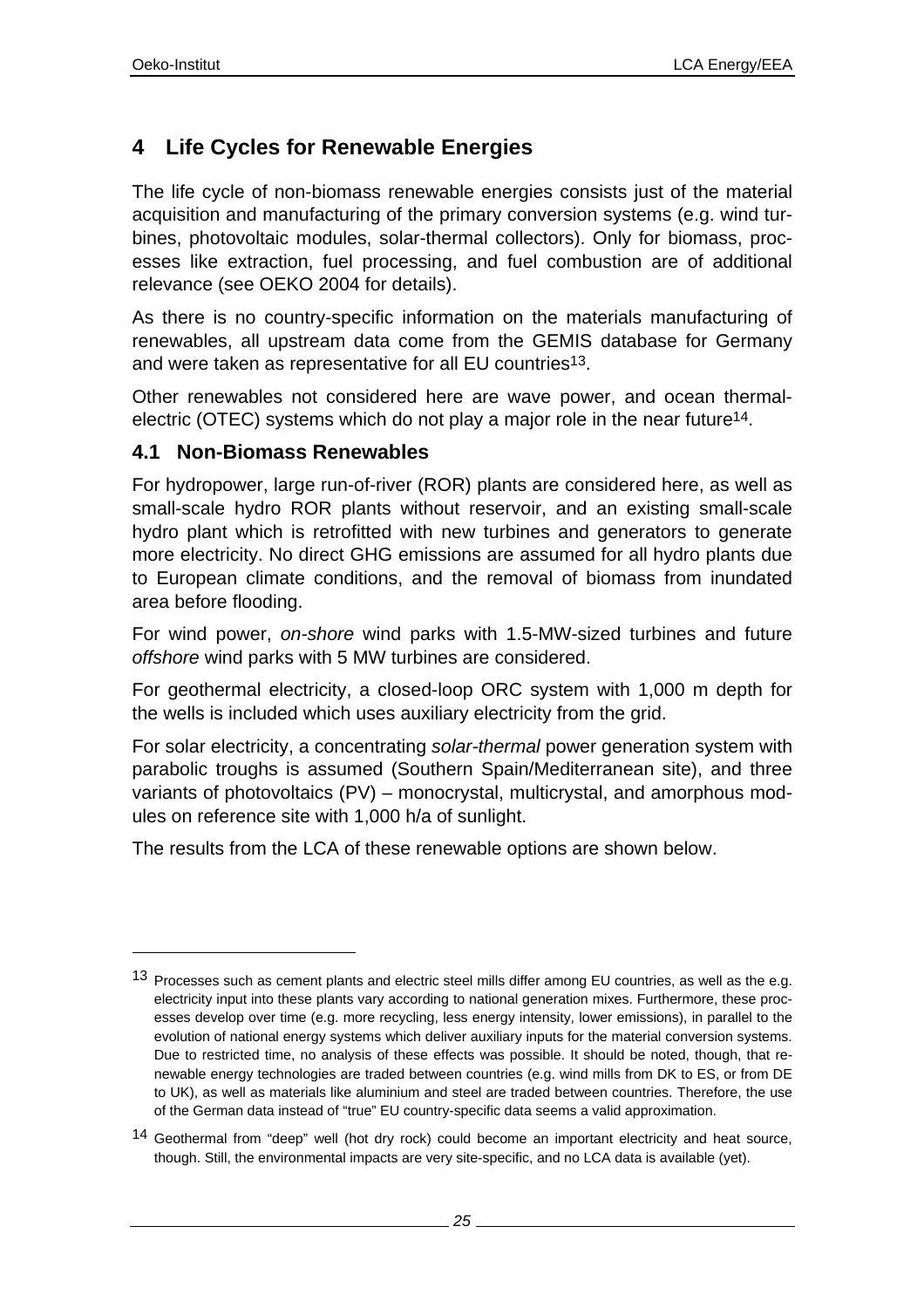| emissions [g/kWh <sub>el</sub> ] | $CO2$ eq. | CO <sub>2</sub> | CH <sub>4</sub> | $N_2$ O |
|----------------------------------|-----------|-----------------|-----------------|---------|
| hydro-ROR-large                  | 39.6      | 38.4            | 0.04            | 0.001   |
| hydro-ROR-small                  | 1.5       | 1.4             | 0.00            | 0.000   |
| wind-onshore                     | 23.6      | 22.5            | 0.04            | 0.000   |
| wind-offshore                    | 22.6      | 21.9            | 0.03            | 0.000   |
| geo ORC                          | 105.2     | 101.0           | 0.14            | 0.004   |
| PV-mono REF                      | 135.1     | 123.2           | 0.29            | 0.004   |
| PV-poly REF                      | 127.2     | 115.3           | 0.29            | 0.003   |
| PV-amorph REF                    | 83.8      | 73.6            | 0.17            | 0.002   |
| <b>SEGS-ES</b>                   | 23.5      | 22.5            | 0.04            | 0.000   |

#### *Table 19 GHG emissions from renewable (non-biomass) electricity, 2005*

Note: data incl. upstream life cycles (source: GEMIS 4.5); geothermal incl. auxiliary electricity



#### *Figure 6 GHG emissions from renewable (non-biomass) electricity, 2005*

Note: data incl. upstream life cycles (source: GEMIS 4.5)

As can bee seen, small-scale hydro has nearly no emission impacts, while large hydro, wind, and solar-thermal are in the medium-range of  $20-40$  g/kWh<sub>el</sub>, i.e. they have similar emission factors as nuclear.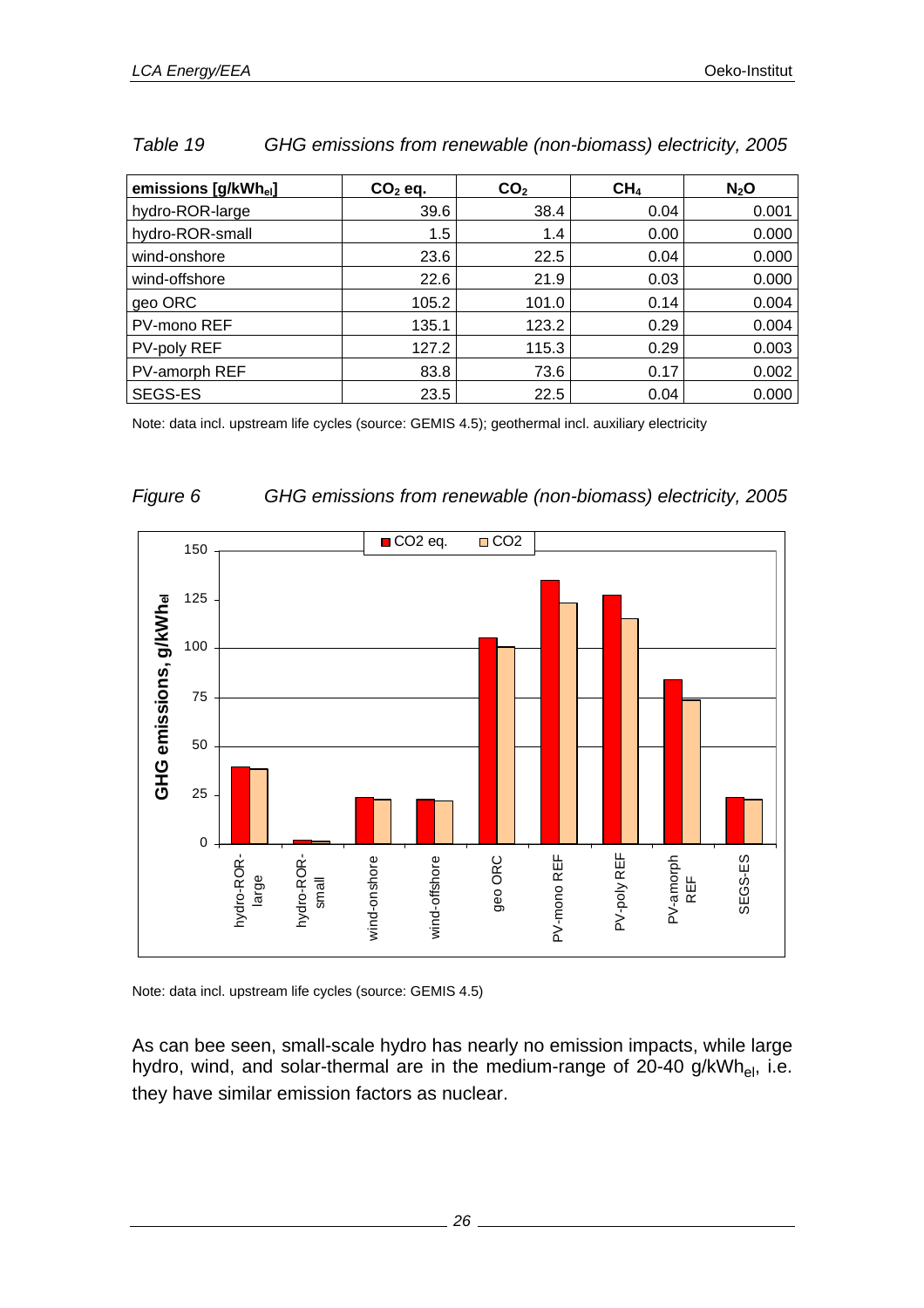Geothermal ORC and solar PV options show 3-4 times higher GHG emissions due to auxiliaries (electricity for ORC, material and manufacturing of PV). Still, their emissions are far lower than those of e.g. gas-fired CC powerplants.

Besides GHG emissions, the life cycle of renewable electricity systems also cause air pollutants from manufacturing. The results are shown below.

| emissions [g/kWh <sub>el</sub> ] | $SO2$ eq. | SO <sub>2</sub> | NO <sub>x</sub> | partic. * | CO   | <b>NMVOC</b> |
|----------------------------------|-----------|-----------------|-----------------|-----------|------|--------------|
| hydro-ROR-large                  | 0.07      | 0.01            | 0.08            | 0.02      | 0.05 | 0.00         |
| hydro-ROR-small                  | 0.00      | 0.00            | 0.00            | 0.00      | 0.01 | 0.00         |
| wind-onshore                     | 0.05      | 0.01            | 0.05            | 0.01      | 0.09 | 0.00         |
| wind-offshore                    | 0.04      | 0.01            | 0.05            | 0.01      | 0.04 | 0.00         |
| geo ORC                          | 0.15      | 0.06            | 0.11            | 0.01      | 0.11 | 0.00         |
| PV-mono REF                      | 0.29      | 0.15            | 0.18            | 0.07      | 1.85 | 0.01         |
| PV-poly REF                      | 0.28      | 0.15            | 0.17            | 0.07      | 2.32 | 0.01         |
| PV-amorph REF                    | 0.25      | 0.14            | 0.13            | 0.07      | 0.35 | 0.01         |
| SEGS-ES                          | 0.05      | 0.01            | 0.05            | 0.01      | 0.07 | 0.00         |

| Table 20 | Air pollutants from renewable (non-biomass) electricity, 2005 |  |  |  |
|----------|---------------------------------------------------------------|--|--|--|
|----------|---------------------------------------------------------------|--|--|--|

Note: data incl. upstream life cycles (source: GEMIS 4.5);  $* =$  predominantly PM<sub>10</sub> (> 90%)

### **4.2 Site- and Technology-Specific Variation for Solar and Geothermal Electricity**

As can be seen from the tables and figures before, electricity from solar photovoltaics (PV) has a comparatively high emission pattern for sites in Germany.

Still, the same PV device could generate more electricity in a more "sunny" setting than the under the reference (German) conditions. Therefore, the average data for Germany (1,000 h/a) were extended to sites with 1,500 h/a (e.g., Italy), and 2,500 h/a (e.g., Spain) of direct sunlight.

Furthermore, solar-*thermal* electricity generation schemes are included for a Southern European site (Almeria in Spain) – a SEGS with parabolic trough, a solar tower plant with a concentrating mirror field, and a parabolic solar-"dish" mirror with a stirling engine.

Finally, two geothermal electricity plants are added to the comparison: a large open-loop geothermal steam-turbine (ST) plant in Italy (IT) with a small fossil CO2 release, and a smaller-scale "binary" ORC system in Germany which uses a closed loop, but needs auxiliary electricity for pumping (1,000 m depth).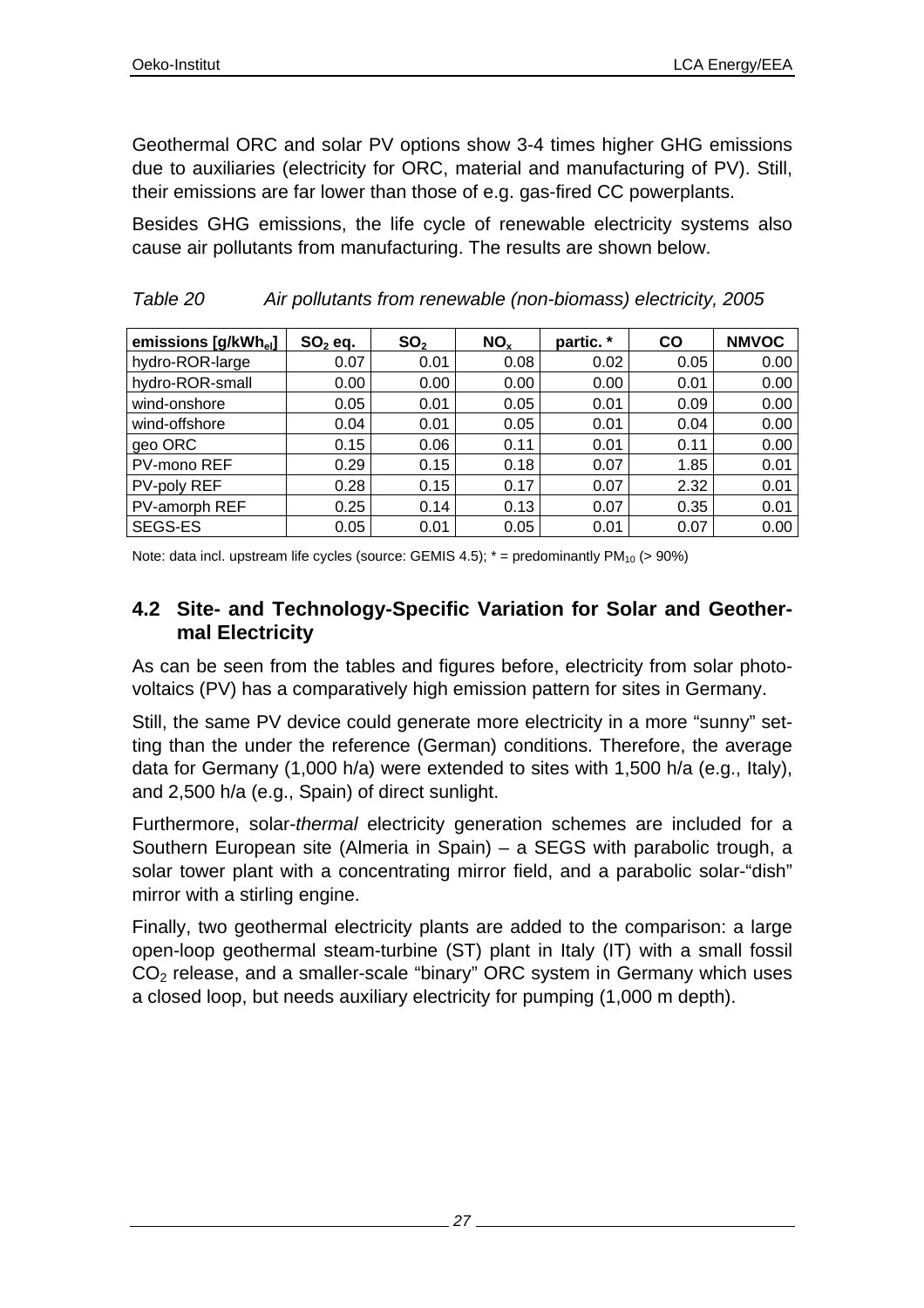| emissios [g/kWh <sub>el</sub> ] | $CO2$ eq. | CO <sub>2</sub> | CH <sub>4</sub> | $N_2$ O |
|---------------------------------|-----------|-----------------|-----------------|---------|
| PV-mono REF                     | 135.1     | 123.2           | 0.29            | 0.004   |
| PV-mono 1500 (IT)               | 90.1      | 82.2            | 0.20            | 0.002   |
| PV-mono 2500 (ES)               | 54.0      | 49.3            | 0.12            | 0.001   |
| PV-poly REF                     | 127.2     | 115.3           | 0.29            | 0.003   |
| PV-poly 1500 (IT)               | 84.8      | 76.9            | 0.19            | 0.002   |
| PV-poly 2500 (ES)               | 84.8      | 76.9            | 0.19            | 0.002   |
| PV-amorph REF                   | 83.8      | 73.6            | 0.17            | 0.002   |
| PV-amorph 1500 (IT)             | 55.9      | 49.1            | 0.11            | 0.002   |
| PV-amorph 2500 (ES)             | 33.5      | 29.4            | 0.07            | 0.001   |
| solar-thermal SEGS (ES)         | 23.5      | 22.5            | 0.04            | 0.000   |
| solar-thermal tower (ES)        | 18.8      | 18.0            | 0.03            | 0.000   |
| solar-thermal dish (ES)         | 72.0      | 63.1            | 0.38            | 0.001   |
| geothermal conv (IT)            | 131.2     | 130.6           | 0.02            | 0.000   |
| geothermal-ORC (DE)             | 105.2     | 101.0           | 0.14            | 0.004   |

| GHG emissions from solar and geothermal electricity, 2005 | Table 21 |  |  |  |
|-----------------------------------------------------------|----------|--|--|--|
|-----------------------------------------------------------|----------|--|--|--|

Note: data incl. upstream life cycles (source: GEMIS 4.5)

As can be seen, the higher yields from more "sunny" sites reduce the life cycle emission impacts of solar PV systems significantly. All solar-*thermal* options compare favorably with PV, and ORC-based geothermal is also extremely lowemitting, while "conventional" geothermal with venting (small quantities) of fossil  $CO<sub>2</sub>$  is in the order of monocrystaline PV in the reference case.

| emissios [g/kWhel]       | $SO2$ eq. | SO <sub>2</sub> | NO <sub>x</sub> | partic. * | <b>CO</b> | <b>NMVOC</b> |
|--------------------------|-----------|-----------------|-----------------|-----------|-----------|--------------|
| PV-mono REF              | 0.29      | 0.15            | 0.18            | 0.07      | 1.85      | 0.01         |
| PV-mono 1500 (IT)        | 0.19      | 0.10            | 0.12            | 0.05      | 1.23      | 0.01         |
| PV-mono 2500 (ES)        | 0.11      | 0.06            | 0.07            | 0.03      | 0.74      | 0.00         |
| PV-poly REF              | 0.28      | 0.15            | 0.17            | 0.07      | 2.32      | 0.01         |
| PV-poly 1500 (IT)        | 0.19      | 0.10            | 0.12            | 0.05      | 1.55      | 0.01         |
| PV-poly 2500 (ES)        | 0.19      | 0.10            | 0.12            | 0.05      | 1.55      | 0.01         |
| PV-amorph REF            | 0.25      | 0.14            | 0.13            | 0.07      | 0.35      | 0.01         |
| PV-amorph 1500 (IT)      | 0.16      | 0.09            | 0.09            | 0.05      | 0.23      | 0.00         |
| PV-amorph 2500 (ES)      | 0.10      | 0.06            | 0.05            | 0.03      | 0.14      | 0.00         |
| solar-thermal SEGS (ES)  | 0.05      | 0.01            | 0.05            | 0.01      | 0.07      | 0.00         |
| solar-thermal tower (ES) | 0.04      | 0.01            | 0.04            | 0.01      | 0.06      | 0.00         |
| solar-thermal dish (ES)  | 0.22      | 0.12            | 0.14            | 0.08      | 1.18      | 0.01         |
| geothermal conv (IT)     | 2.72      | 2.71            | 0.02            | 0.01      | 0.07      | 0.00         |
| geothermal-ORC (DE)      | 0.15      | 0.06            | 0.11            | 0.01      | 0.11      | 0.00         |

| Table 22 |  |  | Air pollutants from solar and geothermal electricity, 2005 |  |
|----------|--|--|------------------------------------------------------------|--|
|          |  |  |                                                            |  |

Note: data incl. upstream life cycles (source: GEMIS 4.5);  $*$  = predominantly PM<sub>10</sub> (> 90%)

GHG emissions and air pollutants are shown jointly in the following figure.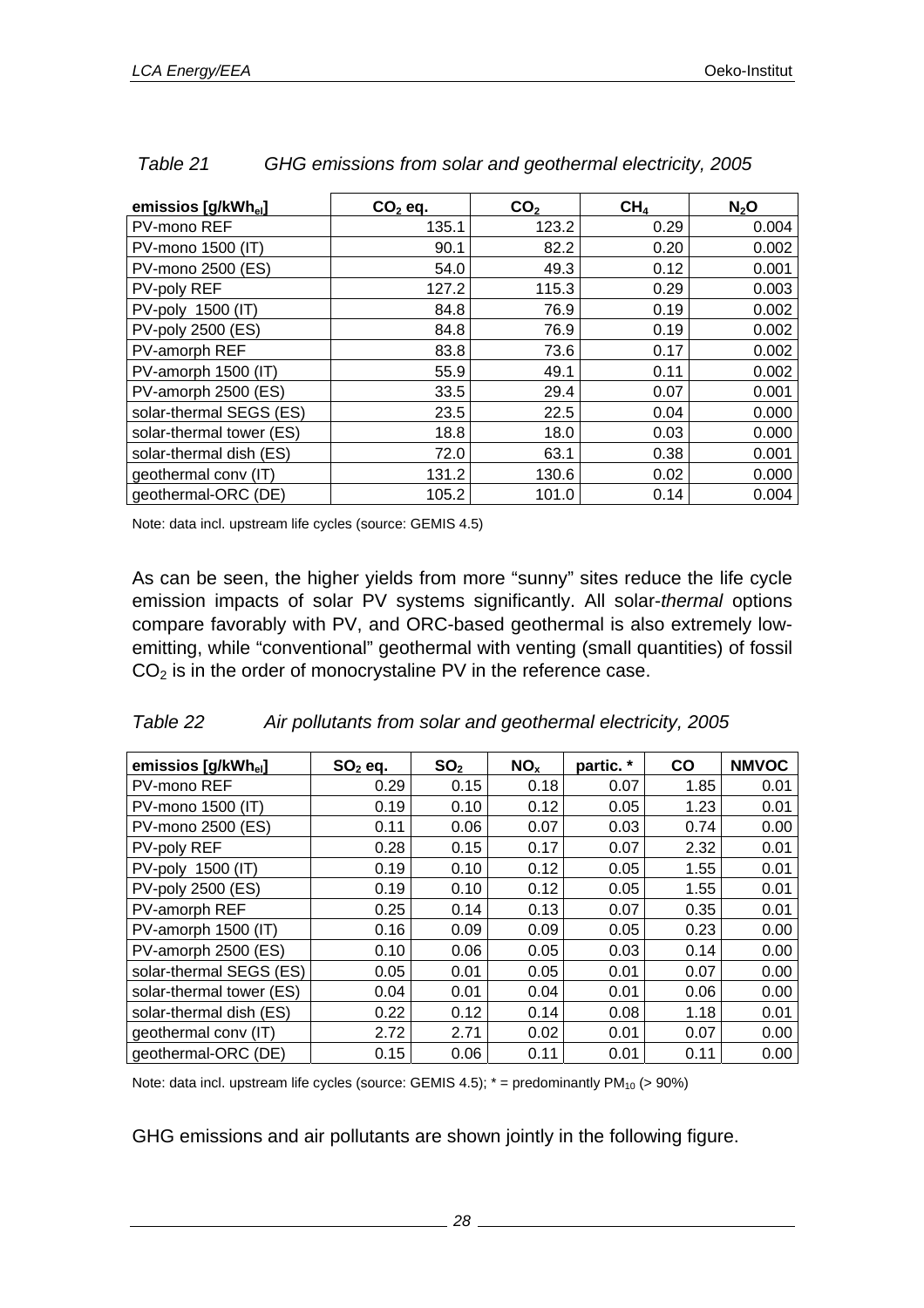

*Figure 7 GHG emissions and air pollutants from solar and geothermal electricity, 2005* 

Note: data incl. upstream life cycles (source: GEMIS 4.5)

## **4.3 Electricity from Biomass Residues**

l

Due to the large variety of biomass fuels, and biomass electricity generation technologies, as well as country-specific conditions for forestry, agriculture, and energy crops, no "easy" comparison is possible.

Here, a comparison of selected biomass (cogeneration) technologies is given for biogenic residues and wastes<sup>15</sup>.

The following table gives the GHG emissions for electricity from biogas cogeneration using the energy allocation approach to distribute the total emissions of the cogeneration systems to electricity and heat.

<sup>15</sup> The data given here is for systems in Germany. This data is representative for all EU countries, as upstream life cycles for biomass residues do not differ between countries. Data on other EU countries is given for several electricity options for various bioenergy crops in Section 4.4.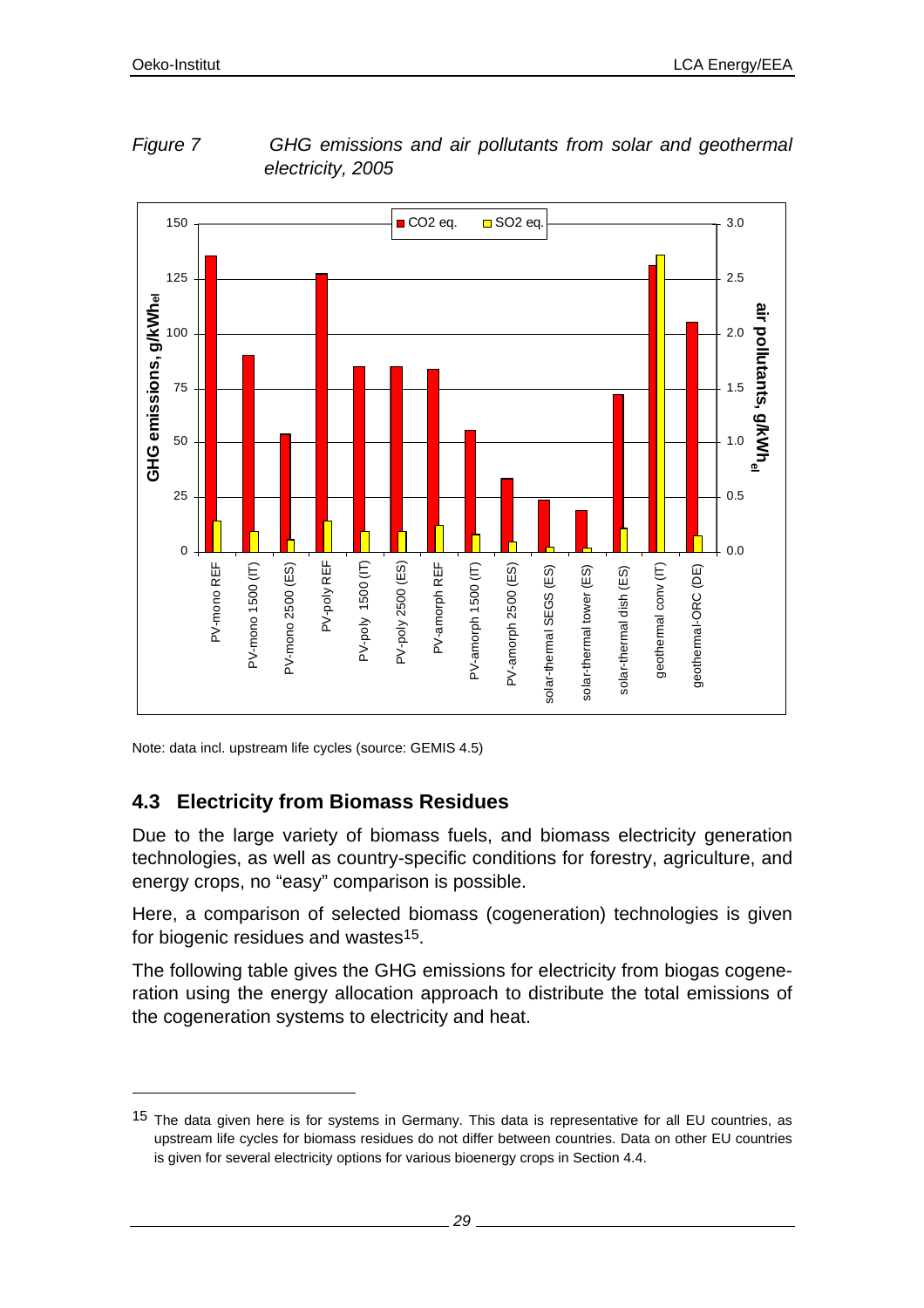As said before, the data reflect the **new EU methodology for GHG emission calculation for biomass**, as specified in the EU Directive on the Promotion of the Use of Energy from Renewable Sources (RES-D), and the EU Cogeneration Directive 16

Note that for biogas systems, the theoretical amount of cogenerated heat is reduced by 50% to reflect unfavorable siting options of the cogenerator which are caused by the need to build the cogeneration plant directly at the biogas plant which often is far away from potential heat customers<sup>17</sup>.

The cogeneration systems assumed to convert biogas into electricity are internal combustion engines (ICE) of different electric power rating (100, 200, 500, and 1000 kW<sub>el</sub>). The biogas fermentation plants are either "small" (i.e., 300 m<sup>3</sup> of fermentation volume), or "large" (i.e. 1,500 m<sup>3</sup> of fermentation volume).

| Table 23 | GHG emissions for biogas (from residues) electricity, 2005 |
|----------|------------------------------------------------------------|
|----------|------------------------------------------------------------|

| emissions [g/kWh <sub>el</sub> ]   | $CO2$ eq. | CO <sub>2</sub> | CH <sub>4</sub> | $N_2$ O |
|------------------------------------|-----------|-----------------|-----------------|---------|
| biogas-manure-small-ICE-cogen-100  | 219.5     | 203.6           | 0.25            | 0.034   |
| biogas-manure-large-ICE-cogen-500  | 98.3      | 92.1            | 0.08            | 0.014   |
| biogas-manure-large-ICE-cogen-1000 | 99.0      | 92.8            | 0.09            | 0.014   |
| biogas-wastes-large-ICE-cogen-500  | 36.5      | 31.8            | 0.05            | 0.012   |
| biogas-sewage-ICE-cogen-200        | 3.8       | 0.0             | 0.01            | 0.012   |
| landfill-gas-ICE-cogen-200         | 3.6       | 0.0             | 0.01            | 0.011   |

Note: data incl. upstream life cycles, and allocation based on energy (source: GEMIS 4.5)

As can be seen, larger biogas plants with larger ICE cogenerators have lower emissions than small fermenters with smaller ICE systems, while small cogen systems for landfill- and sewage gas and biogas from organic waste have the lowest emissions.

l

<sup>16</sup> For details, see footnotes 5 and 6.

 $17$  This problem can be overcome when biogas is processed and fed into gas distribution systems ("biomethane") so that a biogas-driven cogenerator plant can be located close to heating demand centers. Still, a part of the cogenerated heat is needed for the fermentation process.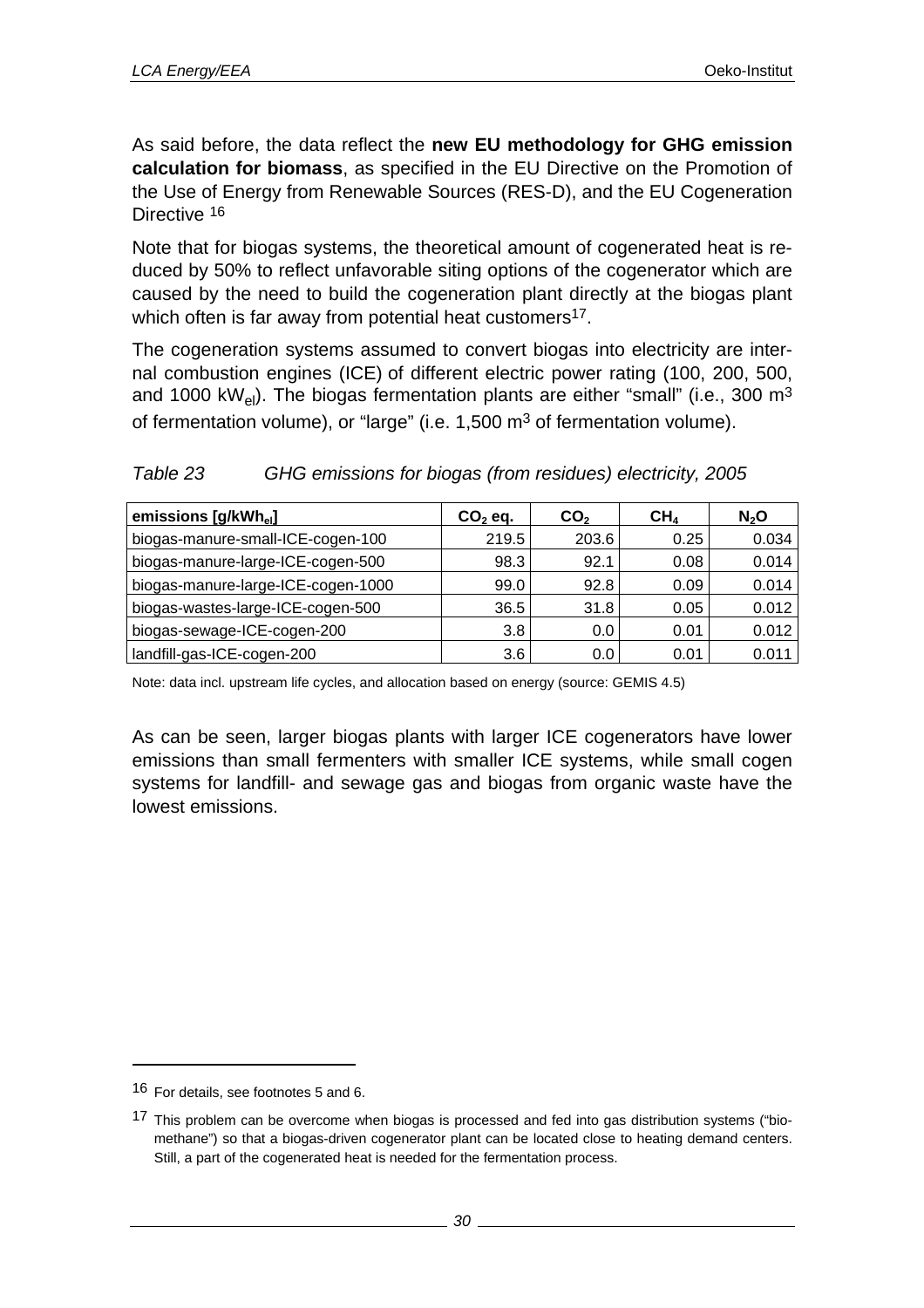

*Figure 8 GHG emissions of biogas electricity from residues, 2005* 

Note: data incl. upstream life cycles, and allocation based on energy (source: GEMIS 4.5)

The corresponding air pollutant emissions are given in the following table.

#### *Table 24 Air pollutants of biogas from residues electricity, 2005*

| emissions [g/kWh <sub>el</sub> ]   | $SO2$ eq. | SO <sub>2</sub> | NO <sub>x</sub> | partic.* | CO   | <b>NMVOC</b> |
|------------------------------------|-----------|-----------------|-----------------|----------|------|--------------|
| biogas-manure-small-ICE-cogen-100  | 1.97      | 0.52            | 2.07            | 0.10     | 0.98 | 0.16         |
| biogas-manure-large-ICE-cogen-500  | 0.95      | 0.25            | 0.99            | 0.05     | 0.49 | 0.08         |
| biogas-manure-large-ICE-cogen-1000 | 0.99      | 0.26            | 1.05            | 0.05     | 0.24 | 0.08         |
| biogas-wastes-large-ICE-cogen-500  | 0.55      | 0.19            | 0.52            | 0.02     | 0.38 | 0.03         |
| biogas-sewage-ICE-cogen-200        | 0.33      | 0.00            | 0.48            | 0.01     | 0.10 | 0.01         |
| landfill-gas-ICE-cogen-200         | 0.33      | 0.02            | 0.45            | 0.01     | 0.09 | 0.01         |

Note: data incl. upstream life cycles, and allocation based on energy (source: GEMIS 4.5);  $* =$  predominantly PM10 (> 90%)

The logist of emission results is the same as for the GHG emissions.

In addition to biogas from various biogenic waste streams, also woody residues from forestry and straw as an agricultural residue can be used to generate electricity.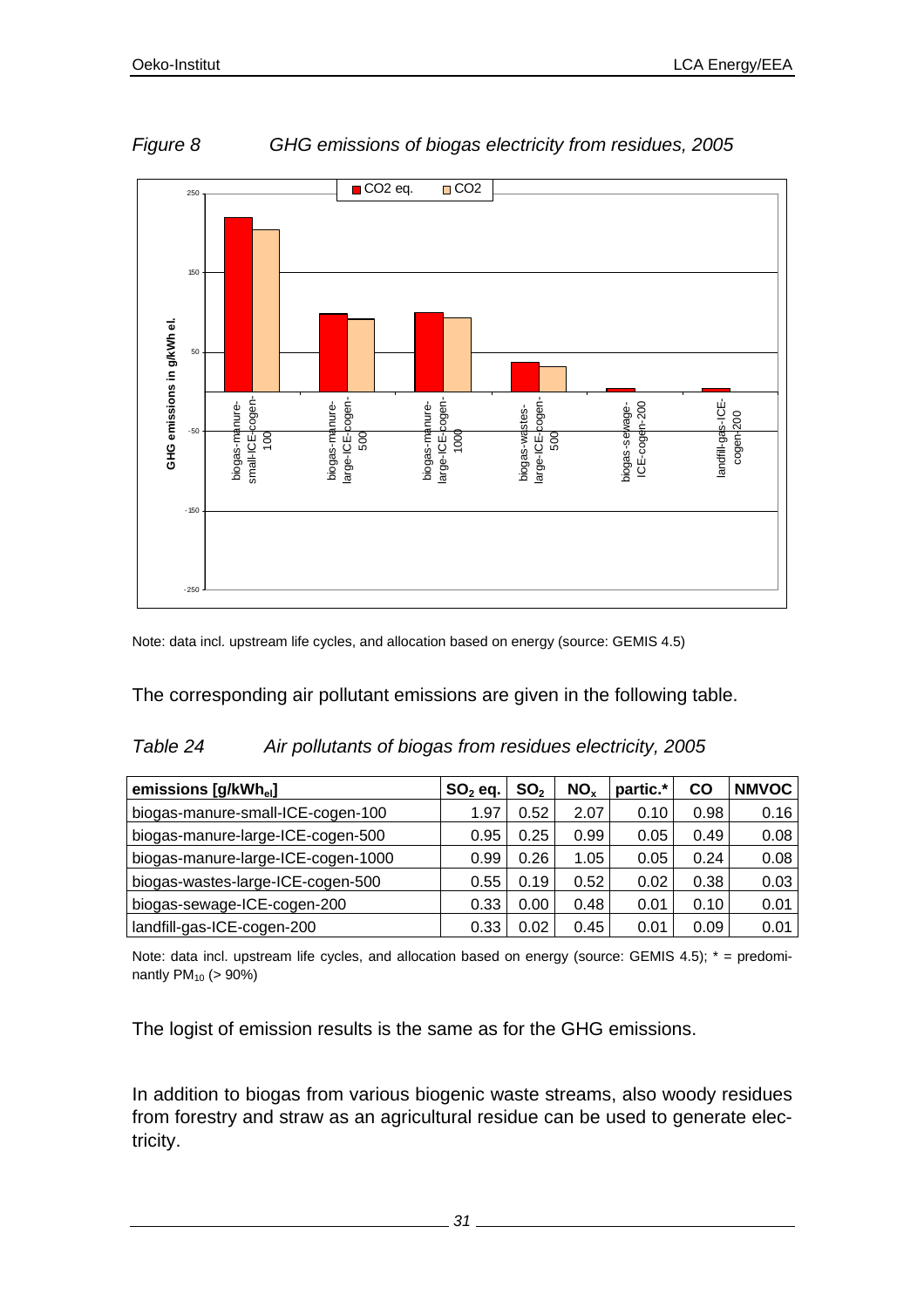The easiest option is *co-firing* in electricity-only (steam-turbine = ST) plants and cogeneration backpressure (BP) powerplants where 15% of the input energy could come from for woody residues (10for straw). Also, smaller-scale cogeneration technologies like steam engines (SE), organic rankine cycles (ORC), and stirling motors are included in the analysis – but as these technologies are "new", data on those is given for the year 2010.

Furthermore, solid biomass can be gasified in fixed-bed (FB) and circulating fluidized-bed (CFB), or pressurized fluidized-bed (pFB) gasifiers, and then used in internal combustion engines (ICE), and gas turbines (GT) for cogenerating electricity (and heat), or for electricity alone in combined-cycle (CC) plants. Data is given here for year 2010, as those technologies are still under development.

The life cycle emission results - here only for *net* emissions (assuming gas heating systems to be substituted) - are shown in the following table.

| emissions [g/kWhel]                      | $CO2$ eq. | CO <sub>2</sub> | CH <sub>4</sub> | N <sub>2</sub> O |
|------------------------------------------|-----------|-----------------|-----------------|------------------|
| wood chips forest cofiring coal ST       | 39.3      | 25.6            | 0.07            | 0.041            |
| wood chips forest cofiring coal BP cogen | 128.3     | 20.8            | 0.04            | 0.360            |
| wood chips forest cogen SE               | 25.6      | 22.4            | 0.07            | 0.005            |
| wood chips forest cogen ORC              | 25.8      | 22.5            | 0.07            | 0.005            |
| wood-pellets cogen-Stirling              | 40.3      | 34.8            | 0.08            | 0.012            |
| wood-chips-forest FB-cogen-ICE           | 91.9      | 82.6            | 0.16            | 0.019            |
| wood-chips-forest FB-cogen-microGT       | 160.6     | 147.5           | 0.29            | 0.021            |
| wood-chips forest aCFB-cogen-ICE         | 91.9      | 82.6            | 0.16            | 0.019            |
| wood chips forest pFB CC                 | 211.1     | 194.6           | 0.29            | 0.033            |
| wood chips forest pFB cofiring CC        | 168.2     | 152.9           | 0.23            | 0.034            |
| wood chips forest pFB CC-cogen           | 160.5     | 147.7           | 0.23            | 0.026            |
| straw-cofiring-coal-ST                   | 30.2      | 17.7            | 0.03            | 0.040            |
| straw-cofiring-coal-cogen-BP             | 92.6      | 13.9            | 0.01            | 0.265            |
| straw-cogen-SE                           | 23.1      | 20.5            | 0.05            | 0.005            |
| straw-cogen-ORC                          | 20.0      | 18.4            | 0.03            | 0.003            |

| Table 25 | GHG emissions from solid biomass electricity, 2010 |
|----------|----------------------------------------------------|
|----------|----------------------------------------------------|

Note: data incl. upstream life cycles, and allocation based on energy (source: GEMIS 4.5); ST = steamturbine; BP = backpressure; SE = steam enginge; ORC = organic rankine cyvle; FB = fixed bed gasifier :  $ICE = internal$  combustion engine;  $GT = gas$  turbine;  $aCFB = atmospheric$  circulating fluidized-bed gasifier;  $pFB = pressure$  pressurized fluidized-bed gasifier;  $CC = combined cycle$ 

The co-firing in electricity-only coal-fired powerplants gives rather small GHG emissions, while the allocated electricity from co-firing in a coal cogeneration plant using fluidized-bed combustion has higher  $N_2O$  emissions. Note that only the emissions for the co-fired biomass are given, not the average emissions for the total generation which would include also the (major) part coming from the coal.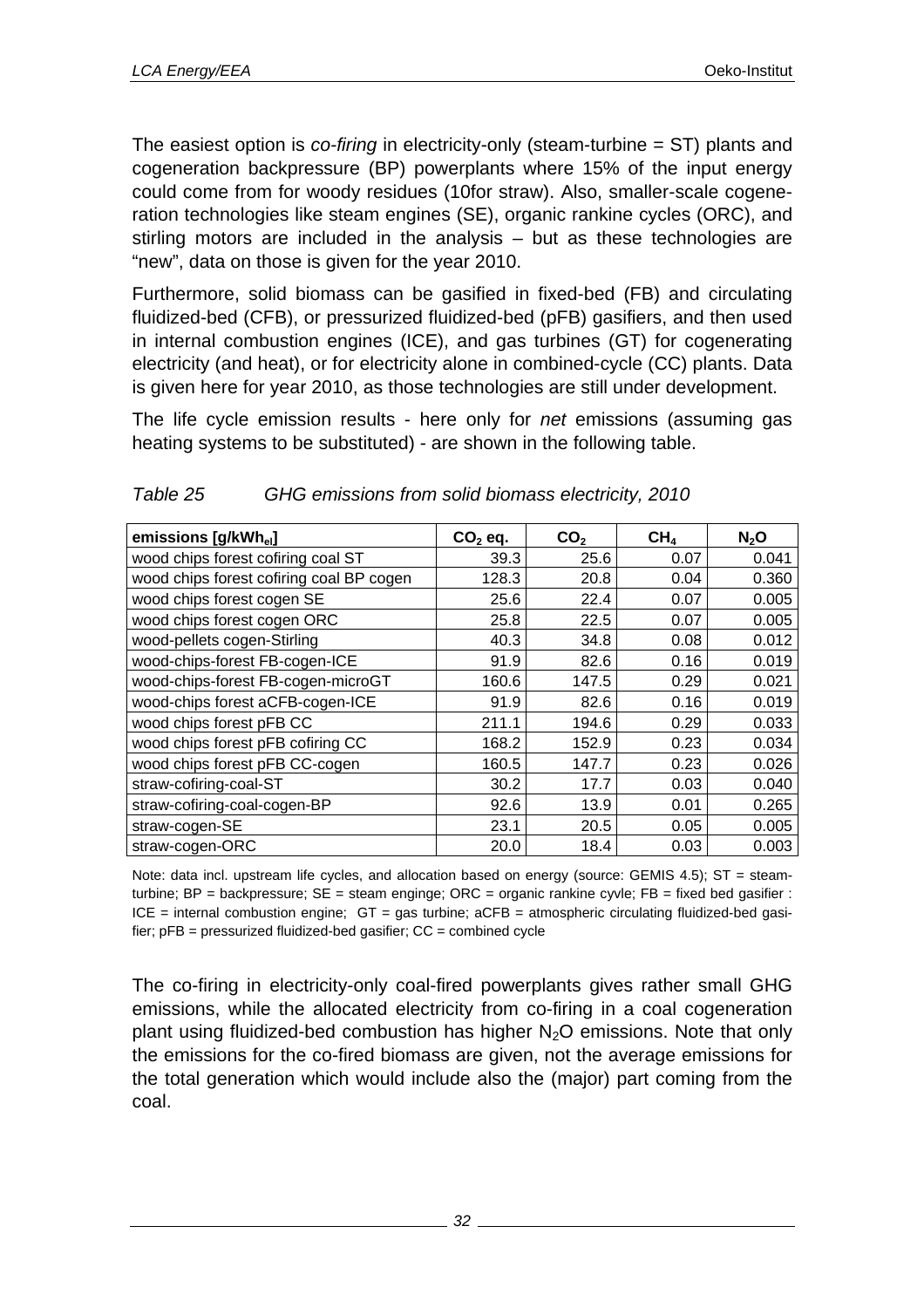

### *Figure 9 GHG emissions from solid biomass electricity, 2010*

Note: data incl. upstream life cycles, and allocation based on energy (source: GEMIS 4.5); acronyms: see Table 25

| Table 26 | Air pollutants from solid biomass electricity, 2010 |  |  |
|----------|-----------------------------------------------------|--|--|
|          |                                                     |  |  |

| emissions [g/kWhel]                      | $SO2$ eq. | SO <sub>2</sub> | NO <sub>x</sub> | partic.* | $\mathsf{co}$ | <b>NMVOC</b> |
|------------------------------------------|-----------|-----------------|-----------------|----------|---------------|--------------|
| wood chips forest cofiring coal ST       | 0.39      | 0.05            | 0.49            | 0.01     | 0.29          | 0.03         |
| wood chips forest cofiring coal BP cogen | 0.48      | 0.05            | 0.60            | 0.03     | 0.25          | 0.02         |
| wood chips forest cogen SE               | 0.75      | 0.32            | 0.58            | 0.06     | 0.68          | 0.19         |
| wood chips forest cogen ORC              | 0.76      | 0.33            | 0.59            | 0.06     | 0.70          | 0.20         |
| wood-pellets cogen-Stirling              | 0.83      | 0.30            | 0.76            | 0.15     | 0.62          | 0.23         |
| wood-chips-forest FB-cogen-ICE           | 0.61      | 0.07            | 0.77            | 0.05     | 0.73          | 0.03         |
| wood-chips-forest FB-cogen-microGT       | 0.42      | 0.11            | 0.45            | 0.05     | 0.45          | 0.06         |
| wood-chips forest aCFB-cogen-ICE         | 0.61      | 0.07            | 0.77            | 0.05     | 0.73          | 0.03         |
| wood chips forest pFB CC                 | 0.87      | 0.17            | 0.99            | 0.03     | 0.65          | 0.08         |
| wood chips forest pFB cofiring CC        | 0.77      | 0.11            | 0.94            | 0.03     | 0.67          | 0.07         |
| wood chips forest pFB CC-cogen           | 0.66      | 0.13            | 0.76            | 0.03     | 0.50          | 0.06         |
| straw-cofiring-coal-ST                   | 0.42      | 0.05            | 0.50            | 0.02     | 0.18          | 0.02         |
| straw-cofiring-coal-cogen-BP             | 0.82      | 0.06            | 0.60            | 0.03     | 0.15          | 0.02         |
| straw-cogen-SE                           | 1.50      | 0.32            | 1.07            | 0.06     | 0.57          | 0.10         |
| straw-cogen-ORC                          | 0.68      | 0.15            | 0.49            | 0.02     | 0.26          | 0.05         |

Note: data incl. upstream life cycles, and allocation based on energy (source: GEMIS 4.5); \* = predominantly  $PM_{10}$  (> 90%); acronyms: see Table 25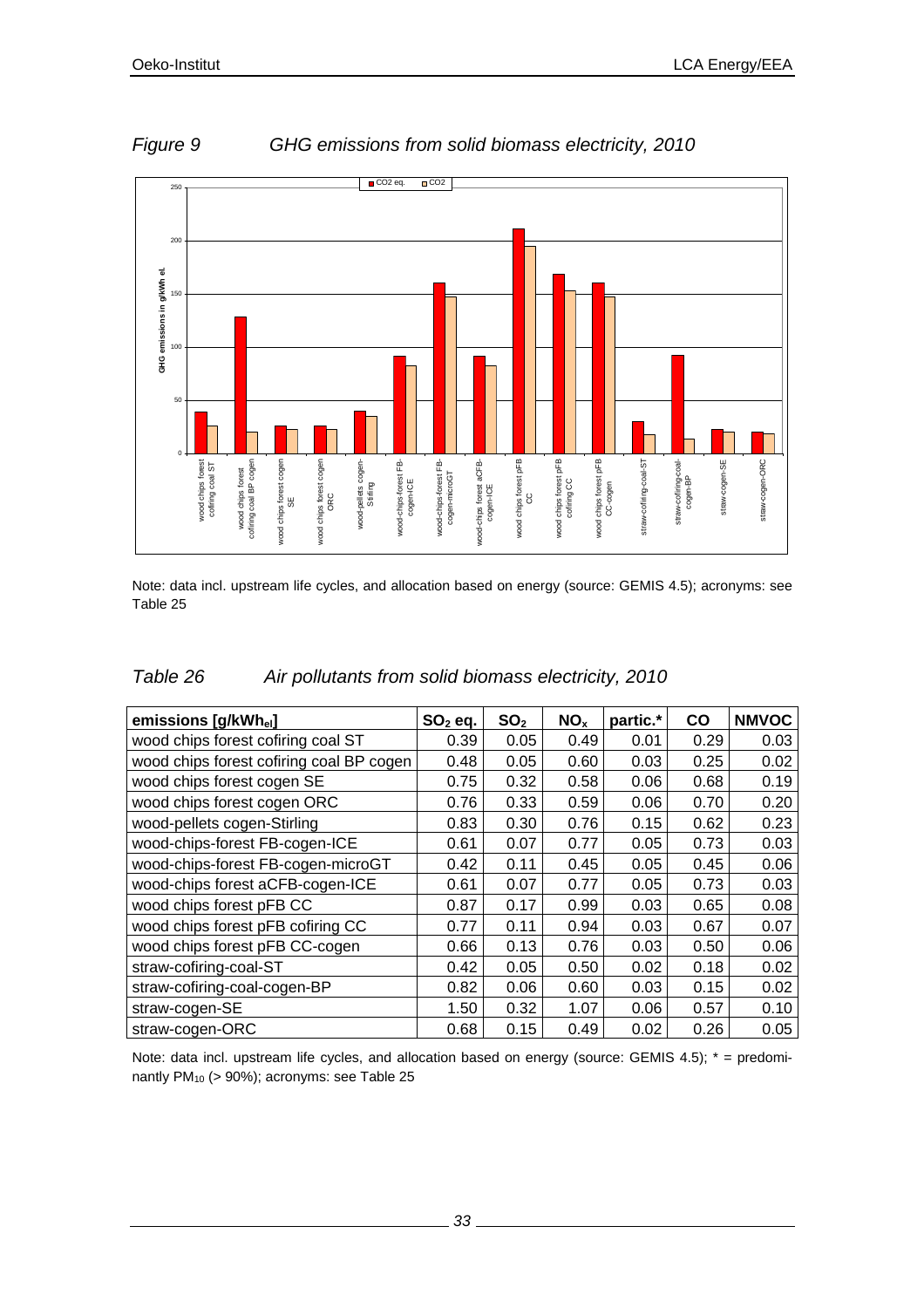## **4.4 Electricity from Bioenergy Crops in EU Countries**

In addition to biomass residues, also dedicated bioenergy crops can be a source for electricity generation in Europe.

In the following, selected bioenergy crops grown in various EU countries for electricity generation are compared. They all use the same conversion technologies (similar to those for biogas and solid biomass residues discussed in Section 4.3), but differ in their "upstream" life cycles due to differences in soil, climate, and other factors influencing yields, and farming/harvesting practices in the EU countries (see Section 2.5). Furthermore, the emission credits for cogenerated heat differ somewhat due to differences in the national upstream fuel-cycles of the substituted gas-heating systems.

 The life cycle emission results - here only for *net* emissions (assuming gas heating systems to be substituted by cogenerated heat) - are shown in the following table.

| emissions [g/kWhel]              | $CO2$ eq. | CO <sub>2</sub> | CH <sub>4</sub> | $N_2$ O |
|----------------------------------|-----------|-----------------|-----------------|---------|
| biogas-maize-ICE-cogen ATC       | 280.8     | 120.4           | 0.22            | 0.52    |
| biogas-maize-ICE-cogen ATN       | 285.6     | 102.8           | 0.20            | 0.60    |
| biogas-maize-ICE-cogen CON       | 263.5     | 129.3           | 0.23            | 0.44    |
| biogas-maize-ICE-cogen MED       | 298.2     | 114.8           | 0.22            | 0.60    |
| biogas-maize-ICE-cogen PAN       | 226.4     | 117.2           | 0.17            | 0.36    |
| biogas-wheat-ICE-cogen ATC       | 286.0     | 125.5           | 0.23            | 0.52    |
| biogas-wheat-ICE-cogen ATN       | 292.4     | 109.4           | 0.21            | 0.60    |
| biogas-wheat-ICE-cogen CON       | 267.2     | 132.9           | 0.23            | 0.44    |
| biogas-wheat-ICE-cogen MED       | 189.4     | 108.1           | 0.14            | 0.26    |
| biogas-wheat-ICE-cogen PAN       | 235.2     | 125.8           | 0.17            | 0.36    |
| biogas-double-crop-ICE-cogen ATC | 151.3     | 92.4            | 0.10            | 0.19    |
| biogas-double-crop-ICE-cogen ATN | 125.8     | 68.2            | 0.06            | 0.19    |
| biogas-double-crop-ICE-cogen CON | 179.9     | 119.5           | 0.14            | 0.19    |
| biogas-double-crop-ICE-cogen PAN | 159.6     | 115.2           | 0.10            | 0.14    |
| SRC-gasified ICE-cogen ATC       | 94.1      | 73.5            | 0.13            | 0.06    |
| SRC-gasified ICE-cogen ATN       | 74.8      | 53.8            | 0.10            | 0.06    |
| SRC-gasified ICE-cogen CON       | 110.4     | 87.5            | 0.15            | 0.07    |
| SRC-gasified ICE-cogen PAN       | 101.4     | 75.5            | 0.11            | 0.08    |

| Table 27 | GHG emissions for electricity from bioenergy crops, 2010 |  |
|----------|----------------------------------------------------------|--|
|          |                                                          |  |

Note: data for cogenerated electricity *only,* incl. upstream life cycles and allocation based on energy (source: GEMIS 4.5) ; ICE = internal combustion engine; SRC = short-rotation coppice

As can be seen, electricity from biogas made from maize and wheat has higher  $CO<sub>2</sub>$  equivalent emissions than biogas from double cropping, and syngas from short-rotation coppice has even lower GHG emissions, as they need only minor fertilizer inputs.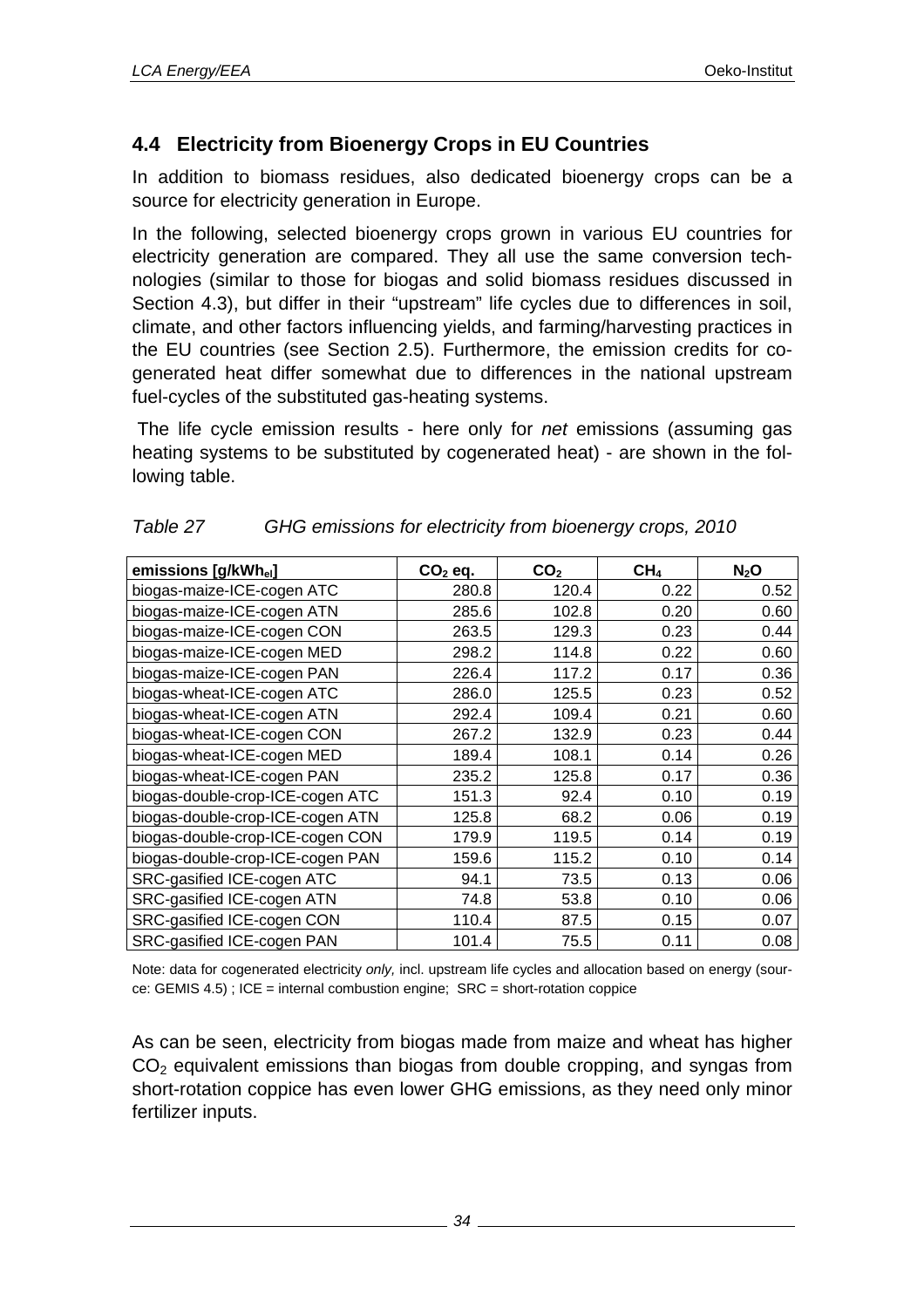

*Figure 10 GHG emissions for electricity from bioenergy crops, 2010* 

Note: data for cogenerated electricity *only,* incl. upstream life cycles and allocation based on energy (source: GEMIS 4.5); acronyms see Table 27

As can be seen from the figure above, the *same* technologies give *different results* for the countries grouped into environmental zones, though:

Biogas electricity from maize has lowest emissions in the PAN zone, while for biogas electricity from wheat, the MED zone shows the lowest emissions.

For biogas electricity from double-cropping (which does not exist in MED), the ATN zone shows the lowest results, while the CON zone has the highest.

The air emissions for electricity from bioenergy crops were determined as well.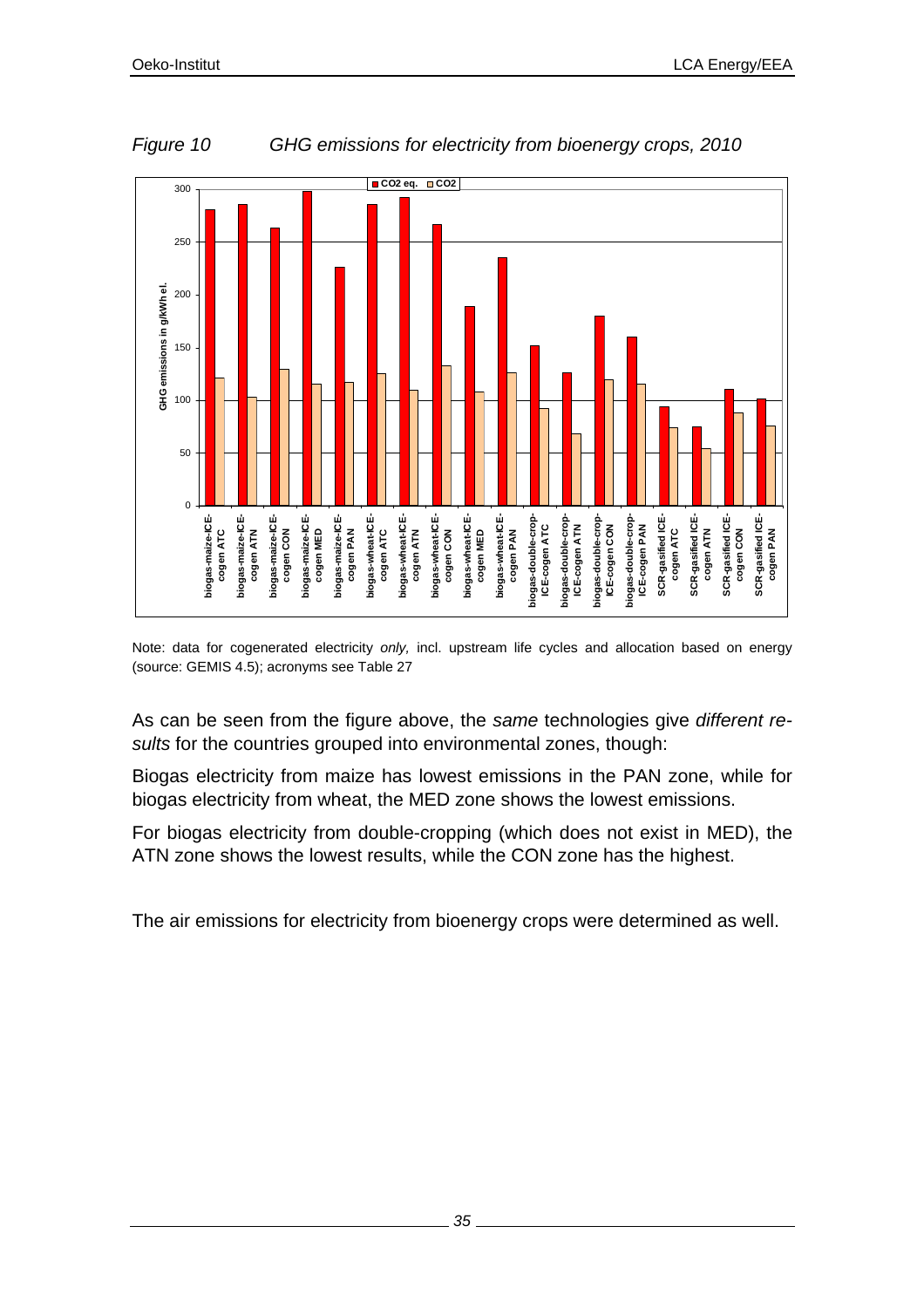| emissions [g/kWh <sub>el</sub> ] | $SO2$ eq. | SO <sub>2</sub> | NO <sub>x</sub> | partic.* | $\mathsf{co}$ | <b>NMVOC</b> |
|----------------------------------|-----------|-----------------|-----------------|----------|---------------|--------------|
| biogas-maize-ICE-cogen ATC       | 2.01      | 0.40            | 1.08            | 0.09     | 0.54          | 0.04         |
| biogas-maize-ICE-cogen ATN       | 2.16      | 0.42            | 1.10            | 0.10     | 0.54          | 0.04         |
| biogas-maize-ICE-cogen CON       | 2.08      | 0.54            | 1.19            | 0.10     | 0.57          | 0.04         |
| biogas-maize-ICE-cogen MED       | 2.20      | 0.44            | 1.12            | 0.10     | 0.55          | 0.04         |
| biogas-maize-ICE-cogen PAN       | 1.82      | 0.42            | 1.19            | 0.09     | 0.57          | 0.04         |
| biogas-wheat-ICE-cogen ATC       | 2.04      | 0.42            | 1.11            | 0.10     | 0.55          | 0.04         |
| biogas-wheat-ICE-cogen ATN       | 2.21      | 0.44            | 1.14            | 0.10     | 0.55          | 0.04         |
| biogas-wheat-ICE-cogen CON       | 2.11      | 0.56            | 1.20            | 0.11     | 0.57          | 0.04         |
| biogas-wheat-ICE-cogen MED       | 1.64      | 0.37            | 1.21            | 0.09     | 0.57          | 0.04         |
| biogas-wheat-ICE-cogen PAN       | 1.90      | 0.44            | 1.26            | 0.10     | 0.59          | 0.04         |
| biogas-double-crop-ICE-cogen ATC | 1.43      | 0.26            | 1.03            | 0.06     | 0.53          | 0.03         |
| biogas-double-crop-ICE-cogen ATN | 1.43      | 0.26            | 1.04            | 0.06     | 0.53          | 0.03         |
| biogas-double-crop-ICE-cogen CON | 1.83      | 0.46            | 1.32            | 0.09     | 0.61          | 0.04         |
| biogas-double-crop-ICE-cogen PAN | 1.77      | 0.38            | 1.36            | 0.09     | 0.61          | 0.04         |
| SCR-gasified ICE-cogen ATC       | 0.81      | 0.07            | 0.78            | 0.04     | 0.67          | 0.04         |
| SCR-gasified ICE-cogen ATN       | 0.82      | 0.06            | 0.78            | 0.04     | 0.67          | 0.04         |
| SCR-gasified ICE-cogen CON       | 1.04      | 0.21            | 0.88            | 0.06     | 0.69          | 0.04         |
| SCR-gasified ICE-cogen PAN       | 0.90      | 0.09            | 0.82            | 0.05     | 0.68          | 0.04         |

| Table 28 |  | Air pollutants for electricity from bioenergy crops, 2010 |
|----------|--|-----------------------------------------------------------|
|          |  |                                                           |

Note: data for cogenerated electricity *only,* incl. upstream life cycles and allocation based on energy (source: GEMIS 4.5);  $* =$  predominantly PM<sub>10</sub> (> 90%); acronyms see Table 27

The air pollutant emissions follow the logic of the GHG emissions, although the differences between the technologies and zones are smaller.

With respect to further technology developments through learning, the GHG and air pollutant emissions were also calculated for the year 2030.

Note that the data for the 2030 systems are different from the 2010 ones – efficiencies, couple product ratios, yields etc. change over time.

Due to these changes in bioenergy life cycles and their "background" energy infrastructures until 2030, the GHG emissions are reduced in all cases.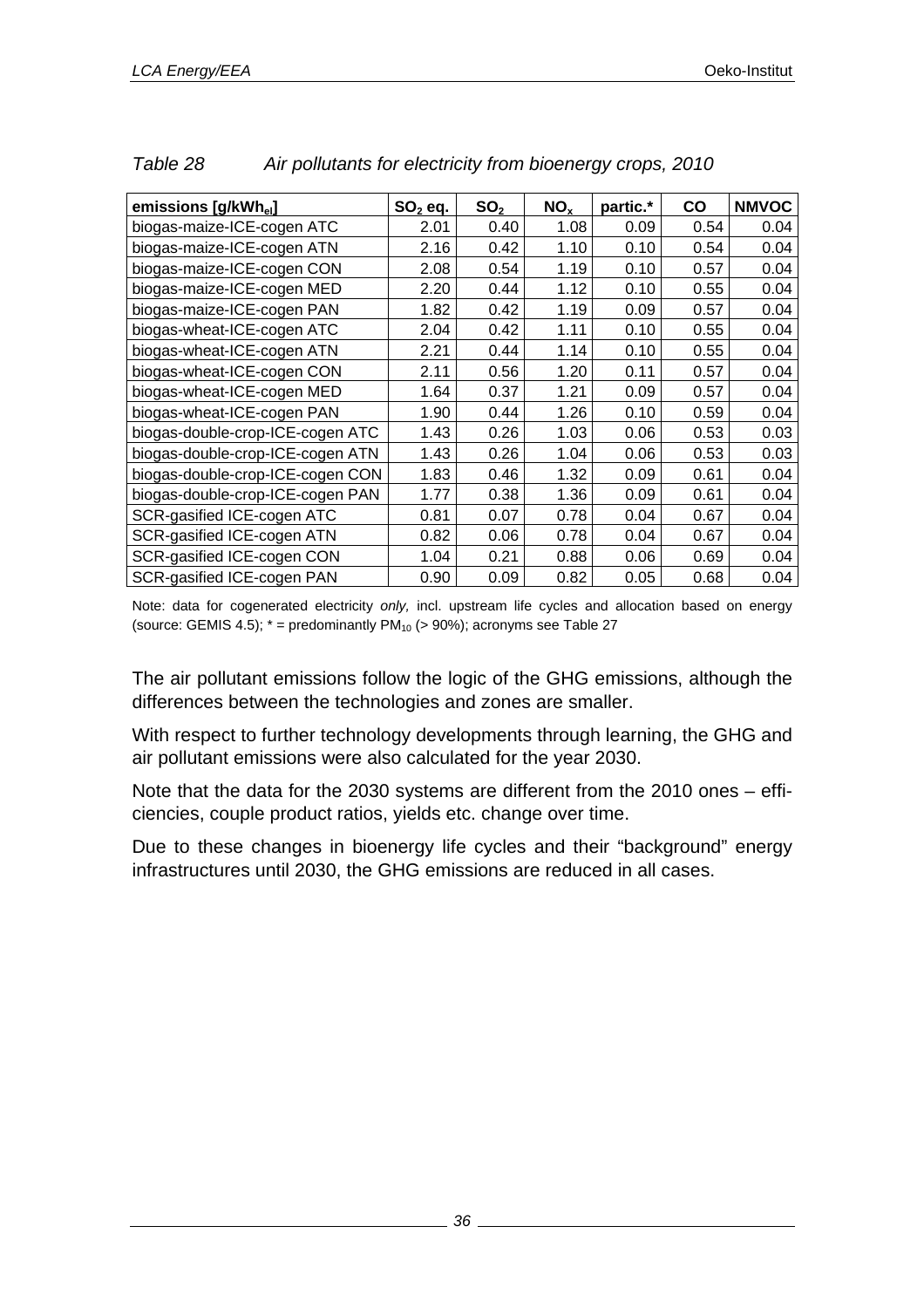| emissions [g/kWh <sub>el</sub> ] | $CO2$ eq. | CO <sub>2</sub> | CH <sub>4</sub> | $N_2$ O |
|----------------------------------|-----------|-----------------|-----------------|---------|
| biogas-maize-ICE-cogen ATC       | 113.3     | 54.1            | 0.07            | 0.19    |
| biogas-maize-ICE-cogen ATN       | 104.0     | 36.0            | 0.06            | 0.22    |
| biogas-maize-ICE-cogen CON       | 104.4     | 54.2            | 0.09            | 0.16    |
| biogas-maize-ICE-cogen MED       | 102.9     | 34.9            | 0.06            | 0.22    |
| biogas-maize-ICE-cogen PAN       | 91.0      | 50.5            | 0.08            | 0.13    |
| biogas-wheat-ICE-cogen ATC       | 116.2     | 57.0            | 0.07            | 0.19    |
| biogas-wheat-ICE-cogen ATN       | 106.9     | 38.8            | 0.06            | 0.23    |
| biogas-wheat-ICE-cogen CON       | 106.0     | 55.7            | 0.09            | 0.16    |
| biogas-wheat-ICE-cogen MED       | 84.9      | 54.1            | 0.07            | 0.10    |
| biogas-wheat-ICE-cogen PAN       | 173.1     | 93.5            | 0.15            | 0.26    |
| biogas-double-crop-ICE-cogen ATC | 108.9     | 74.7            | 0.07            | 0.11    |
| biogas-double-crop-ICE-cogen ATN | 91.4      | 57.6            | 0.06            | 0.11    |
| biogas-double-crop-ICE-cogen CON | 112.8     | 77.8            | 0.10            | 0.11    |
| biogas-double-crop-ICE-cogen PAN | 107.9     | 79.3            | 0.09            | 0.09    |
| SCR-gasified ICE-cogen ATC       | 66.4      | 59.5            | 0.08            | 0.02    |
| SCR-gasified ICE-cogen ATN       | 64.8      | 53.2            | 0.09            | 0.03    |
| SCR-gasified ICE-cogen CON       | 77.2      | 64.9            | 0.12            | 0.03    |
| SCR-gasified ICE-cogen PAN       | 72.5      | 60.4            | 0.11            | 0.03    |

#### *Table 29 GHG emissions for electricity from bioenergy crops, 2030*

Note: data for cogenerated electricity *only,* incl. upstream life cycles and allocation based on energy (source: GEMIS 4.5); acronyms see Table 27



*Figure 11 GHG emissions for electricity from bioenergy crops, 2030* 

*Note: incl. upstream life cycles and allocation based on energy (source: GEMIS 4.5)*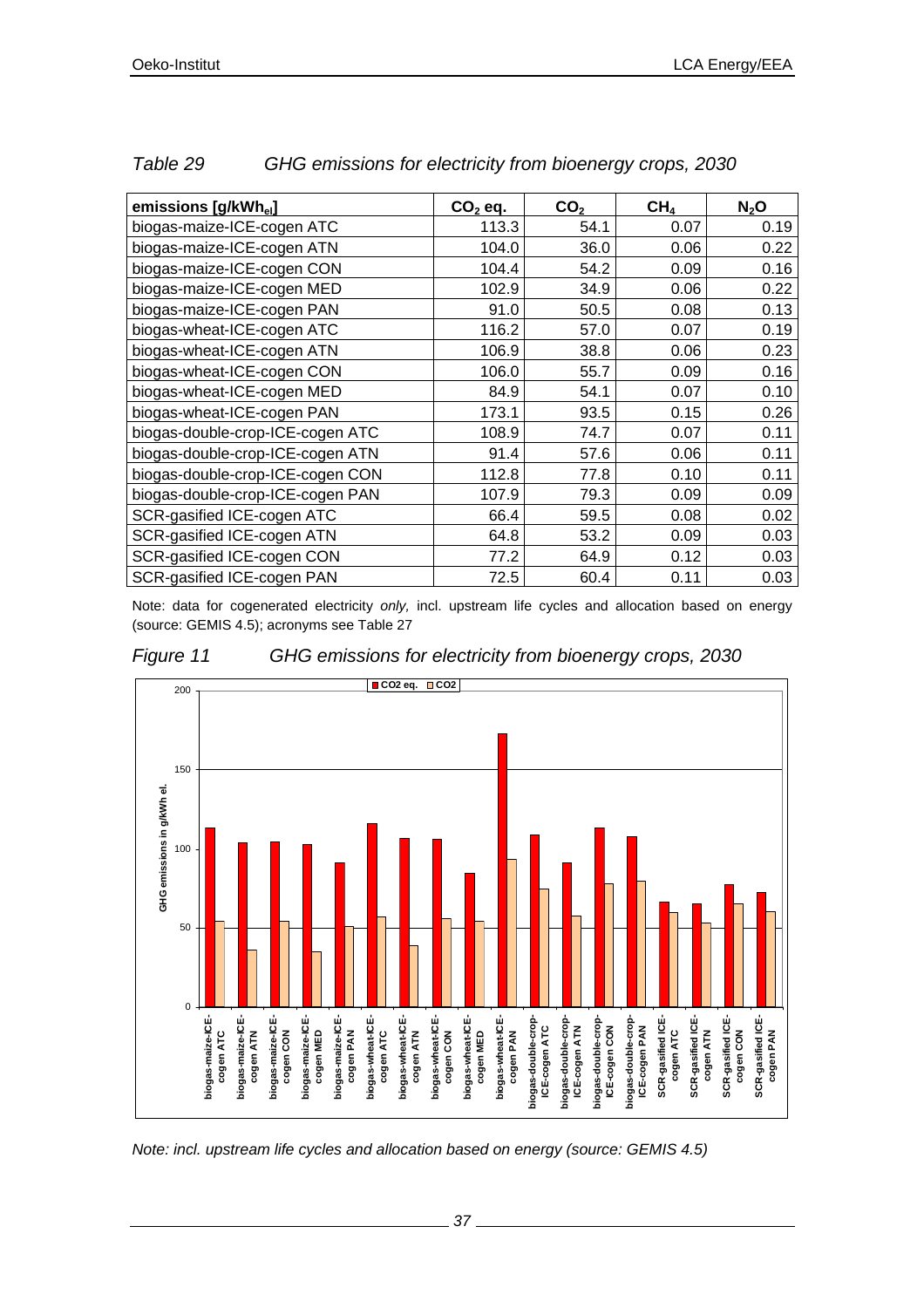Parallel to GHG emissions, also air pollutant emissions will change until 2030, as shown in the following table.

| emissions [g/kWh <sub>el</sub> ] | $SO2$ eq. | SO <sub>2</sub> | NO <sub>x</sub> | partic.* | CO   | <b>NMVOC</b> |
|----------------------------------|-----------|-----------------|-----------------|----------|------|--------------|
| biogas-maize-ICE-cogen ATC       | 0,96      | 0,12            | 0,40            | 0,03     | 0,30 | 0,02         |
| biogas-maize-ICE-cogen ATN       | 0,93      | 0,11            | 0,38            | 0,02     | 0,29 | 0,02         |
| biogas-maize-ICE-cogen CON       | 0,90      | 0,13            | 0,45            | 0,03     | 0,31 | 0,02         |
| biogas-maize-ICE-cogen MED       | 0,93      | 0,11            | 0,38            | 0,02     | 0,29 | 0,02         |
| biogas-maize-ICE-cogen PAN       | 0,79      | 0,14            | 0,49            | 0,03     | 0,31 | 0,02         |
| biogas-wheat-ICE-cogen ATC       | 0,89      | 0,13            | 0,41            | 0,03     | 0,30 | 0,02         |
| biogas-wheat-ICE-cogen ATN       | 0,95      | 0,11            | 0,40            | 0,03     | 0,29 | 0,02         |
| biogas-wheat-ICE-cogen CON       | 0,87      | 0,14            | 0,48            | 0,03     | 0,32 | 0,02         |
| biogas-wheat-ICE-cogen MED       | 0,76      | 0,11            | 0,53            | 0,04     | 0,33 | 0,02         |
| biogas-wheat-ICE-cogen PAN       | 1,21      | 0,24            | 0,78            | 0,07     | 0,37 | 0,03         |
| biogas-double-crop-ICE-cogen ATC | 0,80      | 0,14            | 0,55            | 0,04     | 0,34 | 0,02         |
| biogas-double-crop-ICE-cogen ATN | 0,77      | 0,12            | 0,54            | 0,04     | 0,33 | 0,02         |
| biogas-double-crop-ICE-cogen CON | 0,88      | 0,14            | 0,66            | 0,05     | 0,37 | 0,03         |
| biogas-double-crop-ICE-cogen PAN | 0,92      | 0,17            | 0,79            | 0,06     | 0,38 | 0,03         |
| SCR-gasified ICE-cogen ATC       | 0,47      | 0,05            | 0,41            | 0,03     | 0,40 | 0,03         |
| SCR-gasified ICE-cogen ATN       | 0,71      | 0,05            | 0,71            | 0,04     | 0,64 | 0,03         |
| SCR-gasified ICE-cogen CON       | 0,72      | 0,06            | 0,72            | 0,04     | 0,65 | 0,03         |
| SCR-gasified ICE-cogen PAN       | 0,76      | 0,06            | 0,73            | 0,04     | 0,64 | 0,03         |

#### *Table 30 Air pollutants for electricity from bioenergy crops, 2030*

Note: data for cogenerated electricity *only,* incl. upstream life cycles and allocation based on energy (source: GEMIS 4.5);  $* =$  predominantly PM<sub>10</sub> (> 90%); acronyms see Table 27

 $SO<sub>2</sub>$  equivalent emissions can be roughly halved for the biogas systems in all zones, while the (lower) emissions from SRC can be reduced by some 20%.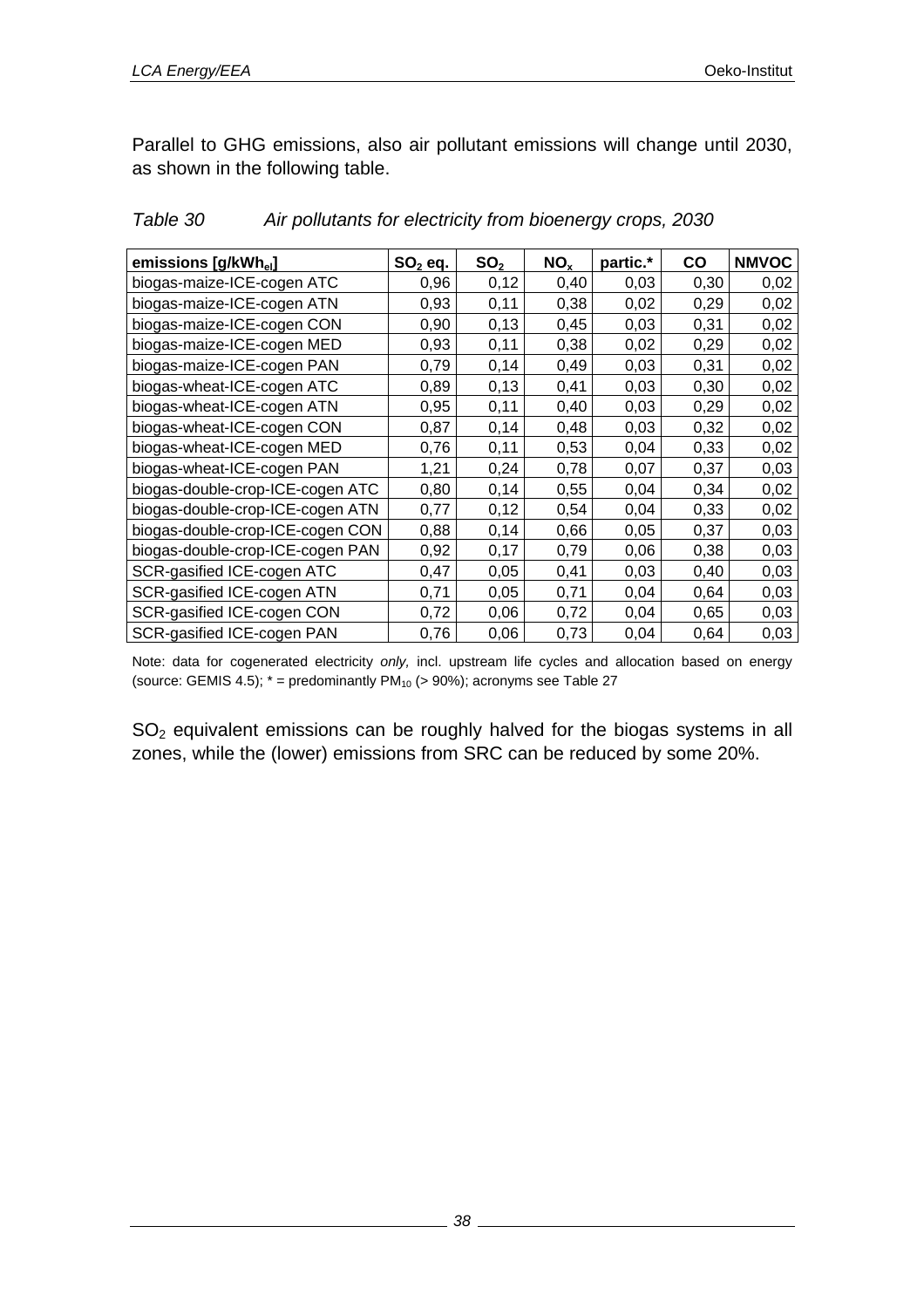# **5 Electricity Generation in the EU 15**

With the data for the average generation mix for electricity in the EU-15 Member States from the GEMIS database, the life cycle emissions were calculated for the year 2005, and 2030, respectively.

For the year 2005, the historic electricity generation data was used, while for the year 2030, the *Reference CAFE Scenario* from PRIMES was assumed18.

The following tables summarize the results for greenhouse-gas emissions, and air pollutants in the year 2005.

| emissions [g/kWh <sub>el</sub> ] | $CO2$ eq. | CO <sub>2</sub> | CH <sub>4</sub> | $N_2$ O |
|----------------------------------|-----------|-----------------|-----------------|---------|
| AT                               | 236.8     | 221.1           | 0.55            | 0.010   |
| BE                               | 311.1     | 296.3           | 0.45            | 0.015   |
| DE                               | 625.9     | 593.8           | 1.12            | 0.022   |
| DK                               | 675.4     | 640.4           | 1.13            | 0.031   |
| ES                               | 491.6     | 469.1           | 0.66            | 0.025   |
| FI                               | 399.3     | 377.7           | 0.70            | 0.019   |
| <b>FR</b>                        | 102.2     | 96.8            | 0.17            | 0.005   |
| GR                               | 880.6     | 850.5           | 0.95            | 0.027   |
| IE                               | 705.0     | 678.4           | 0.73            | 0.033   |
| IT                               | 561.8     | 537.7           | 0.75            | 0.024   |
| LU                               | 368.6     | 356.5           | 0.31            | 0.017   |
| <b>NL</b>                        | 619.8     | 594.4           | 0.74            | 0.028   |
| PT                               | 630.6     | 601.8           | 0.86            | 0.030   |
| <b>SE</b>                        | 75.8      | 73.3            | 0.07            | 0.003   |
| UK                               | 558.2     | 514.8           | 1.54            | 0.027   |
| <b>EU-15</b>                     | 438.7     | 415.5           | 0.77            | 0.019   |

*Table 31 GHG emissions from electricity generation in the EU-15, 2005* 

Note: data incl. upstream life cycles and allocation based on energy (source: GEMIS 4.5)

As the following figure indicates, there are more than half of the EU-15 Member States above the average EU-15-GHG emission factor for electricity, mainly due to their coal (hard coal and lignite) use.

l

<sup>18</sup> The PRIMES model results are documented in EU-DG TREN (2003).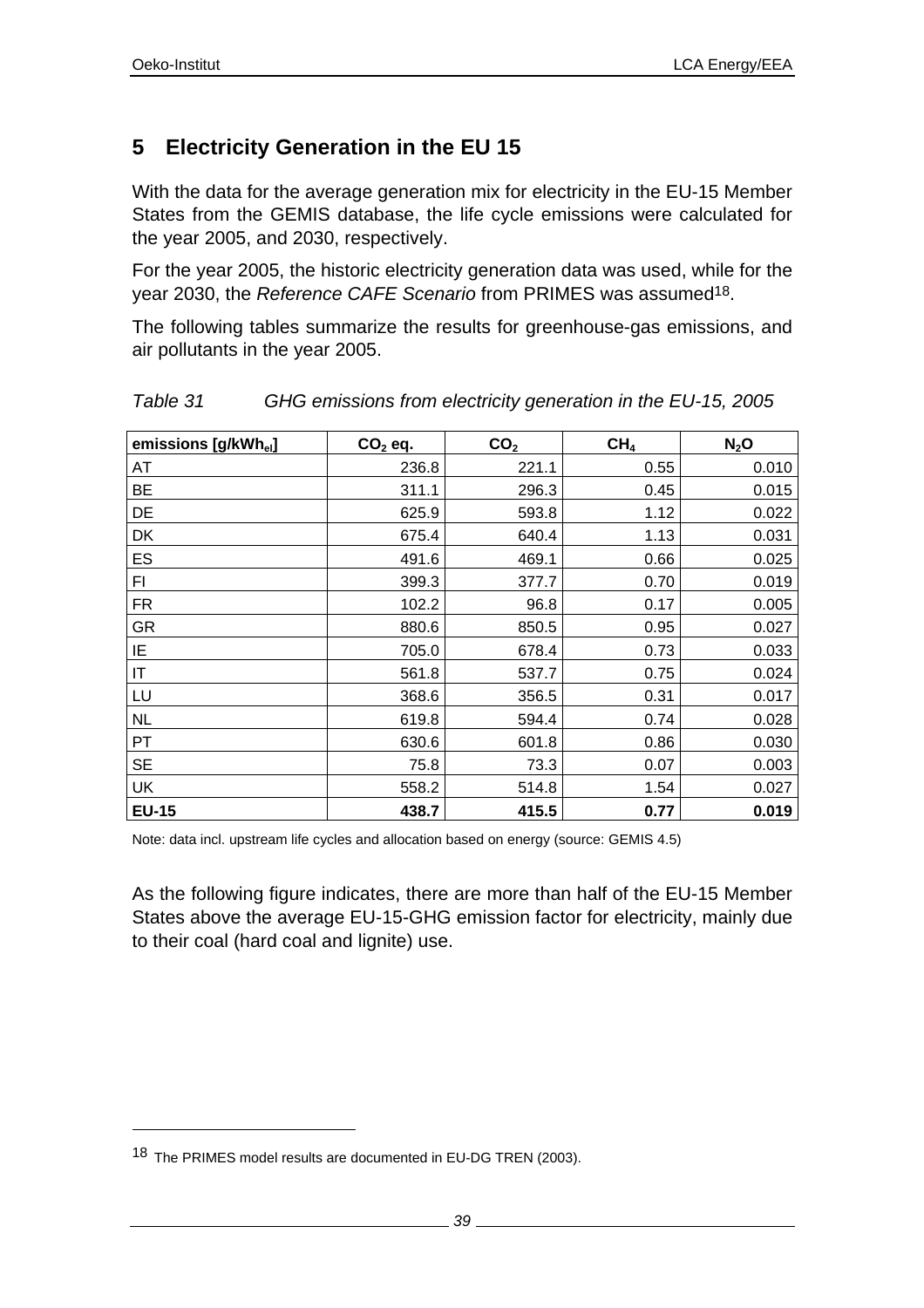

*Figure 12 GHG emissions from electricity generation in the EU-15, 2005* 

*Note: data incl. upstream life cycles and allocation based on energy (source: GEMIS 4.5)* 

The following table summarizes the results for air pollutants.

| emissions [g/kWh <sub>el</sub> ] | $SO2$ eq. | SO <sub>2</sub> | NO <sub>x</sub> | partic.* | CO   | <b>NMVOC</b> |
|----------------------------------|-----------|-----------------|-----------------|----------|------|--------------|
| AT                               | 0.77      | 0.28            | 0.64            | 0.05     | 0.20 | 0.08         |
| <b>BE</b>                        | 1.07      | 0.38            | 0.96            | 0.05     | 0.22 | 0.05         |
| DE                               | 0.83      | 0.38            | 0.62            | 0.05     | 0.20 | 0.04         |
| DK                               | 1.27      | 0.59            | 0.95            | 0.06     | 0.35 | 0.13         |
| ES                               | 4.88      | 3.48            | 1.80            | 0.13     | 0.34 | 0.05         |
| FI                               | 1.71      | 0.76            | 1.13            | 0.19     | 0.42 | 0.28         |
| <b>FR</b>                        | 0.47      | 0.22            | 0.33            | 0.03     | 0.09 | 0.03         |
| <b>GR</b>                        | 12.96     | 11.01           | 2.27            | 0.70     | 0.53 | 0.07         |
| ΙE                               | 4.90      | 3.09            | 2.41            | 0.25     | 0.47 | 0.08         |
| IT                               | 4.51      | 3.28            | 1.69            | 0.20     | 0.41 | 0.11         |
| LU                               | 1.74      | 0.48            | 1.59            | 0.17     | 0.50 | 0.30         |
| <b>NL</b>                        | 1.59      | 0.54            | 1.42            | 0.12     | 0.41 | 0.13         |
| PT                               | 4.84      | 3.11            | 2.24            | 0.32     | 0.49 | 0.13         |
| <b>SE</b>                        | 0.38      | 0.17            | 0.24            | 0.05     | 0.10 | 0.07         |
| UK                               | 3.22      | 1.85            | 1.82            | 0.08     | 0.39 | 0.05         |
| <b>EU-15</b>                     | 2.23      | 1.43            | 1.06            | 0.10     | 0.26 | 0.06         |

| Table 32 | Air pollutants from electricity generation in the EU-15, 2005 |
|----------|---------------------------------------------------------------|
|          |                                                               |

*Note: data incl. upstream life cycles and allocation based on energy (source: GEMIS 4.5); \* = predominantly PM10 (> 90%)*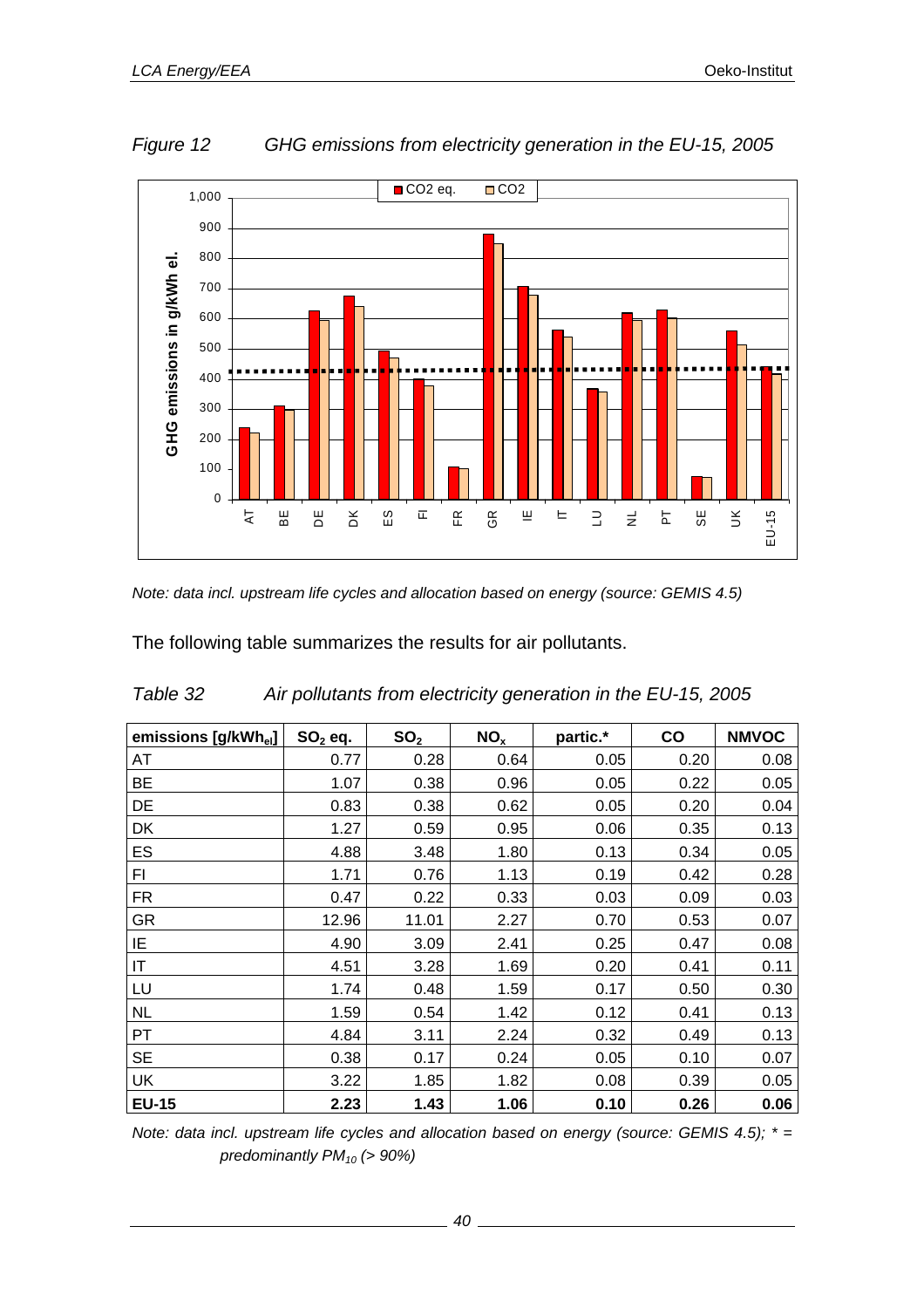In the future, the electricity generation mix in EU Member States will change – the following table gives the results for the 2030 Reference Case.

| emissions [g/kWhel] | $CO2$ eq. | CO <sub>2</sub> | CH <sub>4</sub> | $N_2$ O |
|---------------------|-----------|-----------------|-----------------|---------|
| AT                  | 225.3     | 212.2           | 0.50            | 0.005   |
| BE                  | 574.6     | 546.1           | 1.07            | 0.013   |
| DE                  | 740.8     | 713.1           | 0.88            | 0.025   |
| DK                  | 358.9     | 345.1           | 0.46            | 0.011   |
| ES                  | 318.9     | 303.0           | 0.59            | 0.008   |
| FI                  | 283.4     | 269.0           | 0.51            | 0.009   |
| FR.                 | 123.5     | 117.6           | 0.22            | 0.003   |
| <b>GR</b>           | 704.2     | 679.4           | 0.81            | 0.021   |
| IT                  | 443.1     | 421.7           | 0.79            | 0.011   |
| IE                  | 447.4     | 426.5           | 0.78            | 0.010   |
| LU                  | 652.9     | 620.3           | 1.25            | 0.013   |
| <b>NL</b>           | 527.7     | 508.5           | 0.58            | 0.020   |
| PT                  | 443.7     | 423.1           | 0.76            | 0.011   |
| <b>SE</b>           | 350.3     | 335.7           | 0.53            | 0.008   |
| UK                  | 382.1     | 366.5           | 0.56            | 0.009   |
| <b>EU-15</b>        | 409.5     | 392.2           | 0.60            | 0.012   |

*Table 33 GHG emissions from electricity generation in EU-15, 2030* 

*Note: data incl. upstream life cycles and allocation based on energy (source: GEMIS 4.5)* 

Compared to the year 2005 level (Table 31 and Figure 12), GHG emissions will be **reduced** in the majority of EU-15 countries (AT, DK, ES, FI, GR, IE, IT, NL, PT, UK), but will **increase** in others (BE, DE, LU, SE), as in the reference scenario, nuclear generation is partially replaced by coal, and gas. The EU-15 average is slightly reduced, though. This is shown graphically in the following figure.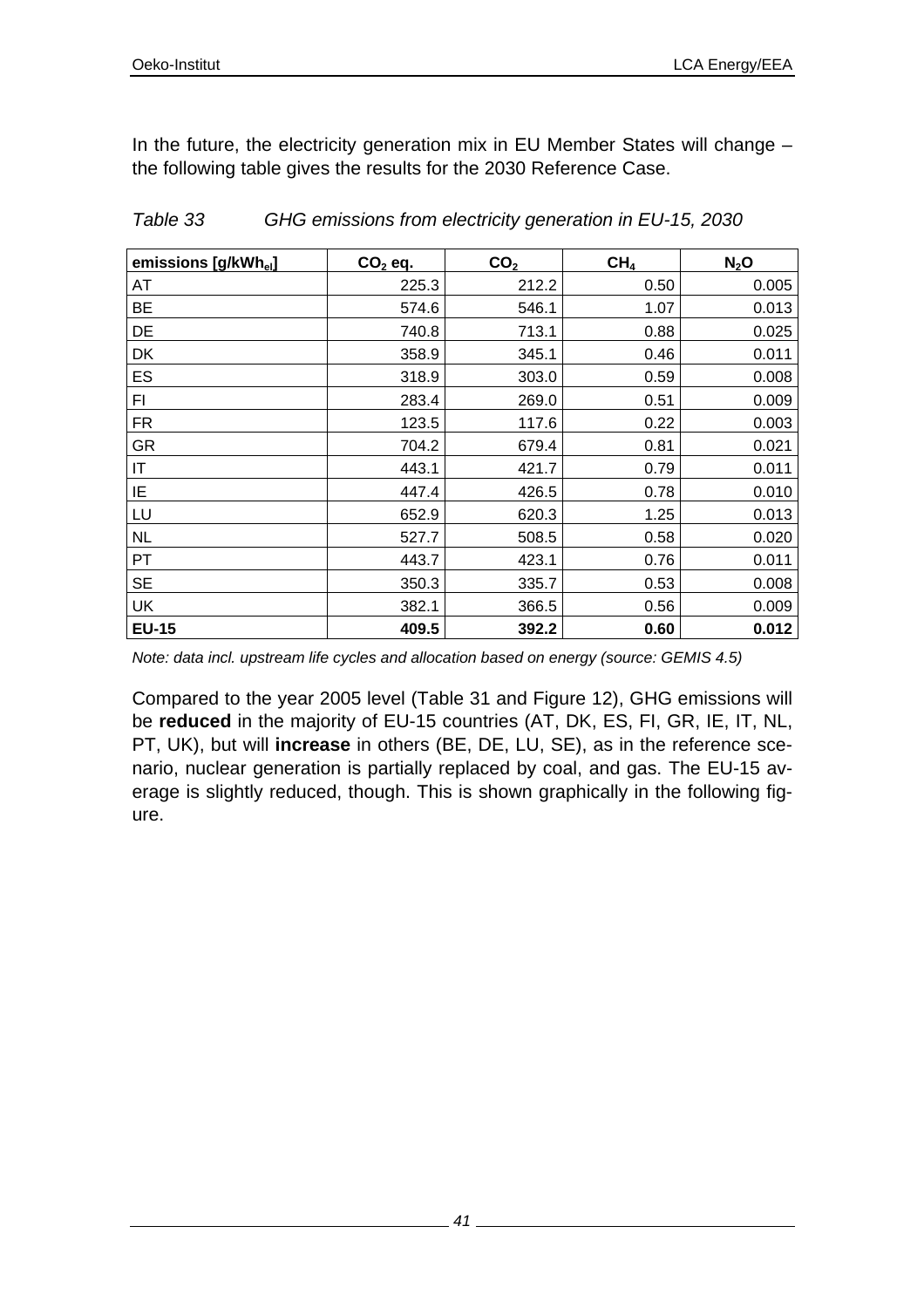

*Figure 13 GHG emissions from electricity generation in EU-15, 2030* 

*Note: data incl. upstream life cycles (source: GEMIS 4.5)* 

Electricity generation also emits air pollutants (see following table).

| emissions [g/kWh <sub>el</sub> ] | $SO2$ eq. | SO <sub>2</sub> | NO <sub>x</sub> | partic.* | co   | <b>NMVOC</b> |
|----------------------------------|-----------|-----------------|-----------------|----------|------|--------------|
| AT                               | 0.32      | 0.12            | 0.26            | 0.03     | 0.14 | 0.05         |
| BE                               | 0.82      | 0.33            | 0.63            | 0.08     | 0.30 | 0.11         |
| DE                               | 0.74      | 0.37            | 0.52            | 0.05     | 0.22 | 0.03         |
| DK                               | 0.48      | 0.12            | 0.49            | 0.03     | 0.33 | 0.21         |
| ES                               | 0.57      | 0.26            | 0.40            | 0.05     | 0.19 | 0.06         |
| FI                               | 0.81      | 0.38            | 0.55            | 0.07     | 0.20 | 0.08         |
| FR.                              | 0.24      | 0.10            | 0.17            | 0.03     | 0.08 | 0.04         |
| <b>GR</b>                        | 1.46      | 1.07            | 0.53            | 0.10     | 0.45 | 0.07         |
| IT                               | 1.12      | 0.70            | 0.55            | 0.07     | 0.27 | 0.10         |
| ΙE                               | 0.44      | 0.20            | 0.35            | 0.03     | 0.20 | 0.03         |
| LU                               | 0.76      | 0.36            | 0.54            | 0.06     | 0.21 | 0.05         |
| <b>NL</b>                        | 1.11      | 0.42            | 0.89            | 0.10     | 0.33 | 0.14         |
| PT                               | 0.87      | 0.40            | 0.60            | 0.08     | 0.26 | 0.11         |
| <b>SE</b>                        | 0.57      | 0.25            | 0.41            | 0.06     | 0.16 | 0.08         |
| UK                               | 0.46      | 0.19            | 0.36            | 0.04     | 0.21 | 0.07         |
| <b>EU-15</b>                     | 0.63      | 0.31            | 0.42            | 0.05     | 0.20 | 0.07         |

| Table 34 | Air pollutants from electricity generation in EU-15, 2030 |
|----------|-----------------------------------------------------------|
|          |                                                           |

*Note: data incl. upstream life cycles (source: GEMIS 4.5); \** = *predominantly PM<sub>10</sub> (> 90%)*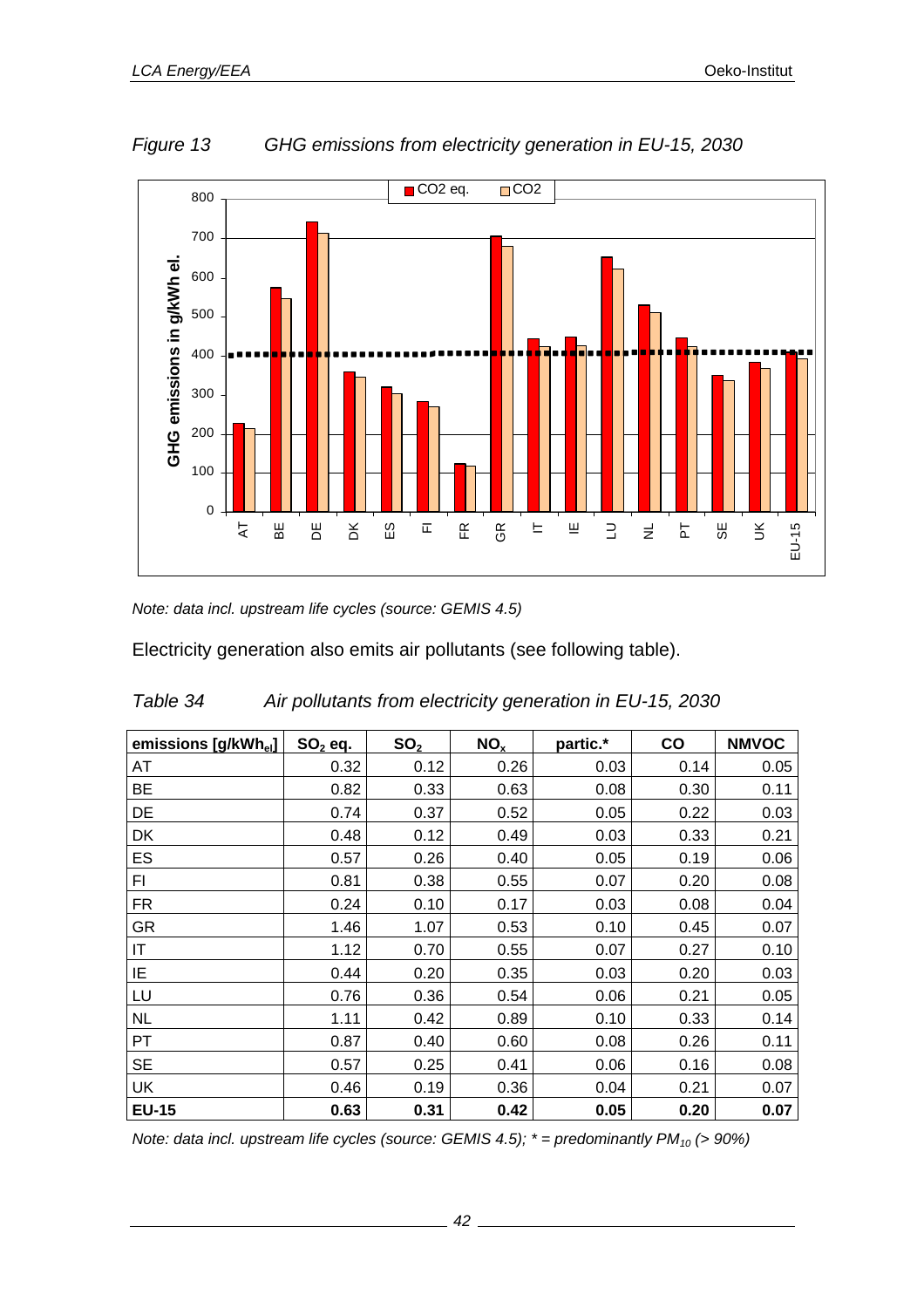Compared to 2005, the reference scenario will lead to a significant reduction of air pollutant emissions, mainly due to a more prominent use of natural gas, and emission control technologies in oil- and coal-fired powerplants:  $SO<sub>2</sub>$  equivalents are reduced by some 72%,  $(SO_2: -78\%; NO_x - 60\%;$  particulates  $-48\%$ ).

Only GR and IT where heavy fuel oil will still have a high generation share,  $SO<sub>2</sub>$ emissions from electricity will remain significantly above the EU-15 average.

# **6 Electricity Generation in the EU-10 Countries**

With the data for the average generation mix for electricity in the *new* EU Member States (EU-10) from the GEMIS database, the life cycle emissions were calculated for 2005, and 2030, respectively.

As for the EU-15, the historic electricity generation data was used for the year 2005, while for the year 2030, the *Reference CAFE Scenario* from PRIMES was assumed.

| emissions [g/kWh <sub>el</sub> ] | $CO2$ eq. | CO <sub>2</sub> | CH <sub>4</sub> | $N_2$ O |
|----------------------------------|-----------|-----------------|-----------------|---------|
| <b>CY</b>                        | 947.0     | 920.2           | 0.74            | 0.033   |
| CZ                               | 923.2     | 893.1           | 0.97            | 0.026   |
| EE                               | 1007.6    | 955.9           | 1.70            | 0.043   |
| HU                               | 657.7     | 630.0           | 0.66            | 0.042   |
| LT                               | 351.3     | 314.1           | 1.45            | 0.013   |
| LV                               | 424.1     | 377.9           | 1.79            | 0.016   |
| MT                               | 949.0     | 922.2           | 0.74            | 0.033   |
| PL                               | 1020.2    | 967.3           | 1.35            | 0.074   |
| SI                               | 389.1     | 377.6           | 0.35            | 0.012   |
| SK                               | 375.2     | 331.6           | 1.74            | 0.012   |
| <b>EU-10</b>                     | 840.1     | 798.8           | 1.19            | 0.047   |

| Table 35 | GHG emissions from electricity generation in EU-10, 2005 |
|----------|----------------------------------------------------------|
|----------|----------------------------------------------------------|

*Note: data incl. upstream life cycles (source: GEMIS 4.5)* 

Half of the new EU countries are above the EU-10 average GHG emissions, the other half is below (see following figure).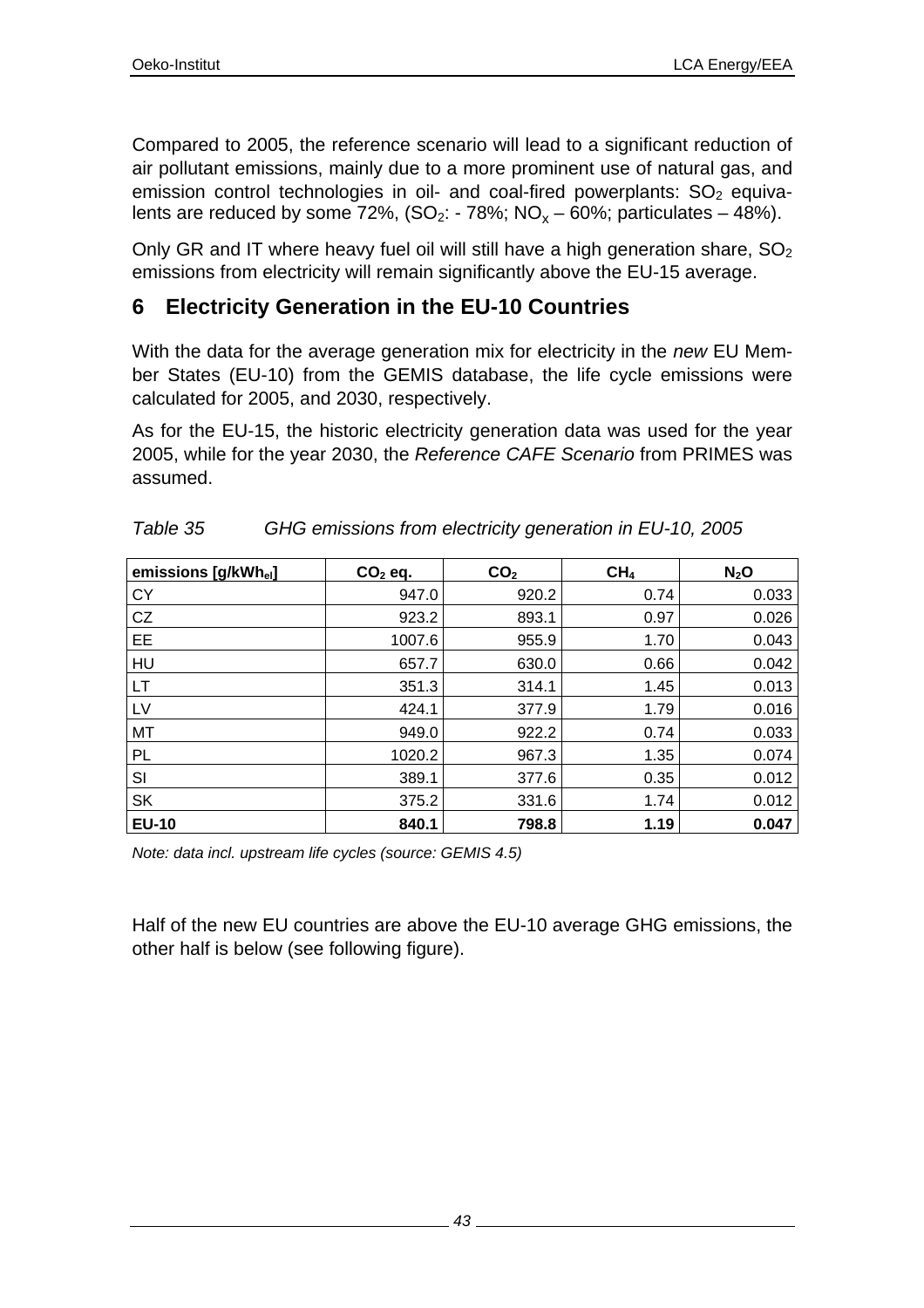

*Figure 14 GHG emissions from electricity generation in EU-10, 2005* 

*Note: data incl. upstream life cycles (source: GEMIS 4.5)* 

The high emissions result from the still massive shares of lignite generation, and relatively inefficient powerplants.

As for the GHG emissions, the high lignite share also influences the air pollutant emissions from electricity in the new EU Member States, especially in EE and PL, as shown below. Also high emissions occurred in CY, and MT where heavy fuel oil is the dominant fuel.

| emissions [g/kWh <sub>el</sub> ] | $SO2$ eq. | SO <sub>2</sub> | NO <sub>x</sub> | partic.* | <b>CO</b> | <b>NMVOC</b> |
|----------------------------------|-----------|-----------------|-----------------|----------|-----------|--------------|
| <b>CY</b>                        | 11.96     | 9.96            | 2.85            | 0.80     | 0.89      | 0.24         |
| CZ                               | 2.06      | 1.10            | 1.36            | 0.07     | 0.41      | 0.02         |
| EE                               | 14.43     | 12.29           | 2.39            | 1.60     | 1.02      | 0.10         |
| HU                               | 7.50      | 6.15            | 1.89            | 1.12     | 0.63      | 0.19         |
| <b>LT</b>                        | 1.74      | 0.33            | 2.00            | 0.09     | 0.59      | 0.19         |
| LV                               | 2.33      | 0.64            | 2.39            | 0.13     | 0.69      | 0.23         |
| MT                               | 12.03     | 9.99            | 2.90            | 0.81     | 0.90      | 0.25         |
| PL                               | 11.19     | 8.83            | 3.02            | 1.70     | 0.60      | 0.02         |
| SI                               | 4.62      | 3.77            | 1.16            | 0.74     | 0.28      | 0.03         |
| <b>SK</b>                        | 3.12      | 2.08            | 1.39            | 0.35     | 0.36      | 0.08         |
| <b>EU-10</b>                     | 7.36      | 5.67            | 2.23            | 1.01     | 0.54      | 0.06         |

*Table 36 Air pollutants from electricity generation in EU-10, 2005* 

*Note: data incl. upstream life cycles (source: GEMIS 4.5); \* = predominantly PM<sub>10</sub> (> 90%)* 

*44*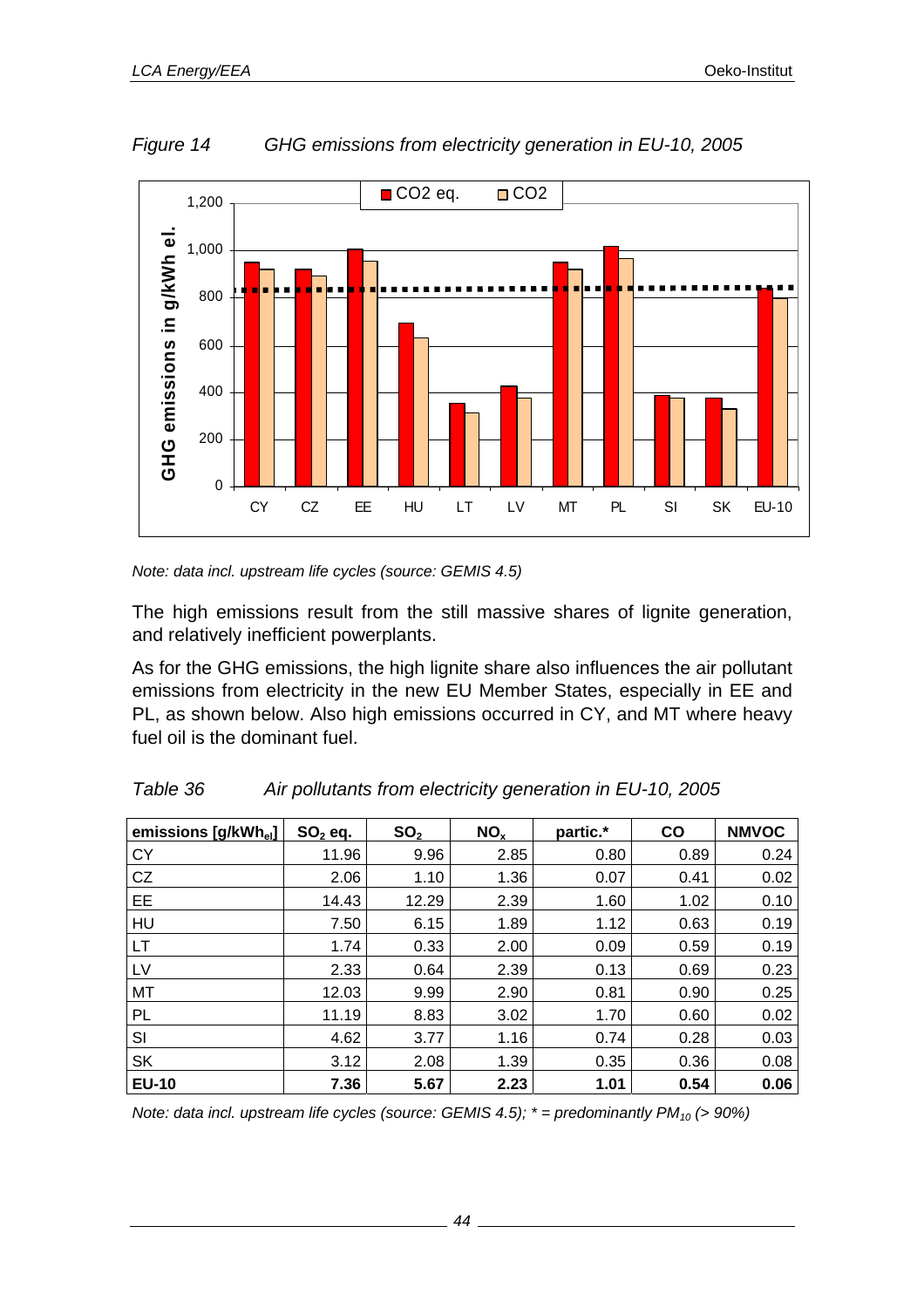The following table shows the GHG emissions from electricity generation in the EU-10 countries according to the 2030 reference scenario.

| emissions [g/kWh <sub>el</sub> ] | $CO2$ eq. | CO <sub>2</sub> | CH <sub>4</sub> | $N_2$ O |
|----------------------------------|-----------|-----------------|-----------------|---------|
| <b>CY</b>                        | 755.3     | 733.6           | 0.58            | 0.028   |
| CZ                               | 526.0     | 501.4           | 0.92            | 0.012   |
| EE                               | 812.3     | 781.1           | 0.95            | 0.031   |
| HU                               | 664.1     | 632.9           | 1.13            | 0.018   |
| <b>LT</b>                        | 583.6     | 559.6           | 0.85            | 0.015   |
| LV                               | 433.9     | 416.9           | 0.58            | 0.012   |
| MT                               | 849.0     | 825.0           | 0.66            | 0.030   |
| PL                               | 646.1     | 613.6           | 1.11            | 0.023   |
| SI                               | 429.6     | 412.1           | 0.61            | 0.011   |
| <b>SK</b>                        | 518.3     | 491.4           | 1.00            | 0.013   |
| <b>EU-10</b>                     | 609.6     | 580.4           | 1.02            | 0.019   |

*Table 37 GHG emissions from electricity generation in the EU-10, 2030* 

*Note: data incl. full life cycle (source: GEMIS 4.5)* 

Compared to the year 2005 levels, GHG emissions will rise in LT, SI and SK, while remaining more or less constant in HU, and LV. Reductions will occur in mainly in CZ and PL, and to a lesser extend in CY, EE, and MT. The average EU-10 emissions will be reduced by 25%, though.





*Note: data incl. upstream life cycles (source: GEMIS 4.5)*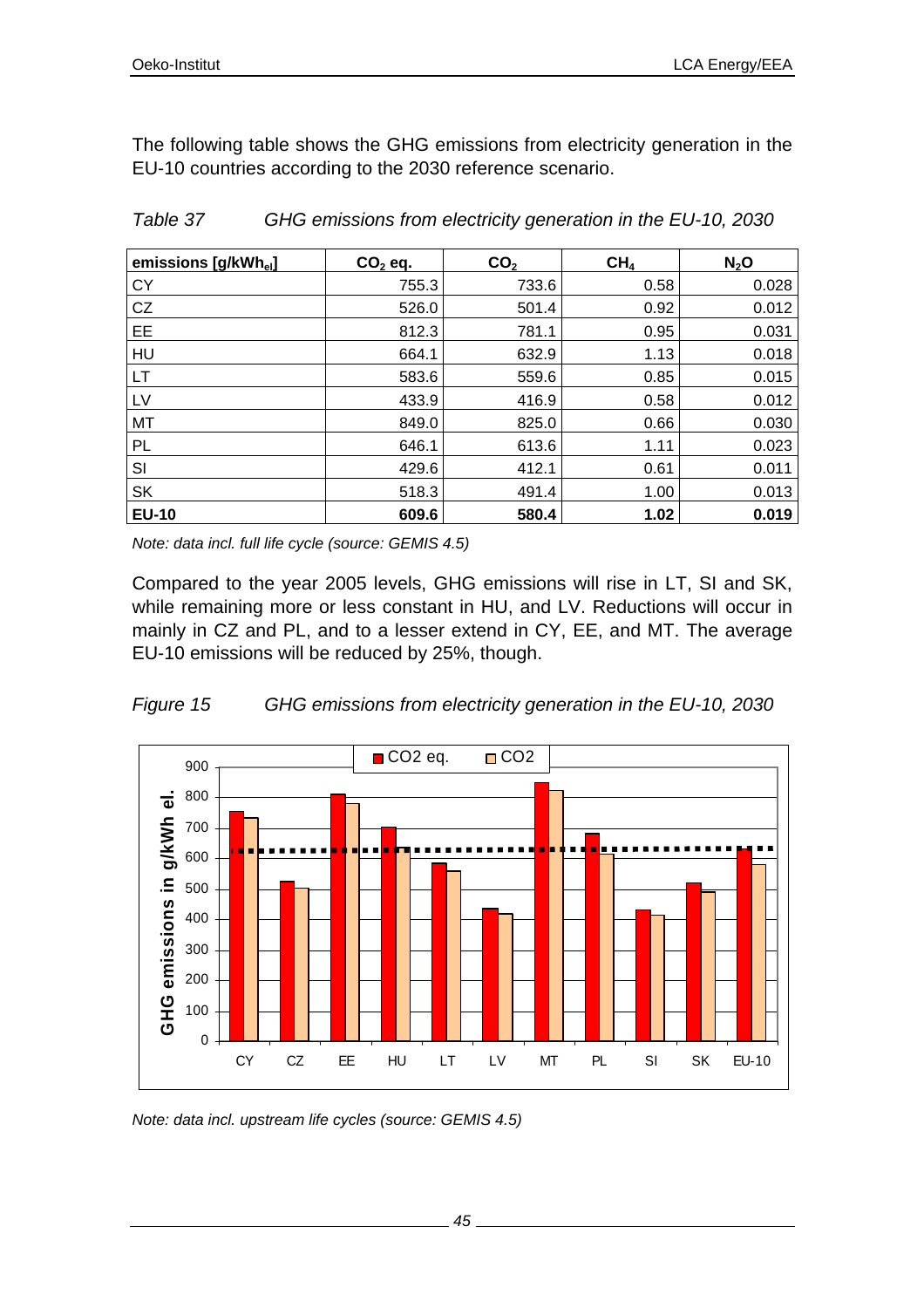According to the PRIMES REF scenario, the GHG emissions of *all* EU-10 countries will remain above the EU-15 average for 2030 – this is mainly due to the assumed increase of coal generation.

In contrast, the air pollutant emissions from electricity will be reduced drastically, with several countries getting close to the EU-15 average figures for 2030. Only CY and MT will have relatively high air emissions from electricity.

| emissions [g/kWh <sub>el</sub> ] | $SO2$ eq. | SO <sub>2</sub> | NO <sub>x</sub> | partic.* | <b>CO</b> | <b>NMVOC</b> |
|----------------------------------|-----------|-----------------|-----------------|----------|-----------|--------------|
| <b>CY</b>                        | 2.90      | 1.69            | 1.71            | 0.22     | 0.83      | 0.20         |
| CZ                               | 0.65      | 0.28            | 0.53            | 0.04     | 0.21      | 0.03         |
| EE                               | 1.52      | 0.78            | 1.04            | 0.19     | 0.91      | 0.07         |
| HU                               | 1.93      | 1.39            | 0.74            | 0.10     | 0.31      | 0.10         |
| LT                               | 1.29      | 0.52            | 1.10            | 0.12     | 0.51      | 0.07         |
| LV                               | 1.59      | 0.92            | 0.92            | 0.16     | 0.45      | 0.05         |
| MT                               | 2.96      | 1.92            | 1.47            | 0.24     | 0.81      | 0.22         |
| PL                               | 0.83      | 0.42            | 0.59            | 0.09     | 0.30      | 0.03         |
| SI                               | 0.99      | 0.38            | 0.88            | 0.09     | 0.43      | 0.06         |
| SK                               | 1.01      | 0.43            | 0.83            | 0.09     | 0.39      | 0.05         |
| <b>EU-10</b>                     | 1.01      | 0.54            | 0.67            | 0.09     | 0.32      | 0.04         |

| Table 38 | Air pollutants from electricity generation in the EU-10, 2030 |  |
|----------|---------------------------------------------------------------|--|
|          |                                                               |  |

*Note: data incl. upstream life cycles (source: GEMIS 4.5); \* = predominantly PM<sub>10</sub> (> 90%)* 

# **7 Electricity Generation in New Member and Candidate States**

With the data for the average generation mix for electricity in the EU New Member and Candidate States from the GEMIS database, the life cycle emissions were calculated for the year 2005, and 2030, respectively.

The following table summarizes the results for greenhouse-gas emissions.

| emissions [g/kWh <sub>el</sub> ] | $CO2$ eq. | CO,   | CH <sub>4</sub> | $N_2$ O |
|----------------------------------|-----------|-------|-----------------|---------|
| <b>BG</b>                        | 550.9     | 523.8 | 0.96            |         |
| <b>RO</b>                        | 633.2     | 600.4 | . 17            | 0.020   |
| TR                               | 615.9     | 589.8 | 0.85            | 0.022   |

*Table 39 GHG emissions from electricity generation in BG, RO, TR, 2005* 

*Note: data incl. upstream life cycles (source: GEMIS 4.5)* 

The GHG emissions are relatively close to each other. Somewhat larger differences exist for air pollutant emissions from electricity in these countries.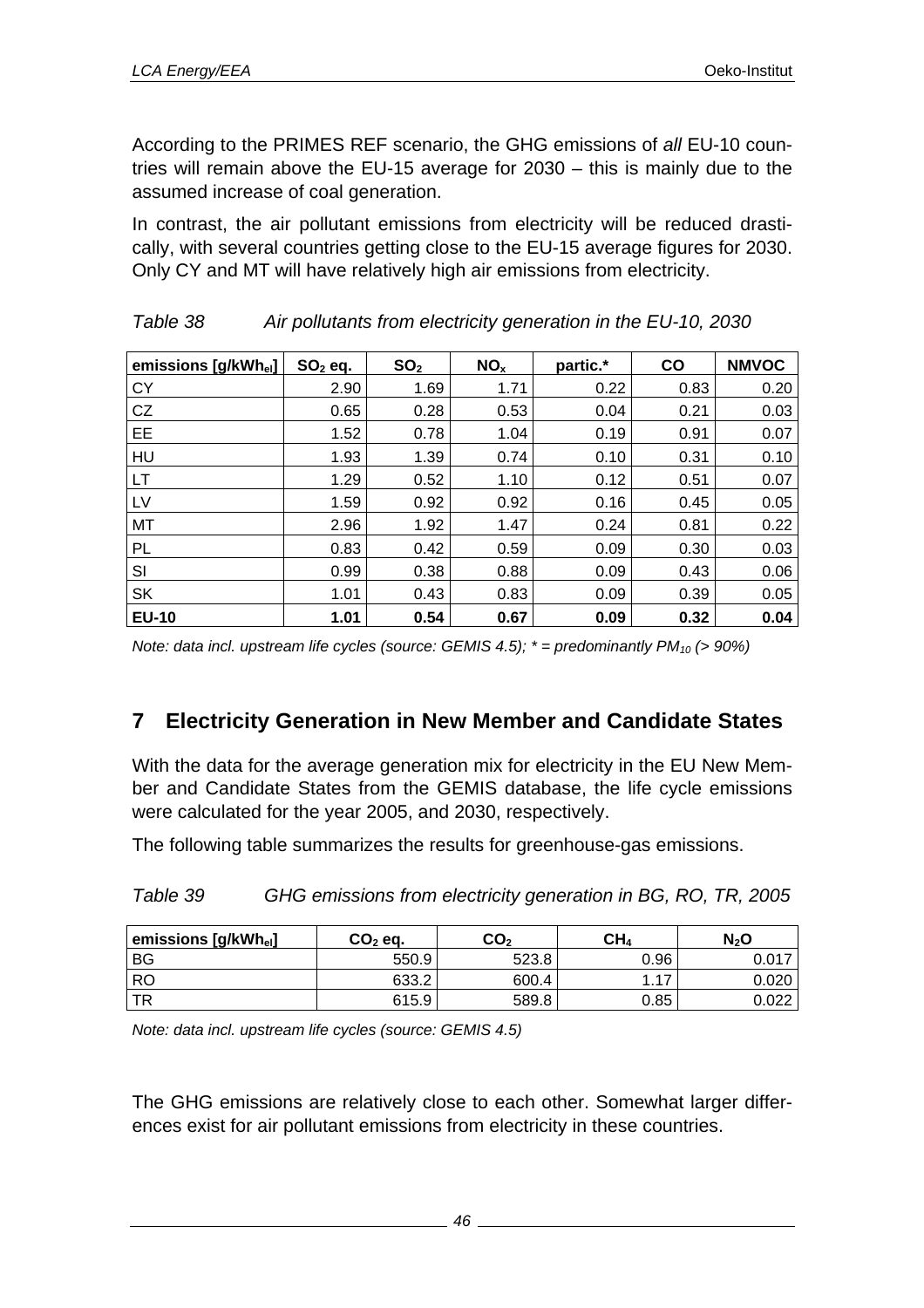| emissions [g/kWhel] | $SO2$ eq. | SO <sub>2</sub> | NO <sub>x</sub> | <b>particulates</b> | CO   | <b>NMVOC</b> |
|---------------------|-----------|-----------------|-----------------|---------------------|------|--------------|
| BG                  | 6.20      | 4.97            | .66             | 0.95                | 0.41 | 0.04         |
| RO                  | 6.42      | 4.80            | 2.28            | 0.99                | 0.63 | 0.12         |
| TR                  | 20.54     | 19.11           | .80             | .46                 | 0.53 | 0.08         |

#### *Table 40 Air pollutants from electricity generation in BG, RO, TR, 2005*

Note: data incl. upstream life cycles (source: GEMIS 4.5)

#### *Table 41 GHG emissions from electricity generation in BG, RO, TR, 2030*

| emissions [g/kWh <sub>el</sub> ] | $CO2$ eq. | CO <sub>2</sub> | $\mathsf{CH}_{4}$ | N2O   |
|----------------------------------|-----------|-----------------|-------------------|-------|
| <b>BG</b>                        | 533.1     | 509.6           | 0.86              |       |
| <b>RO</b>                        | 458.3     | 442.5           | 0.52              | 0.013 |
| <b>TR</b>                        | 452.6     | 431.3           | 77                |       |

Note: data incl. upstream life cycles (source: GEMIS 4.5)

#### *Table 42 Air pollutants from electricity generation in BG, RO, TR, 2030*

| emissions [g/kWhel] | $SO2$ eq. | SO <sub>2</sub> | NO <sub>x</sub>  | particulates | CO   | <b>NMVOC</b> |
|---------------------|-----------|-----------------|------------------|--------------|------|--------------|
| BG                  | 0.72      | 0.34            | 0.55             | 0.07         | 0.28 | 0.04         |
| <b>RO</b>           | 2.26      | 1.32            | .30 <sup>°</sup> | 0.30         | 0.54 | 0.10 l       |
| TR                  | .14       | 0.80            | 0.47             | 0.04         | 0.28 | 0.04 l       |

Note: data incl. upstream life cycles (source: GEMIS 4.5);  $* =$  predominantly PM<sub>10</sub> (> 90%)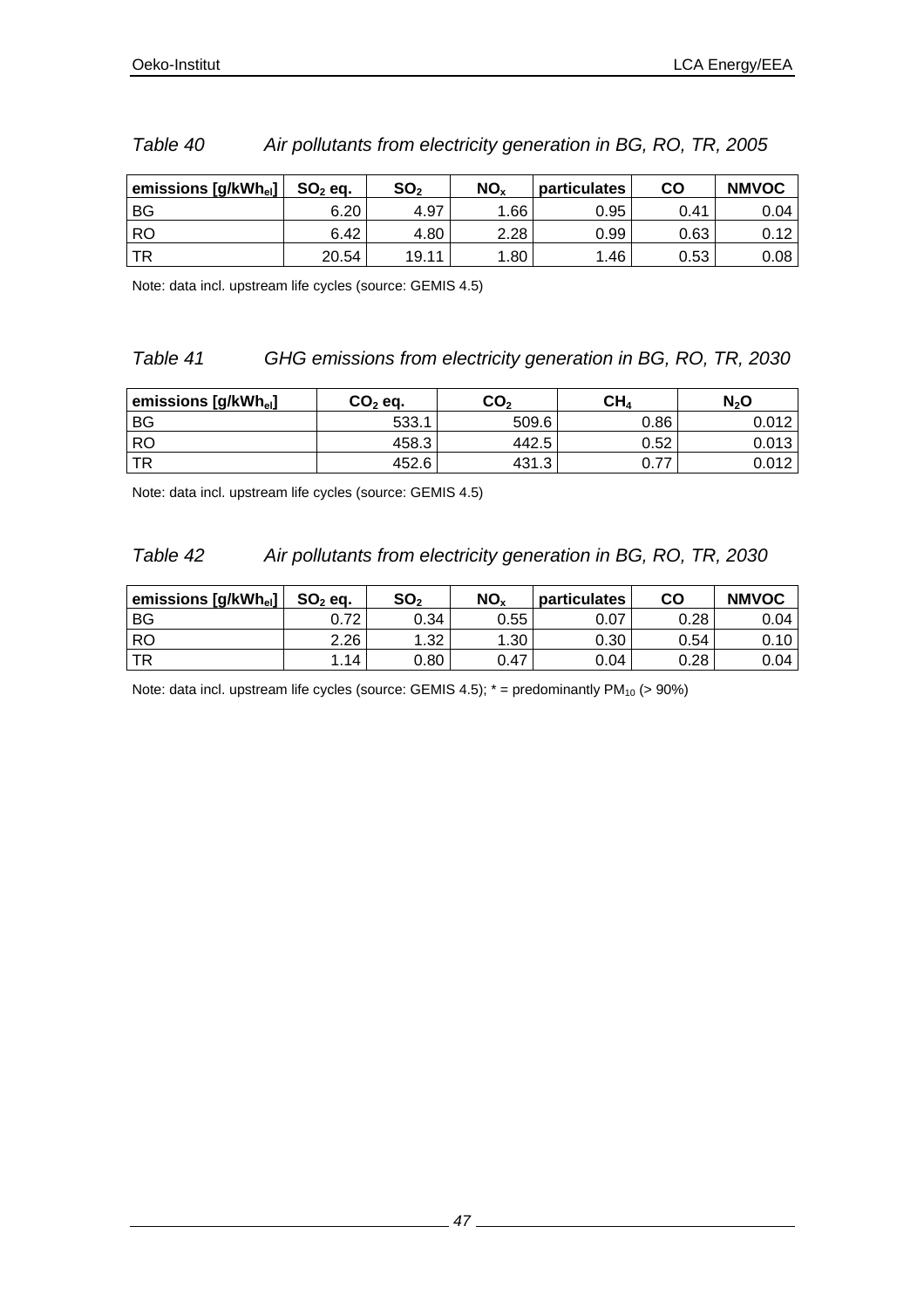# **Summary: Electricity Generation in the EU-15 to EU-28**

With the data for the average generation mix for electricity in the EU-27 Members and Turkey as a candidate state, life cycle emissions were calculated for the year 2005, and 2030, respectively for the EU-15, EU-10, EU-27, and EU-28, respectively.

The following table summarizes the results for greenhouse-gas emissions.

*Table 43 GHG emissions from electricity generation in EU-15 to 28, 2005* 

| emissions [g/kWh <sub>el</sub> ] | $CO2$ eq. | CO <sub>2</sub> | CH <sub>4</sub> | N <sub>2</sub> O |
|----------------------------------|-----------|-----------------|-----------------|------------------|
| EU-15                            | 438.7     | 415.5           | 0.77            | 0.019            |
| EU-10                            | 840.1     | 798.8           | 1.19            | 0.047            |
| <b>EU-27</b>                     | 483.7     | 458.5           | 0.82            | 0.022            |
| <b>EU-28</b>                     | 492.4     | 466.9           | 0.83            | 0.022            |

*Note: data incl. upstream life cycles (source: GEMIS 4.5)* 

The following figure shows that the new EU Member States slightly raise the average (EU-27) GHG emissions from electricity, and with BG + RO and Turkey, the average would get higher still.





*Note: data incl. upstream life cycles (source: GEMIS 4.5)* 

As regards air pollutants, the overall emissions are as follows.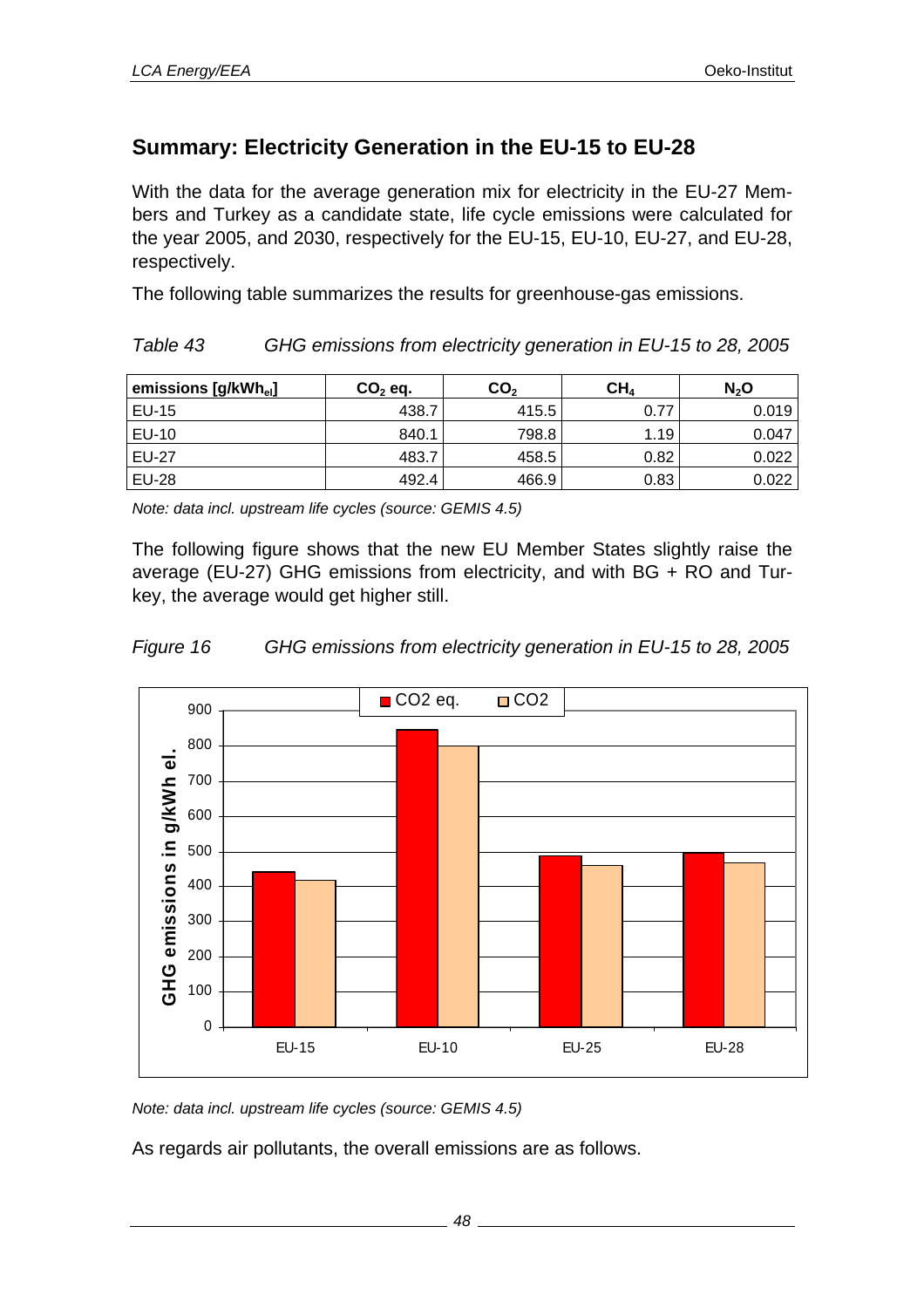| emissions [g/kWh <sub>el</sub> ] ' | $SO2$ eq. | SO <sub>2</sub> | NO <sub>x</sub> | partic.* | CO   | <b>NMVOC</b> |
|------------------------------------|-----------|-----------------|-----------------|----------|------|--------------|
| <b>EU-15</b>                       | 2.23      | 1.43            | 1.06            | 0.10     | 0.26 | 0.06         |
| <b>EU-10</b>                       | 7.36      | 5.67            | 2.23            | 1.01     | 0.54 | 0.06         |
| <b>EU-25</b>                       | 2.81      | 1.90            | 1.19            | 0.20     | 0.29 | 0.06         |
| <b>EU-28</b>                       | 3.62      | 2.68            | 1.24            | 0.27     | 0.31 | 0.06         |

#### *Table 44 Air pollutants from electricity generation EU-15 to 28, 2005*

*Note: data incl. upstream life cycles (source: GEMIS 4.5); \** = predominantly PM<sub>10</sub> (> 90%)

In the future, the GHG emissions for the aggregated EU electricity generation would change, as the following table and figure show.

*Table 45 GHG emissions from electricity generation EU-15 to 28, 2030* 

| emissions [g/kWh <sub>el</sub> ] | $CO2$ eq. |       | CH <sub>4</sub> | $N_2$ O |  |
|----------------------------------|-----------|-------|-----------------|---------|--|
| EU-15                            | 409.5     | 392.2 | 0.60            | 0.012   |  |
| EU-10                            | 609.6     | 580.4 | 1.02            | 0.019   |  |
| <b>EU-25</b>                     | 406.7     | 389.6 | 0.60            | 0.011   |  |
| <b>EU-28</b>                     | 413.6     | 396.1 | 0.61            | 0.011   |  |

*Note: data incl. upstream life cycles (source: GEMIS 4.5)* 

Compared to 2005, the GHG emissions of the EU would be *reduced* by some 15%, with a range of -7% for the EU-15 and -27% for the EU-10 to -16% for the EU-27, and EU-28 as well, as can be seen from the following figure.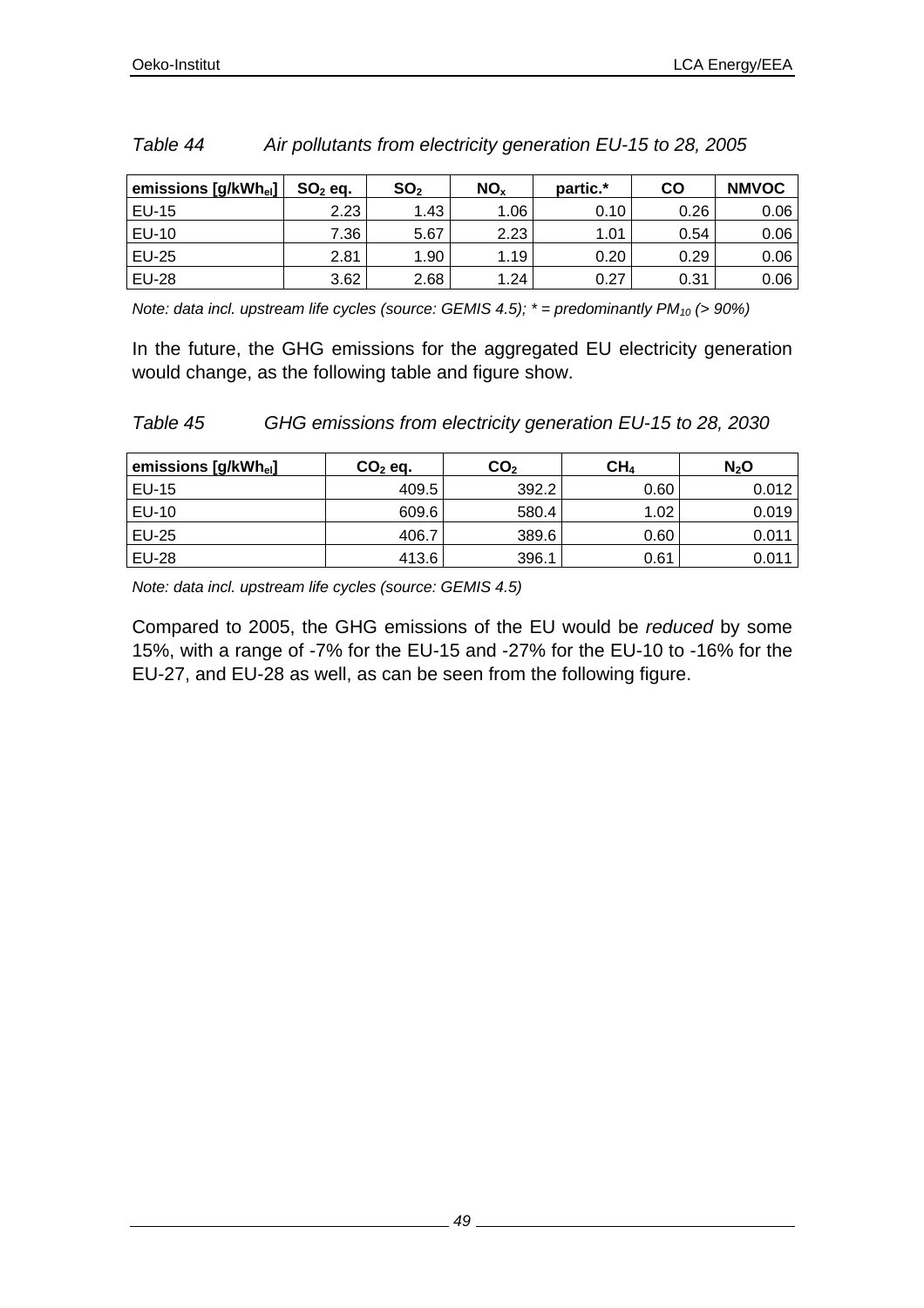

*Figure 17 GHG emissions from electricity generation EU-15 to 28, 2030* 

*Note: data incl. upstream life cycles (source: GEMIS 4.5)* 

The future air pollutant emissions from the aggregated EU electricity generation according to the reference 2030 scenario are given below.

### *Table 46 Air pollutants from electricity generation EU-15 to 28, 2030*

| emissions [g/kWhel] ' | $SO2$ eq. | SO <sub>2</sub> | NO <sub>x</sub> | partic.* | CO   | <b>NMVOC</b> |
|-----------------------|-----------|-----------------|-----------------|----------|------|--------------|
| EU-15                 | 0.63      | 0.31            | 0.42            | 0.05     | 0.20 | 0.07         |
| <b>EU-10</b>          | 1.01      | 0.54            | 0.67            | 0.09     | 0.32 | 0.04         |
| <b>EU-25</b>          | 0.66      | 0.32            | 0.45            | 0.05     | 0.22 | 0.06         |
| <b>EU-28</b>          | 0.73      | 0.39            | 0.47            | 0.06     | 0.23 | 0.06         |

*Note: data incl. upstream life cycles (source: GEMIS 4.5); \* = predominantly PM<sub>10</sub> (> 90%)* 

As compared to 2005, the air pollutants could be reduced by 2030 by some 70%, with a range of -67% for the EU-15, - 82% for EU-10 to -72% for EU-28.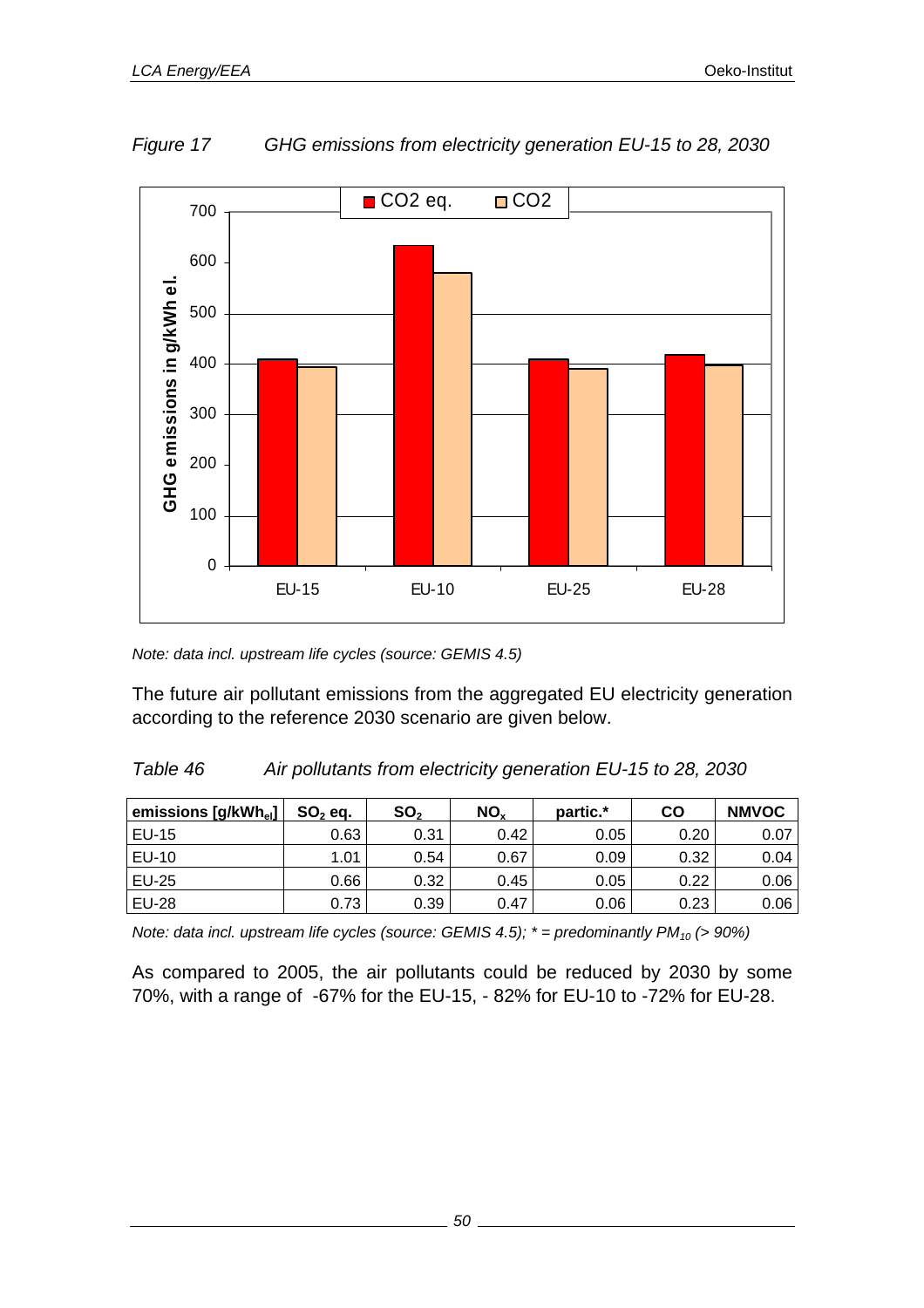# **8 Life Cycle Emissions for Selected Heating Systems**

In addition to electricity (co-)generation, energy is used in Europe also for heating – in residential and commercial buildings, and for process heat in industry.

In the following, a brief comparison of life cycle emissions for selected heating systems is given.

As before, the country grouping into environmental zones (see Section 2.5) is used.

First, fossil and biomass-residue heating systems are analyzed, and then heating systems for bioenergy crops.

## **8.1 Emissions from Fossil and Biomass Residue Heating**

Heating systems are in the 10 kW $_{\text{th}}$  range for natural gas, light oil, and wood pellets, and in the 50 kW $_{th}$  range for wood-chips.

Wood pellets and chips are residues from wood industry (sawdust), and forest operations, respectively.

| emissions [g/kWhth] | $CO2$ eq. | CO <sub>2</sub> | CH <sub>4</sub> | $N_2$ O |
|---------------------|-----------|-----------------|-----------------|---------|
| gas ATC             | 289.5     | 261.8           | 1.17            | 0.002   |
| gas ATN             | 272.4     | 255.0           | 0.73            | 0.002   |
| gas CON             | 336.4     | 265.0           | 3.07            | 0.003   |
| gas MED             | 299.4     | 271.5           | 1.17            | 0.003   |
| gas PAN             | 323.1     | 255.5           | 2.91            | 0.002   |
| oil ATC             | 373.9     | 370.3           | 0.10            | 0.004   |
| oil ATN             | 348.0     | 345.6           | 0.06            | 0.003   |
| oil CON             | 417.3     | 410.9           | 0.21            | 0.005   |
| oil MED             | 356.8     | 353.9           | 0.08            | 0.003   |
| oil PAN             | 413.4     | 408.0           | 0.18            | 0.004   |
| wood-pellet ATC     | 32.6      | 29.6            | 0.06            | 0.006   |
| wood-pellet ATN     | 15.6      | 13.3            | 0.03            | 0.005   |
| wood-pellet CON     | 41.9      | 38.3            | 0.07            | 0.007   |
| wood-pellet MED     | 24.4      | 21.7            | 0.04            | 0.006   |
| wood-pellet PAN     | 31.1      | 28.4            | 0.04            | 0.006   |
| wood-chips ATC      | 29.4      | 23.8            | 0.17            | 0.006   |
| wood-chips ATN      | 21.6      | 16.3            | 0.16            | 0.006   |
| wood-chips CON      | 33.8      | 28.0            | 0.18            | 0.006   |
| wood-chips MED      | 25.7      | 20.2            | 0.16            | 0.006   |
| wood-chips PAN      | 28.9      | 23.4            | 0.16            | 0.006   |

| Table 47 | GHG emissions from fossil and biomass residue heat, 2010 |  |
|----------|----------------------------------------------------------|--|
|          |                                                          |  |

*Note: data incl. upstream life cycles (source: GEMIS 4.5)*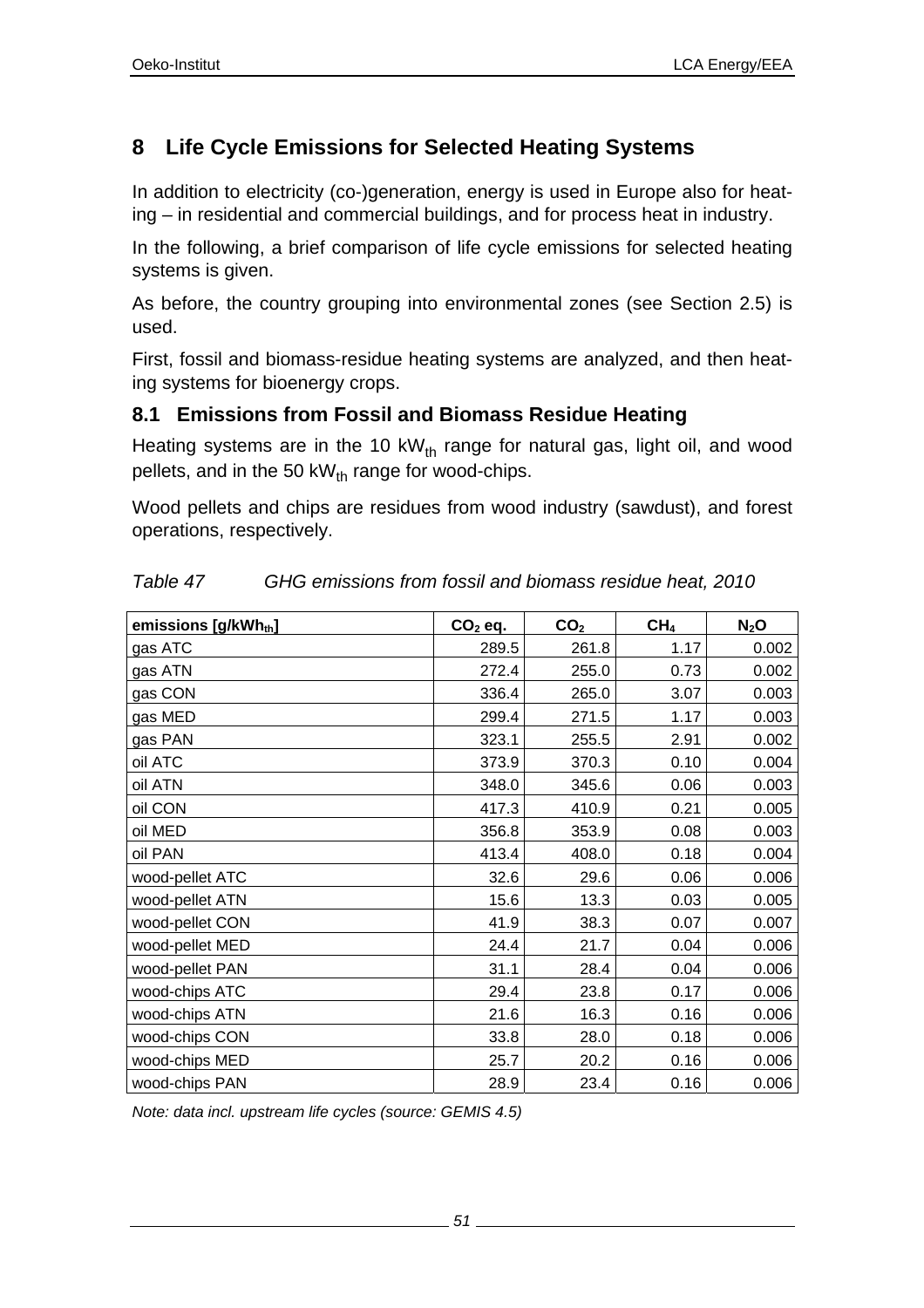The life cycles of gas and oil heating systems emit 300-400 g  $CO<sub>2</sub>$ -eq/kWh<sub>th</sub>, while heating systems for wood residues emit only 15-40 g  $CO_2$ -eq/kWh<sub>th</sub>.

Thus, GHG reductions of approx. 90% could be achieved in choosing biomass heating systems instead of fossil ones (see following figure).



*Figure 18 GHG emissions from fossil and biomass residue heat, 2010* 

*Note: data incl. upstream life cycles (source: GEMIS 4.5)* 

The air pollutant emissions of fossil and biomass residue heating systems are given in the following table,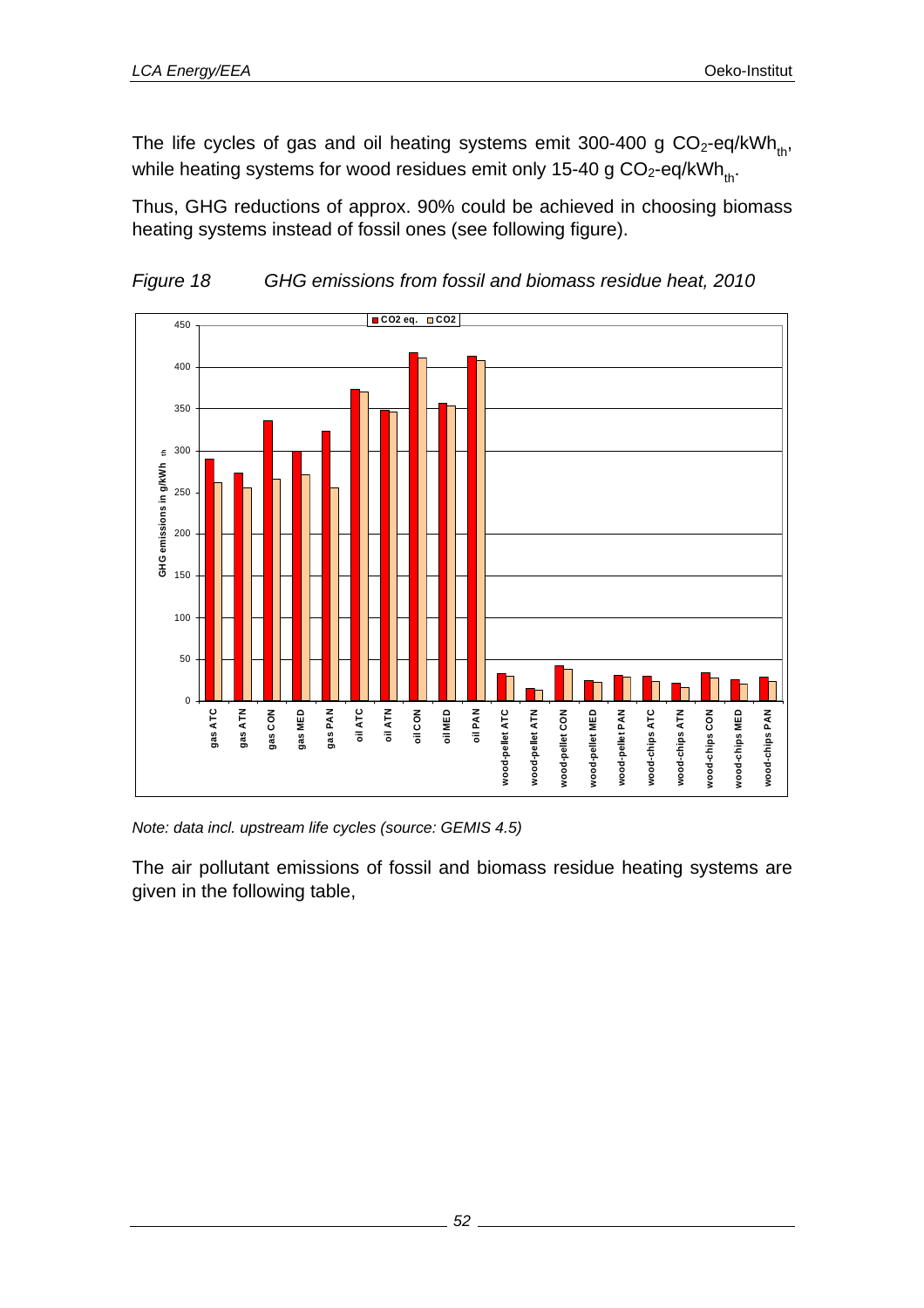| emissions [g/kWhth] | $SO2$ eq. | SO <sub>2</sub> | NO <sub>x</sub> | partic.* | $\mathbf{co}$ | <b>NMVOC</b> |
|---------------------|-----------|-----------------|-----------------|----------|---------------|--------------|
| gas ATC             | 0.16      | 0.01            | 0.21            | 0.01     | 0.15          | 0.06         |
| gas ATN             | 0.13      | 0.01            | 0.17            | 0.01     | 0.13          | 0.10         |
| gas CON             | 0.22      | 0.05            | 0.24            | 0.01     | 0.16          | 0.09         |
| gas MED             | 0.24      | 0.02            | 0.31            | 0.01     | 0.20          | 0.03         |
| gas PAN             | 0.15      | 0.01            | 0.19            | 0.01     | 0.14          | 0.06         |
| oil ATC             | 0.51      | 0.35            | 0.23            | 0.03     | 0.21          | 0.07         |
| oil ATN             | 0.67      | 0.53            | 0.21            | 0.02     | 0.20          | 0.07         |
| oil CON             | 0.84      | 0.60            | 0.33            | 0.04     | 0.28          | 0.12         |
| oil MED             | 0.75      | 0.59            | 0.24            | 0.02     | 0.20          | 0.08         |
| oil PAN             | 1.10      | 0.85            | 0.34            | 0.05     | 0.24          | 0.10         |
| wood-pellet ATC     | 0.43      | 0.16            | 0.38            | 0.08     | 0.30          | 0.07         |
| wood-pellet ATN     | 0.42      | 0.15            | 0.37            | 0.08     | 0.30          | 0.07         |
| wood-pellet CON     | 0.58      | 0.26            | 0.43            | 0.09     | 0.31          | 0.07         |
| wood-pellet MED     | 0.45      | 0.17            | 0.38            | 0.08     | 0.31          | 0.07         |
| wood-pellet PAN     | 0.44      | 0.17            | 0.38            | 0.08     | 0.30          | 0.07         |
| wood-chips ATC      | 0.47      | 0.13            | 0.47            | 0.17     | 0.48          | 0.14         |
| wood-chips ATN      | 0.47      | 0.13            | 0.46            | 0.17     | 0.48          | 0.14         |
| wood-chips CON      | 0.54      | 0.18            | 0.50            | 0.17     | 0.49          | 0.14         |
| wood-chips MED      | 0.48      | 0.14            | 0.47            | 0.17     | 0.48          | 0.14         |
| wood-chips PAN      | 0.48      | 0.14            | 0.47            | 0.17     | 0.48          | 0.14         |

| Table 48 | Air pollutants from fossil and biomass residue heat, 2010 |  |
|----------|-----------------------------------------------------------|--|
|          |                                                           |  |

*Note: data incl. upstream life cycles (source: GEMIS 4.5); \* = predominantly PM<sub>10</sub> (> 90%)* 

SO<sub>2</sub> equivalent emissions from woody residues are slightly lower than those from oil, while about 3 times higher than those from natural gas.

The particulate emissions – mainly  $PM_{10}$  - from biomass residue heating are several times higher than those from the fossil systems, though.

With respect to longer-term developments, the following table gives the life cycle emissions for the year 2030.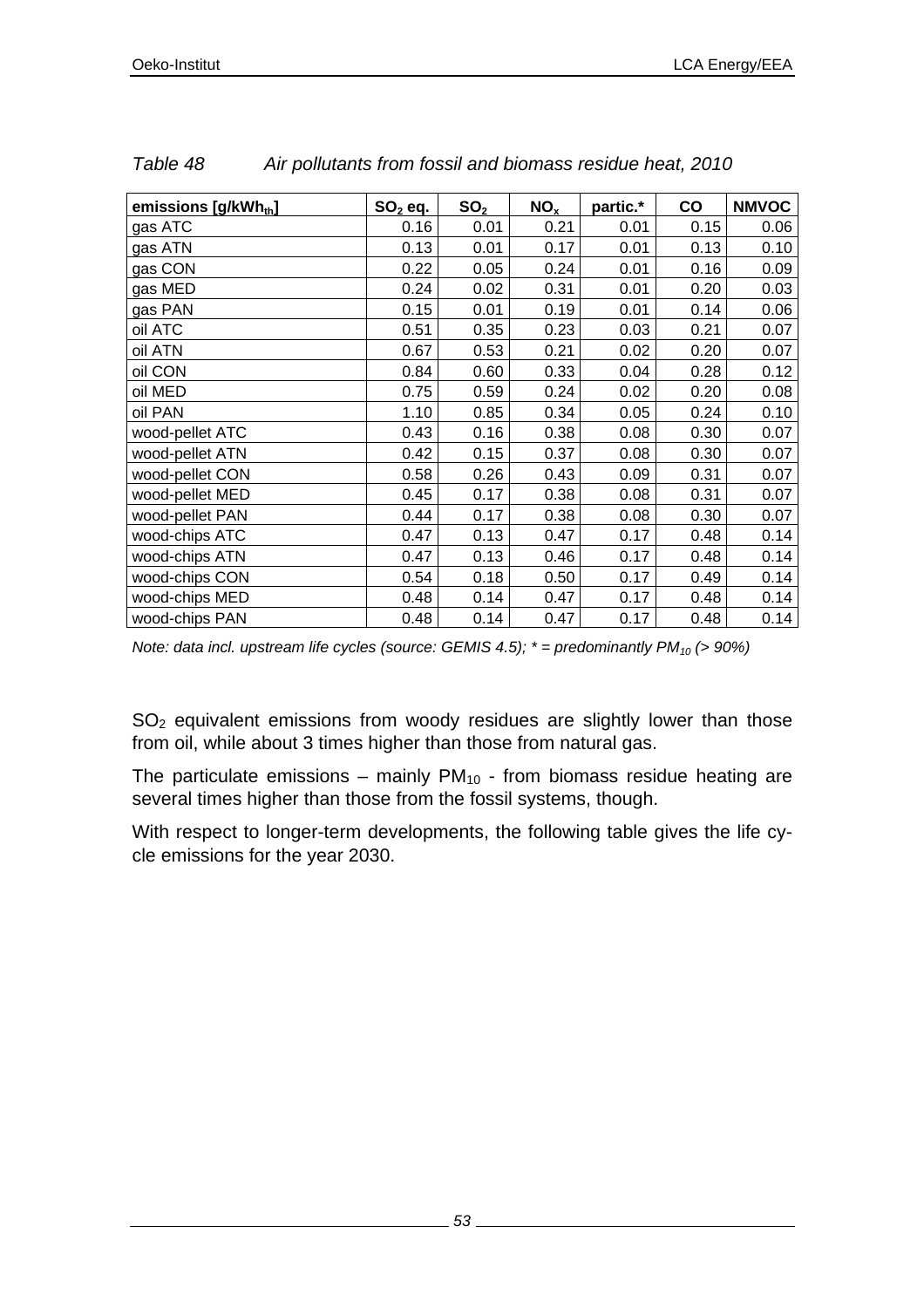l

| emissions [g/kWhth] | $CO2$ eq. | CO <sub>2</sub> | CH <sub>4</sub> | $N_2$ O |
|---------------------|-----------|-----------------|-----------------|---------|
| gas ATC             | 277.5     | 252.7           | 1.05            | 0.002   |
| gas ATN             | 275.5     | 256.6           | 0.79            | 0.002   |
| gas CON             | 282.9     | 261.2           | 0.92            | 0.002   |
| gas MED             | 283.4     | 256.7           | 1.12            | 0.003   |
| gas PAN             | 291.4     | 265.8           | 1.08            | 0.003   |
| oil ATC             | 373.0     | 370.1           | 0.07            | 0.004   |
| oil ATN             | 355.1     | 352.6           | 0.06            | 0.003   |
| oil CON             | 398.1     | 394.1           | 0.12            | 0.004   |
| oil MED             | 358.6     | 356.0           | 0.07            | 0.003   |
| oil PAN             | 398.7     | 394.9           | 0.12            | 0.004   |
| wood-pellet ATC     | 32.6      | 30.5            | 0.04            | 0.004   |
| wood-pellet ATN     | 22.8      | 21.0            | 0.04            | 0.003   |
| wood-pellet CON     | 32.3      | 29.9            | 0.06            | 0.004   |
| wood-pellet MED     | 21.8      | 20.0            | 0.04            | 0.003   |
| wood-pellet PAN     | 28.5      | 26.3            | 0.05            | 0.003   |
| wood-chips ATC      | 26.1      | 22.7            | 0.10            | 0.003   |
| wood-chips ATN      | 22.9      | 19.6            | 0.10            | 0.003   |
| wood-chips CON      | 27.4      | 23.8            | 0.11            | 0.003   |
| wood-chips MED      | 22.5      | 19.1            | 0.11            | 0.003   |
| wood-chips PAN      | 25.7      | 22.1            | 0.11            | 0.003   |

| Table 49 | GHG emissions from fossil and biomass residue heat, 2030 |  |
|----------|----------------------------------------------------------|--|
|----------|----------------------------------------------------------|--|

*Note: data incl. upstream life cycles (source: GEMIS 4.5)* 

The total GHG emissions of gas heating are reduced by some 5 to 15% when compared to the 2010 emissions (exception: ATN where a minor increase occurs), while for oil heating, the results are more or less stable for ATC, ATN and MED, and some 5 % reduction occur for CON and PAN.

For biomass heating in 2030 as compared to 2010, a reduction in GHG emissions by some 10 to 25% will occur with the exception of ATN where emissions are increasing19. This is shown in the following figure.

<sup>19</sup> This is caused by the changes in the electricity systems on ATN countries: According to the PRIMES REF scenario, the carbon intensity of their electricity systems will increase due to higher shares of fossil fuel generation.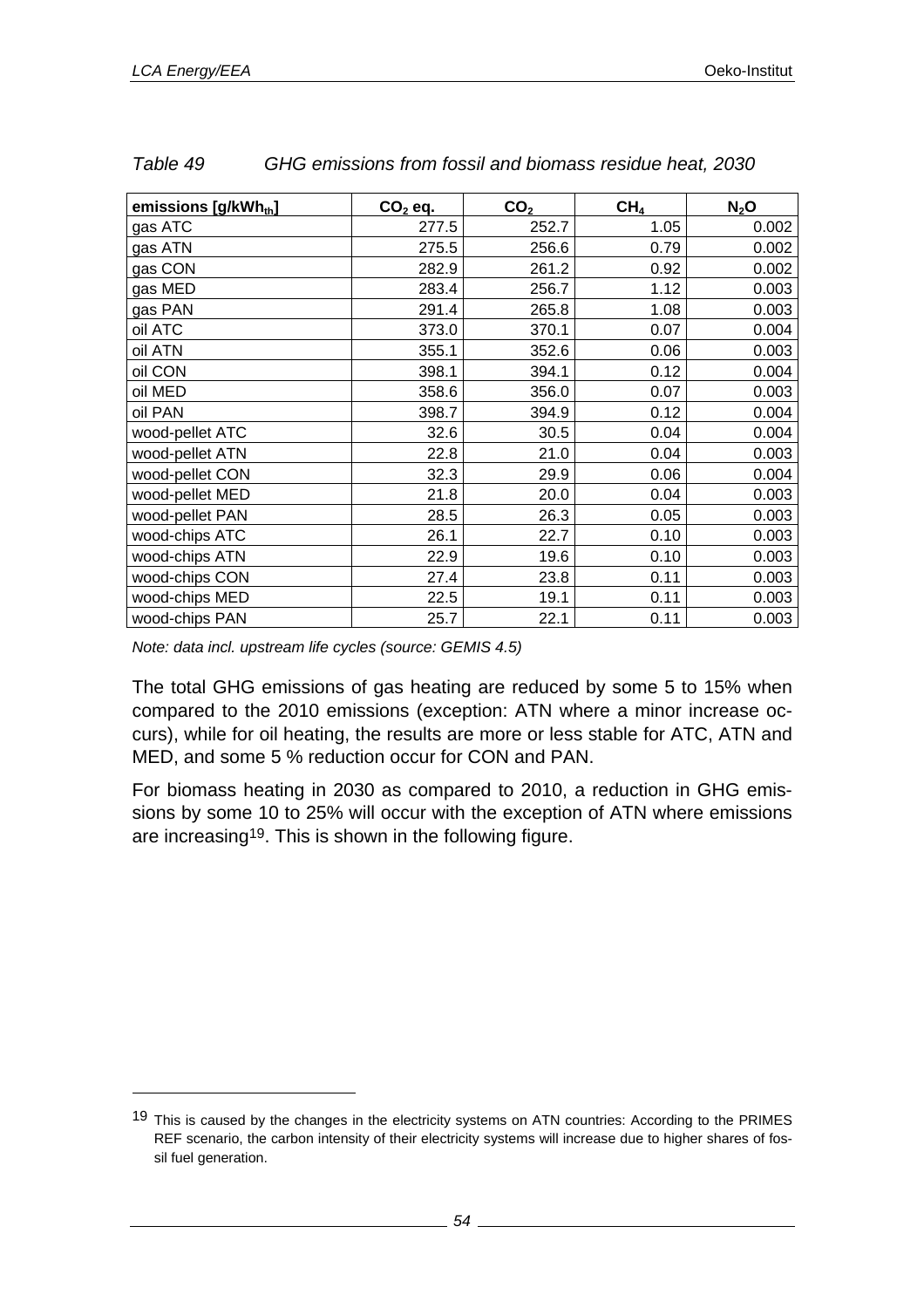

*Figure 19 GHG emissions from fossil and biomass residue heat, 2030* 

*Note: data incl. upstream life cycles (source: GEMIS 4.5)* 

As can be seen, the massive reduction potential for heat from biomass residues as compared to fossil heating will remain unchanged, though.

In parallel to the GHG emissions, air pollutant emissions will also change until 2030, as shown in the following table.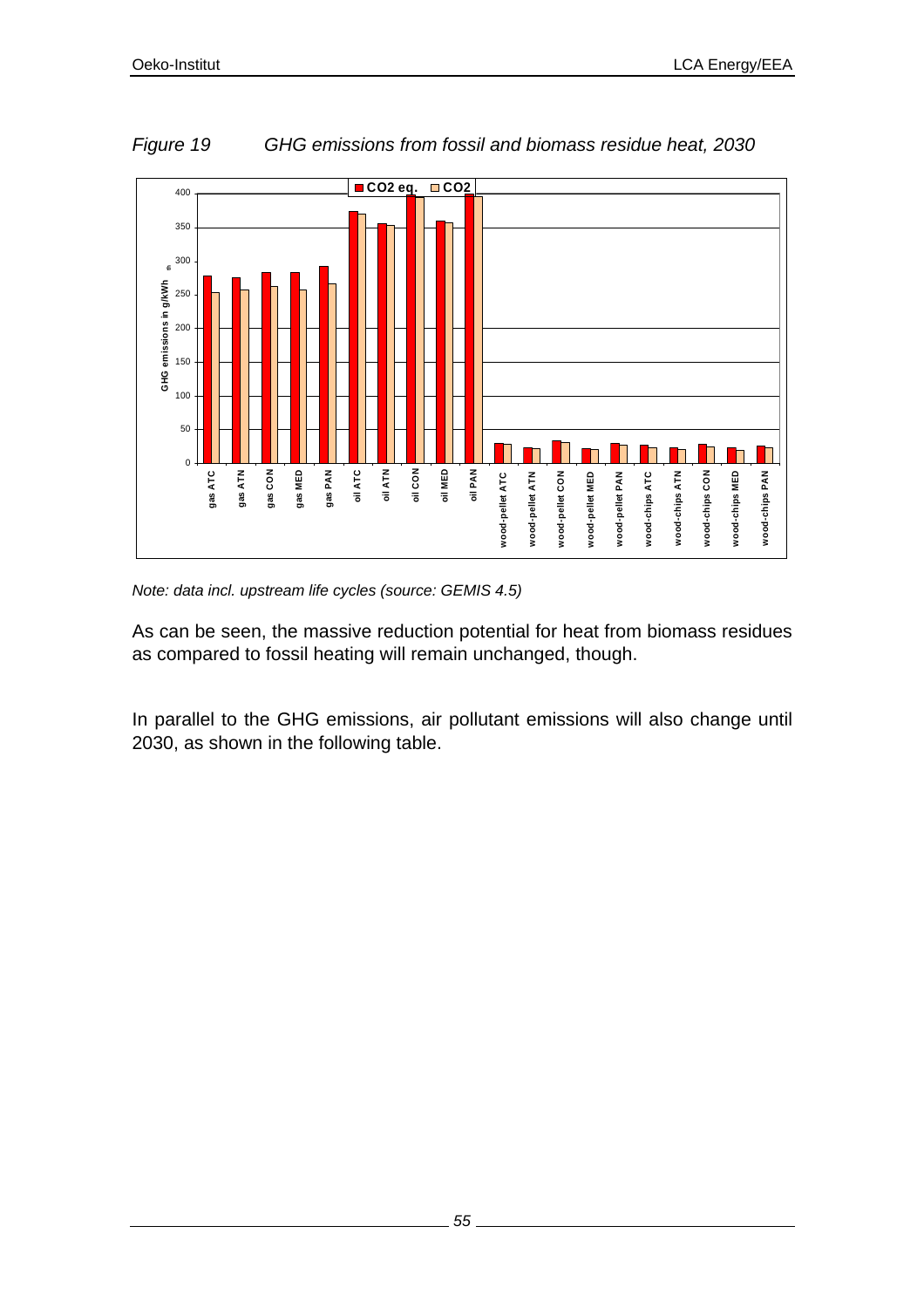| emissions [g/kWh <sub>th</sub> ] | $SO2$ eq. | SO <sub>2</sub> | NO <sub>x</sub> | partic.* | co   | <b>NMVOC</b> |
|----------------------------------|-----------|-----------------|-----------------|----------|------|--------------|
| gas ATC                          | 0.15      | 0.01            | 0.21            | 0.01     | 0.15 | 0.06         |
| gas ATN                          | 0.17      | 0.02            | 0.22            | 0.01     | 0.16 | 0.10         |
| gas CON                          | 0.16      | 0.01            | 0.21            | 0.01     | 0.15 | 0.03         |
| gas MED                          | 0.20      | 0.01            | 0.27            | 0.01     | 0.18 | 0.03         |
| gas PAN                          | 0.19      | 0.01            | 0.25            | 0.01     | 0.17 | 0.03         |
| oil ATC                          | 0.33      | 0.17            | 0.22            | 0.02     | 0.21 | 0.05         |
| oil ATN                          | 0.70      | 0.55            | 0.21            | 0.02     | 0.20 | 0.06         |
| oil CON                          | 0.48      | 0.29            | 0.28            | 0.03     | 0.26 | 0.09         |
| oil MED                          | 0.75      | 0.58            | 0.23            | 0.02     | 0.21 | 0.06         |
| oil PAN                          | 0.84      | 0.61            | 0.33            | 0.04     | 0.22 | 0.10         |
| wood-pellet ATC                  | 0.38      | 0.15            | 0.31            | 0.08     | 0.23 | 0.04         |
| wood-pellet ATN                  | 0.38      | 0.15            | 0.31            | 0.08     | 0.23 | 0.05         |
| wood-pellet CON                  | 0.39      | 0.16            | 0.32            | 0.08     | 0.23 | 0.04         |
| wood-pellet MED                  | 0.38      | 0.15            | 0.31            | 0.08     | 0.23 | 0.05         |
| wood-pellet PAN                  | 0.38      | 0.15            | 0.32            | 0.08     | 0.23 | 0.04         |
| wood-chips ATC                   | 0.38      | 0.13            | 0.35            | 0.08     | 0.37 | 0.08         |
| wood-chips ATN                   | 0.38      | 0.13            | 0.35            | 0.08     | 0.36 | 0.08         |
| wood-chips CON                   | 0.39      | 0.13            | 0.35            | 0.09     | 0.37 | 0.08         |
| wood-chips MED                   | 0.38      | 0.13            | 0.35            | 0.08     | 0.36 | 0.08         |
| wood-chips PAN                   | 0.39      | 0.13            | 0.35            | 0.08     | 0.37 | 0.08         |

*Table 50 Air pollutants from fossil and biomass residue heat, 2030* 

The SO2 equivalent emissions for gas heating will increase in ATN and PAN countries as compared to the year 2010, and will slightly decrease in the other regions. For oil heating, a small increase will occur also for ATN, while in the other regions, GHG emissions will be reduced.

Air emissions from heating with biomass residues will be reduced by some 10 to 25% as compared to 2010 levels, and especially particulate emissions from wood chips will be halved.

The difference of biomass particulate emissions compared to gas and oil heating will be reduced accordingly.

*Note: data incl. upstream life cycles (source: GEMIS 4.5); \* = predominantly PM<sub>10</sub> (> 90%)*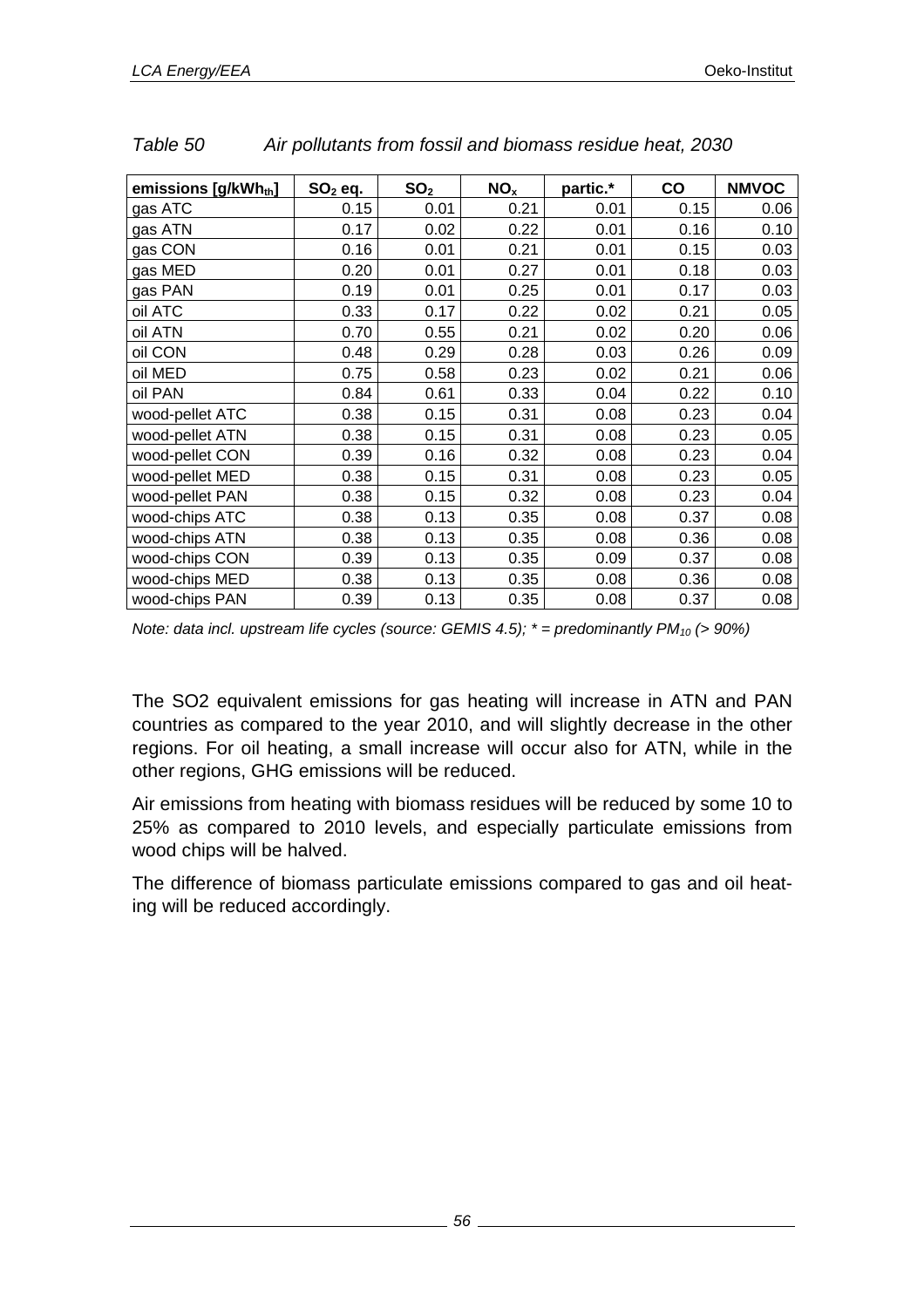l

## **8.2 Emissions from Heating with Bioenergy Crops**

In addition to heating with fossil and biomass residue fuels, also heating with fuels derived from bioenergy crops was analyzed with respect to their life cycle emissions20. As before, the country grouping into environmental zones (see Section 2.5) is used.

The heating systems are in the 10  $kW_{th}$  range for "biogenic" oil derived from oil plants (FAME), and in the 50 kW $_{th}$  range for chips from short-rotation coppice. Furthermore, semi-central heat plants in the range of 1 MW $_{\text{th}}$  were assumed for heat from SRC chips, miscanthus bales, and switchgrass bales<sup>21</sup>. For MED, giant reed was assumed instead of switchgrass. The results for GHG emissions are given in the following table.

| emissions [g/kWhth]            | $CO2$ eq. | CO <sub>2</sub> | CH <sub>4</sub> | $N_2$ O |
|--------------------------------|-----------|-----------------|-----------------|---------|
| <b>FAME-heating ATC</b>        | 250.1     | 131.8           | 0.24            | 0.381   |
| <b>FAME-heating CON</b>        | 250.8     | 145.8           | 0.23            | 0.337   |
| <b>FAME-heating MED</b>        | 339.7     | 165.4           | 0.25            | 0.570   |
| <b>FAME-heating PAN</b>        | 358.7     | 176.0           | 0.27            | 0.597   |
| <b>SRC-chips-heating ATC</b>   | 45.6      | 32.4            | 0.18            | 0.031   |
| <b>SRC-chips-heating ATN</b>   | 39.1      | 25.6            | 0.17            | 0.033   |
| <b>SRC-chips-heating CON</b>   | 52.0      | 37.9            | 0.19            | 0.033   |
| <b>SRC-chips-heating PAN</b>   | 49.6      | 33.6            | 0.17            | 0.040   |
| SRC-chips-heatplant ATC        | 41.6      | 31.1            | 0.07            | 0.030   |
| <b>SRC-chips-heatplant ATN</b> | 32.5      | 21.7            | 0.05            | 0.032   |
| <b>SRC-chips-heatplant CON</b> | 49.5      | 37.9            | 0.08            | 0.033   |
| SRC-chips-heatplant PAN        | 45.5      | 32.2            | 0.06            | 0.040   |
| miscanthus-heatplant ATC       | 38.1      | 28.0            | 0.05            | 0.030   |
| miscanthus-heatplant MED       | 38.1      | 28.0            | 0.05            | 0.030   |
| miscanthus-heatplant PAN       | 39.4      | 28.8            | 0.04            | 0.033   |
| switchgrass-heatplant ATC      | 41.4      | 31.2            | 0.05            | 0.030   |
| switchgrass-heatplant ATN      | 30.2      | 19.7            | 0.04            | 0.033   |
| switchgrass-heatplant CON      | 49.1      | 37.6            | 0.07            | 0.033   |
| giant-reed-heatplant MED       | 32.2      | 22.3            | 0.04            | 0.030   |
| switchgrass-heatplant PAN      | 41.9      | 31.1            | 0.04            | 0.033   |

### *Table 51 GHG emissions from bioenergy crop heat, 2010*

*Note: data incl. upstream life cycles, by-product allocation by energy (source: GEMIS 4.5)* 

<sup>20</sup> It should be noted that the bioenergy *cogeneration* systems analyzed in Sections 4.3 and 4.4 with respect to electricity *also deliver heat* – this is not included here for simplicity. Furthermore, biogas and "green" syngas can also be used for heating when they are processed and compressed to be fed into natural-gas distribution grids. This is not included here, but the use of such fuels is analyzed with respect to their use in transport systems in Section 9

<sup>21</sup> Note that the heat plants are modeled here *without* heat distribution grids. Typically, their inclusion would add some 15% more emissions due to losses, and electricity for pumping.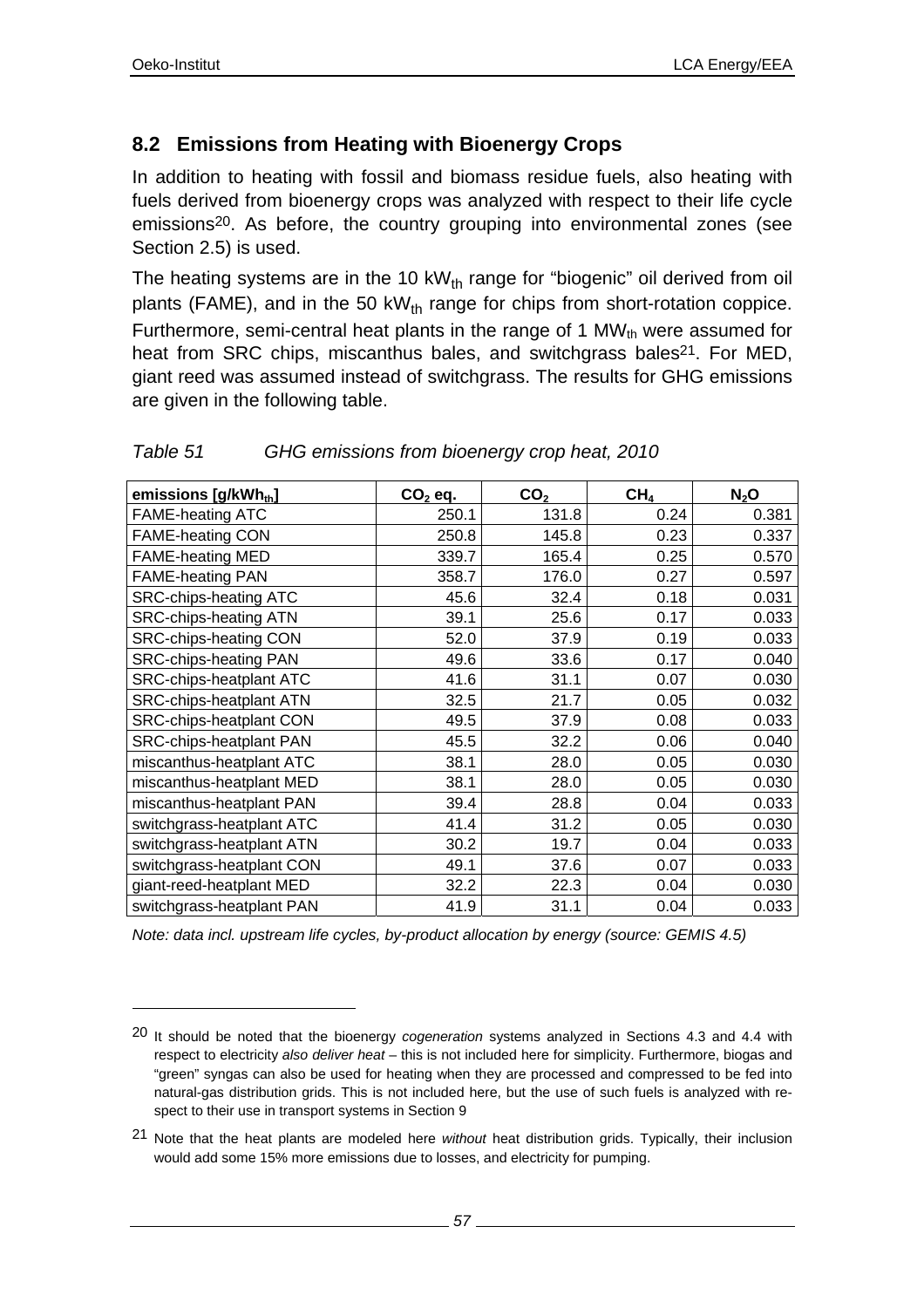All bioenergy crop heating systems are within a rather narrow range of 30 to 50 g  $CO<sub>2</sub>$ -eg per kWh of heat delivered with the exception of FAME for which N<sub>2</sub>O emissions from farming are quite high, which drives up the  $CO<sub>2</sub>$ -eq. results.

Compared to fossil gas and oil heating (see Table 47), heat from bioenergy crops can reduce GHG emissions by some 85% - and even for FAME in CON and MED, the GHG reduction compared to fossil oil heating is still lower.

The following figure shows these results in graphical form.



*Figure 20 GHG emissions from bioenergy crop heat, 2010* 

*Note: data incl. upstream life cycles (source: GEMIS 4.5)* 

Heating with bioenergy crops also causes air pollutants, both from the combustion of the biomass, and the upstream life cycles to deliver the biomass fuel to the heating systems (and from the materials used for all activities as well).

The results are shown in the following table.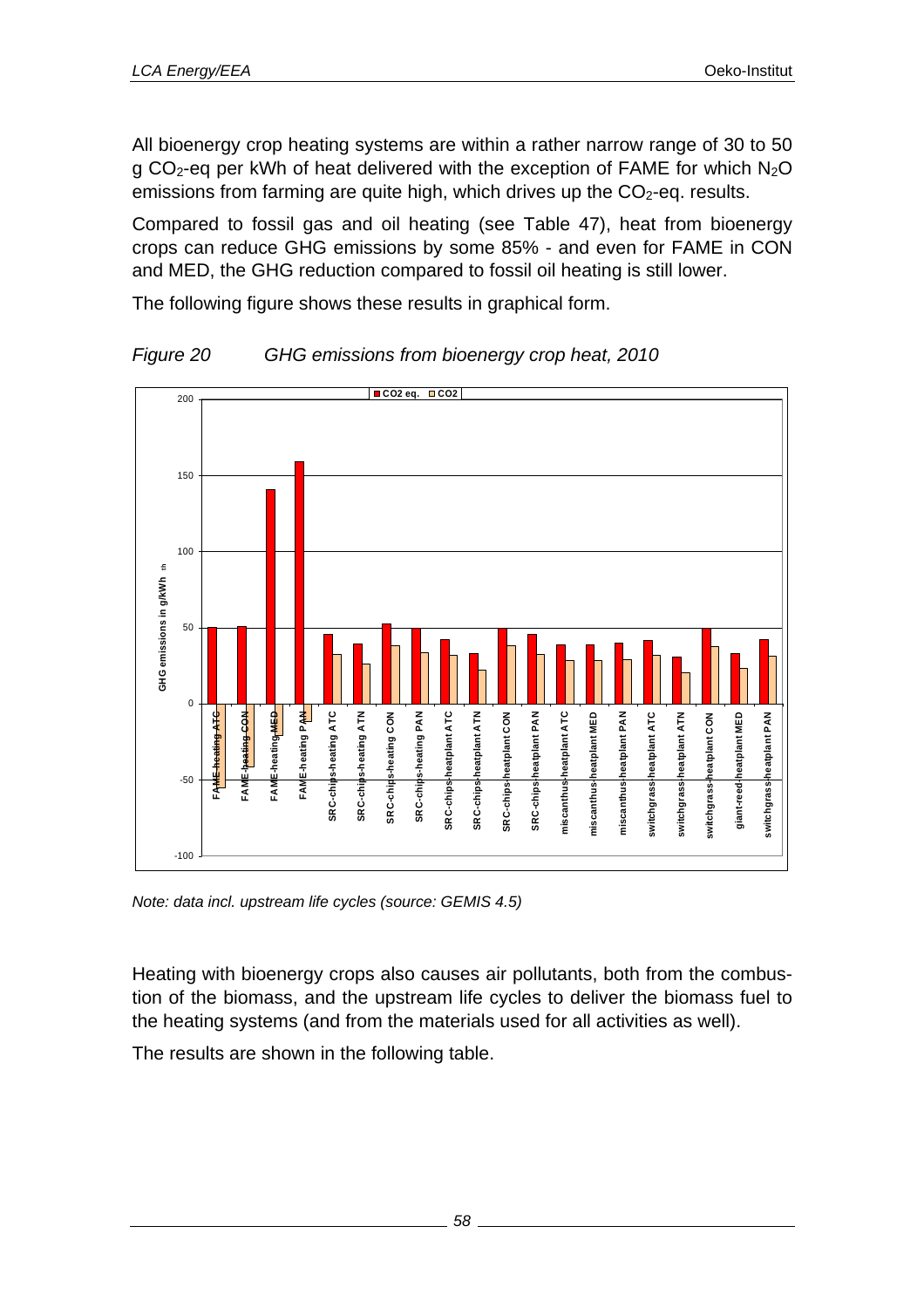| emissions [g/kWhth]            | $SO2$ eq. | SO <sub>2</sub> | NO <sub>x</sub> | partic.* | co   | <b>NMVOC</b> |
|--------------------------------|-----------|-----------------|-----------------|----------|------|--------------|
| <b>FAME-heating ATC</b>        | 1.28      | 0.22            | 0.62            | 0.07     | 0.28 | 0.03         |
| <b>FAME-heating CON</b>        | 1.42      | 0.34            | 0.75            | 0.08     | 0.30 | 0.04         |
| <b>FAME-heating MED</b>        | 1.89      | 0.31            | 0.91            | 0.10     | 0.35 | 0.04         |
| <b>FAME-heating PAN</b>        | 2.03      | 0.39            | 0.94            | 0.12     | 0.35 | 0.05         |
| <b>SRC-chips-heating ATC</b>   | 0.57      | 0.16            | 0.52            | 0.13     | 0.50 | 0.14         |
| <b>SRC-chips-heating ATN</b>   | 0.58      | 0.16            | 0.53            | 0.47     | 0.49 | 0.14         |
| <b>SRC-chips-heating CON</b>   | 0.67      | 0.21            | 0.57            | 0.48     | 0.50 | 0.14         |
| <b>SRC-chips-heating PAN</b>   | 0.62      | 0.17            | 0.54            | 0.48     | 0.50 | 0.14         |
| SRC-chips-heatplant ATC        | 0.49      | 0.19            | 0.35            | 0.10     | 0.39 | 0.06         |
| SRC-chips-heatplant ATN        | 0.49      | 0.19            | 0.35            | 0.10     | 0.39 | 0.06         |
| SRC-chips-heatplant CON        | 0.60      | 0.26            | 0.40            | 0.11     | 0.40 | 0.06         |
| <b>SRC-chips-heatplant PAN</b> | 0.53      | 0.21            | 0.37            | 0.11     | 0.40 | 0.06         |
| miscanthus-heatplant ATC       | 1.28      | 0.75            | 0.33            | 0.05     | 0.34 | 0.05         |
| miscanthus-heatplant MED       | 1.28      | 0.75            | 0.33            | 0.05     | 0.34 | 0.05         |
| miscanthus-heatplant PAN       | 1.32      | 0.77            | 0.35            | 0.05     | 0.34 | 0.05         |
| switchgrass-heatplant ATC      | 0.99      | 0.56            | 0.37            | 0.11     | 0.37 | 0.06         |
| switchgrass-heatplant ATN      | 0.99      | 0.55            | 0.38            | 0.11     | 0.37 | 0.06         |
| switchgrass-heatplant CON      | 1.11      | 0.63            | 0.43            | 0.11     | 0.38 | 0.06         |
| giant-reed-heatplant MED       | 1.15      | 0.63            | 0.34            | 0.05     | 0.35 | 0.06         |
| switchgrass-heatplant PAN      | 1.02      | 0.57            | 0.39            | 0.11     | 0.38 | 0.06         |

*Table 52 Air pollutants from bioenergy crop heat, 2010* 

*Note: data incl. upstream life cycles (source: GEMIS 4.5); \* = predominantly PM<sub>10</sub> (> 90%)* 

The SO<sub>2</sub>-eq. emissions of FAME heating are in the order of those for fossil oil (see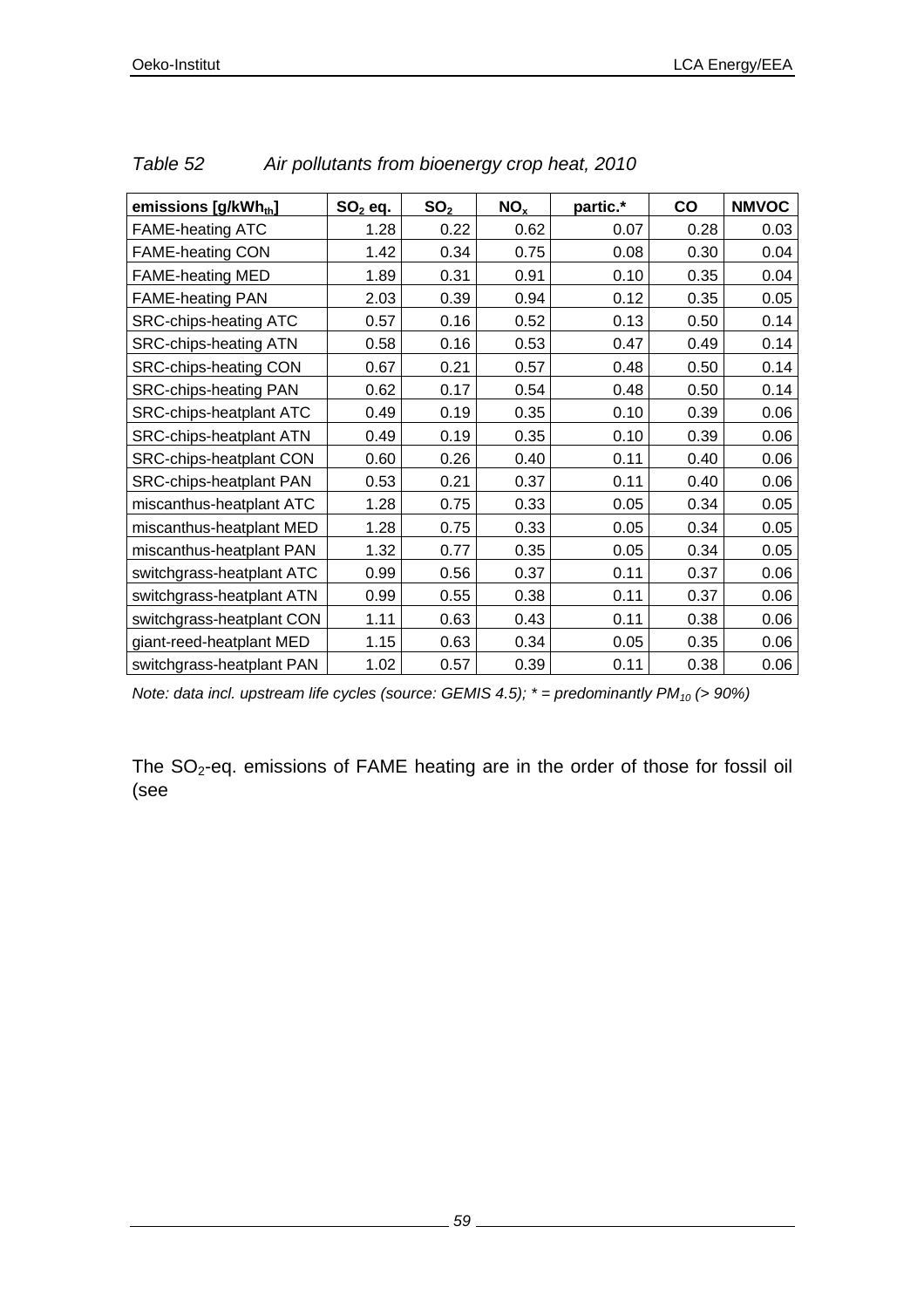Table 48), and heat from SRC chips is slightly lower. Heat from perennial grasses emits somewhat more  $SO_2$ -eq., but is lower than fossil oil heating in PAN.

Compared to natural gas heating, the  $SO<sub>2</sub>$ -eq. emissions from bioenergy crops are about 3 to 5 times higher.

As for heat from biomass residues, particulate emissions from bioenergy crop heating are several times higher than those from the fossil systems, though.

The longer-term perspective of bioenergy crop heating is shown in the next table with respect to GHG emissions.

| emissions [g/kWhth]            | $CO2$ eq. | CO <sub>2</sub> | CH <sub>4</sub> | $N_2$ O |
|--------------------------------|-----------|-----------------|-----------------|---------|
| <b>FAME-heating ATC</b>        | 241.1     | 128.3           | 0.22            | 0.364   |
| <b>FAME-heating CON</b>        | 228.0     | 130.2           | 0.20            | 0.315   |
| <b>FAME-heating MED</b>        | 344.9     | 179.0           | 0.24            | 0.542   |
| <b>FAME-heating PAN</b>        | 338.8     | 164.3           | 0.26            | 0.569   |
| <b>SRC-chips-heating ATC</b>   | 36.5      | 30.5            | 0.11            | 0.012   |
| <b>SRC-chips-heating ATN</b>   | 31.8      | 24.7            | 0.11            | 0.016   |
| <b>SRC-chips-heating CON</b>   | 36.8      | 29.5            | 0.12            | 0.016   |
| <b>SRC-chips-heating PAN</b>   | 35.1      | 27.9            | 0.11            | 0.016   |
| <b>SRC-chips-heatplant ATC</b> | 34.2      | 29.7            | 0.05            | 0.011   |
| <b>SRC-chips-heatplant ATN</b> | 27.6      | 22.1            | 0.04            | 0.015   |
| <b>SRC-chips-heatplant CON</b> | 34.2      | 28.3            | 0.05            | 0.016   |
| <b>SRC-chips-heatplant PAN</b> | 31.9      | 26.2            | 0.05            | 0.015   |
| miscanthus-heatplant ATC       | 31.5      | 27.3            | 0.03            | 0.011   |
| miscanthus-heatplant MED       | 31.5      | 27.3            | 0.03            | 0.011   |
| miscanthus-heatplant PAN       | 53.0      | 47.1            | 0.05            | 0.016   |
| switchgrass-heatplant ATC      | 34.3      | 30.0            | 0.04            | 0.012   |
| switchgrass-heatplant ATN      | 25.2      | 21.2            | 0.03            | 0.011   |
| switchgrass-heatplant CON      | 32.2      | 27.8            | 0.04            | 0.012   |
| giant-reed-heatplant MED       | 22.0      | 18.1            | 0.03            | 0.011   |
| switchgrass-heatplant PAN      | 30.9      | 25.5            | 0.04            | 0.015   |

*Table 53 GHG emissions from bioenergy crop heat, 2030* 

*Note: incl. upstream life cycles, by-product allocation based on energy (source: GEMIS 4.5)* 

Emissions from FAME heating are slightly reduced compared to the 2010 results (exception: FAME in PAN where a slight increase occurs), and the other bioenergy crop heating system show a reduction by some 15 to 30%.

The overall results are shown in the following figure.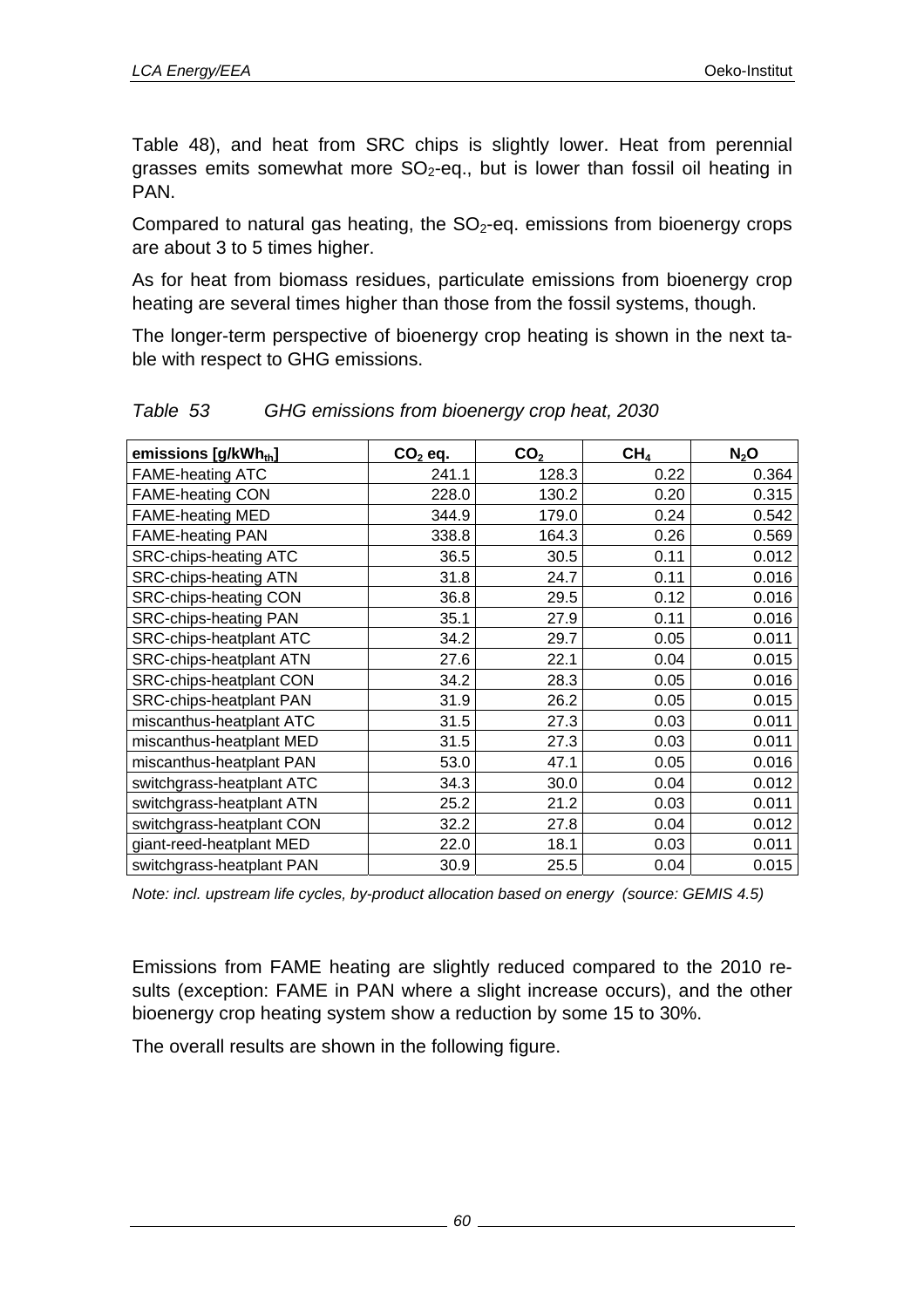

*Figure 21 GHG emissions from bioenergy crop heat, 2030* 

*Note: incl. upstream life cycles, by-product allocation by energy (source: GEMIS 4.5)* 

The  $CO<sub>2</sub>$ -eq. emissions of the bioenergy crop heating systems are about 10% of those from fossil oil heating in 2030 (exception: FAME heating in MED and PAN), and about 15% of those from fossil gas (exception: FAME heating in MED and PAN). Therefore, significant reductions of GHG could be achieved if bioenergy crops would be used for heating instead of fossil oil or natural gas.

As regards  $SO<sub>2</sub>$ -eq. emissions, the 2030 systems achieve reductions by 5 to 35% as compared to the 2010 results (exception: miscanthus heatplant in PAN where a 6% increase occurs). The particulate emissions can be reduced by 50 to 70% (exception: FAME in MED, where a 23% increase occurs), so that they will be about the same as those from fossil oil heating in 2030.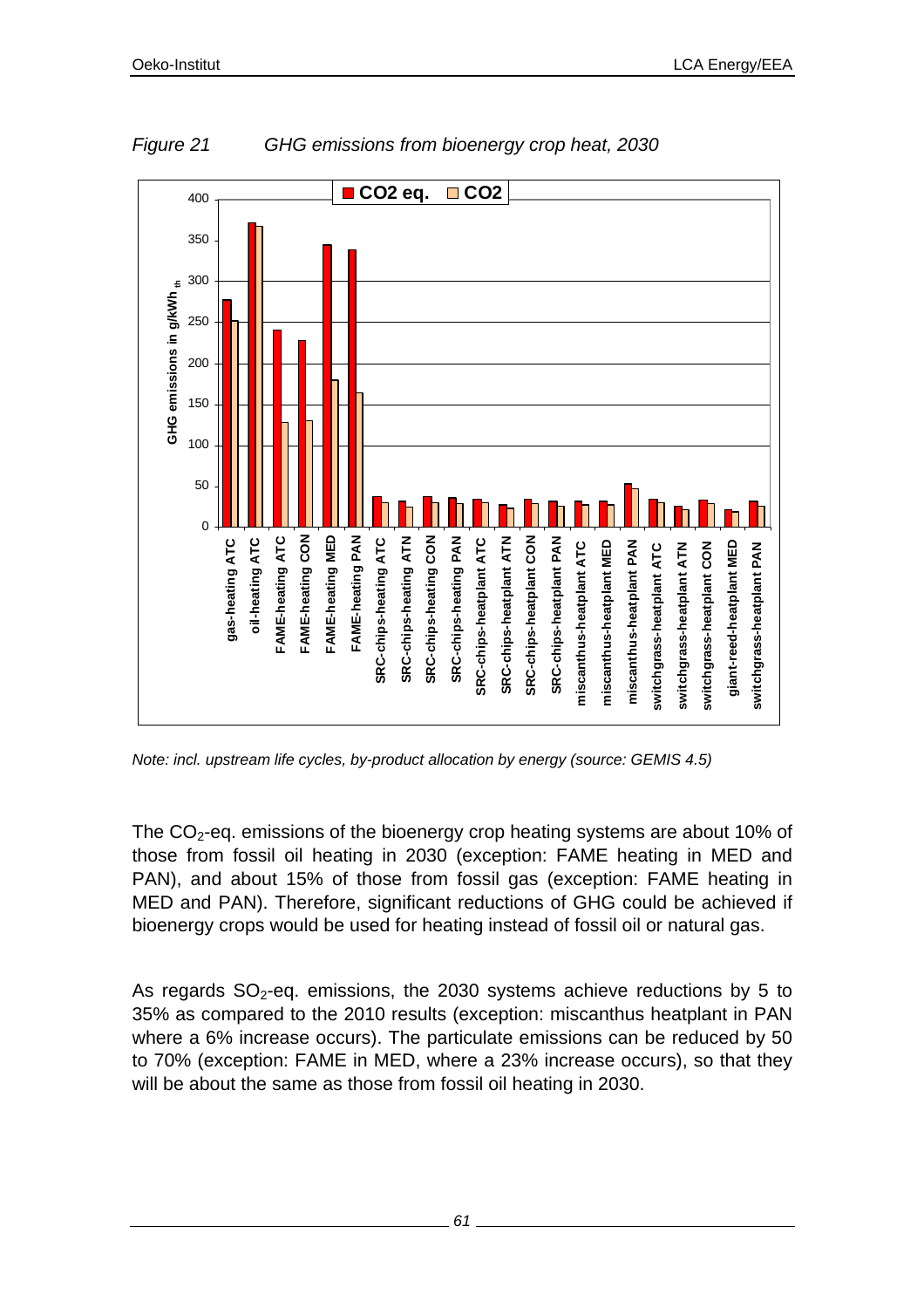| emissions [g/kWhth]            | $SO2$ eq. | SO <sub>2</sub> | NO <sub>x</sub> | partic.* | CO   | <b>NMVOC</b> |
|--------------------------------|-----------|-----------------|-----------------|----------|------|--------------|
| <b>FAME-heating ATC</b>        | 1.18      | 0.20            | 0.54            | 0.07     | 0.27 | 0.03         |
| <b>FAME-heating CON</b>        | 1.16      | 0.23            | 0.60            | 0.07     | 0.28 | 0.03         |
| <b>FAME-heating MED</b>        | 1.82      | 0.25            | 0.94            | 0.12     | 0.36 | 0.04         |
| <b>FAME-heating PAN</b>        | 1.85      | 0.32            | 0.85            | 0.11     | 0.33 | 0.05         |
| <b>SRC-chips-heating ATC</b>   | 0.45      | 0.15            | 0.38            | 0.06     | 0.37 | 0.08         |
| <b>SRC-chips-heating ATN</b>   | 0.44      | 0.15            | 0.38            | 0.23     | 0.37 | 0.08         |
| SRC-chips-heating CON          | 0.45      | 0.15            | 0.39            | 0.23     | 0.38 | 0.08         |
| <b>SRC-chips-heating PAN</b>   | 0.48      | 0.15            | 0.39            | 0.23     | 0.38 | 0.08         |
| <b>SRC-chips-heatplant ATC</b> | 0.39      | 0.18            | 0.26            | 0.05     | 0.29 | 0.02         |
| <b>SRC-chips-heatplant ATN</b> | 0.38      | 0.18            | 0.25            | 0.05     | 0.29 | 0.02         |
| <b>SRC-chips-heatplant CON</b> | 0.40      | 0.18            | 0.27            | 0.05     | 0.30 | 0.02         |
| <b>SRC-chips-heatplant PAN</b> | 0.42      | 0.18            | 0.27            | 0.05     | 0.30 | 0.02         |
| miscanthus-heatplant ATC       | 1.16      | 0.72            | 0.24            | 0.02     | 0.24 | 0.02         |
| miscanthus-heatplant MED       | 1.16      | 0.72            | 0.24            | 0.02     | 0.24 | 0.02         |
| miscanthus-heatplant PAN       | 1.40      | 0.77            | 0.51            | 0.04     | 0.30 | 0.02         |
| switchgrass-heatplant ATC      | 0.87      | 0.53            | 0.27            | 0.03     | 0.26 | 0.02         |
| switchgrass-heatplant ATN      | 0.87      | 0.53            | 0.28            | 0.03     | 0.26 | 0.02         |
| switchgrass-heatplant CON      | 0.88      | 0.54            | 0.29            | 0.03     | 0.27 | 0.02         |
| giant-reed-heatplant MED       | 1.01      | 0.59            | 0.24            | 0.02     | 0.24 | 0.02         |
| switchgrass-heatplant PAN      | 0.87      | 0.54            | 0.28            | 0.03     | 0.26 | 0.02         |

| Table 54 | Air pollutants from bioenergy crop heat, 2030 |  |  |  |
|----------|-----------------------------------------------|--|--|--|

*Note: incl. upstream life cycles, by-product allocation by energy (source: GEMIS 4.5);* 

 $* =$  predominantly  $PM_{10}$  (> 90%)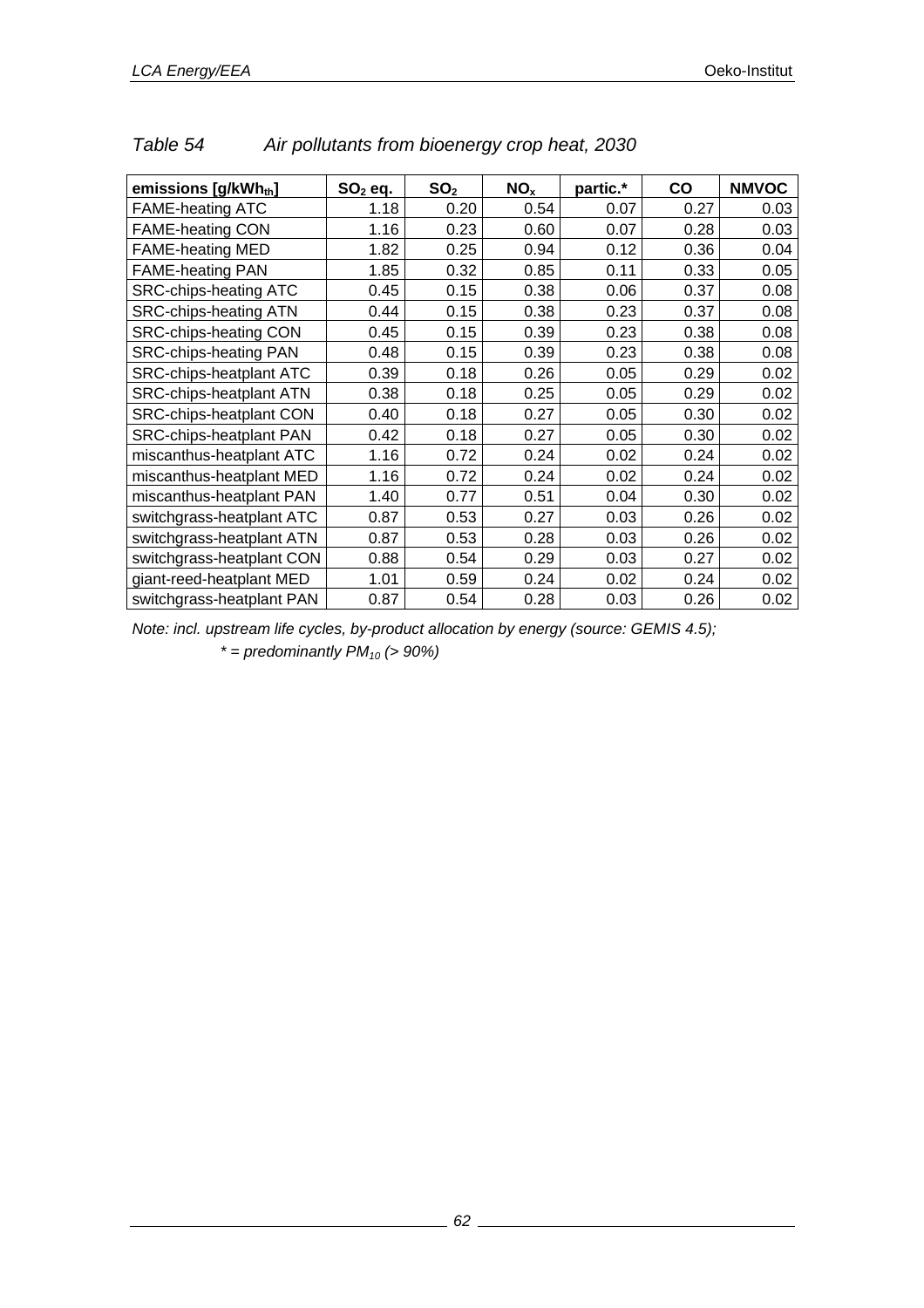# **9 Life Cycle Emissions for Selected Transport Fuels**

Similar to electricity and heat, life cycle emissions can also be determined for transport fuels used in buses, cars, ships, trucks, etc. In the following, a brief comparison of life cycle emissions for selected transport fuels is given with special emphasis on biofuels. To avoid mixing of the efficiencies of the transport fuel with the respective upstream life cycles of fuels used, all fuels are assumed to be burnt in a reference diesel or otto motor (for gasoline), and the emissions are expressed then in terms of g/kWh of fuel **consumed** (input).

For upstream life cycles of fuels, country-specific data (grouped for environmental zones) were used, and all results given here are using **energy allocation for by-products in the upstream life cycles22**.

Furthermore, bioethanol from Brazil is added to the results as a biofuel from outside of Europe. This result includes international ship transport to Europe.

The following table gives the results for the year 2010, where only  $1<sup>st</sup>$  generation biofuels were included in the analysis.

| emissions [g/kWh <sub>input</sub> ] | $CO2$ eq. | CO <sub>2</sub> | CH <sub>4</sub> | $N_2O$ |
|-------------------------------------|-----------|-----------------|-----------------|--------|
| gasoline                            | 323.8     | 318.6           | 0.08            | 0.012  |
| diesel                              | 309.3     | 305.0           | 0.07            | 0.009  |
| <b>SVO ATC</b>                      | 177.7     | 79.5            | 0.10            | 0.324  |
| <b>FAME ATC</b>                     | 206.9     | 105.1           | 0.18            | 0.329  |
| <b>FAME CON</b>                     | 205.3     | 114.9           | 0.17            | 0.292  |
| <b>FAME MED</b>                     | 285.4     | 135.9           | 0.19            | 0.490  |
| <b>FAME PAN</b>                     | 299.3     | 142.6           | 0.21            | 0.513  |
| EtOH (sugarbeet) ATC                | 226.3     | 163.2           | 0.33            | 0.187  |
| EtOH (sugarcane)/from-BR            | 106.4     | 65.1            | 0.52            | 0.099  |
| EtOH (maize) ATC                    | 151.6     | 97.5            | 0.20            | 0.167  |
| EtOH (maize) ATN                    | 151.6     | 97.5            | 0.20            | 0.167  |
| EtOH (maize) CON                    | 151.9     | 105.7           | 0.20            | 0.140  |
| EtOH (maize) MED                    | 152.7     | 92.1            | 0.18            | 0.191  |
| EtOH (maize) PAN                    | 142.1     | 100.2           | 0.34            | 0.115  |
| EtOH (wheat) ATC                    | 153.0     | 99.0            | 0.20            | 0.167  |
| EtOH (wheat) ATN                    | 140.7     | 82.1            | 0.10            | 0.190  |
| EtOH (wheat) CON                    | 153.0     | 106.8           | 0.20            | 0.140  |
| EtOH (wheat) MED                    | 119.6     | 90.1            | 0.16            | 0.087  |
| EtOH (wheat) PAN                    | 144.8     | 102.8           | 0.35            | 0.115  |
| biogas (double-crop) ATC            | 77.0      | 47.5            | 0.44            | 0.065  |

| Table 55 | GHG emissions from biofuels in EU countries, 2010 |  |  |
|----------|---------------------------------------------------|--|--|
|          |                                                   |  |  |

*Note: data incl. upstream life cycles, by-product allocation by energy (source: GEMIS 4.5)* 

l

<sup>22</sup> For details, see footnotes 5 and 6.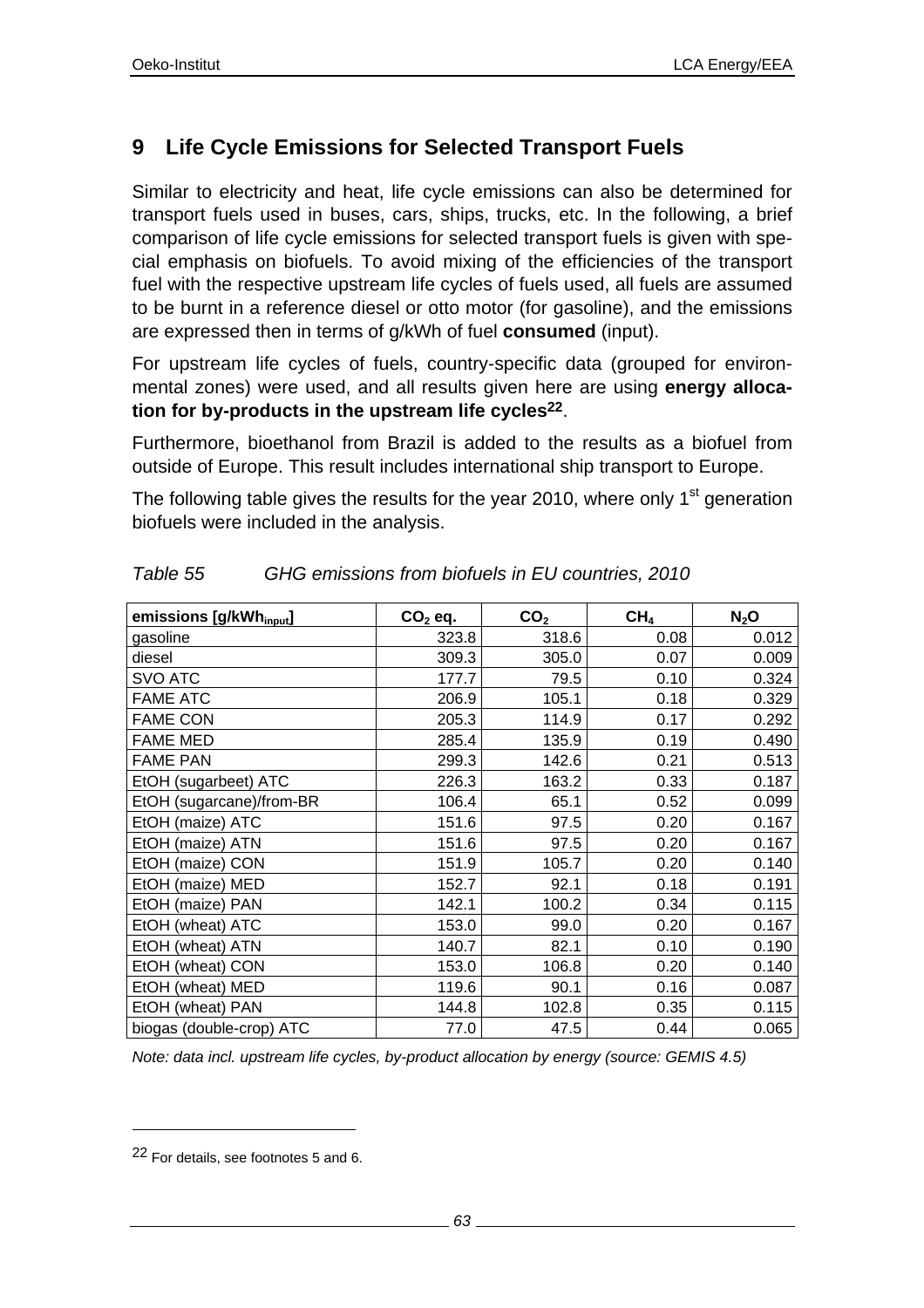The results are shown in graphical form in the following figure.





*Note: data incl. upstream life cycles, by-product allocation by energy (source: GEMIS 4.5)* 

Compared to fossil diesel and gasoline, all biofuels can reduce GHG emissions, but there are significant differences. The lowest emissions are for biogas from double-cropping, followed by  $1<sup>st</sup>$  generation ethanol from Brazil, and then  $1<sup>st</sup>$ generation ethanol from maize or wheat. Straight vegetable oil (SVO) from rapeseed has about the same emissions as FAME in ATC and CON which higher than the EtOH options, but still below the fossil fuels.

FAME in MED and PAN achieve only minor GHG reductions due to their relative high  $N_2O$  emissions.

The following table shows the results for air pollutants.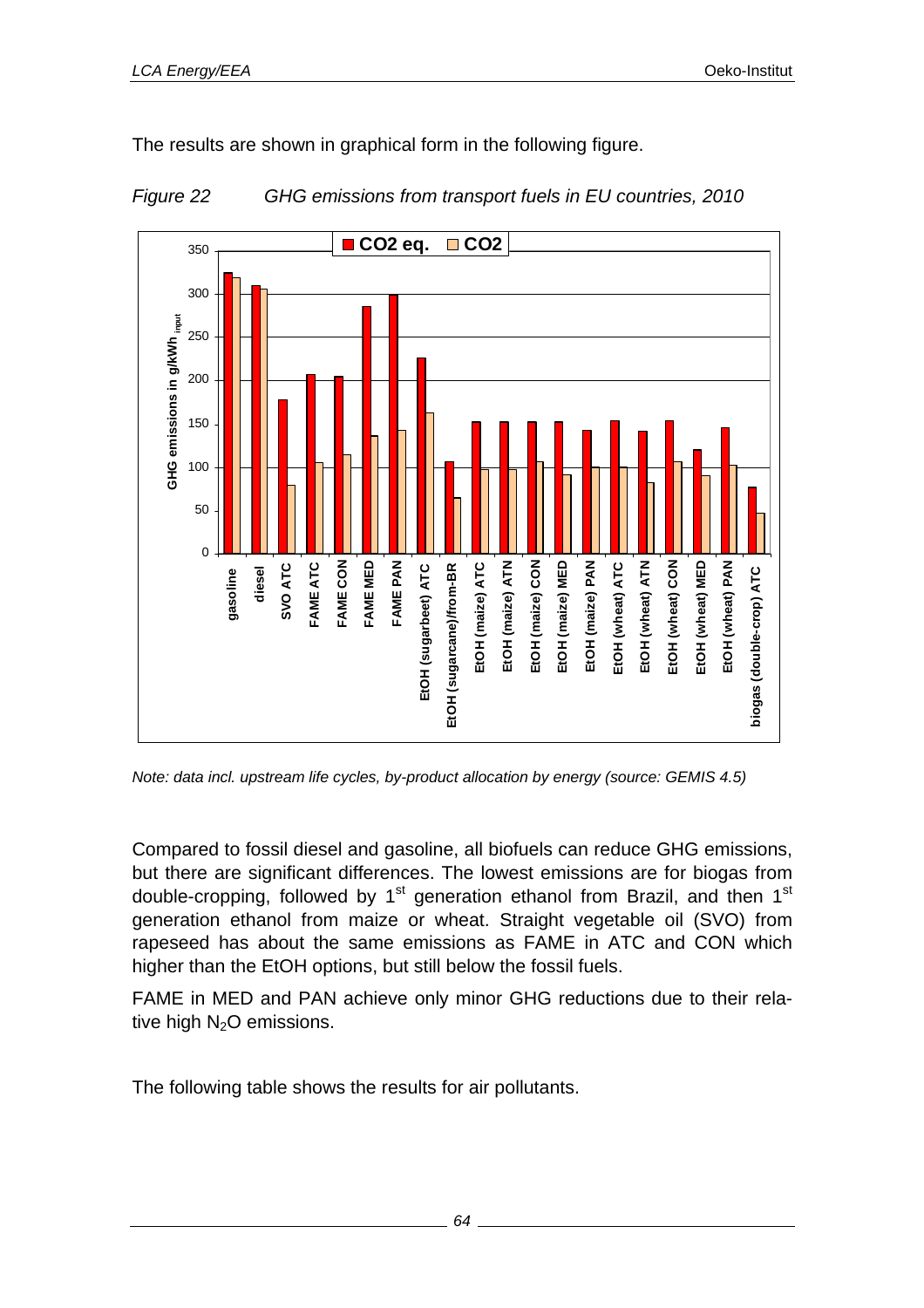| emissions [g/kWh <sub>input</sub> ] | $SO2$ eq. | SO <sub>2</sub> | NO <sub>x</sub> | partic.* | co   | <b>NMVOC</b> |
|-------------------------------------|-----------|-----------------|-----------------|----------|------|--------------|
|                                     |           |                 |                 |          |      |              |
| gasoline                            | 0.33      | 0.15            | 0.23            | 0.02     | 1.07 | 0.56         |
| diesel                              | 0.38      | 0.13            | 0.35            | 0.02     | 0.29 | 0.09         |
| <b>SVO ATC</b>                      | 1.13      | 0.15            | 0.64            | 0.06     | 0.33 | 0.06         |
| <b>FAME ATC</b>                     | 1.19      | 0.18            | 0.68            | 0.06     | 0.35 | 0.06         |
| <b>FAME CON</b>                     | 1.27      | 0.26            | 0.78            | 0.07     | 0.37 | 0.07         |
| <b>FAME MED</b>                     | 1.70      | 0.25            | 0.93            | 0.09     | 0.42 | 0.07         |
| <b>FAME PAN</b>                     | 1.82      | 0.32            | 0.95            | 0.10     | 0.41 | 0.07         |
| EtOH (sugarbeet) ATC                | 0.93      | 0.09            | 0.54            | 0.04     | 1.17 | 0.07         |
| EtOH (sugarcane)/from-BR            | 1.10      | 0.38            | 0.97            | 0.15     | 1.38 | 0.53         |
| EtOH (maize) ATC                    | 0.61      | 0.07            | 0.37            | 0.03     | 1.10 | 0.04         |
| EtOH (maize) ATN                    | 0.61      | 0.07            | 0.37            | 0.03     | 1.10 | 0.04         |
| EtOH (maize) CON                    | 0.77      | 0.18            | 0.50            | 0.04     | 1.15 | 0.04         |
| EtOH (maize) MED                    | 0.68      | 0.09            | 0.40            | 0.03     | 1.11 | 0.04         |
| EtOH (maize) PAN                    | 0.57      | 0.08            | 0.41            | 0.03     | 1.11 | 0.05         |
| EtOH (wheat) ATC                    | 0.62      | 0.08            | 0.37            | 0.03     | 1.10 | 0.04         |
| EtOH (wheat) ATN                    | 0.65      | 0.08            | 0.37            | 0.03     | 1.09 | 0.04         |
| EtOH (wheat) CON                    | 0.78      | 0.19            | 0.51            | 0.04     | 1.15 | 0.04         |
| EtOH (wheat) MED                    | 0.51      | 0.07            | 0.42            | 0.02     | 1.12 | 0.04         |
| EtOH (wheat) PAN                    | 0.59      | 0.09            | 0.43            | 0.03     | 1.11 | 0.05         |
| biogas (double-crop) ATC            | 0.38      | 0.03            | 0.28            | 0.02     | 1.37 | 0.02         |

*Table 56 Air pollutants from biofuels in EU countries, 2010* 

*Note: data incl. upstream life cycles, by-product allocation by energy (source: GEMIS 4.5);*   $* = \text{predominantly} PM_{10} (> 90\%)$ 

The life cycle  $SO_2$ -eq. and particulate emissions of biofuels are about 1.5 to 3 times higher than those from fossil diesel and gasoline, with the sole exception of biogas which has about the same emission levels.

As regards future developments for biofuels, so-called  $2<sup>nd</sup>$  generation systems will become available. Instead of  $1<sup>st</sup>$  generation biodiesel, biomass-to-liquid (BtL) diesel (also known as FT-Diesel) is assumed which is a synthetic "designer" fuel from biomass gasification, and subsequent Fischer-Tropsch synthesis. This conversion route allows use of the whole plant, and is applicable to all lignocellulose materials (e.g., short-rotation coppice, perennial grasses).

For ethanol, a different  $2^{nd}$  generation technology is assumed which converts the hemicellulosic parts of plants into ethanol, and burns the remaining lignin parts for process energy. This ligno-EtOH can also use whole plants (including straw), but cannot (yet) convert woody material.

The following table gives the GHG emission results for the 2030 technlogies.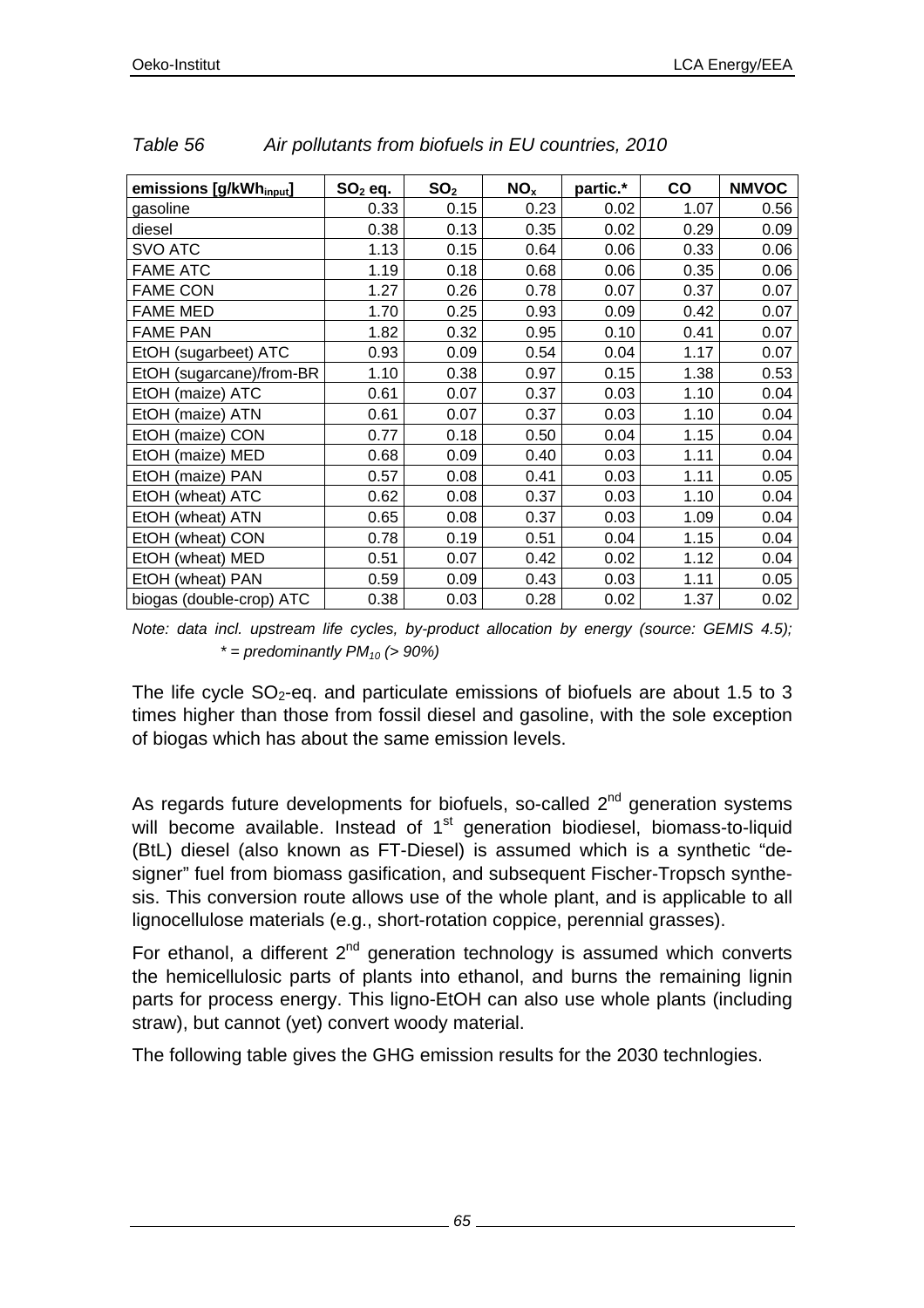| emissions [g/kWh <sub>input</sub> ] | $CO2$ eq. | CO <sub>2</sub> | CH <sub>4</sub> | $N_2$ O |
|-------------------------------------|-----------|-----------------|-----------------|---------|
| gasoline                            | 322.8     | 318.1           | 0.05            | 0.012   |
| diesel                              | 311.3     | 307.5           | 0.05            | 0.009   |
| <b>BtL (SRC) ATC</b>                | 29.1      | 18.9            | 0.05            | 0.031   |
| <b>BtL (SRC) ATN</b>                | 35.2      | 23.6            | 0.05            | 0.035   |
| <b>BtL (SRC) CON</b>                | 35.6      | 23.9            | 0.05            | 0.035   |
| BtL (giant reed) MED                | 30.6      | 20.8            | 0.03            | 0.031   |
| BtL (miscanthus) MED                | 28.4      | 18.7            | 0.03            | 0.031   |
| <b>BtL (SRC) PAN</b>                | 35.6      | 24.0            | 0.05            | 0.035   |
| EtOH-ligno (maize) ATC              | 84.4      | 57.9            | 0.09            | 0.083   |
| EtOH-ligno (maize) ATN              | 80.2      | 52.3            | 0.04            | 0.091   |
| EtOH-ligno (maize) CON              | 84.0      | 61.3            | 0.09            | 0.070   |
| EtOH-ligno (maize) MED              | 84.6      | 62.8            | 0.23            | 0.056   |
| EtOH-ligno (maize) PAN              | 84.6      | 62.8            | 0.23            | 0.056   |
| EtOH-ligno (wheat) ATC              | 78.2      | 55.6            | 0.09            | 0.069   |
| EtOH-ligno (wheat) ATN              | 67.5      | 50.0            | 0.04            | 0.056   |
| EtOH-ligno (wheat) CON              | 77.2      | 58.4            | 0.09            | 0.056   |
| EtOH-ligno (wheat) MED              | 66.5      | 54.2            | 0.10            | 0.034   |
| EtOH-ligno (wheat) PAN              | 75.7      | 60.5            | 0.23            | 0.034   |
| biogas (double-crop) ATC            | 66.7      | 45.7            | 0.31            | 0.047   |
| biogas (maize) ATC                  | 68.1      | 38.7            | 0.31            | 0.075   |

| Table 57 | GHG emissions from biofuels in EU countries, 2030 |
|----------|---------------------------------------------------|
|          |                                                   |

*Note: data incl. upstream life cycles, by-product allocation by energy (source: GEMIS 4.5)* 

BtL, ligno-EtOH from various plants and processed biogas from doublecropping systems and maize could drastically reduce GHG emissions when compared to fossil gasoline and diesel.

The results are shown in graphical form in the following figure.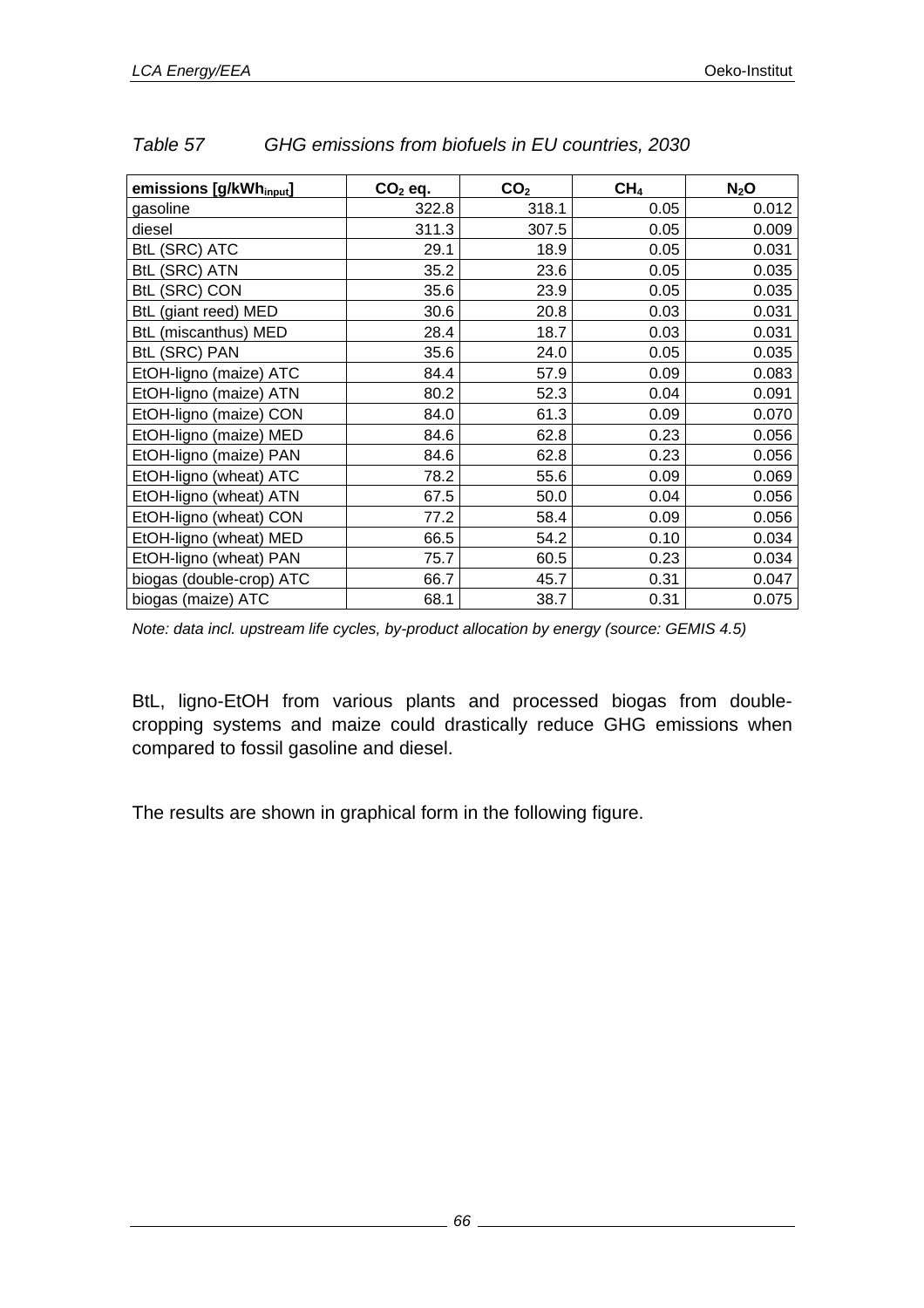

*Figure 23 GHG emissions from transport fuels in EU countries, 2030* 

*Note: data incl. upstream life cycles, by-product allocation by energy (source: GEMIS 4.5)* 

As regards air pollutant emissions, the  $2<sup>nd</sup>$  generation biofuels also achieve different results than the conventional fuels from plant oil, and  $1<sup>st</sup>$  generation ethanol (see following table).

The  $SO_2$ -eq. emissions from ligno-EtOH from wheat are approx. the same than those from fossil diesel and gasoline, while ligno-EtOH from maize has somewhat higher emissions. BtL fuels cause about twice as much  $SO<sub>2</sub>$ -eg. emissions than fossil diesel, while biogas from double-cropping and maize has the lowest emissions of all fuels.

Interestingly, the 2030 biofuels show also less particulate emissions than the fossil fuels (exception: BtL in ATC).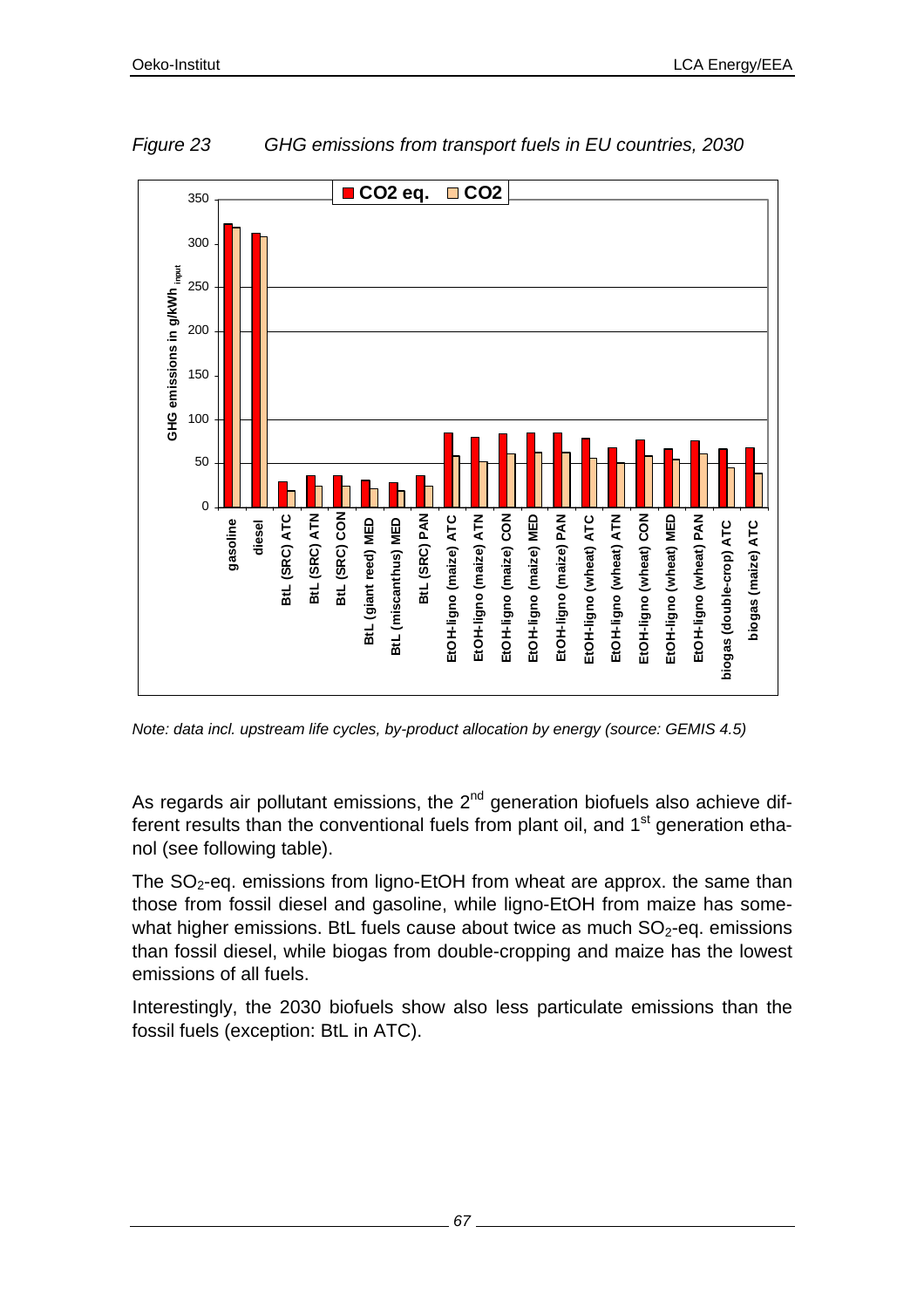| emissions [g/kWh <sub>input</sub> ] | $SO2$ eq. | SO <sub>2</sub> | NO <sub>x</sub> | partic.* | CO   | <b>NMVOC</b> |
|-------------------------------------|-----------|-----------------|-----------------|----------|------|--------------|
| gasoline                            | 0.33      | 0.15            | 0.22            | 0.02     | 1.08 | 0.55         |
| diesel                              | 0.37      | 0.12            | 0.35            | 0.02     | 0.30 | 0.08         |
| <b>BtL (SRC) ATC</b>                | 0.60      | 0.03            | 0.78            | 0.02     | 0.77 | 0.07         |
| <b>BtL (SRC) ATN</b>                | 0.61      | 0.03            | 0.78            | 0.02     | 0.78 | 0.08         |
| <b>BtL (SRC) CON</b>                | 0.61      | 0.03            | 0.79            | 0.02     | 0.78 | 0.08         |
| BtL (giant reed) MED                | 0.58      | 0.02            | 0.76            | 0.02     | 0.71 | 0.07         |
| BtL (miscanthus) MED                | 0.57      | 0.02            | 0.75            | 0.01     | 0.71 | 0.07         |
| <b>BtL (SRC) PAN</b>                | 0.65      | 0.04            | 0.80            | 0.02     | 0.78 | 0.08         |
| EtOH-ligno (maize) ATC              | 0.50      | 0.06            | 0.27            | 0.01     | 1.16 | 0.08         |
| EtOH-ligno (maize) ATN              | 0.52      | 0.06            | 0.26            | 0.01     | 1.16 | 0.08         |
| EtOH-ligno (maize) CON              | 0.47      | 0.07            | 0.35            | 0.01     | 1.19 | 0.08         |
| EtOH-ligno (maize) MED              | 0.47      | 0.07            | 0.32            | 0.01     | 1.17 | 0.09         |
| EtOH-ligno (maize) PAN              | 0.47      | 0.07            | 0.32            | 0.01     | 1.17 | 0.09         |
| EtOH-ligno (wheat) ATC              | 0.40      | 0.06            | 0.26            | 0.01     | 1.16 | 0.08         |
| EtOH-ligno (wheat) ATN              | 0.36      | 0.05            | 0.25            | 0.01     | 1.15 | 0.08         |
| EtOH-ligno (wheat) CON              | 0.50      | 0.06            | 0.32            | 0.01     | 1.19 | 0.08         |
| EtOH-ligno (wheat) MED              | 0.34      | 0.05            | 0.29            | 0.01     | 1.17 | 0.08         |
| EtOH-ligno (wheat) PAN              | 0.35      | 0.07            | 0.30            | 0.01     | 1.16 | 0.09         |
| biogas (double-crop) ATC            | 0.28      | 0.02            | 0.21            | 0.01     | 1.36 | 0.01         |
| biogas (maize) ATC                  | 0.34      | 0.02            | 0.16            | 0.01     | 1.34 | 0.01         |

| Table 58 |  |  |  | Air pollutants from biofuels in EU countries, 2030 |  |
|----------|--|--|--|----------------------------------------------------|--|
|          |  |  |  |                                                    |  |

*Note: data incl. upstream life cycles, by-product allocation by energy (source: GEMIS 4.5);*   $* =$  predominantly  $PM_{10}$  (> 90%)

These results indicate that when compared to heating,  $2<sup>nd</sup>$  generation biofuels and biogas for transport offer significant opportunities to reduce GHG emissions and in parallel also particulate and  $SO<sub>2</sub>$  emissions.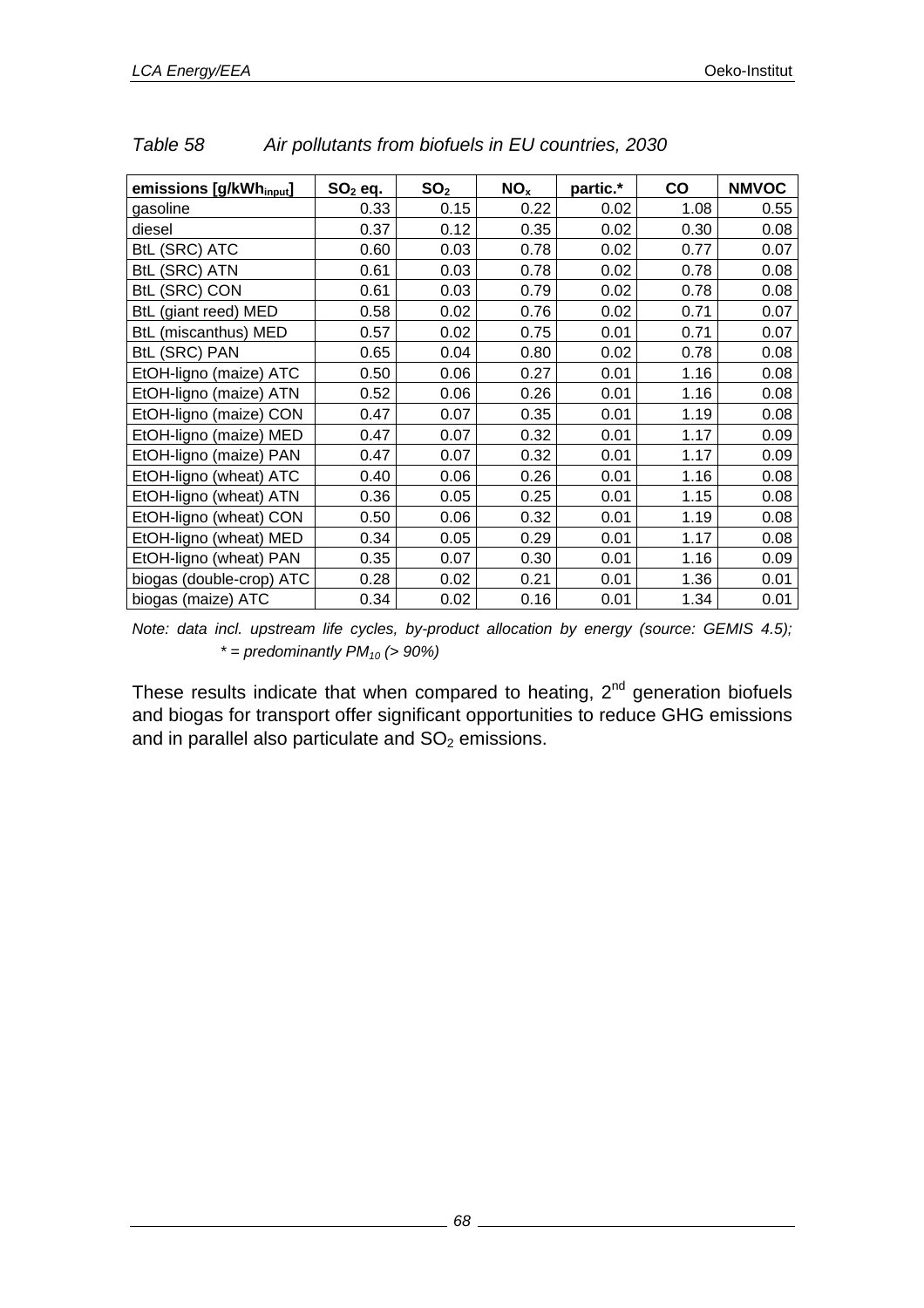l

# **10 Concluding Remarks**

This brief study identified life cycle emissions from conventional and renewable energies in Europe, and their future developments until 2030. Results were given for electricity and heat generation, as well as for transport fuels, where GHG emissions and air pollutants were of interest<sup>23</sup>.

There is some uncertainty regarding the life cycle data presented here, as the future learning is still hypothetical, and some of the future technologies are in an early state of development.

Furthermore, fuel mixes for future generation of electricity, and future import mixes for coal, natural gas, and crude oil are estimates which are subject to change.

Disregarding those uncertainties, comparing results of this study with work from others indicates that the findings presented here are well within the range of current knowledge24.

As regard the regional representation, data for individual EU countries were grouped into environmental zones, and averaged figures derived for those. This simplification causes some bias regarding countries as e.g. AT and PL are part of the CON group, and FI, SE and the Baltic States which form the ATN group. The individual countries have quite different characteristics of their energy systems (especially electricity), so that in future refinements, sub-groups like CON-East/West, and ATN-North/East should be considered.

Finally, no detail was given for BE, CY, LU, and MT here as these countries represent only comparatively small shares of the overall EU-27 energy system.

In the GEMIS database, information on those countries can be found, though.

Note that in **this update** of the bioenergy life cycles, the substitution approach for by-products used in earlier versions of this report was **changed to energy allocation** in all life cycles which, as this is the method of the EU Directive for the Promotion of Energy from Renewable Sources (RES-D) adopted in late 2008 by the European Parliament and the EU Council.

For **GHG emissions from land use changes** (LUC) for bioenergy systems, other literature gives an indication of this important additional source<sup>25</sup>.

<sup>23</sup> It should be noted that in addition to the results given here, GEMIS also calculates other environmental indicators such as solid wastes, liquid effluents, land use, and resource requirements.

<sup>24</sup> see for example DLR/IE/VuV (2003); ECLIPSE (2003a+b); JRC et al. (2008).

<sup>25</sup> For respective data for selected bioenergy systems, see Fritsche/Wiegmann 2008; for the sensivitiy of life cycle GHG emissions of bioenergy with regard to LUC, see OEKO (2009), and for a discussion of indirect LUC see GBEP (2009).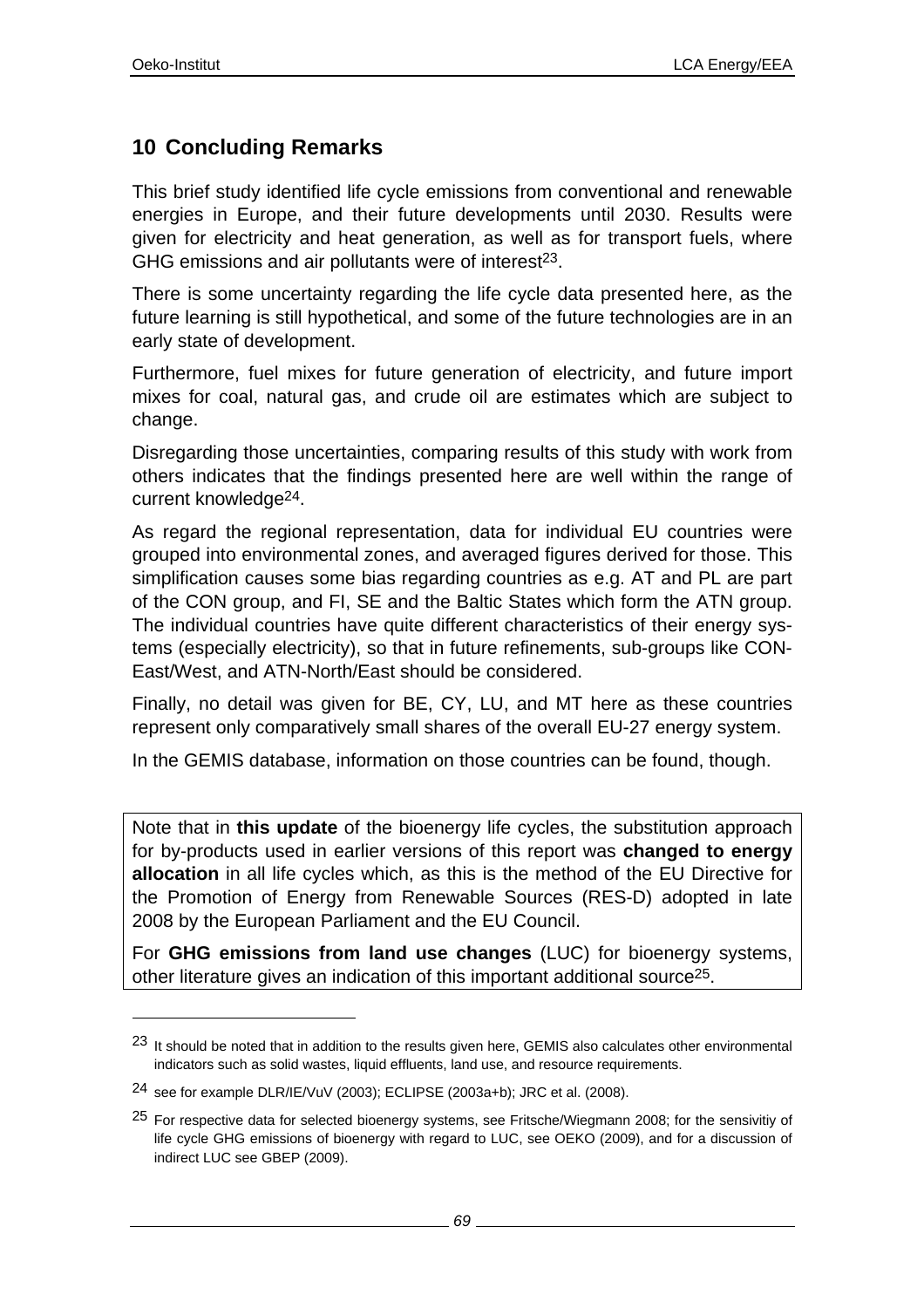# **Literature**

- CIP 2004: Conference Issue Paper; document prepared for the International Conference for Renewable Energies; Eschborn (www.renewables2004.de)
- DLR (German Aerospace Centre Institute of Transport Research)/IE (Institute for Energy and Environment Leipzig)/VuV (University of Stuttgart, Institute for Road and Transportation Science, Department of Transportation Planning and Traffic Engineering) 2003: Renewable Fuels For Cross Border Transportation; Final Report + Annexes to the European Commission, Directorate-General for Environment, for study contract ENV.C1/ETU/2001/0092
- DLR (Deutsches Zentrum für Luft und Raumfahrt)/IFEU (Institut für Energieund Umweltforschung)/ WI (Wuppertal-Institut für Klima, Umwelt, Energie GmbH) 2004: Ecologically optimized extension of renewable energies in Germany; Nitsch, Joachim et al.; final report sponsored by BMU; Stuttgart/Heidelberg/Wuppertal (in German)
- ECLIPSE (Environmental and Ecological Life Cycle Inventories for present and future Power Systems in Europe) 2003a: Biomass systems; Cuperus, M.A.T. (KEMA), final report
- ECLIPSE (Environmental and Ecological Life Cycle Inventories for present and future Power Systems in Europe) 2003b: Bio-fuelled Combined Heat and Power Systems; Setterwall, Caroline/Münter, Maria/Sarközi, Petra/Bodlund, Birgit (Vattenfall AB), Final Report
- EEA (European Environment Agency) 2006: How much bioenergy can Europe produce without harming the environment? Report 7/2006; Copenhagen

http://org.eea.europa.eu/news/Ann1149688459/index\_html

- EEA (European Environment Agency) 2007: Estimating the environmentally compatible bio-energy potential from agriculture; EEA Technical Report 12/2007, Copenhagen http://reports.eea.europa.eu/technical\_report\_2007\_12/en/Estimating\_the environmentally compatible bio-energy potential from agriculture.pdf
- EEA (European Environment Agency) 2008: Maximising the environmental benefits of Europe's bioenergy potential; EEA Report No 10/2008; Copenhagen http://reports.eea.europa.eu/technical\_report\_2008\_10/en/Bioenergy\_Pote ntial.pdf

EU-DG TREN (2003): PRIMES Reference Cafe Scenarios for the EU; Brussels

Fritsche, Uwe R./Wiegmann, Kirsten 2008: Greenhouse-Gas Balances and Cumulated Primary Energy Requirements if Bioenergy Conversions Paths with Special Emphasize on Possible Land Use Changes; study for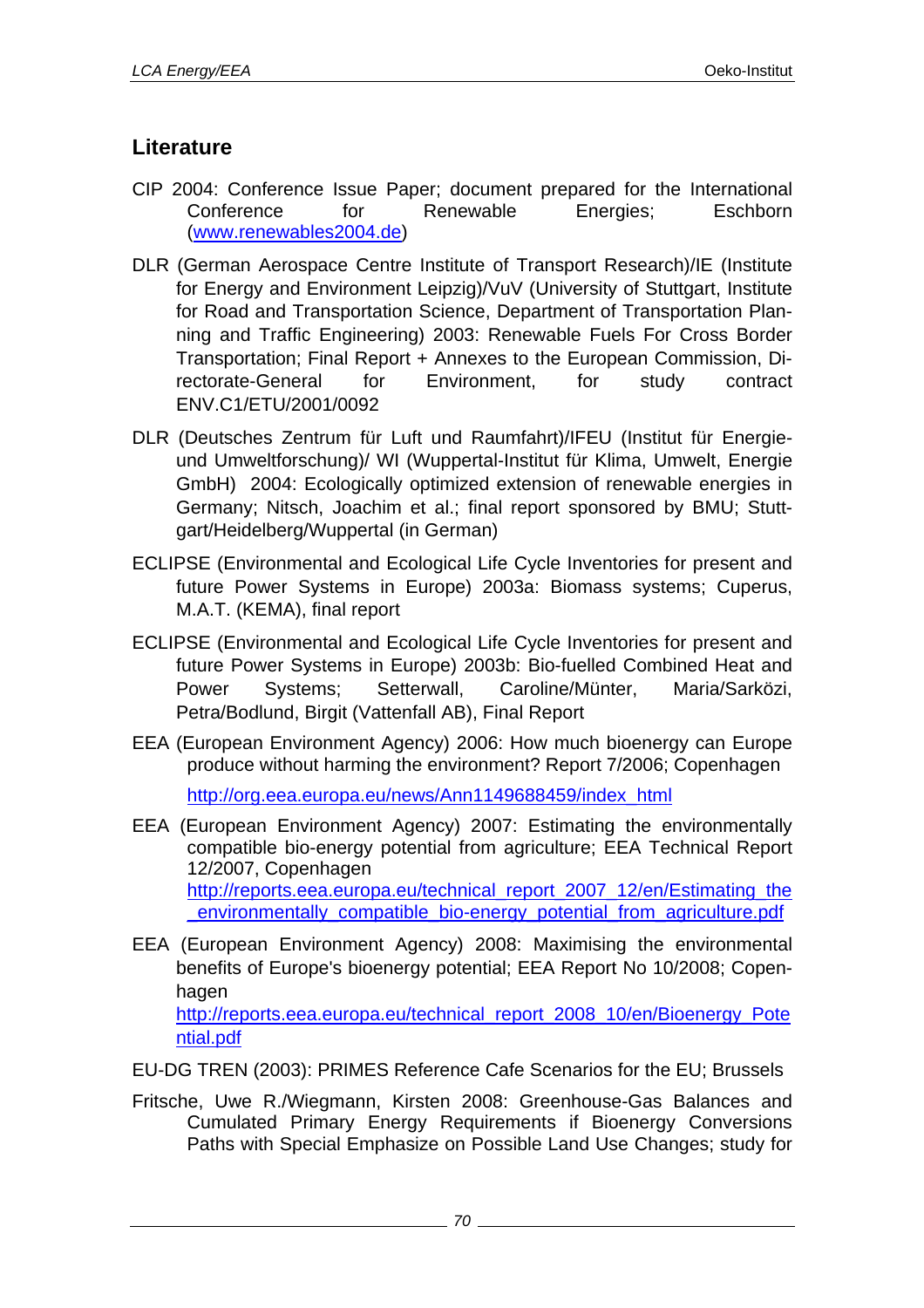WBGU; Berlin (in German) http://www.wbgu.de/wbgu\_jg2008\_ex04.pdf

- GBEP (Global Bioenergy Partnership) 2009: Summary of the GBEP Workshop on Indirect Land Use Change: Status of and Perspectives on Science-Based Policies; held on May 15, 2009 in New York http://www.globalbioenergy.org/fileadmin/user\_upload/gbep/docs/2009\_e vents/Workshop\_ILUC\_NY\_15May\_2009/GBEP\_iLUC\_workshop\_- \_Summary.pdf
- IEA (International Energy Agency) 2006a: Energy Statistics of OECD Countries 2004-2005; Paris
- IEA (International Energy Agency) 2006b: Renewable Energies 2005; Paris
- IEA (International Energy Agency) 2006c: Energy Statistics of Non-OECD Countries 2004-2005; Paris
- IEA (International Energy Agency) 2007a: Oil Information; Paris
- IEA (International Energy Agency) 2007b: Natural Gas Information; Paris
- JRC (European Commission Joint Research Centre) et al. 2008: Well-to-Wheels Analysis of Future Automotive Fuels and Powertrains in the European Context; WTW Report Version 2c; Ispra http://ies.jrc.ec.europa.eu/WTW
- MNP (Milieu en Natuur Planbureau) 2008: Biomass Assessment: Global biomass potentials and their links to food, water, biodiversity, energy demand and economy (main report); Dornburg, Veronica et al.; Bilthoven http://www.mnp.nl/bibliotheek/rapporten/500102012.pdf
- OEKO (Oeko-Institut Institute for applied Ecology) 2003: Energy Balances and Greenhouse-Gas Emissions for fossil Fuel-Cycles and Electricity Generation Processes in Germany for the Years 2000 and 2020; Fritsche, Uwe R.; report for the Council for Sustainable Development; Darmstadt (in German)
- OEKO (Oeko-Institut Institut für angewandte Ökologie e.V.) 2004: Material flow analysis for the sustainable energy use of biomass; Fritsche, Uwe R. et al., Öko-Institut (project coordination) in cooperation with FhI-UMSICHT, IE, IFEU, IZES, TU Braunschweig, TU Munich: final report (in German); sponsored by BMU; Darmstadt (see www.oeko.de/service/bio)
- OEKO (Oeko-Institut Institute for applied Ecology) 2006a: Comparison of Greenhouse-Gas Emissions and Abatement Cost of Nuclear and Alternative Energy Options from a Life cycle Perspective - updated version; Fritsche, Uwe R./Lim, Sui; Darmstadt
- OEKO (Oeko-Institut Institute for applied Ecology) 2006b: Data disaggregation for the greenhouse-gas emissions from upstream oil and gas fuel-cycles; Fritsche, Uwe R. /Rausch, Lothar/Schmidt, Klaus; report prepared for IWO, Darmstadt (in German)
- OEKO (Oeko-Institut Institute for applied Ecology) 2008: GEMIS Version 4.5 internet release, December 2008 www.gemis.de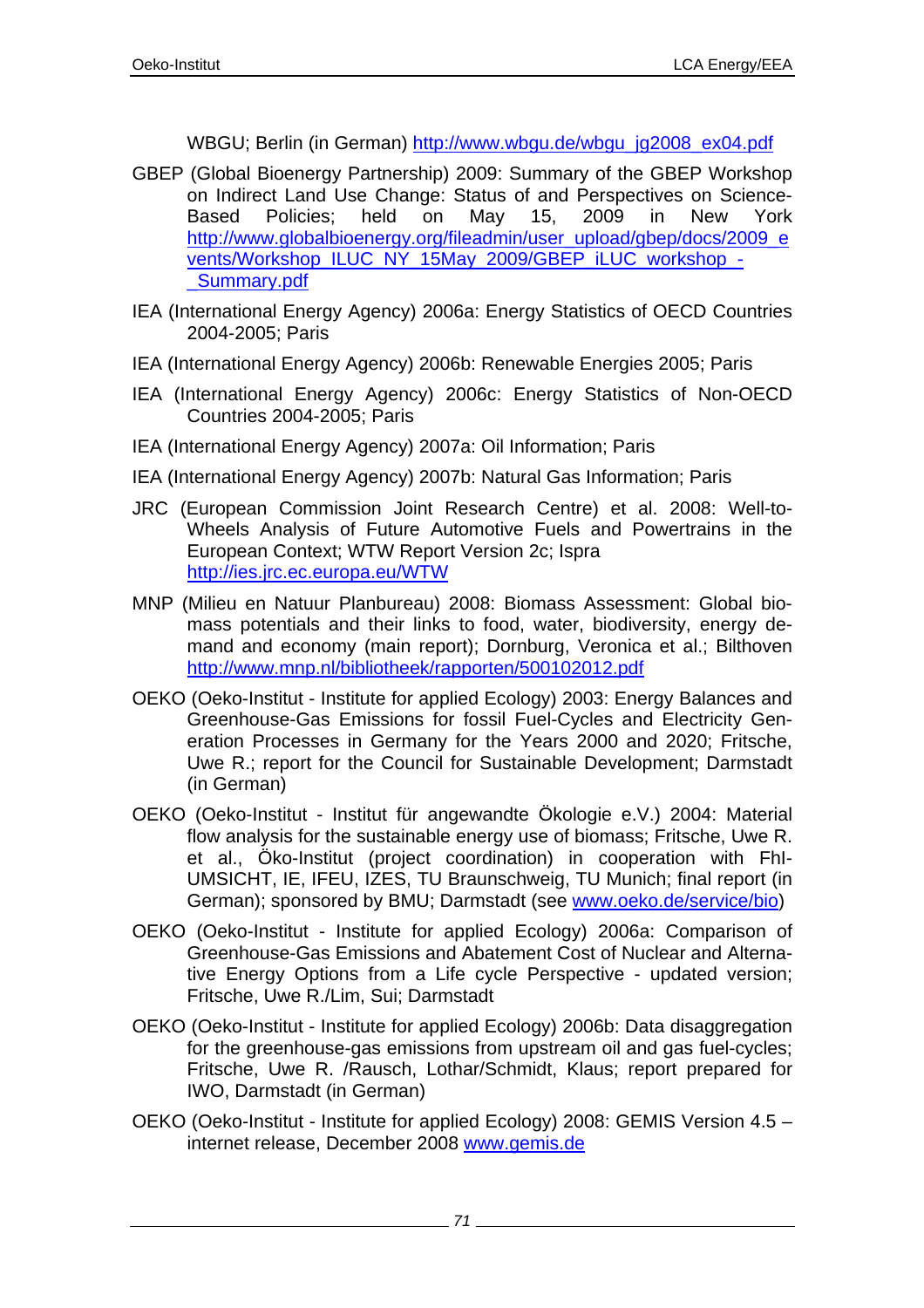OEKO (Oeko-Institut - Institute for applied ecology) 2009: Review of Bioenergy Life-Cycles: Results of Sensitivity Analysis; prepared for UNEP-DTIE; Darmstadt (http://www.unep.fr/energy/bioenergy/documents/)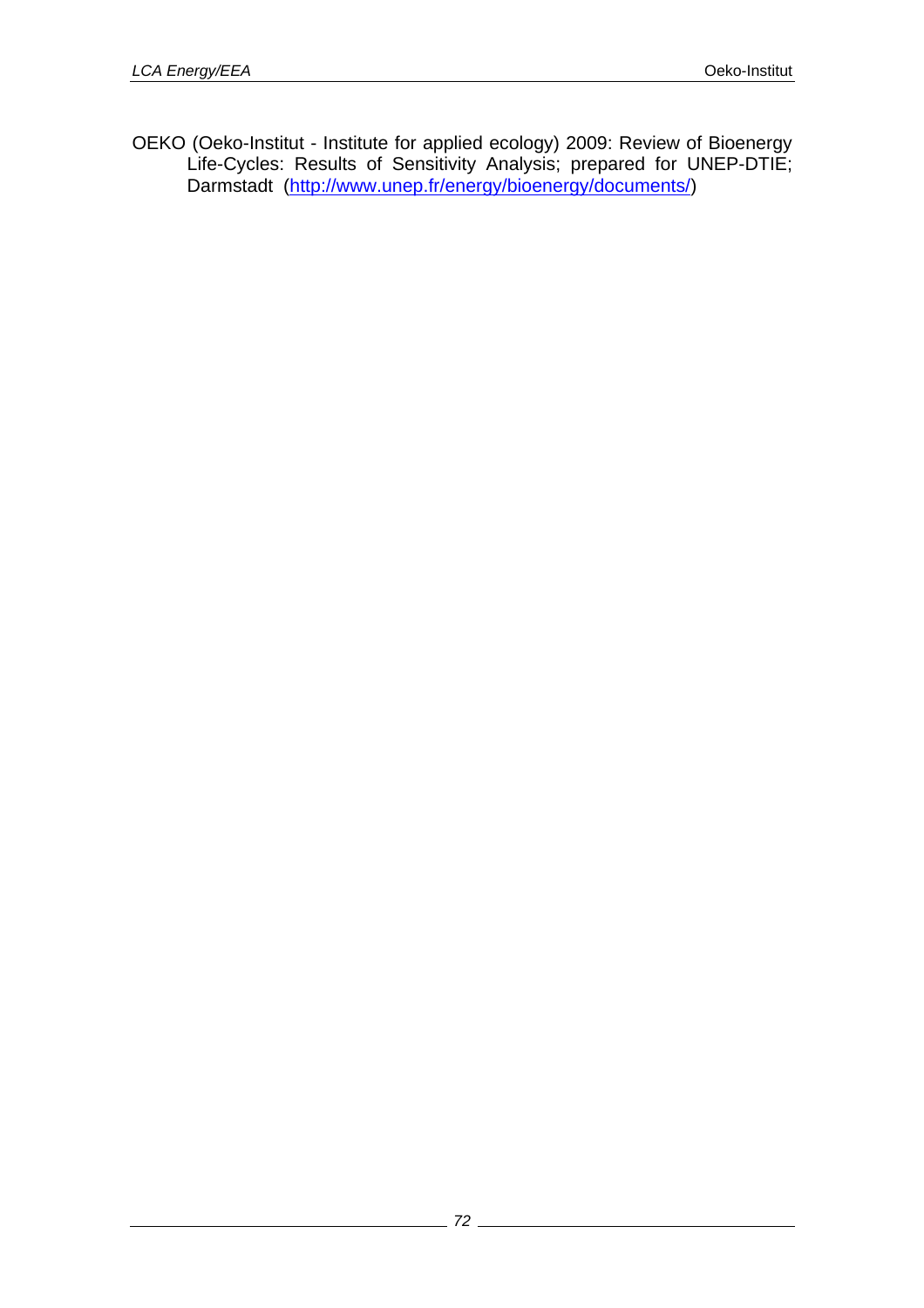### **List of Abbreviations**

| a               | year                                                                                                         |
|-----------------|--------------------------------------------------------------------------------------------------------------|
| AT              | Austria                                                                                                      |
| <b>ATC</b>      | Atlantic Central (environmental zone)                                                                        |
| <b>ATN</b>      | Atlantic North (environmental zone)                                                                          |
| <b>BE</b>       | <b>Belgium</b>                                                                                               |
| <b>BP</b>       | back-pressure                                                                                                |
| <b>BtL</b>      | biomass-to-liquid                                                                                            |
| CC              | combined-cycle                                                                                               |
| <b>CEE</b>      | <b>Central and Eastern Europe</b>                                                                            |
| CH <sub>4</sub> | methane                                                                                                      |
| <b>CHP</b>      | combined heat & power                                                                                        |
| <b>CIP</b>      | Conference Issue Paper (for the renewables 2004 confer-<br>ence)                                             |
| <b>CIS</b>      | Commonwealth of Independent States (former USSR)                                                             |
| CO <sub>2</sub> | carbon dioxide                                                                                               |
| <b>CON</b>      |                                                                                                              |
|                 | Continental (environmental zone)                                                                             |
| <b>CONCAWE</b>  | The Oil Companies' European Association for Environ-<br>ment, Health and Safety in Refining and Distribution |
| <b>CY</b>       | Cyprus                                                                                                       |
| CZ              | <b>Czech Republic</b>                                                                                        |
| DE              | Germany                                                                                                      |
| DK              | <b>Denmark</b>                                                                                               |
| <b>DLR</b>      | German Center for Air and Space (Deutsches Zentrum für<br>Luft- und Raumfahrt - www.dlr.de)                  |
| ES              | Spain                                                                                                        |
| EE              | Estonia                                                                                                      |
| EEA             | European Environment Agency (www.eea.europa.eu)                                                              |
| EJ              | ExaJoule = $1000$ PetaJoule $(PJ) = 1$ million TeraJoule<br>$(TJ) = 1$ billion GigaJoule (GJ)                |
| EtOH            | ethanol                                                                                                      |
| EU-10           | New EU Member States (Accession Countries)                                                                   |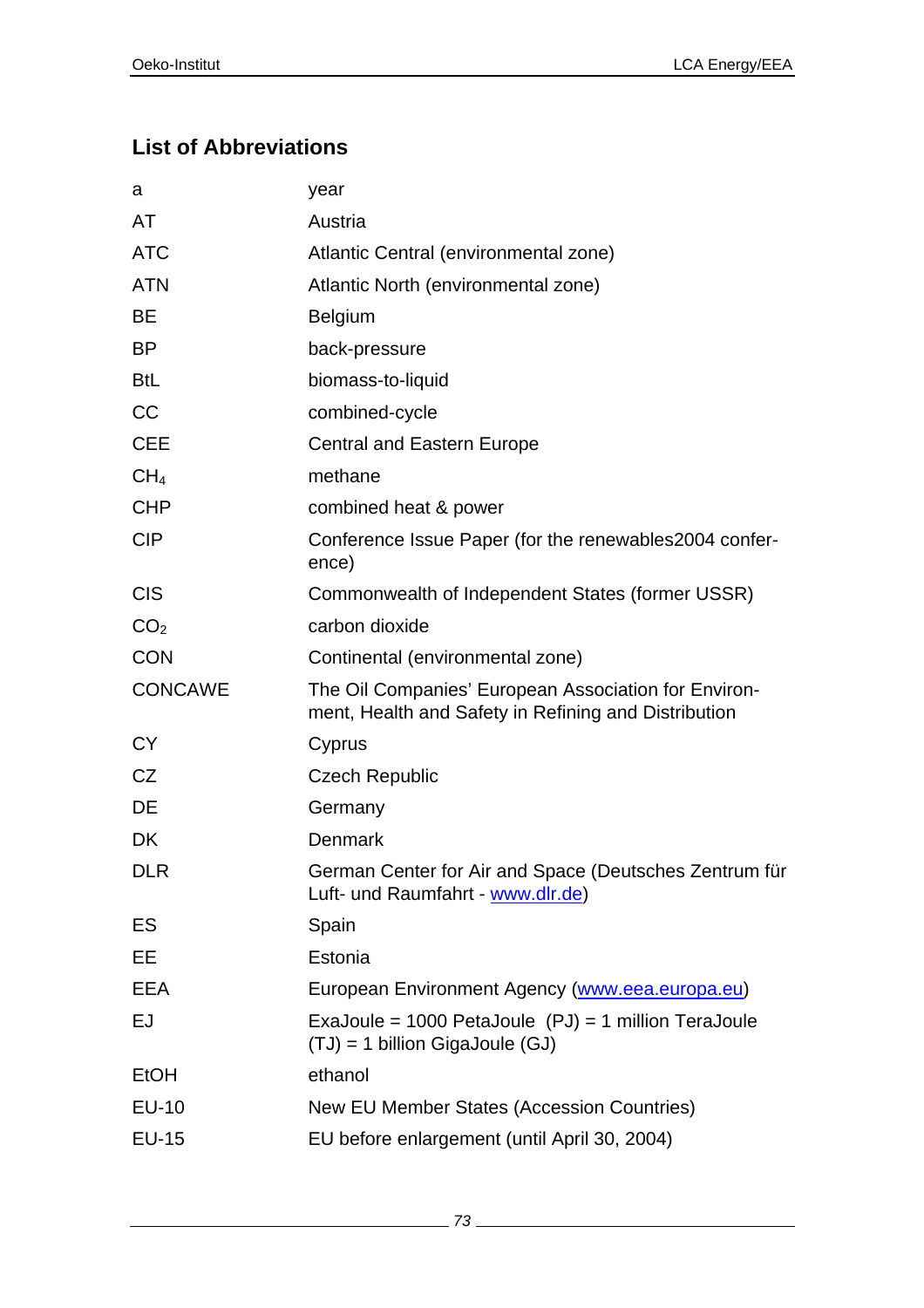| <b>EU-25</b> | EU after enlargement (as of May, 2004)                                                                     |
|--------------|------------------------------------------------------------------------------------------------------------|
| <b>EU-28</b> | EU-25 plus Candidate countries                                                                             |
| <b>EUCAR</b> | European Council for Automotive R&D                                                                        |
| <b>FAME</b>  | fatty acid methy ether                                                                                     |
| FI.          | Finland                                                                                                    |
| <b>FR</b>    | France                                                                                                     |
| <b>GEMIS</b> | Global Emission Model for Integrated Systems<br><u>(www.gemis.de)</u>                                      |
| <b>GHG</b>   | greenhouse-gases                                                                                           |
| GJ           | GigaJoule (10 <sup>9</sup> Joule)                                                                          |
| <b>GR</b>    | Greece                                                                                                     |
| GT           | gas turbine                                                                                                |
| HU           | Hungary                                                                                                    |
| IT.          | Italy                                                                                                      |
| <b>ICE</b>   | internal combustion engine                                                                                 |
| IE           | Ireland                                                                                                    |
| <b>IEA</b>   | International Energy Agency (www.iea.org)                                                                  |
| <b>IFEU</b>  | Institute for Energy and Environment Research (Institut für<br>Energie- und Umweltforschung - www.ifeu.de) |
| <b>IGCC</b>  | integrated gasification combined-cycle                                                                     |
| <b>JRC</b>   | Joint Research Centre of the EU Commission                                                                 |
| <b>LCA</b>   | Life cycle analysis                                                                                        |
| LT.          | Lithuania                                                                                                  |
| LV           | Latvia                                                                                                     |
| LU           | Luxembourg                                                                                                 |
| <b>MED</b>   | Mediterranean (environmental zone)                                                                         |
| MT           | Malta                                                                                                      |
| $N_2O$       | nitrious oxide                                                                                             |
| <b>NL</b>    | <b>Netherlands</b>                                                                                         |
| <b>NO</b>    | Norway                                                                                                     |
| <b>OECD</b>  | Organization for Economic Cooperation and Development<br>(www.oecd.org)                                    |
| <b>OEKO</b>  | Oeko-Institut - Institute for Applied Ecology (www.oeko.de)                                                |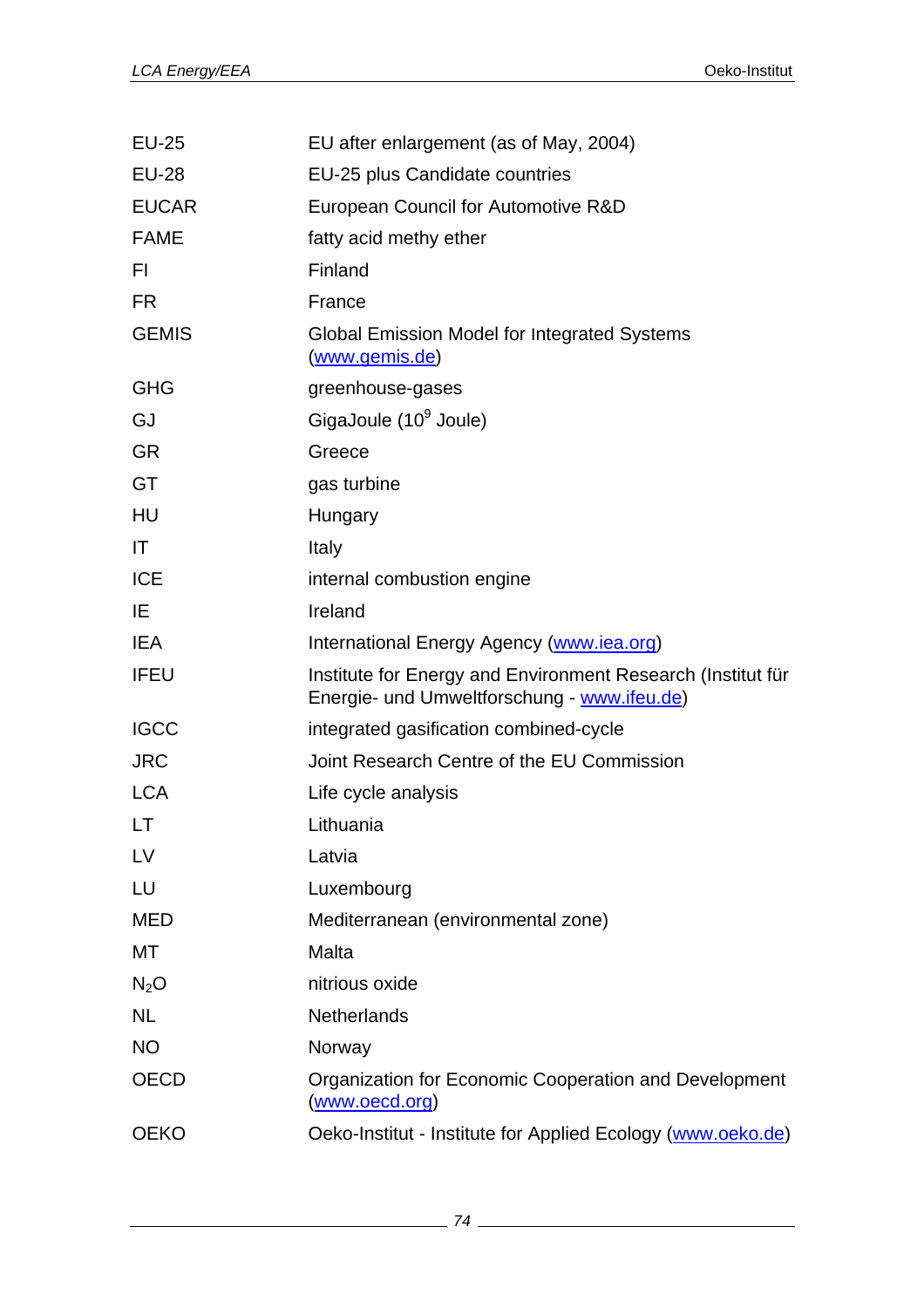| <b>PAN</b>  | Pannonic-Pontic (environmental zone)                                    |
|-------------|-------------------------------------------------------------------------|
| <b>PL</b>   | Poland                                                                  |
| $PM_{10}$   | particulate matter below 10 µm                                          |
| <b>PME</b>  | plant oil methylester                                                   |
| PT          | Portugal                                                                |
| <b>PV</b>   | photovoltaics                                                           |
| <b>PWR</b>  | pressurized water reactor                                               |
| <b>RME</b>  | rapeseed oil methylester                                                |
| <b>RO</b>   | Romania                                                                 |
| <b>ROR</b>  | run-of-river (hydroelectric powerplants)                                |
| <b>RU</b>   | Russia                                                                  |
| <b>SE</b>   | Sweden                                                                  |
| <b>SEGS</b> | solar-thermal electricity generation system (with parabolic<br>troughs) |
| SI          | Slovenia                                                                |
| <b>SK</b>   | Slovakia                                                                |
| <b>SRC</b>  | short-rotation coppice                                                  |
| <b>SRF</b>  | short-rotation forestry                                                 |
| <b>ST</b>   | steam-turbine                                                           |
| t           | tonne (metric)                                                          |
| <b>TJ</b>   | TeraJoule (10 <sup>12</sup> Joule)                                      |
| <b>TR</b>   | Turkey                                                                  |
| <b>UK</b>   | <b>United Kingdom</b>                                                   |
| <b>WP</b>   | whole plant                                                             |
| ΖA          | Republic of South Africa                                                |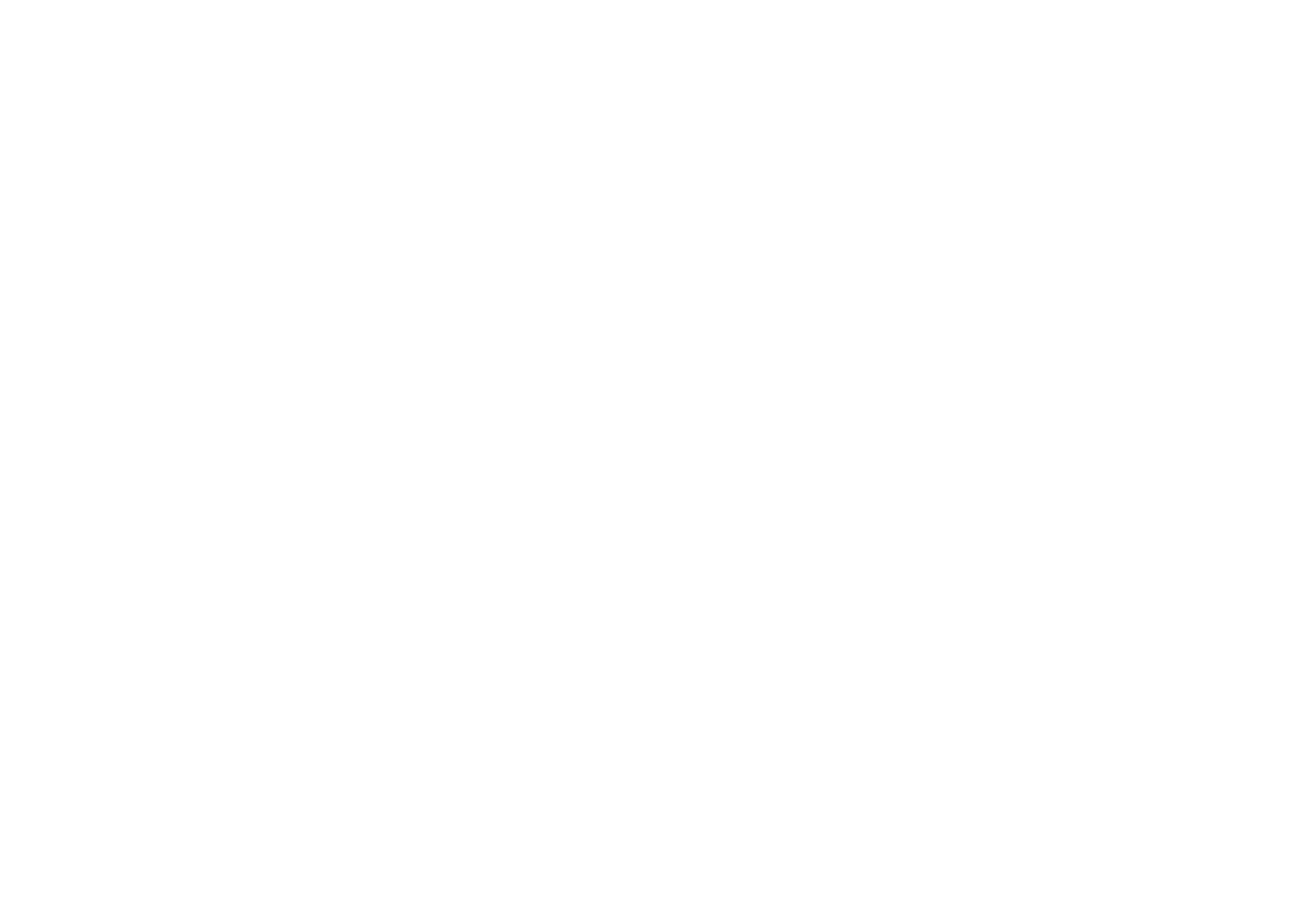# **Appendix: Technical Data and** *Direct* **Emissions of Energy Processes in Europe**

|                                                | <b>Power</b> | eta  | by-<br>product | CO <sub>2</sub> | SO <sub>2</sub> | NO <sub>x</sub> | <b>Partic-</b><br>ulates | <b>CO</b> | <b>NMVOC</b> | CH <sub>4</sub> | $N_2$ O |
|------------------------------------------------|--------------|------|----------------|-----------------|-----------------|-----------------|--------------------------|-----------|--------------|-----------------|---------|
| <b>Process Name</b>                            | [MW]         |      | factor         |                 |                 |                 | $g/GJ_{\text{out}}$      |           |              |                 |         |
| biogas (double-crop)-ICE-cogen ATC-2010/gas50% | 0.5          | 0.35 |                | 0.0             | 70.9            | 171.1           | 4.8                      | 142.6     | 4.2          | 4.8             | 4.8     |
| biogas (double-crop)-ICE-cogen ATC-2030/gas50% | 0.5          | 0.4  |                | 0.0             | 31.0            | 83.2            | 4.2                      | 83.2      | 2.5          | 2.1             | 0.8     |
| biogas (double-crop)-ICE-cogen ATN-2010/gas50% | 0.5          | 0.35 |                | 0.0             | 70.9            | 171.1           | 4.8                      | 142.6     | 4.2          | 4.8             | 4.8     |
| biogas (double-crop)-ICE-cogen ATN-2030/gas50% | 0.5          | 0.4  |                | 0.0             | 31.0            | 83.2            | 4.2                      | 83.2      | 2.5          | 2.1             | 0.8     |
| biogas (double-crop)-ICE-cogen CON-2010/gas50% | 0.5          | 0.35 |                | 0.0             | 70.9            | 171.1           | 4.8                      | 142.6     | 4.2          | 4.8             | 4.8     |
| biogas (double-crop)-ICE-cogen CON-2030/gas50% | 0.5          | 0.4  |                | 0.0             | 31.0            | 83.2            | 4.2                      | 83.2      | 2.5          | 2.1             | $0.8\,$ |
| biogas (double-crop)-ICE-cogen PAN-2010/gas50% | 0.5          | 0.35 |                | 0.0             | 70.9            | 171.1           | 4.8                      | 142.6     | 4.2          | 4.8             | 4.8     |
| biogas (double-crop)-ICE-cogen PAN-2030/gas50% | 0.5          | 0.4  |                | 0.0             | 31.0            | 83.2            | 4.2                      | 83.2      | 2.5          | 2.1             | 0.8     |
| biogas (maize)-ICE-cogen ATC-2010/gas50%       | 0.5          | 0.35 |                | 0.0             | 70.9            | 171.1           | 4.8                      | 142.6     | 4.2          | 4.8             | 4.8     |
| biogas (maize)-ICE-cogen ATC-2030/gas50%       | 0.5          | 0.4  |                | 0.0             | 31.0            | 83.2            | 4.2                      | 83.2      | 2.5          | 2.1             | 0.8     |
| biogas (maize)-ICE-cogen ATN-2010/gas50%       | 0.5          | 0.35 |                | 0.0             | 70.9            | 171.1           | 4.8                      | 142.6     | 4.2          | 4.8             | 4.8     |
| biogas (maize)-ICE-cogen ATN-2030/gas50%       | 0.5          | 0.4  |                | 0.0             | 31.0            | 83.2            | 4.2                      | 83.2      | 2.5          | 2.1             | 0.8     |
| biogas (maize)-ICE-cogen CON-2010/gas50%       | 0.5          | 0.35 |                | 0.0             | 70.9            | 171.1           | 4.8                      | 142.6     | 4.2          | 4.8             | 4.8     |
| biogas (maize)-ICE-cogen CON-2030/gas50%       | 0.5          | 0.4  |                | 0.0             | 31.0            | 83.2            | 4.2                      | 83.2      | 2.5          | 2.1             | 0.8     |
| biogas (maize)-ICE-cogen MED-2010/gas50%       | 0.5          | 0.35 |                | 0.0             | 70.9            | 171.1           | 4.8                      | 142.6     | 4.2          | 4.8             | 4.8     |
| biogas (maize)-ICE-cogen MED-2030/gas50%       | 0.5          | 0.4  |                | 0.0             | 31.0            | 83.2            | 4.2                      | 83.2      | 2.5          | 2.1             | 0.8     |
| biogas (maize)-ICE-cogen PAN-2010/gas50%       | 0.5          | 0.35 |                | 0.0             | 70.9            | 171.1           | 4.8                      | 142.6     | 4.2          | 4.8             | 4.8     |
| biogas (maize)-ICE-cogen PAN-2030/gas50%       | 0.5          | 0.4  |                | 0.0             | 31.0            | 83.2            | 4.2                      | 83.2      | 2.5          | 2.1             | 0.8     |
| biogas (wheat)-ICE-cogen ATC-2010/gas50%       | 0.5          | 0.35 |                | 0.0             | 70.9            | 171.1           | 4.8                      | 142.6     | 4.2          | 4.8             | 4.8     |
| biogas (wheat)-ICE-cogen ATC-2030/gas50%       | 0.5          | 0.4  |                | 0.0             | 31.0            | 83.2            | 4.2                      | 83.2      | 2.5          | 2.1             | 0.8     |
| biogas (wheat)-ICE-cogen ATN-2010/gas50%       | 0.5          | 0.35 |                | 0.0             | 70.9            | 171.1           | 4.8                      | 142.6     | 4.2          | 4.8             | 4.8     |
| biogas (wheat)-ICE-cogen ATN-2030/gas50%       | 0.5          | 0.4  |                | 0.0             | 31.0            | 83.2            | 4.2                      | 83.2      | 2.5          | 2.1             | 0.8     |
| biogas (wheat)-ICE-cogen CON-2010/gas50%       | 0.5          | 0.35 |                | 0.0             | 70.9            | 171.1           | 4.8                      | 142.6     | 4.2          | 4.8             | 4.8     |
| biogas (wheat)-ICE-cogen CON-2030/gas50%       | 0.5          | 0.4  |                | 0.0             | 31.0            | 83.2            | 4.2                      | 83.2      | 2.5          | 2.1             | $0.8\,$ |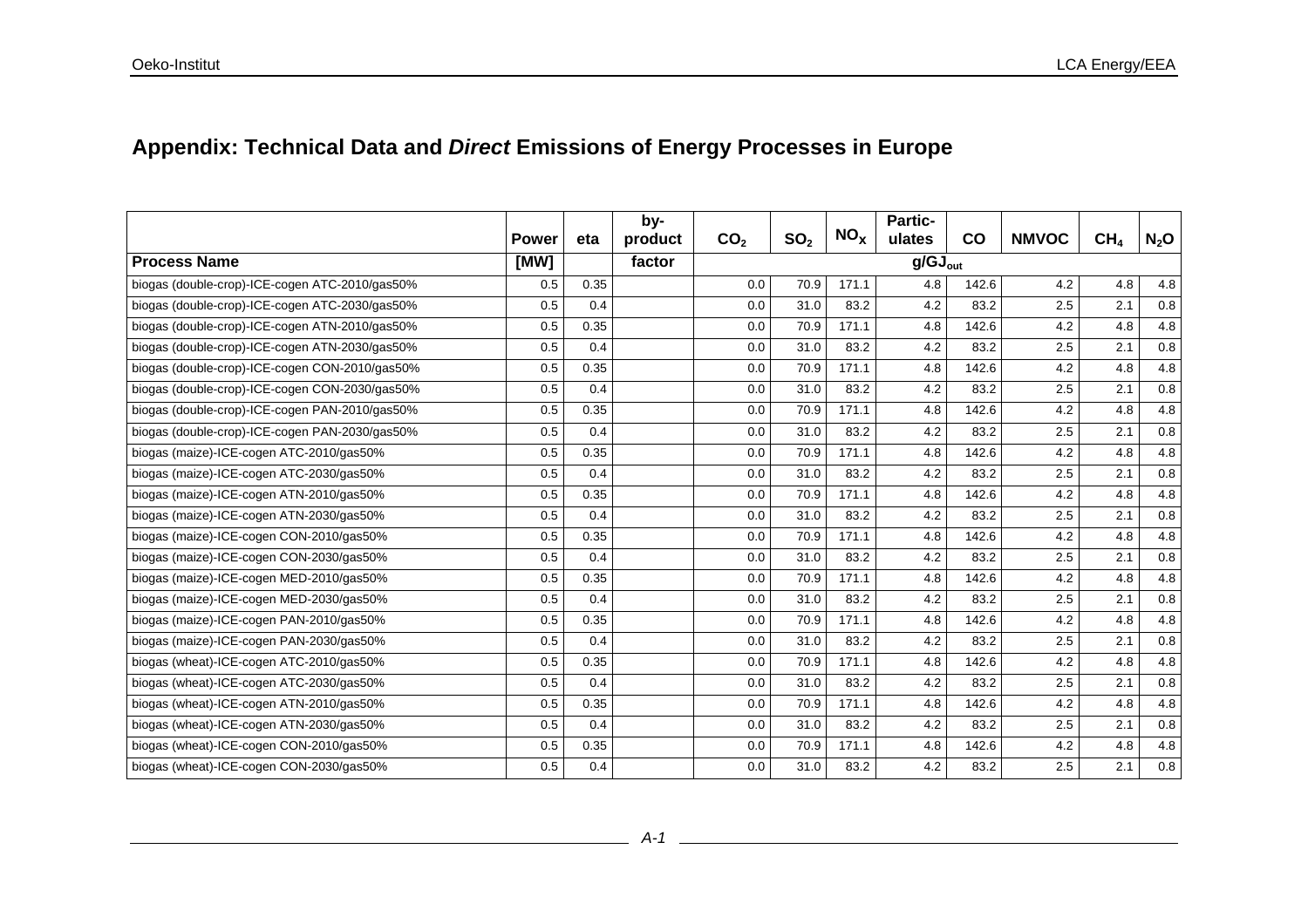|                                            |              |        | by-     |                 |                 |                 | <b>Partic-</b>      |           |              |                 |         |
|--------------------------------------------|--------------|--------|---------|-----------------|-----------------|-----------------|---------------------|-----------|--------------|-----------------|---------|
|                                            | <b>Power</b> | eta    | product | CO <sub>2</sub> | SO <sub>2</sub> | NO <sub>x</sub> | ulates              | <b>CO</b> | <b>NMVOC</b> | CH <sub>4</sub> | $N_2$ O |
| <b>Process Name</b>                        | [MW]         |        | factor  |                 |                 |                 | $g/GJ_{\text{out}}$ |           |              |                 |         |
| biogas (wheat)-ICE-cogen MED-2010/gas50%   | 0.5          | 0.35   |         | 0.0             | 70.9            | 171.1           | 4.8                 | 142.6     | 4.2          | 4.8             | 4.8     |
| biogas (wheat)-ICE-cogen MED-2030/gas50%   | 0.5          | 0.4    |         | 0.0             | 31.0            | 83.2            | 4.2                 | 83.2      | 2.5          | 2.1             | 0.8     |
| biogas (wheat)-ICE-cogen PAN-2010/gas50%   | 0.5          | 0.35   |         | 0.0             | 70.9            | 171.1           | 4.8                 | 142.6     | 4.2          | 4.8             | 4.8     |
| biogas (wheat)-ICE-cogen PAN-2030/gas50%   | 0.5          | 0.4    |         | 0.0             | 31.0            | 83.2            | 4.2                 | 83.2      | 2.5          | 2.1             | 0.8     |
| coal-ST-DE-2010                            | 700.0        | 0.4438 |         | 213,247.8       | 69.9            | 109.0           | 4.1                 | 40.4      | 8.1          | 4.0             | 11.3    |
| coal-ST-DE-2020                            | 700.0        | 0.4609 |         | 203.226.7       | 66.6            | 103.9           | 3.9                 | 38.5      | 7.7          | 3.8             | 10.8    |
| coal-ST-DE-2030                            | 700.0        | 0.5009 |         | 186,347.4       | 61.0            | 63.5            | 3.6                 | 14.1      | 3.5          | 3.5             | 3.5     |
| coal-ST-DE-import-2010                     | 700.0        | 0.4439 |         | 219,092.7       | 81.8            | 107.3           | 4.0                 | 39.8      | 4.0          | 4.0             | 11.1    |
| coal-ST-DE-import-2020                     | 700.0        | 0.4609 |         | 211,012.4       | 78.8            | 103.4           | 3.9                 | 38.3      | 3.8          | 3.8             | 10.7    |
| coal-ST-DE-import-2030                     | 700.0        | 0.4999 |         | 194,551.6       | 36.3            | 63.5            | 3.7                 | 14.1      | 3.5          | 3.5             | 3.5     |
| coal-ST-ES-2010                            | 500.0        | 0.3849 |         | 245,765.3       | 285.1           | 688.6           | 2.4                 | 101.0     | 4.5          | 4.5             | 14.5    |
| coal-ST-ES-2020                            | 500.0        | 0.3999 |         | 236,524.6       | 182.9           | 132.5           | 4.5                 | 88.4      | 4.0          | 4.0             | 13.3    |
| coal-ST-ES-2030                            | 500.0        | 0.4149 |         | 227,974.4       | 176.3           | 127.8           | 4.4                 | 85.2      | 3.8          | 3.8             | 12.8    |
| coal-ST-EU-import-2010                     | 700.0        | 0.4439 |         | 219,092.7       | 81.8            | 107.3           | 4.0                 | 39.8      | 4.0          | 4.0             | 11.1    |
| coal-ST-EU-import-2020                     | 700.0        | 0.4609 |         | 211,012.4       | 78.8            | 103.4           | 3.9                 | 38.3      | 3.8          | 3.8             | 10.7    |
| coal-ST-EU-import-2030                     | 700.0        | 0.4999 |         | 194,551.6       | 36.3            | 63.5            | 3.7                 | 14.1      | 3.5          | 3.5             | 3.5     |
| coal-ST-RU-2010                            | 500.0        | 0.3988 |         | 252,804.7       | 195.7           | 134.5           | 4.9                 | 224.2     | 3.9          | 3.9             | 12.6    |
| coal-ST-RU-2020                            | 500.0        | 0.4388 |         | 229,759.5       | 177.9           | 122.3           | 4.5                 | 203.8     | 3.5          | 3.5             | 11.4    |
| coal-ST-RU-2030                            | 500.0        | 0.4638 |         | 217,374.8       | 168.3           | 115.7           | 4.2                 | 192.8     | 3.3          | 3.3             | 10.8    |
| coal-ST-UK-2010                            | 500.0        | 0.3999 |         | 236.524.6       | 192.5           | 132.5           | 45.3                | 88.4      | 44.2         | 4.4             | 13.3    |
| coal-ST-UK-2020                            | 500.0        | 0.4399 |         | 215,019.8       | 175.0           | 120.5           | 41.2                | 80.3      | 40.2         | 4.0             | 12.0    |
| coal-ST-UK-2030                            | 500.0        | 0.4649 |         | 203,458.4       | 165.6           | 114.0           | 39.0                | 76.0      | 38.0         | 3.8             | 11.4    |
| coal-ST-US-2010                            | 500.0        | 0.3999 |         | 243,518.7       | 181.9           | 133.1           | 34.1                | 88.8      | 44.4         | 4.4             | 13.3    |
| coal-ST-US-2020                            | 500.0        | 0.4399 |         | 221,375.9       | 165.4           | 121.0           | 31.0                | 80.7      | 40.3         | 4.0             | 12.1    |
| coal-ST-US-2030                            | 500.0        | 0.4649 |         | 209.471.5       | 78.2            | 114.5           | 5.9                 | 76.3      | 38.2         | 3.8             | 11.5    |
| dieselmotor-CZ-agriculture-end (100%)-2010 | 1.0          | 1      |         | 74,139.9        | 46.8            | 969.3           | 80.8                | 210.0     | 3.1          | 3.1             | 3.1     |
| dieselmotor-CZ-agriculture-end (100%)-2020 | 1.0          | 1      |         | 74,466.0        | 0.9             | 968.8           | 80.7                | 209.9     | 3.1          | 3.1             | 3.1     |
| dieselmotor-CZ-agriculture-end (100%)-2030 | 1.0          | 1      |         | 74,466.8        | 0.5             | 968.8           | 80.7                | 209.9     | 3.1          | 3.1             | 3.1     |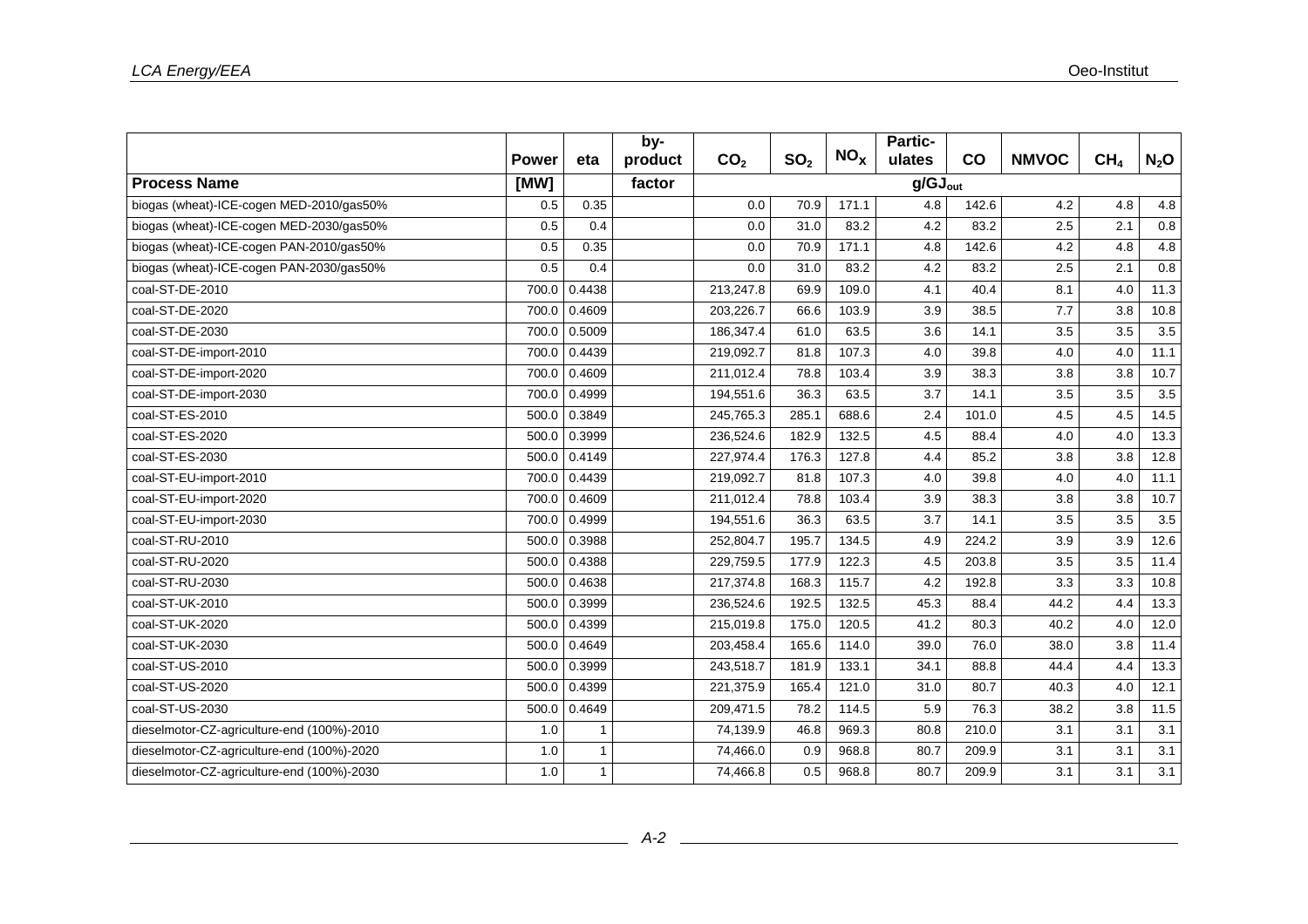|                                              |              |                | by-     |                 |                 |                 | <b>Partic-</b>      |       |              |                 |         |
|----------------------------------------------|--------------|----------------|---------|-----------------|-----------------|-----------------|---------------------|-------|--------------|-----------------|---------|
|                                              | <b>Power</b> | eta            | product | CO <sub>2</sub> | SO <sub>2</sub> | NO <sub>x</sub> | ulates              | co    | <b>NMVOC</b> | CH <sub>4</sub> | $N_2$ O |
| <b>Process Name</b>                          | [MW]         |                | factor  |                 |                 |                 | $g/GJ_{\text{out}}$ |       |              |                 |         |
| dieselmotor-DE-agriculture-end (100%)-2000   | 1.0          | $\overline{1}$ |         | 74,395.7        | 77.4            | 968.9           | 80.7                | 209.9 | 3.1          | 3.1             | 3.1     |
| dieselmotor-DE-agriculture-end (100%)-2010   | 1.0          | $\overline{1}$ |         | 73,669.5        | 1.9             | 798.7           | 63.9                | 159.7 | 3.0          | 1.6             | 1.6     |
| dieselmotor-DE-agriculture-end (100%)-2020   | 1.0          | $\overline{1}$ |         | 74,466.0        | 0.9             | 645.9           | 64.6                | 161.5 | 3.1          | 1.6             | 1.6     |
| dieselmotor-DE-agriculture-end (100%)-2030   | 1.0          | $\overline{1}$ |         | 74,466.0        | 0.5             | 645.9           | 64.6                | 161.5 | 3.1          | 1.6             | 1.6     |
| dieselmotor-EU-agriculture (end-energy)-2010 | 1.0          | -1             |         | 74,416.6        | 46.9            | 807.3           | 64.6                | 161.5 | 3.1          | 1.6             | 1.6     |
| dieselmotor-EU-agriculture (end-energy)-2020 | 1.0          | $\overline{1}$ |         | 74,466.0        | 0.9             | 645.9           | 64.6                | 161.5 | 3.1          | 1.6             | 1.6     |
| dieselmotor-EU-agriculture (end-energy)-2030 | 1.0          | $\overline{1}$ |         | 74,466.0        | 0.9             | 645.9           | 64.6                | 161.5 | 3.1          | 1.6             | 1.6     |
| dieselmotor-HU-agriculture-end (100%)-2010   | 1.0          | $\overline{1}$ |         | 74,139.9        | 46.8            | 969.3           | 80.8                | 210.0 | 3.1          | 3.1             | 3.1     |
| dieselmotor-HU-agriculture-end (100%)-2020   | 1.0          | $\overline{1}$ |         | 74,466.0        | 0.9             | 968.8           | 80.7                | 209.9 | 3.1          | 3.1             | 3.1     |
| dieselmotor-HU-agriculture-end (100%)-2030   | 1.0          | -1             |         | 74,466.8        | 0.5             | 968.8           | 80.7                | 209.9 | 3.1          | 3.1             | 3.1     |
| dieselmotor-PL-agriculture-end (100%)-2010   | 1.0          | $\overline{1}$ |         | 74,139.9        | 46.8            | 969.3           | 80.8                | 210.0 | 3.1          | 3.1             | 3.1     |
| dieselmotor-PL-agriculture-end (100%)-2020   | 1.0          | $\overline{1}$ |         | 74,466.0        | 0.9             | 807.3           | 80.7                | 209.9 | 3.1          | 3.1             | 3.1     |
| dieselmotor-PL-agriculture-end (100%)-2030   | 1.0          | $\mathbf 1$    |         | 74,466.8        | 0.5             | 807.3           | 80.7                | 209.9 | 3.1          | 3.1             | 3.1     |
| dieselmotor-RO-agriculture-end (100%)-2010   | 1.0          | $\overline{1}$ |         | 74,054.1        | 93.6            | 968.8           | 80.7                | 209.9 | 3.1          | 3.1             | 3.1     |
| dieselmotor-RO-agriculture-end (100%)-2020   | 1.0          | -1             |         | 74,416.6        | 46.9            | 968.8           | 80.7                | 209.9 | 3.1          | 3.1             | 3.1     |
| dieselmotor-RO-agriculture-end (100%)-2030   | 1.0          | $\overline{1}$ |         | 74,416.6        | 46.9            | 968.8           | 80.7                | 209.9 | 3.1          | 3.1             | 3.1     |
| farming\double-cropping-optimal-ATC-2010     | 0.0          | $\overline{1}$ |         | 0.0             | 0.0             | 0.0             | 0.0                 | 0.0   | 0.0          | 0.0             | 14.0    |
| farming\double-cropping-optimal-ATC-2020     | 0.0          | $\overline{1}$ |         | 0.0             | 0.0             | 0.0             | 0.0                 | 0.0   | 0.0          | 0.0             | 12.0    |
| farming\double-cropping-optimal-ATC-2030     | 0.0          | $\overline{1}$ |         | 0.0             | 0.0             | 0.0             | 0.0                 | 0.0   | 0.0          | 0.0             | 10.0    |
| farming\double-cropping-optimal-ATN-2010     | 0.0          | $\overline{1}$ |         | 0.0             | 0.0             | 0.0             | 0.0                 | 0.0   | 0.0          | 0.0             | 14.0    |
| farming\double-cropping-optimal-ATN-2020     | 0.0          | $\overline{1}$ |         | 0.0             | 0.0             | 0.0             | 0.0                 | 0.0   | 0.0          | 0.0             | 12.0    |
| farming\double-cropping-optimal-ATN-2030     | 0.0          | $\overline{1}$ |         | 0.0             | 0.0             | 0.0             | 0.0                 | 0.0   | 0.0          | 0.0             | 10.0    |
| farming\double-cropping-optimal-CON-2010     | 0.0          | $\overline{1}$ |         | 0.0             | 0.0             | 0.0             | 0.0                 | 0.0   | 0.0          | 0.0             | 14.0    |
| farming\double-cropping-optimal-CON-2020     | 0.0          | $\overline{1}$ |         | 0.0             | 0.0             | 0.0             | 0.0                 | 0.0   | 0.0          | 0.0             | 12.0    |
| farming\double-cropping-optimal-CON-2030     | 0.0          | $\overline{1}$ |         | 0.0             | 0.0             | 0.0             | 0.0                 | 0.0   | 0.0          | 0.0             | 10.0    |
| farming\double-cropping-optimal-PAN-2010     | 0.0          | $\overline{1}$ |         | 0.0             | 0.0             | 0.0             | 0.0                 | 0.0   | 0.0          | 0.0             | 10.0    |
| farming\double-cropping-optimal-PAN-2020     | 0.0          | $\overline{1}$ |         | 0.0             | 0.0             | 0.0             | 0.0                 | 0.0   | 0.0          | 0.0             | 9.0     |
| farming\double-cropping-optimal-PAN-2030     | 0.0          | $\mathbf 1$    |         | 0.0             | 0.0             | 0.0             | 0.0                 | 0.0   | 0.0          | 0.0             | 8.0     |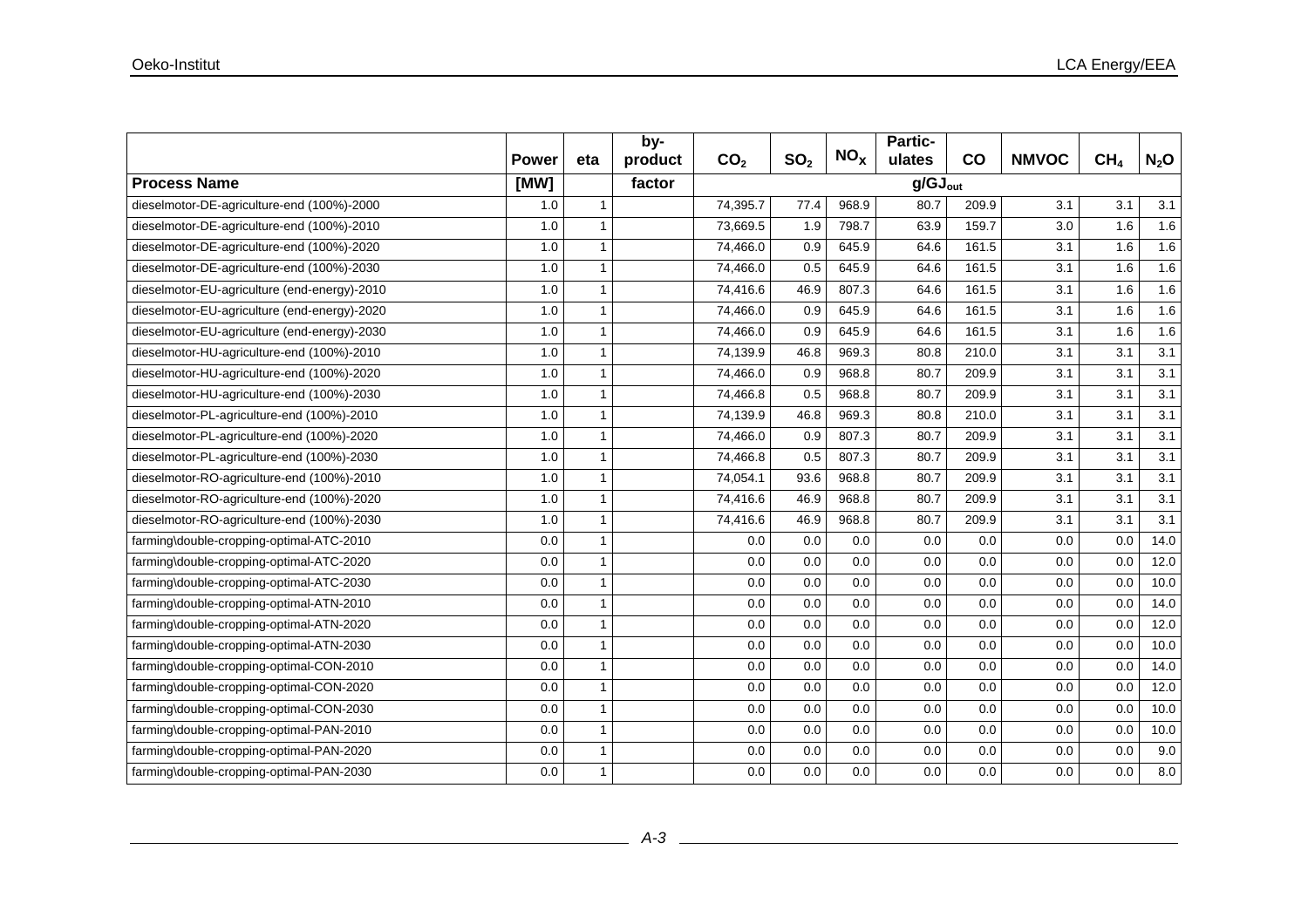|                                             |              |                          | by-     |                 |                 |                 | Partic-             |     |              |                 |         |
|---------------------------------------------|--------------|--------------------------|---------|-----------------|-----------------|-----------------|---------------------|-----|--------------|-----------------|---------|
|                                             | <b>Power</b> | eta                      | product | CO <sub>2</sub> | SO <sub>2</sub> | NO <sub>x</sub> | ulates              | CO  | <b>NMVOC</b> | CH <sub>4</sub> | $N_2$ O |
| <b>Process Name</b>                         | [MW]         |                          | factor  |                 |                 |                 | $q/GJ_{\text{out}}$ |     |              |                 |         |
| farming\double-cropping-suboptimal-ATC-2010 | 0.0          | $\overline{1}$           |         | 0.0             | 0.0             | 0.0             | 0.0                 | 0.0 | 0.0          | 0.0             | 21.0    |
| farming\double-cropping-suboptimal-ATC-2020 | 0.0          | $\overline{\mathbf{1}}$  |         | 0.0             | 0.0             | 0.0             | 0.0                 | 0.0 | 0.0          | 0.0             | 18.0    |
| farming\double-cropping-suboptimal-ATC-2030 | 0.0          | $\overline{1}$           |         | 0.0             | 0.0             | 0.0             | 0.0                 | 0.0 | 0.0          | 0.0             | 16.0    |
| farming\double-cropping-suboptimal-ATN-2010 | 0.0          | $\overline{1}$           |         | 0.0             | 0.0             | 0.0             | 0.0                 | 0.0 | 0.0          | 0.0             | 24.0    |
| farming\double-cropping-suboptimal-ATN-2020 | 0.0          | $\overline{1}$           |         | 0.0             | 0.0             | 0.0             | 0.0                 | 0.0 | 0.0          | 0.0             | 22.0    |
| farming\double-cropping-suboptimal-ATN-2030 | 0.0          | $\overline{1}$           |         | 0.0             | 0.0             | 0.0             | 0.0                 | 0.0 | 0.0          | 0.0             | 18.0    |
| farming\double-cropping-suboptimal-CON-2010 | 0.0          | -1                       |         | 0.0             | 0.0             | 0.0             | 0.0                 | 0.0 | 0.0          | 0.0             | 17.0    |
| farming\double-cropping-suboptimal-CON-2020 | 0.0          | $\overline{1}$           |         | 0.0             | 0.0             | 0.0             | 0.0                 | 0.0 | 0.0          | 0.0             | 15.0    |
| farming\double-cropping-suboptimal-CON-2030 | 0.0          | $\overline{1}$           |         | 0.0             | 0.0             | 0.0             | 0.0                 | 0.0 | 0.0          | 0.0             | 13.0    |
| farming\double-cropping-suboptimal-PAN-2010 | 0.0          | $\overline{\phantom{a}}$ |         | 0.0             | 0.0             | 0.0             | 0.0                 | 0.0 | 0.0          | 0.0             | 14.0    |
| farming\double-cropping-suboptimal-PAN-2020 | 0.0          | $\overline{1}$           |         | 0.0             | 0.0             | 0.0             | 0.0                 | 0.0 | 0.0          | 0.0             | 12.0    |
| farming\double-cropping-suboptimal-PAN-2030 | 0.0          | $\overline{1}$           |         | 0.0             | 0.0             | 0.0             | 0.0                 | 0.0 | 0.0          | 0.0             | 10.0    |
| farming\giant-reed-MED-2010                 | 0.0          | $\overline{1}$           |         | 0.0             | 0.0             | 0.0             | 0.0                 | 0.0 | 0.0          | 0.0             | 3.0     |
| farming\giant-reed-MED-2020                 | 0.0          | $\overline{1}$           |         | 0.0             | 0.0             | 0.0             | 0.0                 | 0.0 | 0.0          | 0.0             | 2.0     |
| farming\giant-reed-MED-2030                 | 0.0          | 1                        |         | 0.0             | 0.0             | 0.0             | 0.0                 | 0.0 | 0.0          | 0.0             | 2.0     |
| farming\maize-corn-ATC-2010                 | 0.0          | $\overline{1}$           |         | 0.0             | 0.0             | 0.0             | 0.0                 | 0.0 | 0.0          | 0.0             | 21.0    |
| farming\maize-corn-ATC-2020                 | 0.0          | $\overline{1}$           |         | 0.0             | 0.0             | 0.0             | 0.0                 | 0.0 | 0.0          | 0.0             | 19.0    |
| farming\maize-corn-ATC-2030                 | 0.0          | $\overline{1}$           |         | 0.0             | 0.0             | 0.0             | 0.0                 | 0.0 | 0.0          | 0.0             | 18.0    |
| farming\maize-corn-ATN-2010                 | 0.0          | $\overline{1}$           |         | 0.0             | 0.0             | 0.0             | 0.0                 | 0.0 | 0.0          | 0.0             | 24.0    |
| farming\maize-corn-ATN-2020                 | 0.0          | -1                       |         | 0.0             | 0.0             | 0.0             | 0.0                 | 0.0 | 0.0          | 0.0             | 22.0    |
| farming\maize-corn-ATN-2030                 | 0.0          | $\overline{1}$           |         | 0.0             | 0.0             | 0.0             | 0.0                 | 0.0 | 0.0          | 0.0             | 21.0    |
| farming\maize-corn-CON-2010                 | 0.0          | $\overline{1}$           |         | 0.0             | 0.0             | 0.0             | 0.0                 | 0.0 | 0.0          | 0.0             | 17.0    |
| farming\maize-corn-CON-2020                 | 0.0          | $\overline{1}$           |         | 0.0             | 0.0             | 0.0             | 0.0                 | 0.0 | 0.0          | 0.0             | 16.0    |
| farming\maize-corn-CON-2030                 | 0.0          | $\overline{1}$           |         | 0.0             | 0.0             | 0.0             | 0.0                 | 0.0 | 0.0          | 0.0             | 15.0    |
| farming\maize-corn-MED-2010                 | 0.0          | 1                        |         | 0.0             | 0.0             | 0.0             | 0.0                 | 0.0 | 0.0          | 0.0             | 24.0    |
| farming\maize-corn-MED-2020                 | 0.0          | $\overline{1}$           |         | 0.0             | 0.0             | 0.0             | 0.0                 | 0.0 | 0.0          | 0.0             | 22.0    |
| farming\maize-corn-MED-2030                 | 0.0          | $\overline{1}$           |         | 0.0             | 0.0             | 0.0             | 0.0                 | 0.0 | 0.0          | 0.0             | 21.0    |
| farming\maize-corn-PAN-2010                 | 0.0          | $\overline{1}$           |         | 0.0             | 0.0             | 0.0             | 0.0                 | 0.0 | 0.0          | 0.0             | 14.0    |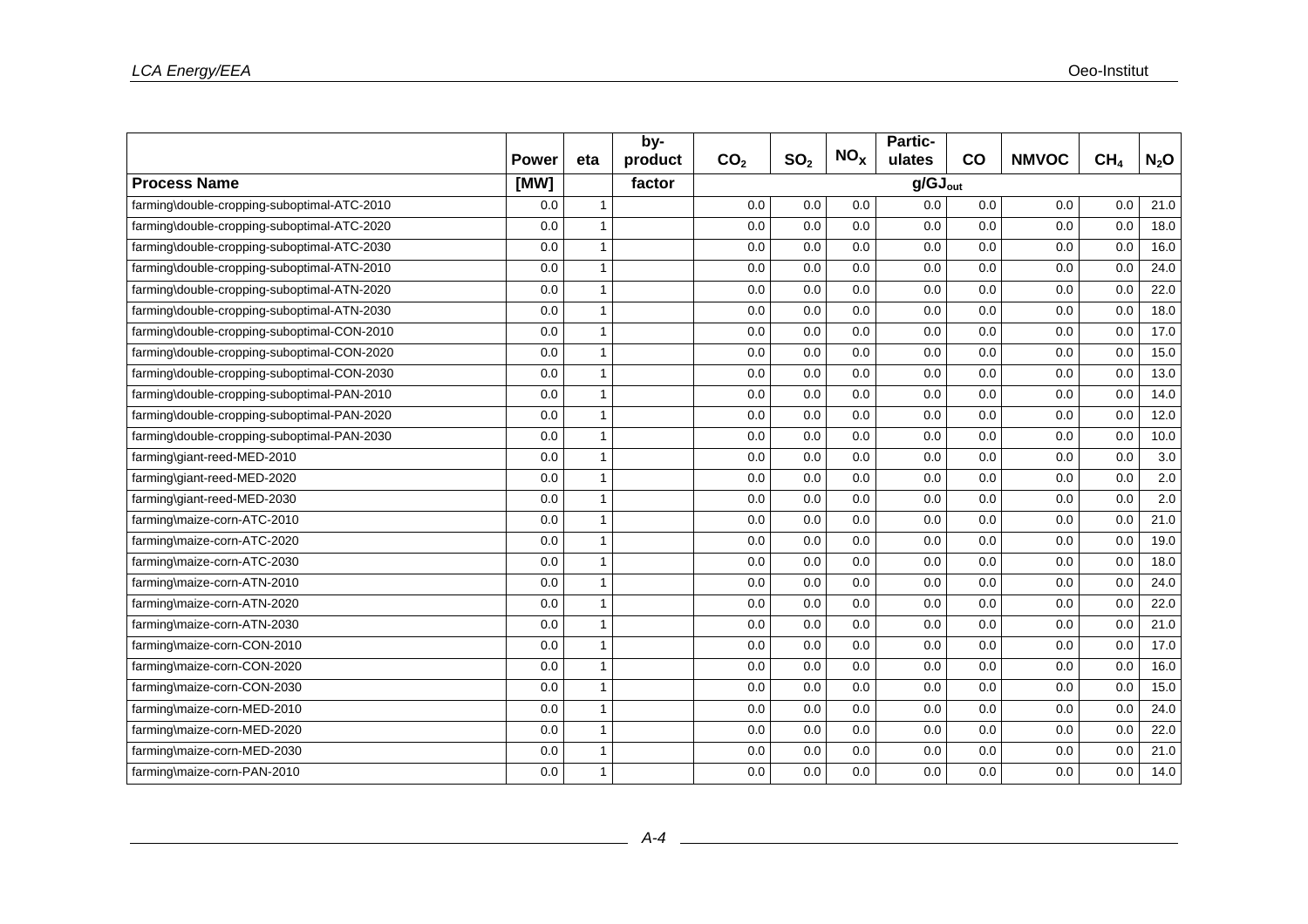|                              |              |                | by-     |                 |                 |                 | Partic-             |     |              |                 |         |
|------------------------------|--------------|----------------|---------|-----------------|-----------------|-----------------|---------------------|-----|--------------|-----------------|---------|
|                              | <b>Power</b> | eta            | product | CO <sub>2</sub> | SO <sub>2</sub> | NO <sub>x</sub> | ulates              | co  | <b>NMVOC</b> | CH <sub>4</sub> | $N_2$ O |
| <b>Process Name</b>          | [MW]         |                | factor  |                 |                 |                 | $g/GJ_{\text{out}}$ |     |              |                 |         |
| farming\maize-corn-PAN-2020  | 0.0          | $\overline{1}$ |         | 0.0             | 0.0             | 0.0             | 0.0                 | 0.0 | 0.0          | 0.0             | 13.0    |
| farming\maize-corn-PAN-2030  | 0.0          | $\overline{1}$ |         | 0.0             | 0.0             | 0.0             | 0.0                 | 0.0 | 0.0          | 0.0             | 12.0    |
| farming\maize-whole-ATC-2010 | 0.0          | $\overline{1}$ |         | 0.0             | 0.0             | 0.0             | 0.0                 | 0.0 | 0.0          | 0.0             | 21.0    |
| farming\maize-whole-ATC-2020 | 0.0          | $\overline{1}$ |         | 0.0             | 0.0             | 0.0             | 0.0                 | 0.0 | 0.0          | 0.0             | 18.0    |
| farming\maize-whole-ATC-2030 | 0.0          | $\overline{1}$ |         | 0.0             | 0.0             | 0.0             | 0.0                 | 0.0 | 0.0          | 0.0             | 16.0    |
| farming\maize-whole-ATN-2010 | 0.0          | $\overline{1}$ |         | 0.0             | 0.0             | 0.0             | 0.0                 | 0.0 | 0.0          | 0.0             | 24.0    |
| farming\maize-whole-ATN-2020 | 0.0          | $\overline{1}$ |         | 0.0             | 0.0             | 0.0             | 0.0                 | 0.0 | 0.0          | 0.0             | 22.0    |
| farming\maize-whole-ATN-2030 | 0.0          | $\overline{1}$ |         | 0.0             | 0.0             | 0.0             | 0.0                 | 0.0 | 0.0          | 0.0             | 18.0    |
| farming\maize-whole-CON-2010 | 0.0          | $\overline{1}$ |         | 0.0             | 0.0             | 0.0             | 0.0                 | 0.0 | 0.0          | 0.0             | 17.0    |
| farming\maize-whole-CON-2020 | 0.0          | -1             |         | 0.0             | 0.0             | 0.0             | 0.0                 | 0.0 | 0.0          | 0.0             | 15.0    |
| farming\maize-whole-CON-2030 | 0.0          | $\overline{1}$ |         | 0.0             | 0.0             | 0.0             | 0.0                 | 0.0 | 0.0          | 0.0             | 13.0    |
| farming\maize-whole-MED-2010 | 0.0          | $\overline{1}$ |         | 0.0             | 0.0             | 0.0             | 0.0                 | 0.0 | 0.0          | 0.0             | 24.0    |
| farming\maize-whole-MED-2020 | 0.0          | $\overline{1}$ |         | 0.0             | 0.0             | 0.0             | 0.0                 | 0.0 | 0.0          | 0.0             | 22.0    |
| farming\maize-whole-MED-2030 | 0.0          | $\overline{1}$ |         | 0.0             | 0.0             | 0.0             | 0.0                 | 0.0 | 0.0          | 0.0             | 18.0    |
| farming\maize-whole-PAN-2010 | 0.0          | -1             |         | 0.0             | 0.0             | 0.0             | 0.0                 | 0.0 | 0.0          | 0.0             | 14.0    |
| farming\maize-whole-PAN-2020 | 0.0          | $\overline{1}$ |         | 0.0             | 0.0             | 0.0             | 0.0                 | 0.0 | 0.0          | 0.0             | 12.0    |
| farming\maize-whole-PAN-2030 | 0.0          | $\overline{1}$ |         | 0.0             | 0.0             | 0.0             | 0.0                 | 0.0 | 0.0          | 0.0             | 10.0    |
| farming\miscanthus-ATC-2010  | 0.0          | $\overline{1}$ |         | 0.0             | 0.0             | 0.0             | 0.0                 | 0.0 | 0.0          | 0.0             | 3.0     |
| farming\miscanthus-ATC-2020  | 0.0          | $\overline{1}$ |         | 0.0             | 0.0             | 0.0             | 0.0                 | 0.0 | 0.0          | 0.0             | 2.0     |
| farming\miscanthus-ATC-2030  | 0.0          | $\overline{1}$ |         | 0.0             | 0.0             | 0.0             | 0.0                 | 0.0 | 0.0          | 0.0             | 2.0     |
| farming\miscanthus-MED-2010  | 0.0          | $\overline{1}$ |         | 0.0             | 0.0             | 0.0             | 0.0                 | 0.0 | 0.0          | 0.0             | 3.0     |
| farming\miscanthus-MED-2020  | 0.0          | $\overline{1}$ |         | 0.0             | 0.0             | 0.0             | 0.0                 | 0.0 | 0.0          | 0.0             | 2.0     |
| farming\miscanthus-MED-2030  | 0.0          | $\mathbf{1}$   |         | 0.0             | 0.0             | 0.0             | 0.0                 | 0.0 | 0.0          | 0.0             | 2.0     |
| farming\miscanthus-PAN-2010  | 0.0          | $\overline{1}$ |         | 0.0             | 0.0             | 0.0             | 0.0                 | 0.0 | 0.0          | 0.0             | 3.0     |
| farming\miscanthus-PAN-2020  | 0.0          | 1              |         | 0.0             | 0.0             | 0.0             | 0.0                 | 0.0 | 0.0          | 0.0             | 3.0     |
| farming\miscanthus-PAN-2030  | 0.0          | $\overline{1}$ |         | 0.0             | 0.0             | 0.0             | 0.0                 | 0.0 | 0.0          | 0.0             | 3.0     |
| farming\rapeseed-ATC-2010    | 0.0          | $\overline{1}$ |         | 0.0             | 0.0             | 0.0             | 0.0                 | 0.0 | 0.0          | 0.0             | 29.0    |
| farming\rapeseed-ATC-2020    | 0.0          | $\mathbf 1$    |         | 0.0             | 0.0             | 0.0             | 0.0                 | 0.0 | 0.0          | 0.0             | 29.0    |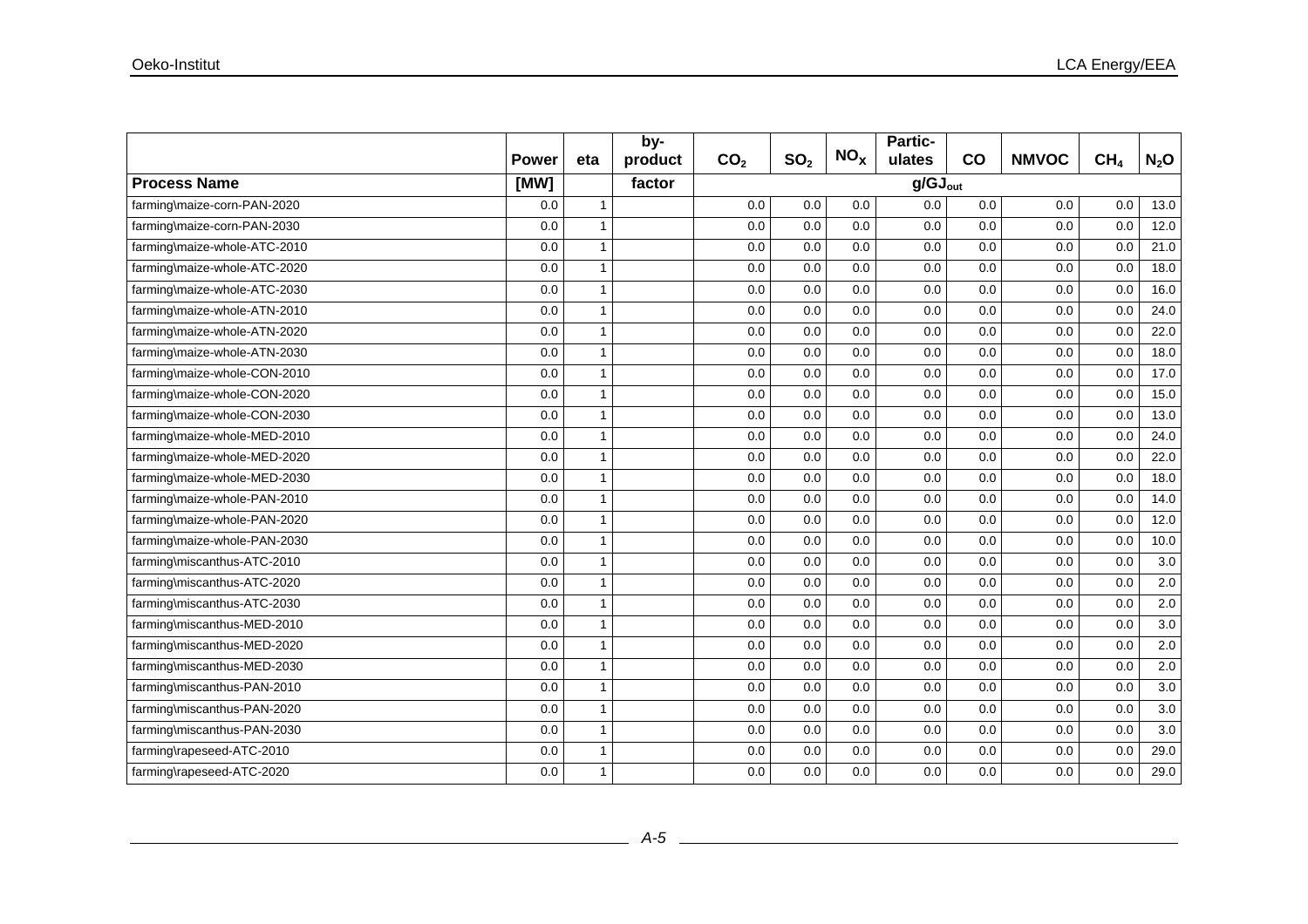|                                | <b>Power</b> |                | by-     |                 | SO <sub>2</sub> | NO <sub>x</sub> | Partic-             | co  |              | CH <sub>4</sub> |         |
|--------------------------------|--------------|----------------|---------|-----------------|-----------------|-----------------|---------------------|-----|--------------|-----------------|---------|
|                                |              | eta            | product | CO <sub>2</sub> |                 |                 | ulates              |     | <b>NMVOC</b> |                 | $N_2$ O |
| <b>Process Name</b>            | [MW]         |                | factor  |                 |                 |                 | $g/GJ_{\text{out}}$ |     |              |                 |         |
| farming\rapeseed-ATC-2030      | 0.0          | $\mathbf{1}$   |         | 0.0             | 0.0             | 0.0             | 0.0                 | 0.0 | 0.0          | 0.0             | 28.0    |
| farming\rapeseed-CON-2010      | 0.0          | $\mathbf{1}$   |         | 0.0             | 0.0             | 0.0             | 0.0                 | 0.0 | 0.0          | 0.0             | 26.0    |
| farming\rapeseed-CON-2020      | 0.0          | $\overline{1}$ |         | 0.0             | 0.0             | 0.0             | 0.0                 | 0.0 | 0.0          | 0.0             | 25.0    |
| farming\rapeseed-CON-2030      | 0.0          | $\mathbf{1}$   |         | 0.0             | 0.0             | 0.0             | 0.0                 | 0.0 | 0.0          | 0.0             | 24.0    |
| farming\rapeseed-PAN-2010      | 0.0          | 1              |         | 0.0             | 0.0             | 0.0             | 0.0                 | 0.0 | 0.0          | 0.0             | 46.0    |
| farming\rapeseed-PAN-2020      | 0.0          | $\mathbf{1}$   |         | 0.0             | 0.0             | 0.0             | 0.0                 | 0.0 | 0.0          | 0.0             | 45.0    |
| farming\rapeseed-PAN-2030      | 0.0          | $\mathbf{1}$   |         | 0.0             | 0.0             | 0.0             | 0.0                 | 0.0 | 0.0          | 0.0             | 44.0    |
| farming\sorghum-MED-2010       | 0.0          | $\mathbf{1}$   |         | 0.0             | 0.0             | 0.0             | 0.0                 | 0.0 | 0.0          | 0.0             | 7.0     |
| farming\sorghum-MED-2020       | 0.0          | $\mathbf{1}$   |         | 0.0             | 0.0             | 0.0             | 0.0                 | 0.0 | 0.0          | 0.0             | 8.0     |
| farming\sorghum-MED-2030       | 0.0          | $\mathbf{1}$   |         | 0.0             | 0.0             | 0.0             | 0.0                 | 0.0 | 0.0          | 0.0             | 5.0     |
| farming\SRF (poplar)-ATC-2010  | 0.0          | $\mathbf{1}$   |         | 0.0             | 0.0             | 0.0             | 0.0                 | 0.0 | 0.0          | 0.0             | 3.0     |
| farming\SRF (poplar)-ATC-2020  | 0.0          | $\overline{1}$ |         | 0.0             | 0.0             | 0.0             | 0.0                 | 0.0 | 0.0          | 0.0             | 2.0     |
| farming\SRF (poplar)-ATC-2030  | 0.0          | $\mathbf{1}$   |         | 0.0             | 0.0             | 0.0             | 0.0                 | 0.0 | 0.0          | 0.0             | 2.0     |
| farming\SRF (poplar)-ATN-2010  | 0.0          | $\overline{1}$ |         | 0.0             | 0.0             | 0.0             | 0.0                 | 0.0 | 0.0          | 0.0             | 3.0     |
| farming\SRF (poplar)-ATN-2020  | 0.0          | 1              |         | 0.0             | 0.0             | 0.0             | 0.0                 | 0.0 | 0.0          | 0.0             | 3.0     |
| farming\SRF (poplar)-ATN-2030  | 0.0          | $\overline{1}$ |         | 0.0             | 0.0             | 0.0             | 0.0                 | 0.0 | 0.0          | 0.0             | 3.0     |
| farming\SRF (poplar)-CON-2010  | 0.0          | $\mathbf{1}$   |         | 0.0             | 0.0             | 0.0             | 0.0                 | 0.0 | 0.0          | 0.0             | 3.0     |
| farming\SRF (poplar)-CON-2020  | 0.0          | $\mathbf{1}$   |         | 0.0             | 0.0             | 0.0             | 0.0                 | 0.0 | 0.0          | 0.0             | 3.0     |
| farming\SRF (poplar)-CON-2030  | 0.0          | $\mathbf{1}$   |         | 0.0             | 0.0             | 0.0             | 0.0                 | 0.0 | 0.0          | 0.0             | 3.0     |
| farming\SRF (poplar)-PAN-2010  | 0.0          | 1              |         | 0.0             | 0.0             | 0.0             | 0.0                 | 0.0 | 0.0          | 0.0             | 4.0     |
| farming\SRF (poplar)-PAN-2020  | 0.0          | $\overline{1}$ |         | 0.0             | 0.0             | 0.0             | 0.0                 | 0.0 | 0.0          | 0.0             | 4.0     |
| farming\SRF (poplar)-PAN-2030  | 0.0          | $\mathbf{1}$   |         | 0.0             | 0.0             | 0.0             | 0.0                 | 0.0 | 0.0          | 0.0             | 3.0     |
| farming\sugarbeet-DE-2010      | 0.0          | 1              |         | 2,580.5         | 0.5             | 27.8            | 2.4                 | 8.2 | 4.6          | 0.1             | 27.4    |
| farming\sugarbeet-DE-2020      | 0.0          | $\mathbf{1}$   |         | 2,483.2         | 0.5             | 26.8            | 2.3                 | 7.9 | 4.5          | 0.1             | 27.4    |
| farming\sugarbeet-DE-2030      | 0.0          | $\overline{1}$ |         | 2,397.6         | 0.5             | 25.8            | 2.2                 | 7.6 | 4.3          | 0.1             | 27.3    |
| farming\sunflowerseed-MED-2010 | 0.0          | 1              |         | 0.0             | 0.0             | 0.0             | 0.0                 | 0.0 | 0.0          | 0.0             | 44.0    |
| farming\sunflowerseed-MED-2020 | 0.0          | $\mathbf{1}$   |         | 0.0             | 0.0             | 0.0             | 0.0                 | 0.0 | 0.0          | 0.0             | 43.0    |
| farming\sunflowerseed-MED-2030 | 0.0          | 1              |         | 0.0             | 0.0             | 0.0             | 0.0                 | 0.0 | 0.0          | 0.0             | 42.0    |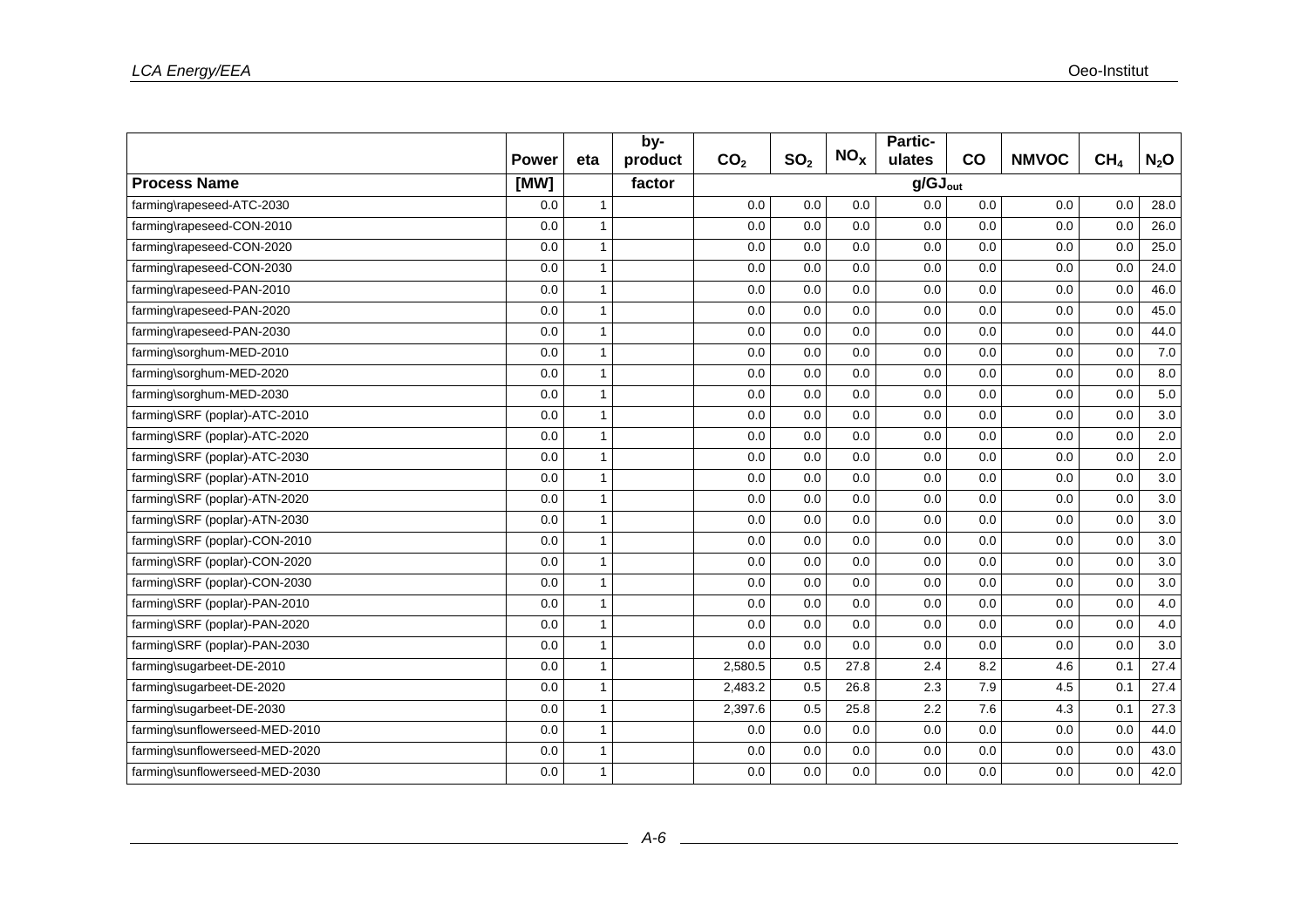|                              |              |                         | by-     |                 |                 | NO <sub>x</sub> | Partic-             |     |              |                 |         |
|------------------------------|--------------|-------------------------|---------|-----------------|-----------------|-----------------|---------------------|-----|--------------|-----------------|---------|
|                              | <b>Power</b> | eta                     | product | CO <sub>2</sub> | SO <sub>2</sub> |                 | ulates              | co  | <b>NMVOC</b> | CH <sub>4</sub> | $N_2$ O |
| <b>Process Name</b>          | [MW]         |                         | factor  |                 |                 |                 | $g/GJ_{\text{out}}$ |     |              |                 |         |
| farming\switchgrass-ATC-2010 | 0.0          | $\overline{1}$          |         | 0.0             | 0.0             | 0.0             | 0.0                 | 0.0 | 0.0          | 0.0             | 3.0     |
| farming\switchgrass-ATC-2020 | 0.0          | $\overline{1}$          |         | 0.0             | 0.0             | 0.0             | 0.0                 | 0.0 | 0.0          | 0.0             | 2.0     |
| farming\switchgrass-ATC-2030 | 0.0          | $\overline{\mathbf{1}}$ |         | 0.0             | 0.0             | 0.0             | 0.0                 | 0.0 | 0.0          | 0.0             | 2.0     |
| farming\switchgrass-ATN-2010 | 0.0          | $\overline{1}$          |         | 0.0             | 0.0             | 0.0             | 0.0                 | 0.0 | 0.0          | 0.0             | 3.0     |
| farming\switchgrass-ATN-2020 | 0.0          | $\overline{\mathbf{1}}$ |         | 0.0             | 0.0             | 0.0             | 0.0                 | 0.0 | 0.0          | 0.0             | 2.0     |
| farming\switchgrass-ATN-2030 | 0.0          | $\overline{1}$          |         | 0.0             | 0.0             | 0.0             | 0.0                 | 0.0 | 0.0          | 0.0             | 2.0     |
| farming\switchgrass-CON-2010 | 0.0          | $\overline{1}$          |         | 0.0             | 0.0             | 0.0             | 0.0                 | 0.0 | 0.0          | 0.0             | 3.0     |
| farming\switchgrass-CON-2020 | 0.0          | $\overline{\mathbf{1}}$ |         | 0.0             | 0.0             | 0.0             | 0.0                 | 0.0 | 0.0          | 0.0             | 2.0     |
| farming\switchgrass-CON-2030 | 0.0          | $\overline{1}$          |         | 0.0             | 0.0             | 0.0             | 0.0                 | 0.0 | 0.0          | 0.0             | 2.0     |
| farming\switchgrass-PAN-2010 | 0.0          | $\overline{1}$          |         | 0.0             | 0.0             | 0.0             | 0.0                 | 0.0 | 0.0          | 0.0             | 3.0     |
| farming\switchgrass-PAN-2020 | 0.0          | $\overline{1}$          |         | 0.0             | 0.0             | 0.0             | 0.0                 | 0.0 | 0.0          | 0.0             | 3.0     |
| farming\switchgrass-PAN-2030 | 0.0          | $\mathbf{1}$            |         | 0.0             | 0.0             | 0.0             | 0.0                 | 0.0 | 0.0          | 0.0             | 3.0     |
| farming\wheat-seeds-ATC-2010 | 0.0          | -1                      |         | 0.0             | 0.0             | 0.0             | 0.0                 | 0.0 | 0.0          | 0.0             | 21.0    |
| farming\wheat-seeds-ATC-2020 | 0.0          | $\overline{1}$          |         | 0.0             | 0.0             | 0.0             | 0.0                 | 0.0 | 0.0          | 0.0             | 19.0    |
| farming\wheat-seeds-ATC-2030 | 0.0          | $\overline{1}$          |         | 0.0             | 0.0             | 0.0             | 0.0                 | 0.0 | 0.0          | 0.0             | 18.0    |
| farming\wheat-seeds-ATN-2010 | 0.0          | $\mathbf{1}$            |         | 0.0             | 0.0             | 0.0             | 0.0                 | 0.0 | 0.0          | 0.0             | 24.0    |
| farming\wheat-seeds-ATN-2020 | 0.0          | $\overline{1}$          |         | 0.0             | 0.0             | 0.0             | 0.0                 | 0.0 | 0.0          | 0.0             | 22.0    |
| farming\wheat-seeds-ATN-2030 | 0.0          | 1                       |         | 0.0             | 0.0             | 0.0             | 0.0                 | 0.0 | 0.0          | 0.0             | 21.0    |
| farming\wheat-seeds-CON-2010 | 0.0          | $\overline{1}$          |         | 0.0             | 0.0             | 0.0             | 0.0                 | 0.0 | 0.0          | 0.0             | 17.0    |
| farming\wheat-seeds-CON-2020 | 0.0          | 1                       |         | 0.0             | 0.0             | 0.0             | 0.0                 | 0.0 | 0.0          | 0.0             | 16.0    |
| farming\wheat-seeds-CON-2030 | 0.0          | $\mathbf{1}$            |         | 0.0             | 0.0             | 0.0             | 0.0                 | 0.0 | 0.0          | 0.0             | 15.0    |
| farming\wheat-seeds-MED-2010 | 0.0          | $\mathbf{1}$            |         | 0.0             | 0.0             | 0.0             | 0.0                 | 0.0 | 0.0          | 0.0             | 10.0    |
| farming\wheat-seeds-MED-2020 | 0.0          | 1                       |         | 0.0             | 0.0             | 0.0             | 0.0                 | 0.0 | 0.0          | 0.0             | 10.0    |
| farming\wheat-seeds-MED-2030 | 0.0          | $\overline{1}$          |         | 0.0             | 0.0             | 0.0             | 0.0                 | 0.0 | 0.0          | 0.0             | 9.0     |
| farming\wheat-seeds-PAN-2010 | 0.0          | $\overline{1}$          |         | 0.0             | 0.0             | 0.0             | 0.0                 | 0.0 | 0.0          | 0.0             | 14.0    |
| farming\wheat-seeds-PAN-2020 | 0.0          | $\overline{1}$          |         | 0.0             | 0.0             | 0.0             | 0.0                 | 0.0 | 0.0          | 0.0             | 13.0    |
| farming\wheat-seeds-PAN-2030 | 0.0          | $\overline{1}$          |         | 0.0             | 0.0             | 0.0             | 0.0                 | 0.0 | 0.0          | 0.0             | 12.0    |
| farming\wheat-whole-ATC-2010 | 0.0          | -1                      |         | 0.0             | 0.0             | 0.0             | 0.0                 | 0.0 | 0.0          | 0.0             | 17.0    |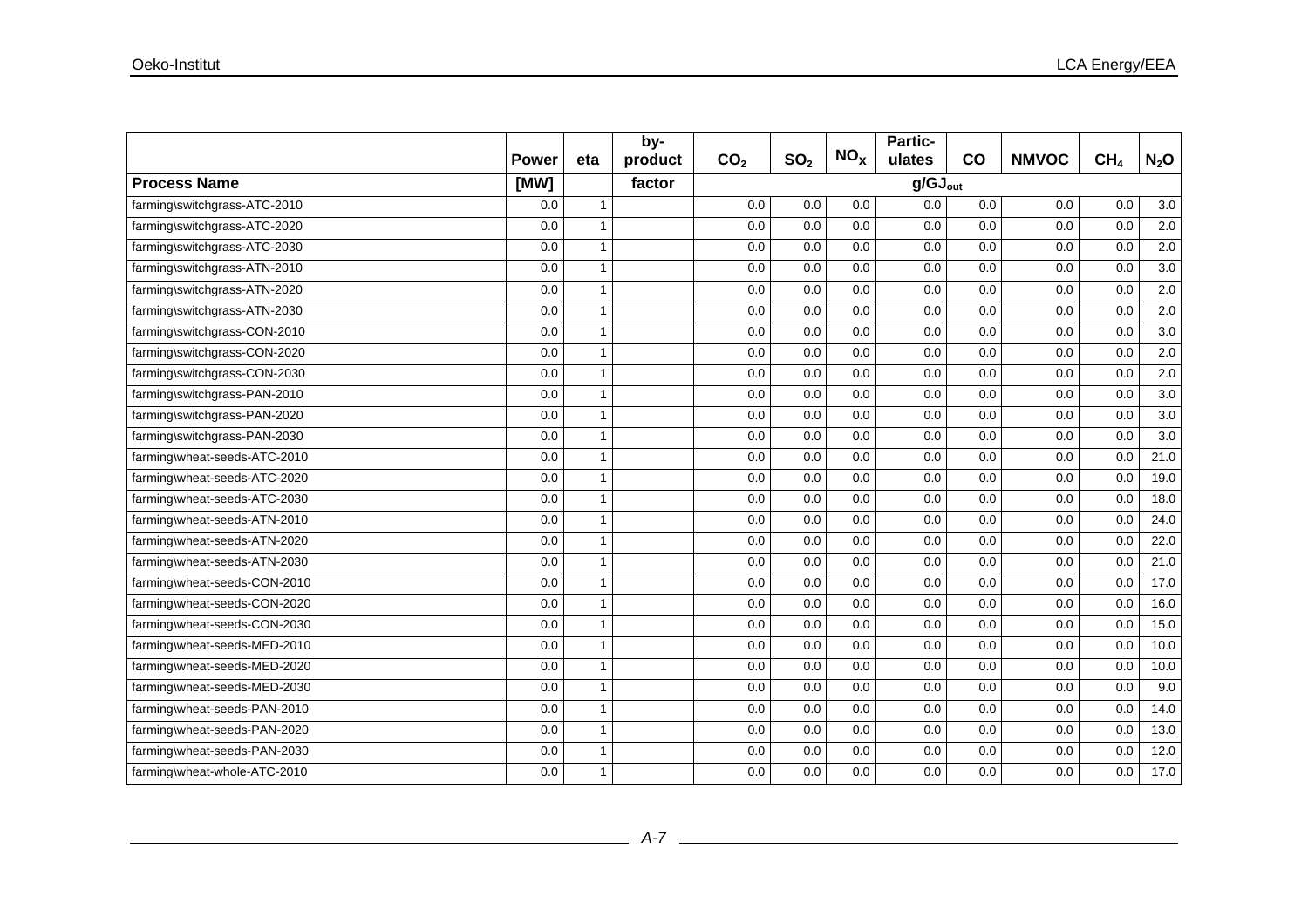|                                                       | <b>Power</b> | eta            | by-<br>product | CO <sub>2</sub> | SO <sub>2</sub> | NO <sub>x</sub> | <b>Partic-</b><br>ulates | co  | <b>NMVOC</b> | CH <sub>4</sub> | $N_2$ O |
|-------------------------------------------------------|--------------|----------------|----------------|-----------------|-----------------|-----------------|--------------------------|-----|--------------|-----------------|---------|
| <b>Process Name</b>                                   | [MW]         |                | factor         |                 |                 |                 | $g/GJ_{\text{out}}$      |     |              |                 |         |
| farming\wheat-whole-ATC-2020                          | 0.0          | $\mathbf{1}$   |                | 0.0             | 0.0             | 0.0             | 0.0                      | 0.0 | 0.0          | 0.0             | 15.0    |
| farming\wheat-whole-ATC-2030                          | 0.0          | $\mathbf{1}$   |                | 0.0             | 0.0             | 0.0             | 0.0                      | 0.0 | 0.0          | 0.0             | 13.0    |
| farming\wheat-whole-ATN-2010                          | 0.0          | $\mathbf{1}$   |                | 0.0             | 0.0             | 0.0             | 0.0                      | 0.0 | 0.0          | 0.0             | 14.0    |
| farming\wheat-whole-ATN-2020                          | 0.0          | $\overline{1}$ |                | 0.0             | 0.0             | 0.0             | 0.0                      | 0.0 | 0.0          | 0.0             | 12.0    |
| farming\wheat-whole-ATN-2030                          | 0.0          | $\mathbf{1}$   |                | 0.0             | 0.0             | 0.0             | 0.0                      | 0.0 | 0.0          | 0.0             | 10.0    |
| farming\wheat-whole-CON-2010                          | 0.0          | $\mathbf{1}$   |                | 0.0             | 0.0             | 0.0             | 0.0                      | 0.0 | 0.0          | 0.0             | 14.0    |
| farming\wheat-whole-CON-2020                          | 0.0          | $\mathbf{1}$   |                | 0.0             | 0.0             | 0.0             | 0.0                      | 0.0 | 0.0          | 0.0             | 12.0    |
| farming\wheat-whole-CON-2030                          | 0.0          | $\mathbf{1}$   |                | 0.0             | 0.0             | 0.0             | 0.0                      | 0.0 | 0.0          | 0.0             | 10.0    |
| farming\wheat-whole-MED-2010                          | 0.0          | $\overline{1}$ |                | 0.0             | 0.0             | 0.0             | 0.0                      | 0.0 | 0.0          | 0.0             | 7.0     |
| farming\wheat-whole-MED-2020                          | 0.0          | $\overline{1}$ |                | 0.0             | 0.0             | 0.0             | 0.0                      | 0.0 | 0.0          | 0.0             | 6.0     |
| farming\wheat-whole-MED-2030                          | 0.0          | $\mathbf{1}$   |                | 0.0             | 0.0             | 0.0             | 0.0                      | 0.0 | 0.0          | 0.0             | $5.0\,$ |
| farming\wheat-whole-PAN-2010                          | 0.0          | $\mathbf{1}$   |                | 0.0             | 0.0             | 0.0             | 0.0                      | 0.0 | 0.0          | 0.0             | 7.0     |
| farming\wheat-whole-PAN-2020                          | 0.0          | $\mathbf{1}$   |                | 0.0             | 0.0             | 0.0             | 0.0                      | 0.0 | 0.0          | 0.0             | 6.0     |
| farming\wheat-whole-PAN-2030                          | 0.0          | $\overline{1}$ |                | 0.0             | 0.0             | 0.0             | 0.0                      | 0.0 | 0.0          | 0.0             | 5.0     |
| fermentation\bio-EtOH-ligno (maize-WP)-ATC-2010/gross | 100.0        | 0.55           | 0.041          | 0.0             | 7.9             | 23.7            | 0.0                      | 2.8 | 17.6         | 1.9             | 0.3     |
| fermentation\bio-EtOH-ligno (maize-WP)-ATC-2010/net   | 100.0        | 0.55           |                | 0.0             | 7.9             | 23.7            | 0.0                      | 2.8 | 17.6         | 1.9             | 0.3     |
| fermentation\bio-EtOH-ligno (maize-WP)-ATC-2020/gross | 100.0        | 0.55           | 0.041          | 0.0             | 7.9             | 23.7            | 0.0                      | 2.8 | 17.6         | 1.9             | 0.3     |
| fermentation\bio-EtOH-ligno (maize-WP)-ATC-2020/net   | 100.0        | 0.55           |                | 0.0             | 7.9             | 23.7            | 0.0                      | 2.8 | 17.6         | 1.9             | 0.3     |
| fermentation\bio-EtOH-ligno (maize-WP)-ATC-2030/gross | 100.0        | 0.6            | 0.041          | 0.0             | 7.9             | 23.7            | 0.0                      | 2.8 | 17.6         | 1.9             | 0.3     |
| fermentation\bio-EtOH-ligno (maize-WP)-ATC-2030/net   | 100.0        | 0.6            |                | 0.0             | 7.9             | 23.7            | 0.0                      | 2.8 | 17.6         | 1.9             | 0.3     |
| fermentation\bio-EtOH-ligno (maize-WP)-ATN-2020/net   | 100.0        | 0.55           |                | 0.0             | 7.9             | 23.7            | 0.0                      | 2.8 | 17.6         | 1.9             | 0.3     |
| fermentation\bio-EtOH-ligno (maize-WP)-ATN-2030/net   | 100.0        | 0.6            |                | 0.0             | 7.9             | 23.7            | 0.0                      | 2.8 | 17.6         | 1.9             | 0.3     |
| fermentation\bio-EtOH-ligno (maize-WP)-CON-2020/net   | 100.0        | 0.55           |                | 0.0             | 7.9             | 23.7            | 0.0                      | 2.8 | 17.6         | 1.9             | 0.3     |
| fermentation\bio-EtOH-ligno (maize-WP)-CON-2030/net   | 100.0        | 0.6            |                | 0.0             | 7.9             | 23.7            | 0.0                      | 2.8 | 17.6         | 1.9             | 0.3     |
| fermentation\bio-EtOH-ligno (maize-WP)-MED-2020/net   | 100.0        | 0.55           |                | 0.0             | 7.9             | 23.7            | 0.0                      | 2.8 | 17.6         | 1.9             | 0.3     |
| fermentation\bio-EtOH-ligno (maize-WP)-MED-2030/net   | 100.0        | 0.6            |                | 0.0             | 7.9             | 23.7            | 0.0                      | 2.8 | 17.6         | 1.9             | $0.3\,$ |
| fermentation\bio-EtOH-ligno (maize-WP)-PAN-2020/net   | 100.0        | 0.55           |                | 0.0             | 7.9             | 23.7            | 0.0                      | 2.8 | 17.6         | 1.9             | 0.3     |
| fermentation\bio-EtOH-ligno (maize-WP)-PAN-2030/net   | 100.0        | 0.6            |                | 0.0             | 7.9             | 23.7            | 0.0                      | 2.8 | 17.6         | 1.9             | 0.3     |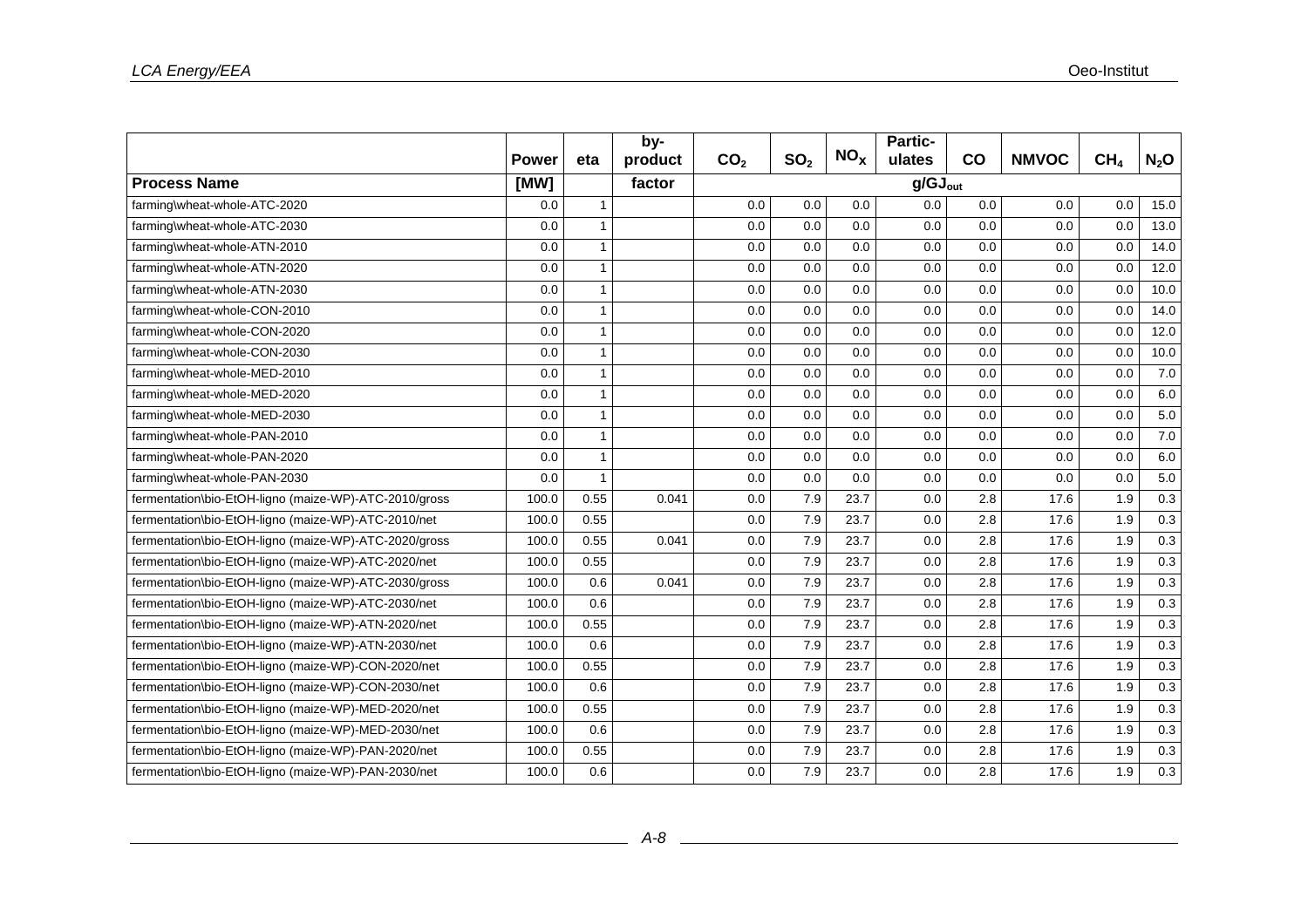|                                                       |              |      | by-     |                 |                 | NO <sub>x</sub> | Partic-             |     |              |                 |         |
|-------------------------------------------------------|--------------|------|---------|-----------------|-----------------|-----------------|---------------------|-----|--------------|-----------------|---------|
|                                                       | <b>Power</b> | eta  | product | CO <sub>2</sub> | SO <sub>2</sub> |                 | ulates              | co  | <b>NMVOC</b> | CH <sub>4</sub> | $N_2$ O |
| <b>Process Name</b>                                   | [MW]         |      | factor  |                 |                 |                 | $g/GJ_{\text{out}}$ |     |              |                 |         |
| fermentation\bio-EtOH-ligno (sorghum-WP)-MED-2020/net | 100.0        | 0.55 |         | 0.0             | 7.9             | 23.7            | 0.0                 | 2.8 | 17.6         | 1.9             | $0.3\,$ |
| fermentation\bio-EtOH-ligno (sorghum-WP)-MED-2030/net | 100.0        | 0.6  |         | 0.0             | 7.9             | 23.7            | 0.0                 | 2.8 | 17.6         | 1.9             | 0.3     |
| fermentation\bio-EtOH-ligno (straw)-ATC-2030          | 100.0        | 0.55 |         | 0.0             | 19.2            | 57.1            | 0.0                 | 0.0 | 36.1         | 4.6             | 0.8     |
| fermentation\bio-EtOH-ligno (wheat-WP)-ATC-2020/gross | 100.0        | 0.55 | 0.041   | 0.0             | 7.9             | 23.7            | 0.0                 | 2.8 | 17.6         | 1.9             | 0.3     |
| fermentation\bio-EtOH-ligno (wheat-WP)-ATC-2020/net   | 100.0        | 0.55 |         | 0.0             | 7.9             | 23.7            | 0.0                 | 2.8 | 17.6         | 1.9             | 0.3     |
| fermentation\bio-EtOH-ligno (wheat-WP)-ATC-2030/gross | 100.0        | 0.6  | 0.041   | 0.0             | 7.9             | 23.7            | 0.0                 | 2.8 | 17.6         | 1.9             | 0.3     |
| fermentation\bio-EtOH-ligno (wheat-WP)-ATC-2030/net   | 100.0        | 0.6  |         | 0.0             | 7.9             | 23.7            | 0.0                 | 2.8 | 17.6         | 1.9             | 0.3     |
| fermentation\bio-EtOH-ligno (wheat-WP)-ATN-2020/net   | 100.0        | 0.55 |         | 0.0             | 7.9             | 23.7            | 0.0                 | 2.8 | 17.6         | 1.9             | 0.3     |
| fermentation\bio-EtOH-ligno (wheat-WP)-ATN-2030/net   | 100.0        | 0.6  |         | 0.0             | 7.9             | 23.7            | 0.0                 | 2.8 | 17.6         | 1.9             | 0.3     |
| fermentation\bio-EtOH-ligno (wheat-WP)-CON-2020/net   | 100.0        | 0.55 |         | 0.0             | 7.9             | 23.7            | 0.0                 | 2.8 | 17.6         | 1.9             | 0.3     |
| fermentation\bio-EtOH-ligno (wheat-WP)-CON-2030/net   | 100.0        | 0.6  |         | 0.0             | 7.9             | 23.7            | 0.0                 | 2.8 | 17.6         | 1.9             | 0.3     |
| fermentation\bio-EtOH-ligno (wheat-WP)-MED-2020/net   | 100.0        | 0.55 |         | 0.0             | 7.9             | 23.7            | 0.0                 | 2.8 | 17.6         | 1.9             | 0.3     |
| fermentation\bio-EtOH-ligno (wheat-WP)-MED-2030/net   | 100.0        | 0.6  |         | 0.0             | 7.9             | 23.7            | 0.0                 | 2.8 | 17.6         | 1.9             | 0.3     |
| fermentation\bio-EtOH-ligno (wheat-WP)-PAN-2020/net   | 100.0        | 0.55 |         | 0.0             | 7.9             | 23.7            | 0.0                 | 2.8 | 17.6         | 1.9             | 0.3     |
| fermentation\bio-EtOH-ligno (wheat-WP)-PAN-2030/net   | 100.0        | 0.6  |         | 0.0             | 7.9             | 23.7            | 0.0                 | 2.8 | 17.6         | 1.9             | 0.3     |
| Fermenter\biogas-double-crop-opt-ATC-2010             | 0.7          | 0.65 |         | 0.0             | 0.0             | 0.0             | 0.0                 | 0.0 | 0.0          | 2.9             | 0.0     |
| Fermenter\biogas-double-crop-opt-ATC-2020             | 0.7          | 0.67 |         | 0.0             | 0.0             | 0.0             | 0.0                 | 0.0 | 0.0          | 2.0             | 0.0     |
| Fermenter\biogas-double-crop-opt-ATC-2030             | 0.7          | 0.7  |         | 0.0             | 0.0             | 0.0             | 0.0                 | 0.0 | 0.0          | 2.0             | 0.0     |
| Fermenter\biogas-double-crop-opt-ATN-2010             | 0.7          | 0.65 |         | 0.0             | 0.0             | 0.0             | 0.0                 | 0.0 | 0.0          | 2.9             | 0.0     |
| Fermenter\biogas-double-crop-opt-ATN-2020             | 0.7          | 0.67 |         | 0.0             | 0.0             | 0.0             | 0.0                 | 0.0 | 0.0          | 2.9             | 0.0     |
| Fermenter\biogas-double-crop-opt-ATN-2030             | 0.7          | 0.7  |         | 0.0             | 0.0             | 0.0             | 0.0                 | 0.0 | 0.0          | 2.9             | 0.0     |
| Fermenter\biogas-double-crop-opt-CON-2010             | 0.7          | 0.65 |         | 0.0             | 0.0             | 0.0             | 0.0                 | 0.0 | 0.0          | 2.9             | 0.0     |
| Fermenter\biogas-double-crop-opt-CON-2020             | 0.7          | 0.67 |         | 0.0             | 0.0             | 0.0             | 0.0                 | 0.0 | 0.0          | 2.9             | $0.0\,$ |
| Fermenter\biogas-double-crop-opt-CON-2030             | 0.7          | 0.7  |         | 0.0             | 0.0             | 0.0             | 0.0                 | 0.0 | 0.0          | 2.9             | 0.0     |
| Fermenter\biogas-double-crop-opt-PAN-2010             | 0.7          | 0.65 |         | 0.0             | 0.0             | 0.0             | 0.0                 | 0.0 | 0.0          | 2.9             | 0.0     |
| Fermenter\biogas-double-crop-opt-PAN-2020             | 0.7          | 0.67 |         | 0.0             | 0.0             | 0.0             | 0.0                 | 0.0 | 0.0          | 2.9             | 0.0     |
| Fermenter\biogas-double-crop-opt-PAN-2030             | 0.7          | 0.7  |         | 0.0             | 0.0             | 0.0             | 0.0                 | 0.0 | 0.0          | 2.9             | 0.0     |
| Fermenter\biogas-double-crop-subopt-ATC-2010          | 0.7          | 0.65 |         | 0.0             | 0.0             | 0.0             | 0.0                 | 0.0 | 0.0          | 2.9             | 0.0     |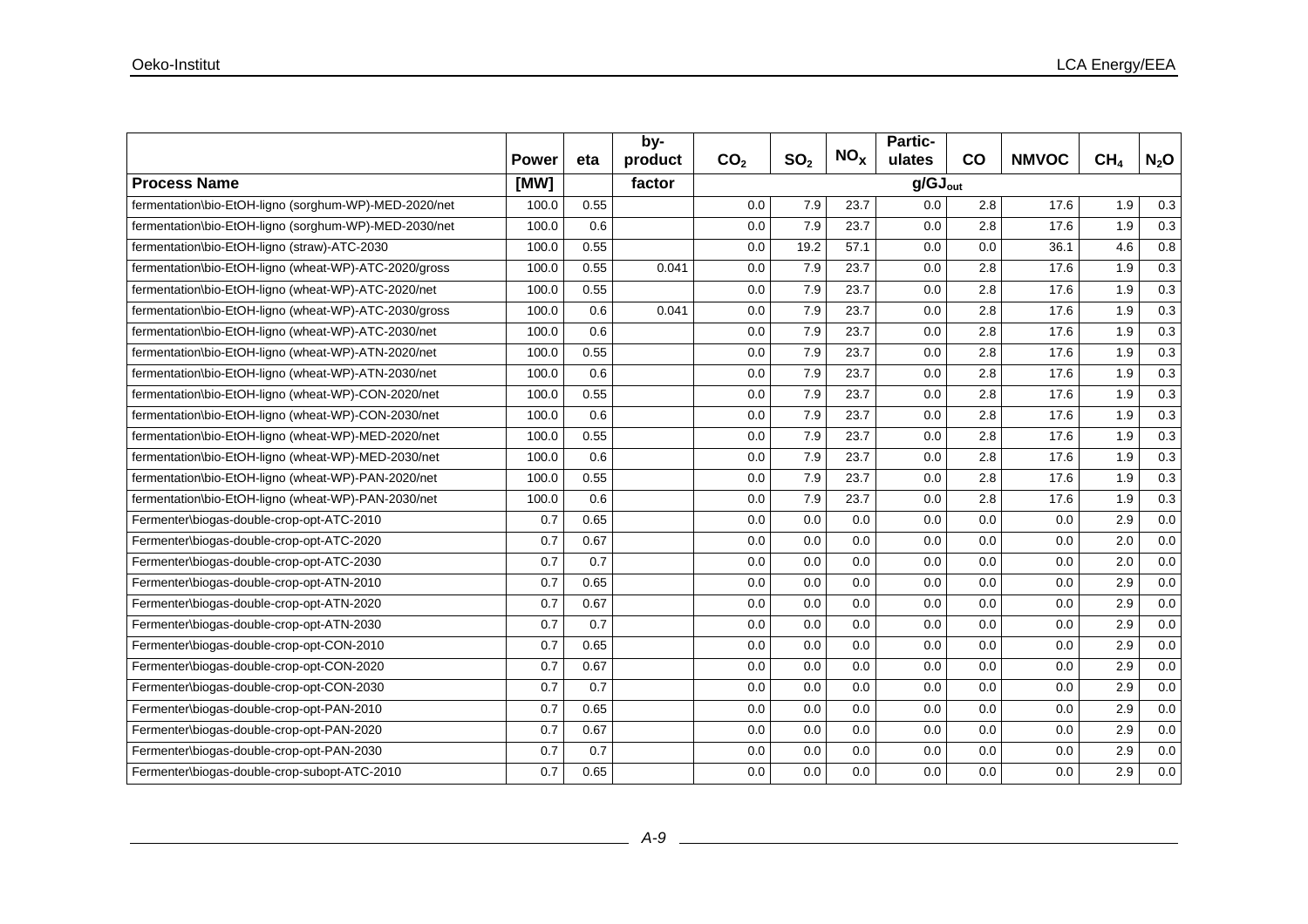|                                              |              |      | by-     |                 |                 |                 | <b>Partic-</b>      |           |              |                 |         |
|----------------------------------------------|--------------|------|---------|-----------------|-----------------|-----------------|---------------------|-----------|--------------|-----------------|---------|
|                                              | <b>Power</b> | eta  | product | CO <sub>2</sub> | SO <sub>2</sub> | NO <sub>x</sub> | ulates              | <b>CO</b> | <b>NMVOC</b> | CH <sub>4</sub> | $N_2$ O |
| <b>Process Name</b>                          | [MW]         |      | factor  |                 |                 |                 | $q/GJ_{\text{out}}$ |           |              |                 |         |
| Fermenter\biogas-double-crop-subopt-ATC-2020 | 0.7          | 0.67 |         | 0.0             | 0.0             | 0.0             | 0.0                 | 0.0       | 0.0          | 2.9             | 0.0     |
| Fermenter\biogas-double-crop-subopt-ATC-2030 | 0.7          | 0.7  |         | 0.0             | 0.0             | 0.0             | 0.0                 | 0.0       | 0.0          | 2.9             | 0.0     |
| Fermenter\biogas-double-crop-subopt-ATN-2010 | 0.7          | 0.65 |         | 0.0             | 0.0             | 0.0             | 0.0                 | 0.0       | 0.0          | 2.9             | 0.0     |
| Fermenter\biogas-double-crop-subopt-ATN-2020 | 0.7          | 0.67 |         | 0.0             | 0.0             | 0.0             | 0.0                 | 0.0       | 0.0          | 2.9             | 0.0     |
| Fermenter\biogas-double-crop-subopt-ATN-2030 | 0.7          | 0.7  |         | 0.0             | 0.0             | 0.0             | 0.0                 | 0.0       | 0.0          | 2.9             | 0.0     |
| Fermenter\biogas-double-crop-subopt-CON-2010 | 0.7          | 0.65 |         | 0.0             | 0.0             | 0.0             | 0.0                 | 0.0       | 0.0          | 2.9             | 0.0     |
| Fermenter\biogas-double-crop-subopt-CON-2020 | 0.7          | 0.67 |         | 0.0             | 0.0             | 0.0             | 0.0                 | 0.0       | 0.0          | 2.9             | 0.0     |
| Fermenter\biogas-double-crop-subopt-CON-2030 | 0.7          | 0.7  |         | 0.0             | 0.0             | 0.0             | 0.0                 | 0.0       | 0.0          | 2.9             | $0.0\,$ |
| Fermenter\biogas-double-crop-subopt-PAN-2010 | 0.7          | 0.65 |         | 0.0             | 0.0             | 0.0             | 0.0                 | 0.0       | 0.0          | 2.9             | 0.0     |
| Fermenter\biogas-double-crop-subopt-PAN-2020 | 0.7          | 0.67 |         | 0.0             | 0.0             | 0.0             | 0.0                 | 0.0       | 0.0          | 2.9             | 0.0     |
| Fermenter\biogas-double-crop-subopt-PAN-2030 | 0.7          | 0.7  |         | 0.0             | 0.0             | 0.0             | 0.0                 | 0.0       | 0.0          | 2.9             | 0.0     |
| Fermenter-1500\biogas-maize-ATC-2010         | 0.7          | 0.67 |         | 0.0             | 0.0             | 0.0             | 0.0                 | 0.0       | 0.0          | 2.9             | 0.0     |
| Fermenter-1500\biogas-maize-ATC-2020         | 0.7          | 0.67 |         | 0.0             | 0.0             | 0.0             | 0.0                 | 0.0       | 0.0          | 2.9             | 0.0     |
| Fermenter-1500\biogas-maize-ATC-2030         | 0.7          | 0.7  |         | 0.0             | 0.0             | 0.0             | 0.0                 | 0.0       | 0.0          | 2.9             | 0.0     |
| Fermenter-1500\biogas-maize-ATN-2010         | 0.7          | 0.67 |         | 0.0             | 0.0             | 0.0             | 0.0                 | 0.0       | 0.0          | 2.9             | 0.0     |
| Fermenter-1500\biogas-maize-ATN-2020         | 0.7          | 0.67 |         | 0.0             | 0.0             | 0.0             | 0.0                 | 0.0       | 0.0          | 2.9             | 0.0     |
| Fermenter-1500\biogas-maize-ATN-2030         | 0.7          | 0.7  |         | 0.0             | 0.0             | 0.0             | 0.0                 | 0.0       | 0.0          | 2.9             | 0.0     |
| Fermenter-1500\biogas-maize-CON-2010         | 0.7          | 0.67 |         | 0.0             | 0.0             | 0.0             | 0.0                 | 0.0       | 0.0          | 2.9             | 0.0     |
| Fermenter-1500\biogas-maize-CON-2020         | 0.7          | 0.67 |         | 0.0             | 0.0             | 0.0             | 0.0                 | 0.0       | 0.0          | 2.9             | 0.0     |
| Fermenter-1500\biogas-maize-CON-2030         | 0.7          | 0.7  |         | 0.0             | 0.0             | 0.0             | 0.0                 | 0.0       | 0.0          | 2.9             | 0.0     |
| Fermenter-1500\biogas-maize-MED-2010         | 0.7          | 0.67 |         | 0.0             | 0.0             | 0.0             | 0.0                 | 0.0       | 0.0          | 2.9             | 0.0     |
| Fermenter-1500\biogas-maize-MED-2020         | 0.7          | 0.67 |         | 0.0             | 0.0             | 0.0             | 0.0                 | 0.0       | 0.0          | 2.9             | 0.0     |
| Fermenter-1500\biogas-maize-MED-2030         | 0.7          | 0.7  |         | 0.0             | 0.0             | 0.0             | 0.0                 | 0.0       | 0.0          | 2.9             | 0.0     |
| Fermenter-1500\biogas-maize-PAN-2010         | 0.7          | 0.67 |         | 0.0             | 0.0             | 0.0             | 0.0                 | 0.0       | 0.0          | 2.9             | 0.0     |
| Fermenter-1500\biogas-maize-PAN-2020         | 0.7          | 0.67 |         | 0.0             | 0.0             | 0.0             | 0.0                 | 0.0       | 0.0          | 2.9             | 0.0     |
| Fermenter-1500\biogas-maize-PAN-2030         | 0.7          | 0.7  |         | 0.0             | 0.0             | 0.0             | 0.0                 | 0.0       | 0.0          | 2.9             | 0.0     |
| fermenter-1500\biogas-manure-large-ATC-2010  | 0.7          | 0.63 |         | 0.0             | 0.0             | 0.0             | 0.0                 | 0.0       | 0.0          | 2.9             | 0.0     |
| fermenter-1500\biogas-manure-large-ATC-2020  | 0.7          | 0.67 |         | 0.0             | 0.0             | 0.0             | 0.0                 | 0.0       | 0.0          | 2.9             | 0.0     |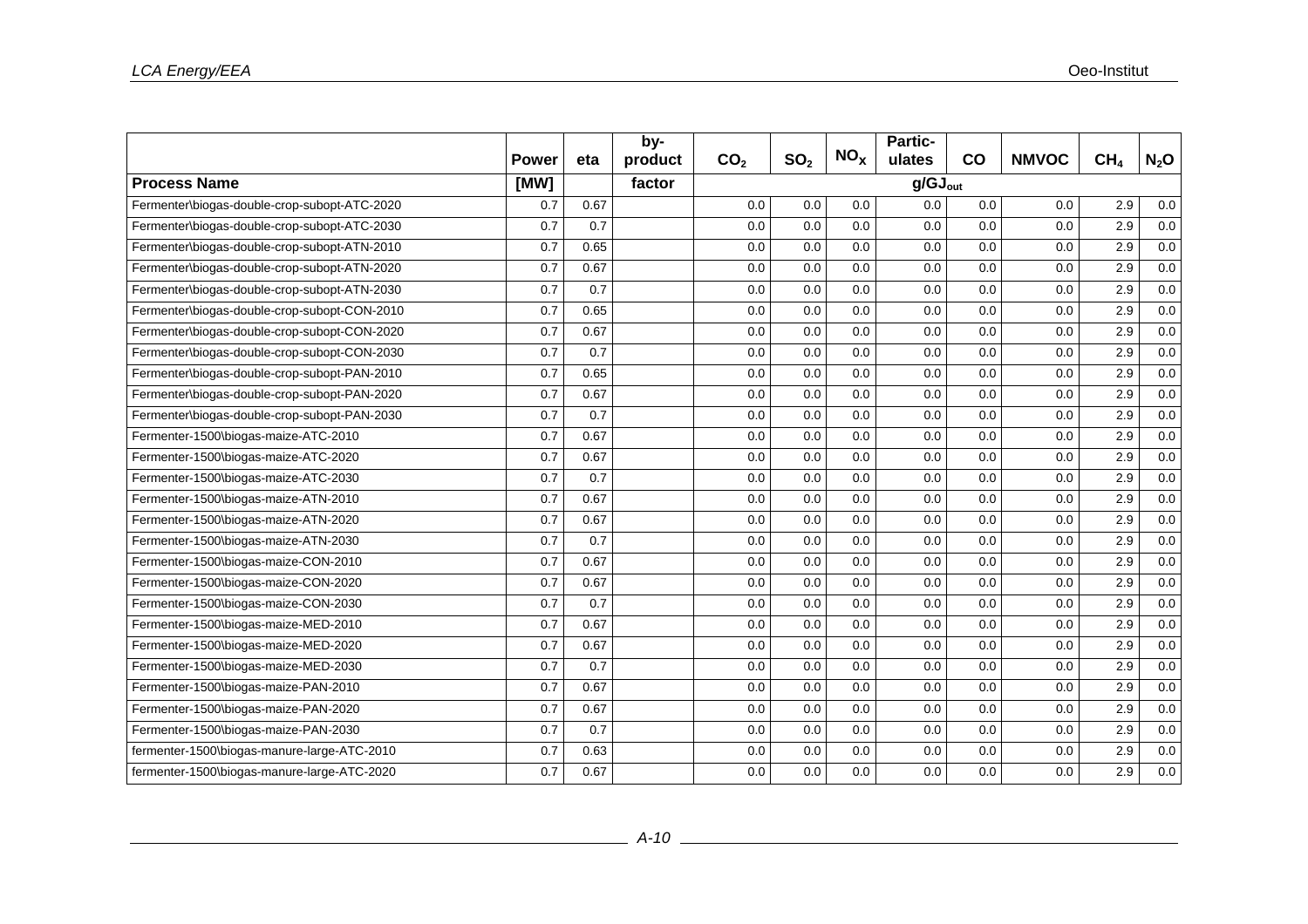|                                             |              |      | by-     |                 |                 |                 | Partic-             |     |              |                 |         |
|---------------------------------------------|--------------|------|---------|-----------------|-----------------|-----------------|---------------------|-----|--------------|-----------------|---------|
|                                             | <b>Power</b> | eta  | product | CO <sub>2</sub> | SO <sub>2</sub> | NO <sub>x</sub> | ulates              | co  | <b>NMVOC</b> | CH <sub>4</sub> | $N_2$ O |
| <b>Process Name</b>                         | [MW]         |      | factor  |                 |                 |                 | $g/GJ_{\text{out}}$ |     |              |                 |         |
| fermenter-1500\biogas-manure-large-ATC-2030 | 0.7          | 0.7  |         | 0.0             | 0.0             | 0.0             | 0.0                 | 0.0 | 0.0          | 2.9             | 0.0     |
| fermenter-1500\biogas-manure-large-ATN-2010 | 0.7          | 0.63 |         | 0.0             | 0.0             | 0.0             | 0.0                 | 0.0 | 0.0          | 2.9             | 0.0     |
| fermenter-1500\biogas-manure-large-ATN-2020 | 0.7          | 0.67 |         | 0.0             | 0.0             | 0.0             | 0.0                 | 0.0 | 0.0          | 2.9             | 0.0     |
| fermenter-1500\biogas-manure-large-ATN-2030 | 0.7          | 0.7  |         | 0.0             | 0.0             | 0.0             | 0.0                 | 0.0 | 0.0          | 2.9             | 0.0     |
| fermenter-1500\biogas-manure-large-CON-2010 | 0.7          | 0.63 |         | 0.0             | 0.0             | 0.0             | 0.0                 | 0.0 | 0.0          | 2.9             | 0.0     |
| fermenter-1500\biogas-manure-large-CON-2020 | 0.7          | 0.67 |         | 0.0             | 0.0             | 0.0             | 0.0                 | 0.0 | 0.0          | 2.9             | 0.0     |
| fermenter-1500\biogas-manure-large-CON-2030 | 0.7          | 0.7  |         | 0.0             | 0.0             | 0.0             | 0.0                 | 0.0 | 0.0          | 2.9             | 0.0     |
| fermenter-1500\biogas-manure-large-MED-2010 | 0.7          | 0.63 |         | 0.0             | 0.0             | 0.0             | 0.0                 | 0.0 | 0.0          | 2.9             | 0.0     |
| fermenter-1500\biogas-manure-large-MED-2020 | 0.7          | 0.67 |         | 0.0             | 0.0             | 0.0             | 0.0                 | 0.0 | 0.0          | 2.9             | 0.0     |
| fermenter-1500\biogas-manure-large-MED-2030 | 0.7          | 0.7  |         | 0.0             | 0.0             | 0.0             | 0.0                 | 0.0 | 0.0          | 2.9             | 0.0     |
| fermenter-1500\biogas-manure-large-PAN-2010 | 0.7          | 0.63 |         | 0.0             | 0.0             | 0.0             | 0.0                 | 0.0 | 0.0          | 2.9             | 0.0     |
| fermenter-1500\biogas-manure-large-PAN-2020 | 0.7          | 0.67 |         | 0.0             | 0.0             | 0.0             | 0.0                 | 0.0 | 0.0          | 2.9             | 0.0     |
| fermenter-1500\biogas-manure-large-PAN-2030 | 0.7          | 0.7  |         | 0.0             | 0.0             | 0.0             | 0.0                 | 0.0 | 0.0          | 2.9             | 0.0     |
| Fermenter-1500\biogas-wheat-ATC-2010        | 0.7          | 0.67 |         | 0.0             | 0.0             | 0.0             | 0.0                 | 0.0 | 0.0          | 2.9             | 0.0     |
| Fermenter-1500\biogas-wheat-ATC-2020        | 0.7          | 0.67 |         | 0.0             | 0.0             | 0.0             | 0.0                 | 0.0 | 0.0          | 2.9             | 0.0     |
| Fermenter-1500\biogas-wheat-ATC-2030        | 0.7          | 0.7  |         | 0.0             | 0.0             | 0.0             | 0.0                 | 0.0 | 0.0          | 2.9             | 0.0     |
| Fermenter-1500\biogas-wheat-ATN-2010        | 0.7          | 0.67 |         | 0.0             | 0.0             | 0.0             | 0.0                 | 0.0 | 0.0          | 2.9             | 0.0     |
| Fermenter-1500\biogas-wheat-ATN-2020        | 0.7          | 0.67 |         | 0.0             | 0.0             | 0.0             | 0.0                 | 0.0 | 0.0          | 2.9             | 0.0     |
| Fermenter-1500\biogas-wheat-ATN-2030        | 0.7          | 0.7  |         | 0.0             | 0.0             | 0.0             | 0.0                 | 0.0 | 0.0          | 2.9             | 0.0     |
| Fermenter-1500\biogas-wheat-CON-2010        | 0.7          | 0.67 |         | 0.0             | 0.0             | 0.0             | 0.0                 | 0.0 | 0.0          | 2.9             | 0.0     |
| Fermenter-1500\biogas-wheat-CON-2020        | 0.7          | 0.67 |         | 0.0             | 0.0             | 0.0             | 0.0                 | 0.0 | 0.0          | 2.9             | 0.0     |
| Fermenter-1500\biogas-wheat-CON-2030        | 0.7          | 0.7  |         | 0.0             | 0.0             | 0.0             | 0.0                 | 0.0 | 0.0          | 2.9             | 0.0     |
| Fermenter-1500\biogas-wheat-MED-2010        | 0.7          | 0.67 |         | 0.0             | 0.0             | 0.0             | 0.0                 | 0.0 | 0.0          | 2.9             | 0.0     |
| Fermenter-1500\biogas-wheat-MED-2020        | 0.7          | 0.67 |         | 0.0             | 0.0             | 0.0             | 0.0                 | 0.0 | 0.0          | 2.9             | 0.0     |
| Fermenter-1500\biogas-wheat-MED-2030        | 0.7          | 0.7  |         | 0.0             | 0.0             | 0.0             | 0.0                 | 0.0 | 0.0          | 2.9             | 0.0     |
| Fermenter-1500\biogas-wheat-PAN-2010        | 0.7          | 0.67 |         | 0.0             | 0.0             | 0.0             | 0.0                 | 0.0 | 0.0          | 2.9             | 0.0     |
| Fermenter-1500\biogas-wheat-PAN-2020        | 0.7          | 0.67 |         | 0.0             | 0.0             | 0.0             | 0.0                 | 0.0 | 0.0          | 2.9             | 0.0     |
| Fermenter-1500\biogas-wheat-PAN-2030        | 0.7          | 0.7  |         | 0.0             | 0.0             | 0.0             | 0.0                 | 0.0 | 0.0          | 2.9             | 0.0     |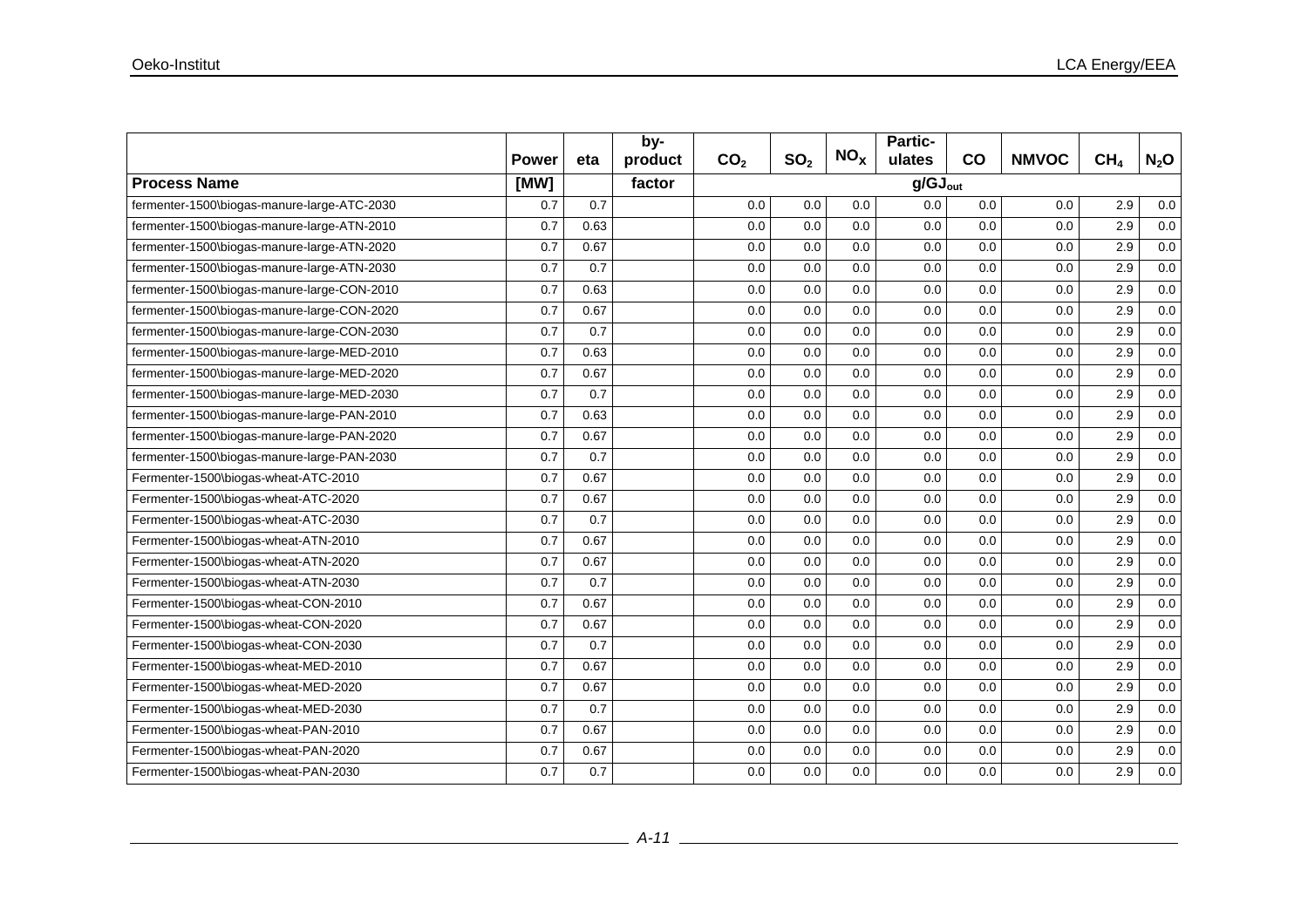|                                            |       |      | by-     |                 |                 |                 | Partic-             |      |              |                 |         |
|--------------------------------------------|-------|------|---------|-----------------|-----------------|-----------------|---------------------|------|--------------|-----------------|---------|
|                                            | Power | eta  | product | CO <sub>2</sub> | SO <sub>2</sub> | NO <sub>x</sub> | ulates              | CO   | <b>NMVOC</b> | CH <sub>4</sub> | $N_2$ O |
| <b>Process Name</b>                        | [MW]  |      | factor  |                 |                 |                 | $g/GJ_{\text{out}}$ |      |              |                 |         |
| fermenter-300\biogas-manure-small-ATC-2010 | 0.1   | 0.63 |         | 0.0             | 0.0             | 0.0             | 0.0                 | 0.0  | 0.0          | 3.5             | 0.0     |
| fermenter-300\biogas-manure-small-ATC-2020 | 0.1   | 0.67 |         | 0.0             | 0.0             | 0.0             | 0.0                 | 0.0  | 0.0          | 3.5             | 0.0     |
| fermenter-300\biogas-manure-small-ATC-2030 | 0.1   | 0.7  |         | 0.0             | 0.0             | 0.0             | 0.0                 | 0.0  | 0.0          | 3.5             | 0.0     |
| fermenter-300\biogas-manure-small-ATN-2010 | 0.1   | 0.63 |         | 0.0             | 0.0             | 0.0             | 0.0                 | 0.0  | 0.0          | 3.5             | 0.0     |
| fermenter-300\biogas-manure-small-ATN-2020 | 0.1   | 0.67 |         | 0.0             | 0.0             | 0.0             | 0.0                 | 0.0  | 0.0          | 3.5             | 0.0     |
| fermenter-300\biogas-manure-small-ATN-2030 | 0.1   | 0.7  |         | 0.0             | 0.0             | 0.0             | 0.0                 | 0.0  | 0.0          | 3.5             | 0.0     |
| fermenter-300\biogas-manure-small-CON-2010 | 0.1   | 0.63 |         | 0.0             | 0.0             | 0.0             | 0.0                 | 0.0  | 0.0          | 3.5             | 0.0     |
| fermenter-300\biogas-manure-small-CON-2020 | 0.1   | 0.67 |         | 0.0             | 0.0             | 0.0             | 0.0                 | 0.0  | 0.0          | 3.5             | 0.0     |
| fermenter-300\biogas-manure-small-CON-2030 | 0.1   | 0.7  |         | 0.0             | 0.0             | 0.0             | 0.0                 | 0.0  | 0.0          | 3.5             | 0.0     |
| fermenter-300\biogas-manure-small-MED-2010 | 0.1   | 0.63 |         | 0.0             | 0.0             | 0.0             | 0.0                 | 0.0  | 0.0          | 3.5             | 0.0     |
| fermenter-300\biogas-manure-small-MED-2020 | 0.1   | 0.67 |         | 0.0             | 0.0             | 0.0             | 0.0                 | 0.0  | 0.0          | 3.5             | 0.0     |
| fermenter-300\biogas-manure-small-MED-2030 | 0.1   | 0.7  |         | 0.0             | 0.0             | 0.0             | 0.0                 | 0.0  | 0.0          | 3.5             | 0.0     |
| fermenter-300\biogas-manure-small-PAN-2010 | 0.1   | 0.63 |         | 0.0             | 0.0             | 0.0             | 0.0                 | 0.0  | 0.0          | 3.5             | 0.0     |
| fermenter-300\biogas-manure-small-PAN-2020 | 0.1   | 0.67 |         | 0.0             | 0.0             | 0.0             | 0.0                 | 0.0  | 0.0          | 3.5             | 0.0     |
| fermenter-300\biogas-manure-small-PAN-2030 | 0.1   | 0.7  |         | 0.0             | 0.0             | 0.0             | 0.0                 | 0.0  | 0.0          | 3.5             | 0.0     |
| gas-CC-AT-2010                             | 450.0 | 0.57 |         | 96,756.8        | 0.8             | 110.5           | 0.7                 | 73.7 | 7.4          | 5.5             | 4.4     |
| gas-CC-AT-2020                             | 450.0 | 0.58 |         | 95,088.6        | 0.7             | 72.4            | 0.7                 | 54.3 | 7.2          | 3.6             | 3.3     |
| qas-CC-AT-2030                             | 900.0 | 0.59 |         | 93,476.9        | 0.7             | 35.6            | 0.7                 | 35.6 | 7.1          | 1.8             | 2.1     |
| gas-CC-BE-2010                             | 450.0 | 0.57 |         | 96,756.8        | 0.8             | 110.5           | 0.7                 | 73.7 | 7.4          | 5.5             | 4.4     |
| gas-CC-BE-2020                             | 450.0 | 0.58 |         | 95,088.6        | 0.7             | 72.4            | 0.7                 | 54.3 | 7.2          | 3.6             | 3.3     |
| gas-CC-BE-2030                             | 900.0 | 0.59 |         | 93,476.9        | 0.7             | 35.6            | 0.7                 | 35.6 | 7.1          | 1.8             | 2.1     |
| gas-CC-CZ-2010                             | 450.0 | 0.57 |         | 96,756.8        | 0.8             | 110.5           | 0.7                 | 73.7 | 7.4          | 5.5             | 4.4     |
| qas-CC-CZ-2020                             | 450.0 | 0.58 |         | 95,088.6        | 0.7             | 72.4            | 0.7                 | 54.3 | 7.2          | 3.6             | 3.3     |
| gas-CC-CZ-2030                             | 900.0 | 0.59 |         | 93,476.9        | 0.7             | 35.6            | 0.7                 | 35.6 | 7.1          | 1.8             | 2.1     |
| gas-CC-DE-2000                             | 450.0 | 0.55 |         | 101,491.3       | 0.7             | 152.6           | 0.8                 | 76.3 | 7.6          | 7.6             | 4.6     |
| gas-CC-DE-2010                             | 450.0 | 0.57 |         | 98,020.5        | 0.7             | 110.3           | 0.7                 | 73.5 | 7.4          | 5.5             | 4.4     |
| gas-CC-DE-2020                             | 450.0 | 0.58 |         | 96,401.1        | 0.7             | 72.2            | 0.7                 | 54.1 | 7.2          | 3.6             | 3.2     |
| gas-CC-DE-2030                             | 900.0 | 0.59 |         | 94,751.2        | 0.7             | 35.4            | 0.7                 | 35.4 | 7.1          | 1.8             | 2.1     |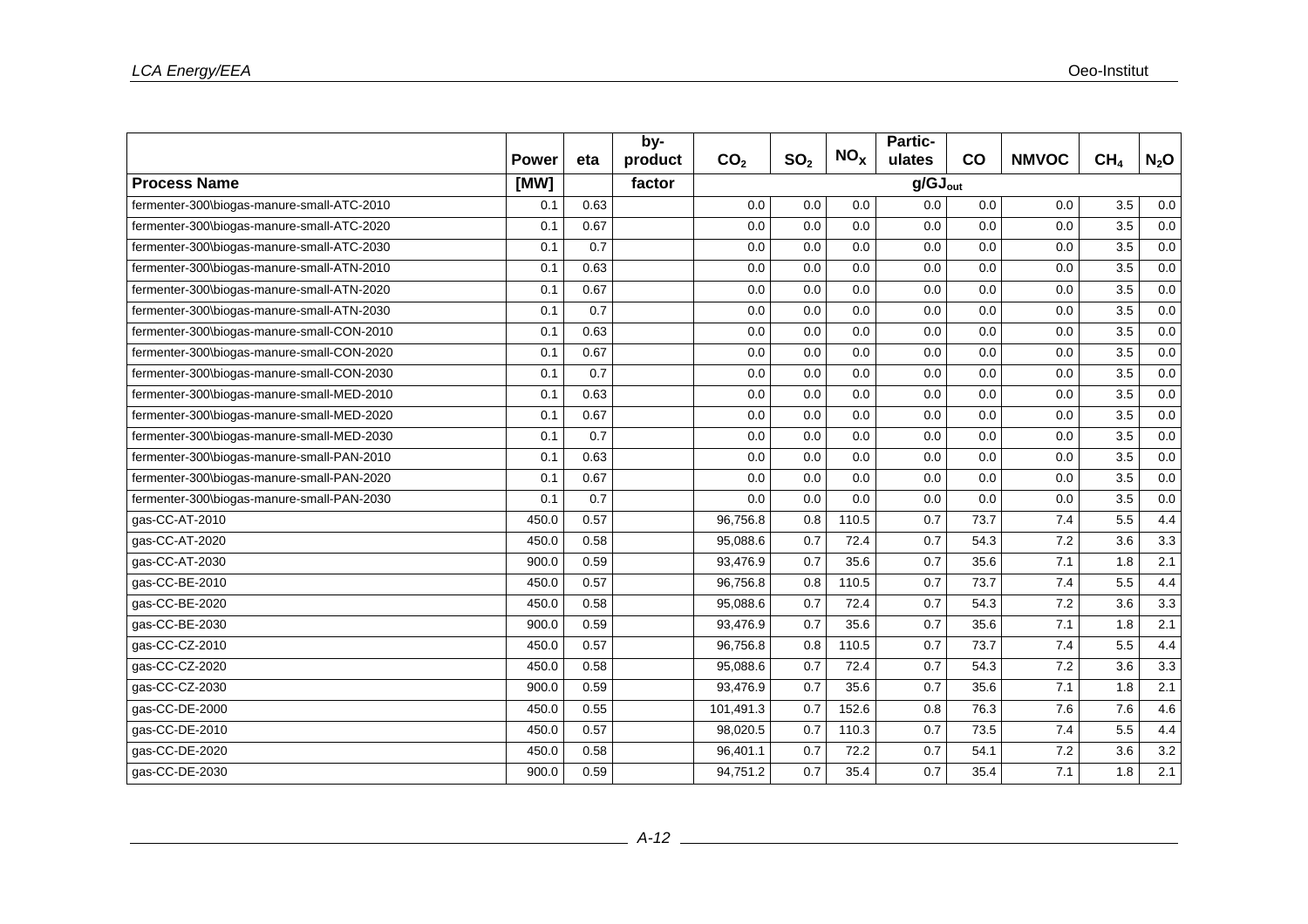|                     |              |      | by-     |                 |                 | NO <sub>x</sub> | Partic-             |           |              |                 |         |
|---------------------|--------------|------|---------|-----------------|-----------------|-----------------|---------------------|-----------|--------------|-----------------|---------|
|                     | <b>Power</b> | eta  | product | CO <sub>2</sub> | SO <sub>2</sub> |                 | ulates              | <b>CO</b> | <b>NMVOC</b> | CH <sub>4</sub> | $N_2$ O |
| <b>Process Name</b> | [MW]         |      | factor  |                 |                 |                 | $g/GJ_{\text{out}}$ |           |              |                 |         |
| gas-CC-DK-2010      | 450.0        | 0.57 |         | 96,756.8        | 0.8             | 110.5           | 0.7                 | 73.7      | 7.4          | 5.5             | 4.4     |
| gas-CC-DK-2020      | 450.0        | 0.58 |         | 95,088.6        | 0.7             | 72.4            | 0.7                 | 54.3      | 7.2          | 3.6             | 3.3     |
| gas-CC-DK-2030      | 900.0        | 0.59 |         | 93,476.9        | 0.7             | 35.6            | 0.7                 | 35.6      | 7.1          | 1.8             | 2.1     |
| gas-CC-DZ-2010      | 100.0        | 0.55 |         | 100,275.2       | 0.8             | 381.7           | 0.8                 | 76.3      | 7.6          | 7.6             | 4.6     |
| gas-CC-DZ-2020      | 100.0        | 0.57 |         | 96,756.8        | 0.8             | 368.3           | 0.7                 | 73.7      | 7.4          | 7.4             | 4.4     |
| gas-CC-DZ-2030      | 100.0        | 0.58 |         | 95,088.6        | 0.7             | 361.9           | 0.7                 | 72.4      | 7.2          | 7.2             | 4.3     |
| qas-CC-ES-2010      | 450.0        | 0.57 |         | 96,756.8        | 0.8             | 110.5           | 0.7                 | 73.7      | 7.4          | 5.5             | 4.4     |
| gas-CC-ES-2020      | 450.0        | 0.58 |         | 95,088.6        | 0.7             | 72.4            | 0.7                 | 54.3      | 7.2          | 3.6             | 3.3     |
| gas-CC-ES-2030      | 900.0        | 0.59 |         | 93,476.9        | 0.7             | 35.6            | 0.7                 | 35.6      | 7.1          | 1.8             | 2.1     |
| gas-CC-EU-2010      | 450.0        | 0.57 |         | 96,756.8        | 0.8             | 110.5           | 0.7                 | 73.7      | 7.4          | 5.5             | 4.4     |
| gas-CC-EU-2020      | 450.0        | 0.58 |         | 95,088.6        | 0.7             | 72.4            | 0.7                 | 54.3      | 7.2          | 3.6             | 3.3     |
| gas-CC-EU-2030      | 900.0        | 0.59 |         | 93,476.9        | 0.7             | 35.6            | 0.7                 | 35.6      | 7.1          | 1.8             | 2.1     |
| gas-CC-FI-2010      | 450.0        | 0.57 |         | 96,756.8        | 0.8             | 110.5           | 0.7                 | 73.7      | 7.4          | 5.5             | 4.4     |
| gas-CC-FI-2020      | 450.0        | 0.58 |         | 95,088.6        | 0.7             | 72.4            | 0.7                 | 54.3      | 7.2          | 3.6             | 3.3     |
| qas-CC-FI-2030      | 900.0        | 0.59 |         | 93.476.9        | 0.7             | 35.6            | 0.7                 | 35.6      | 7.1          | 1.8             | 2.1     |
| gas-CC-FR-2010      | 450.0        | 0.57 |         | 96,756.8        | 0.8             | 110.5           | 0.7                 | 73.7      | 7.4          | 5.5             | 4.4     |
| gas-CC-FR-2020      | 450.0        | 0.58 |         | 95,088.6        | 0.7             | 72.4            | 0.7                 | 54.3      | 7.2          | 3.6             | 3.3     |
| gas-CC-FR-2030      | 900.0        | 0.59 |         | 93,476.9        | 0.7             | 35.6            | 0.7                 | 35.6      | 7.1          | 1.8             | 2.1     |
| gas-CC-GR-2010      | 450.0        | 0.57 |         | 96,756.8        | 0.8             | 110.5           | 0.7                 | 73.7      | 7.4          | 5.5             | 4.4     |
| gas-CC-GR-2020      | 450.0        | 0.58 |         | 95,088.6        | 0.7             | 72.4            | 0.7                 | 54.3      | 7.2          | 3.6             | 3.3     |
| gas-CC-GR-2030      | 900.0        | 0.59 |         | 93,476.9        | 0.7             | 35.6            | 0.7                 | 35.6      | 7.1          | 1.8             | 2.1     |
| gas-CC-HU-2010      | 450.0        | 0.57 |         | 96,756.8        | 0.8             | 110.5           | 0.7                 | 73.7      | 7.4          | 5.5             | 4.4     |
| gas-CC-HU-2020      | 100.0        | 0.6  |         | 91,919.0        | 0.7             | 349.9           | 0.7                 | 70.0      | 7.0          | 7.0             | 4.2     |
| gas-CC-HU-2030      | 900.0        | 0.59 |         | 93,476.9        | 0.7             | 35.6            | 0.7                 | 35.6      | 7.1          | 1.8             | 2.1     |
| gas-CC-IE-2010      | 450.0        | 0.57 |         | 96,756.8        | 0.8             | 110.5           | 0.7                 | 73.7      | 7.4          | 5.5             | 4.4     |
| gas-CC-IE-2020      | 450.0        | 0.58 |         | 95,088.6        | 0.7             | 72.4            | 0.7                 | 54.3      | 7.2          | 3.6             | 3.3     |
| gas-CC-IE-2030      | 900.0        | 0.59 |         | 93,476.9        | 0.7             | 35.6            | 0.7                 | 35.6      | 7.1          | 1.8             | 2.1     |
| gas-CC-IT-2010      | 450.0        | 0.57 |         | 96,756.8        | 0.8             | 110.5           | 0.7                 | 73.7      | 7.4          | 5.5             | 4.4     |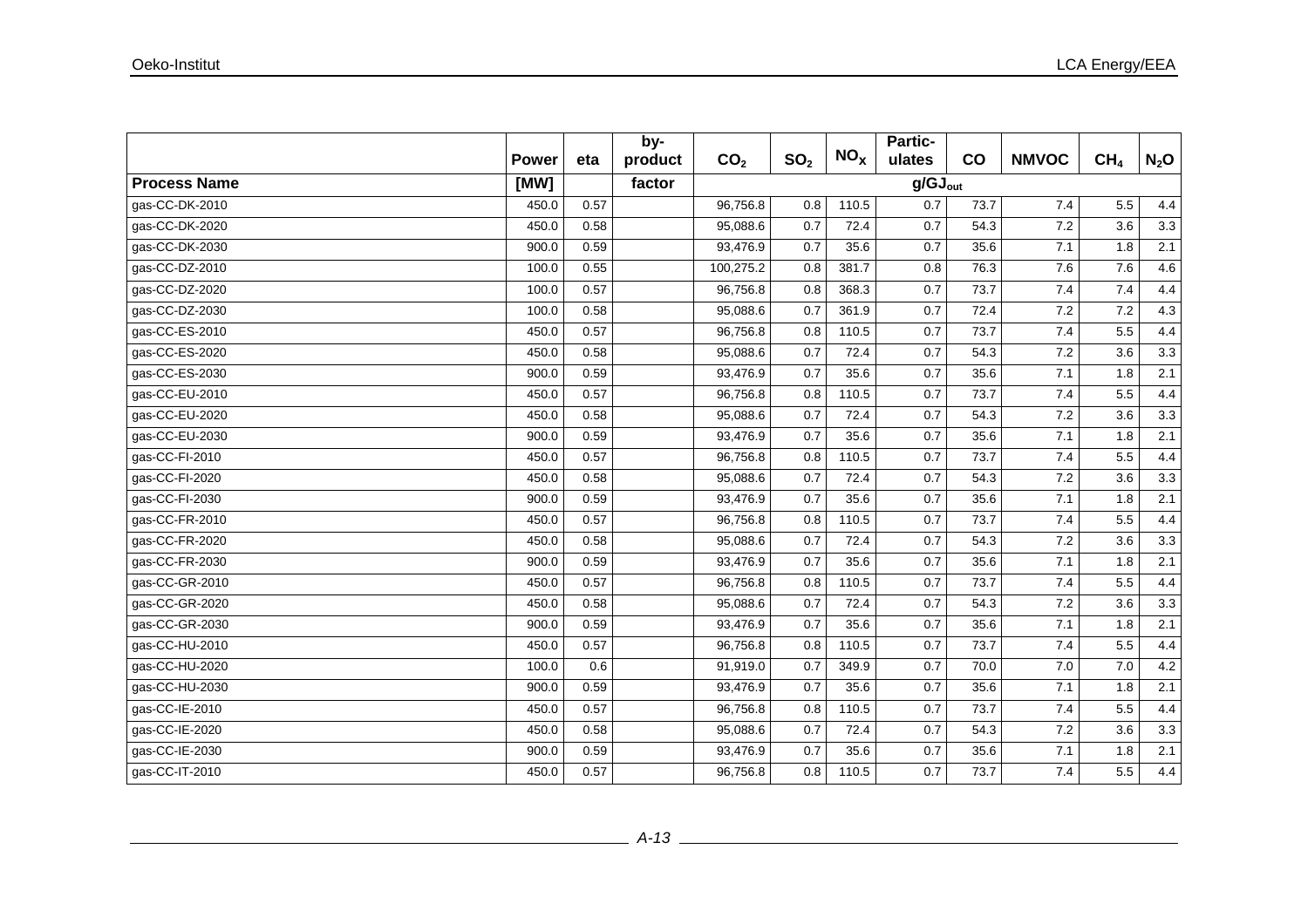|                     |              |      | by-     |                       |                 |                 | Partic-             |      |              |                 |         |
|---------------------|--------------|------|---------|-----------------------|-----------------|-----------------|---------------------|------|--------------|-----------------|---------|
|                     | <b>Power</b> | eta  | product | CO <sub>2</sub>       | SO <sub>2</sub> | NO <sub>x</sub> | ulates              | co   | <b>NMVOC</b> | CH <sub>4</sub> | $N_2$ O |
| <b>Process Name</b> | [MW]         |      | factor  |                       |                 |                 | $g/GJ_{\text{out}}$ |      |              |                 |         |
| gas-CC-IT-2020      | 450.0        | 0.58 |         | 95,088.6              | 0.7             | 72.4            | 0.7                 | 54.3 | 7.2          | 3.6             | 3.3     |
| gas-CC-IT-2030      | 900.0        | 0.59 |         | 94,751.2              | 0.7             | 35.4            | 0.7                 | 35.4 | 7.1          | 1.8             | 2.1     |
| gas-CC-LU-2010      | 450.0        | 0.57 |         | 96,756.8              | 0.8             | 110.5           | 0.7                 | 73.7 | 7.4          | 5.5             | 4.4     |
| gas-CC-LU-2020      | 450.0        | 0.58 |         | 95,088.6              | 0.7             | 72.4            | 0.7                 | 54.3 | $7.2\,$      | 3.6             | 3.3     |
| gas-CC-LU-2030      | 900.0        | 0.59 |         | 93,476.9              | 0.7             | 35.6            | 0.7                 | 35.6 | 7.1          | 1.8             | 2.1     |
| gas-CC-NL-2010      | 450.0        | 0.57 |         | 96,756.8              | 0.8             | 110.5           | 0.7                 | 73.7 | 7.4          | 5.5             | 4.4     |
| gas-CC-NL-2020      | 100.0        | 0.6  |         | 91,919.0              | 0.7             | 349.9           | 0.7                 | 70.0 | $7.0$        | 7.0             | 4.2     |
| gas-CC-NL-2030      | 900.0        | 0.59 |         | 93,476.9              | 0.7             | 35.6            | 0.7                 | 35.6 | 7.1          | 1.8             | 2.1     |
| gas-CC-NO-2010      | 450.0        | 0.57 |         | 96,756.8              | 0.8             | 110.5           | 0.7                 | 73.7 | 7.4          | 5.5             | 4.4     |
| gas-CC-NO-2020      | 450.0        | 0.6  |         | 91,919.0              | 0.7             | 139.9           | 0.7                 | 70.0 | 7.0          | 7.0             | 4.2     |
| gas-CC-NO-2030      | 900.0        | 0.59 |         | 93,476.9              | 0.7             | 35.6            | 0.7                 | 35.6 | 7.1          | 1.8             | 2.1     |
| gas-CC-PL-2010      | 450.0        | 0.57 |         | 96,756.8              | 0.8             | 110.5           | 0.7                 | 73.7 | 7.4          | 5.5             | 4.4     |
| gas-CC-PL-2020      | 100.0        | 0.6  |         | 91,919.0              | 0.7             | 349.9           | 0.7                 | 70.0 | 7.0          | 7.0             | 4.2     |
| gas-CC-PL-2030      | 900.0        | 0.59 |         | 93,476.9              | 0.7             | 35.6            | 0.7                 | 35.6 | 7.1          | 1.8             | 2.1     |
| gas-CC-PT-2010      | 450.0        | 0.57 |         | 96,756.8              | 0.8             | 110.5           | 0.7                 | 73.7 | 7.4          | 5.5             | 4.4     |
| gas-CC-PT-2020      | 450.0        | 0.58 |         | 95,088.6              | 0.7             | 72.4            | 0.7                 | 54.3 | 7.2          | 3.6             | 3.3     |
| gas-CC-PT-2030      | 900.0        | 0.59 |         | 93,476.9              | 0.7             | 35.6            | 0.7                 | 35.6 | 7.1          | 1.8             | 2.1     |
| gas-CC-RU-2020      | 450.0        | 0.6  |         | 92,116.9              | 0.7             | 139.2           | 0.7                 | 69.6 | 7.0          | 7.0             | 4.2     |
| gas-CC-RU-2030      | 900.0        | 0.59 |         | 93,678.2              | 0.7             | 35.4            | 0.7                 | 35.4 | 7.1          | 1.8             | 2.1     |
| gas-CC-SE-2010      | 450.0        | 0.57 |         | 96,756.8              | 0.8             | 110.5           | 0.7                 | 73.7 | 7.4          | 5.5             | 4.4     |
| gas-CC-SE-2020      | 450.0        | 0.58 |         | 95,088.6              | 0.7             | 72.4            | 0.7                 | 54.3 | 7.2          | 3.6             | 3.3     |
| qas-CC-SE-2030      | 900.0        | 0.59 |         | 93,476.9              | 0.7             | 35.6            | 0.7                 | 35.6 | 7.1          | 1.8             | 2.1     |
| gas-CC-TR-2010      | 450.0        | 0.57 |         | 96,965.1              | 0.7             | 109.9           | 0.7                 | 73.3 | 7.3          | 5.5             | 4.4     |
| gas-CC-TR-2020      | 450.0        | 0.58 |         | 95,293.3              | 0.7             | 72.0            | 0.7                 | 54.0 | 7.2          | 3.6             | 3.2     |
| gas-CC-TR-2030      | 900.0        | 0.59 |         | 94,751.2              | 0.7             | 35.4            | 0.7                 | 35.4 | 7.1          | 1.8             | 2.1     |
| gas-CC-UK-2010      | 450.0        | 0.57 |         | 96,756.8              | 0.8             | 110.5           | 0.7                 | 73.7 | 7.4          | 5.5             | 4.4     |
| gas-CC-UK-2020      | 450.0        | 0.58 |         | 95,088.6              | 0.7             | 72.4            | 0.7                 | 54.3 | 7.2          | 3.6             | 3.3     |
| gas-CC-UK-2030      | 900.0        | 0.59 |         | $\overline{93,476.9}$ | 0.7             | 35.6            | 0.7                 | 35.6 | 7.1          | 1.8             | 2.1     |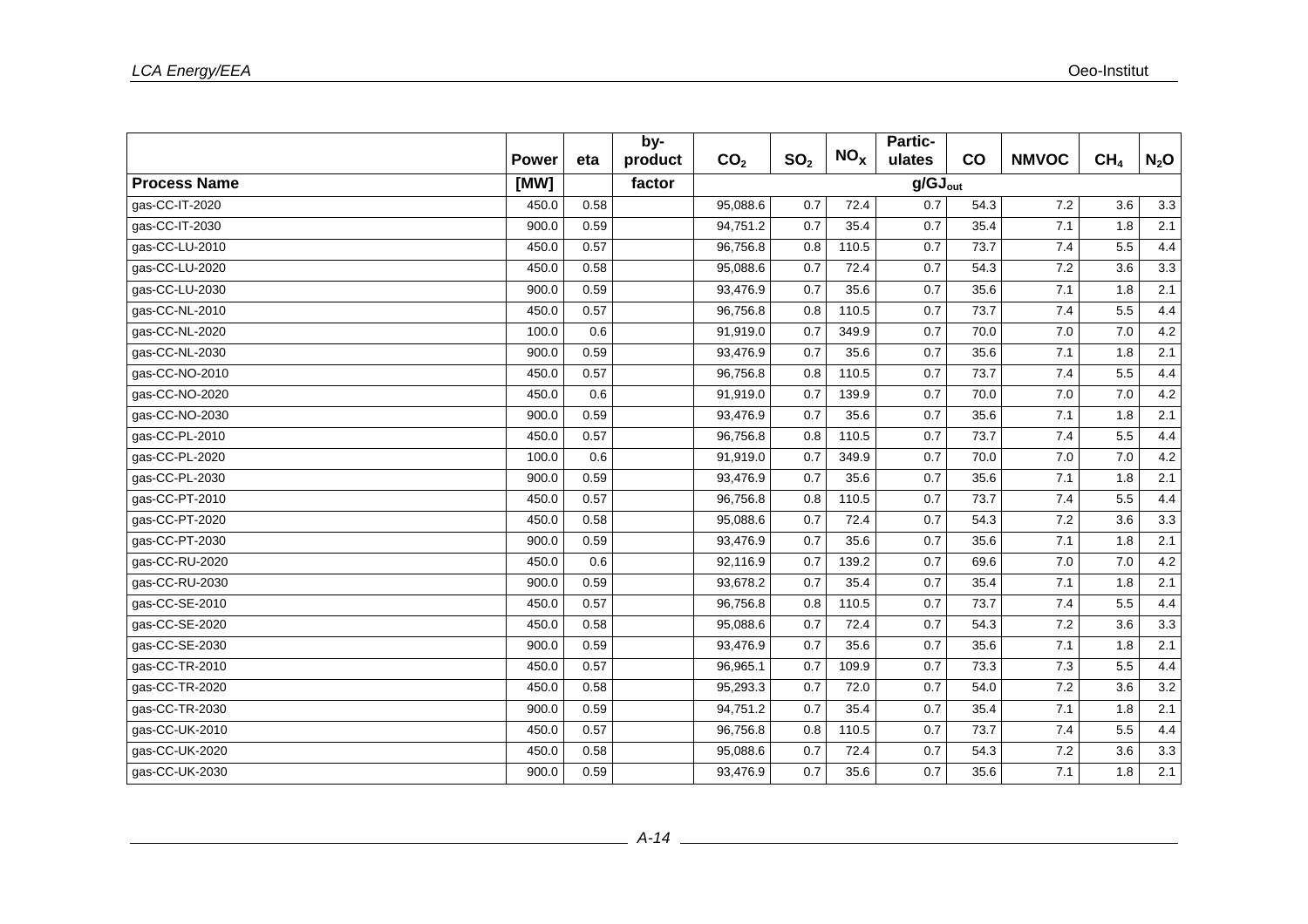|                                                |              |       | by-     |                 |                 |                     | Partic- |       |              |                 |         |
|------------------------------------------------|--------------|-------|---------|-----------------|-----------------|---------------------|---------|-------|--------------|-----------------|---------|
|                                                | <b>Power</b> | eta   | product | CO <sub>2</sub> | SO <sub>2</sub> | $NO_{x}$            | ulates  | co    | <b>NMVOC</b> | CH <sub>4</sub> | $N_2$ O |
| <b>Process Name</b>                            | [MW]         |       | factor  |                 |                 | $g/GJ_{\text{out}}$ |         |       |              |                 |         |
| gas-GT-North Sea-2010                          | 10.0         | 0.335 |         | 170,775.9       | 1.1             | 873.7               | 12.5    | 249.6 | 25.0         | 12.5            | 7.5     |
| qas-GT-North Sea-2020                          | 10.0         | 0.34  |         | 168,264.5       | 1.1             | 860.8               | 12.3    | 245.9 | 24.6         | 12.3            | 7.4     |
| gas-GT-North Sea-2030                          | 10.0         | 0.35  |         | 163,456.9       | 1.1             | 836.2               | 11.9    | 238.9 | 23.9         | 11.9            | 7.2     |
| gas-heating-CZ-2010                            | 0.0          | 0.86  |         | 64,252.5        | 0.0             | 25.9                | 0.3     | 16.2  | 0.8          | 1.3             | 0.4     |
| gas-heating-CZ-2030                            | 0.0          | 0.86  |         | 64,252.5        | 0.0             | 25.9                | 0.3     | 16.2  | 0.8          | 1.3             | 0.4     |
| gas-heating-DE-2010                            | 0.0          | 0.86  |         | 64,967.1        | 0.5             | 26.0                | 0.3     | 16.2  | 0.8          | 1.3             | 0.4     |
| gas-heating-DE-2020                            | 0.0          | 0.88  |         | 63,537.1        | 0.5             | 25.4                | 0.3     | 15.9  | 0.8          | 1.3             | 0.3     |
| gas-heating-DE-2030                            | 0.0          | 0.9   |         | 62,114.7        | 0.4             | 24.8                | 0.3     | 15.5  | 0.8          | 1.2             | 0.3     |
| gas-heating-ES-2010                            | 0.0          | 0.86  |         | 64,129.5        | 0.5             | 26.0                | 0.3     | 16.3  | 0.8          | 1.3             | 0.4     |
| gas-heating-ES-2030                            | 0.0          | 0.9   |         | 61,279.3        | 0.5             | 24.9                | 0.3     | 15.5  | 0.8          | 1.2             | 0.3     |
| gas-heating-PL-2010                            | 0.0          | 0.86  |         | 64,655.1        | 0.1             | 26.1                | 0.3     | 16.3  | 0.8          | 1.3             | 0.4     |
| gas-heating-PL-2030                            | 0.0          | 0.86  |         | 64,655.1        | 0.1             | 26.1                | 0.3     | 16.3  | 0.8          | 1.3             | 0.4     |
| gas-heating-SE-2010                            | 0.0          | 0.86  |         | 66,523.2        | 0.4             | 25.9                | 0.3     | 16.2  | 0.8          | 1.3             | 0.4     |
| gas-heating-SE-2030                            | 0.0          | 0.9   |         | 63,566.6        | 0.4             | 24.8                | 0.3     | 15.5  | 0.8          | $1.2$           | 0.3     |
| gasifier-aCFB+cleaning\gas-giant-reed-MED-2010 | 9.7          | 0.81  | 0.1679  | 181.8           | 0.6             | 0.4                 | 0.1     | 1.0   | 0.3          | 0.2             | 0.1     |
| gasifier-aCFB+cleaning\gas-giant-reed-MED-2020 | 9.7          | 0.9   | 0.1679  | 181.8           | 0.6             | 0.4                 | 0.1     | 1.0   | 0.3          | 0.2             | 0.1     |
| gasifier-aCFB+cleaning\gas-giant-reed-MED-2030 | 9.7          | 0.925 | 0.1679  | 181.8           | 0.6             | 0.4                 | 0.1     | 1.0   | 0.3          | 0.2             | 0.1     |
| gasifier-aCFB+cleaning\gas-miscanthus-ATC-2010 | 9.7          | 0.81  | 0.1679  | 181.8           | 0.6             | 0.4                 | 0.1     | 1.0   | 0.3          | 0.2             | 0.1     |
| gasifier-aCFB+cleaning\gas-miscanthus-ATC-2020 | 9.7          | 0.9   | 0.1679  | 181.8           | 0.6             | 0.4                 | 0.1     | 1.0   | 0.3          | 0.2             | 0.1     |
| gasifier-aCFB+cleaning\gas-miscanthus-ATC-2030 | 9.7          | 0.925 | 0.1679  | 181.8           | 0.6             | 0.4                 | 0.1     | 1.0   | 0.3          | 0.2             | 0.1     |
| gasifier-aCFB+cleaning\gas-miscanthus-MED-2010 | 9.7          | 0.81  | 0.1679  | 181.8           | 0.6             | 0.4                 | 0.1     | 1.0   | 0.3          | 0.2             | 0.1     |
| gasifier-aCFB+cleaning\gas-miscanthus-MED-2020 | 9.7          | 0.9   | 0.1679  | 181.8           | 0.6             | 0.4                 | 0.1     | 1.0   | 0.3          | 0.2             | 0.1     |
| gasifier-aCFB+cleaning\gas-miscanthus-MED-2030 | 9.7          | 0.925 | 0.1679  | 181.8           | 0.6             | 0.4                 | 0.1     | 1.0   | 0.3          | 0.2             | 0.1     |
| gasifier-aCFB+cleaning\gas-miscanthus-PAN-2010 | 9.7          | 0.81  | 0.1679  | 181.8           | 0.6             | 0.4                 | 0.1     | 1.0   | 0.3          | 0.2             | 0.1     |
| gasifier-aCFB+cleaning\gas-miscanthus-PAN-2020 | 9.7          | 0.9   | 0.1679  | 181.8           | 0.6             | 0.4                 | 0.1     | 1.0   | 0.3          | 0.2             | 0.1     |
| gasifier-aCFB+cleaning\gas-miscanthus-PAN-2030 | 9.7          | 0.925 | 0.1679  | 181.8           | 0.6             | 0.4                 | 0.1     | 1.0   | 0.3          | 0.2             | 0.1     |
| gasifier-aCFB+cleaning\gas-straw-ATC-2010      | 9.7          | 0.81  | 0.1679  | 181.8           | 0.6             | 0.4                 | 0.1     | 1.0   | 0.3          | 0.2             | 0.1     |
| gasifier-aCFB+cleaning\gas-straw-ATC-2020      | 9.7          | 0.9   | 0.1679  | 181.8           | 0.6             | 0.4                 | 0.1     | 1.0   | 0.3          | 0.2             | 0.1     |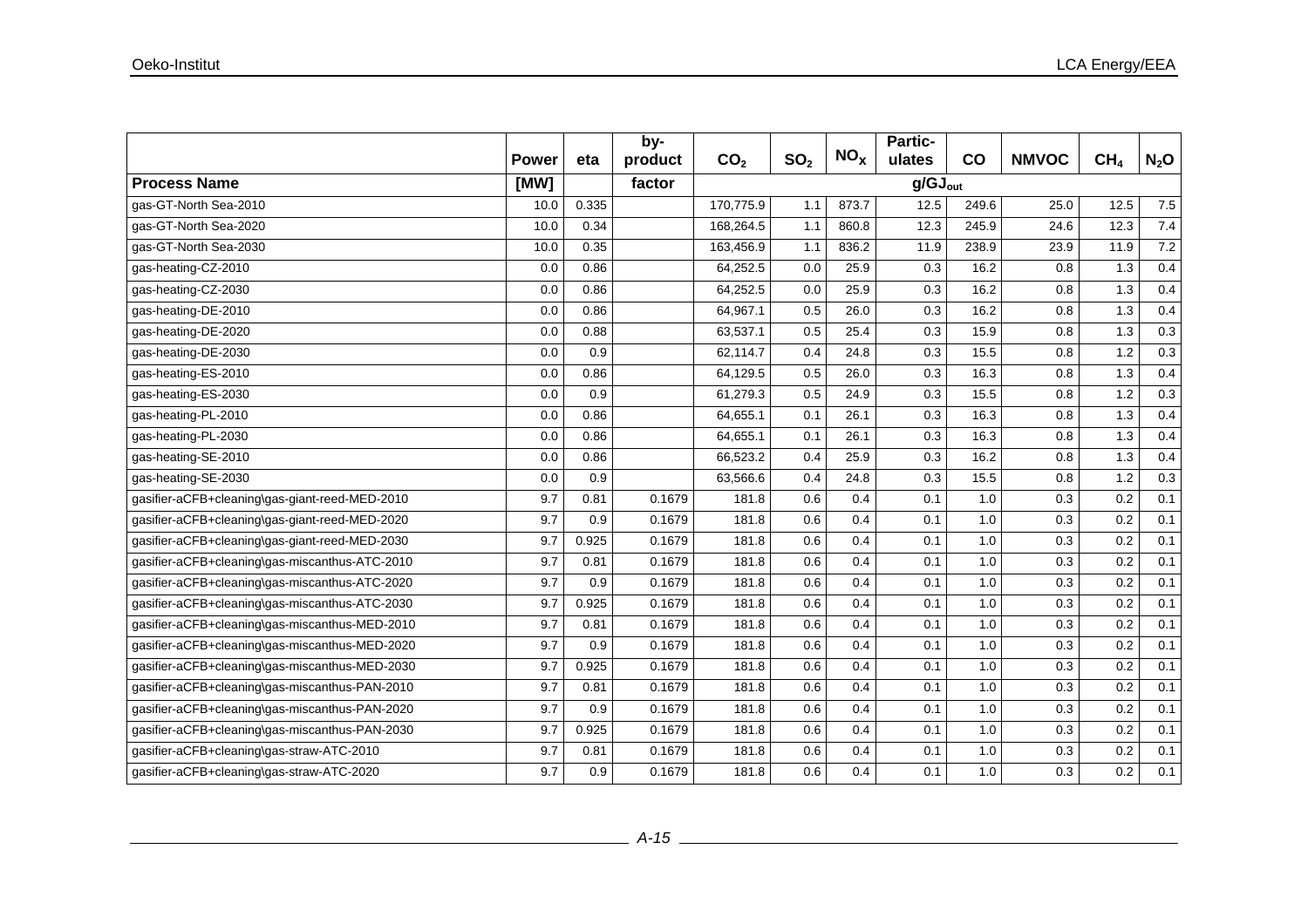|                                                 |              |       | by-     |                 |                 | $NO_{x}$ | <b>Partic-</b> |                     |              |                 |                  |  |  |
|-------------------------------------------------|--------------|-------|---------|-----------------|-----------------|----------|----------------|---------------------|--------------|-----------------|------------------|--|--|
|                                                 | <b>Power</b> | eta   | product | CO <sub>2</sub> | SO <sub>2</sub> |          | ulates         | CO                  | <b>NMVOC</b> | CH <sub>4</sub> | N <sub>2</sub> O |  |  |
| <b>Process Name</b>                             | [MW]         |       | factor  |                 |                 |          |                | $g/GJ_{\text{out}}$ |              |                 |                  |  |  |
| gasifier-aCFB+cleaning\gas-straw-ATC-2030       | 9.7          | 0.925 | 0.1679  | 181.8           | 0.6             | 0.4      | 0.1            | 1.0                 | 0.3          | 0.2             | 0.1              |  |  |
| gasifier-aCFB+cleaning\gas-straw-ATN-2010       | 9.7          | 0.81  | 0.1679  | 181.8           | 0.6             | 0.4      | 0.1            | 1.0                 | 0.3          | 0.2             | 0.1              |  |  |
| gasifier-aCFB+cleaning\gas-straw-ATN-2020       | 9.7          | 0.9   | 0.1679  | 181.8           | 0.6             | 0.4      | 0.1            | 1.0                 | 0.3          | 0.2             | 0.1              |  |  |
| gasifier-aCFB+cleaning\gas-straw-ATN-2030       | 9.7          | 0.925 | 0.1679  | 181.8           | 0.6             | 0.4      | 0.1            | 1.0                 | 0.3          | 0.2             | 0.1              |  |  |
| gasifier-aCFB+cleaning\gas-straw-CON-2010       | 9.7          | 0.81  | 0.1679  | 181.8           | 0.6             | 0.4      | 0.1            | 1.0                 | 0.3          | 0.2             | 0.1              |  |  |
| gasifier-aCFB+cleaning\gas-straw-CON-2020       | 9.7          | 0.9   | 0.1679  | 181.8           | 0.6             | 0.4      | 0.1            | 1.0                 | 0.3          | 0.2             | 0.1              |  |  |
| gasifier-aCFB+cleaning\gas-straw-CON-2030       | 9.7          | 0.925 | 0.1679  | 181.8           | 0.6             | 0.4      | 0.1            | 1.0                 | 0.3          | 0.2             | 0.1              |  |  |
| gasifier-aCFB+cleaning\gas-straw-MED-2010       | 9.7          | 0.81  | 0.1679  | 181.8           | 0.6             | 0.4      | 0.1            | 1.0                 | 0.3          | 0.2             | 0.1              |  |  |
| gasifier-aCFB+cleaning\gas-straw-MED-2020       | 9.7          | 0.9   | 0.1679  | 181.8           | 0.6             | 0.4      | 0.1            | 1.0                 | 0.3          | 0.2             | 0.1              |  |  |
| gasifier-aCFB+cleaning\gas-straw-MED-2030       | 9.7          | 0.925 | 0.1679  | 181.8           | 0.6             | 0.4      | 0.1            | 1.0                 | 0.3          | 0.2             | 0.1              |  |  |
| gasifier-aCFB+cleaning\gas-straw-PAN-2010       | 9.7          | 0.81  | 0.1679  | 181.8           | 0.6             | 0.4      | 0.1            | 1.0                 | 0.3          | 0.2             | 0.1              |  |  |
| gasifier-aCFB+cleaning\gas-straw-PAN-2020       | 9.7          | 0.9   | 0.1679  | 181.8           | 0.6             | 0.4      | 0.1            | 1.0                 | 0.3          | 0.2             | 0.1              |  |  |
| gasifier-aCFB+cleaning\gas-straw-PAN-2030       | 9.7          | 0.925 | 0.1679  | 181.8           | 0.6             | 0.4      | 0.1            | 1.0                 | 0.3          | 0.2             | 0.1              |  |  |
| gasifier-aCFB+cleaning\gas-switchgrass-ATC-2010 | 9.7          | 0.81  | 0.1679  | 181.8           | 0.6             | 0.4      | 0.1            | 1.0                 | 0.3          | 0.2             | 0.1              |  |  |
| gasifier-aCFB+cleaning\gas-switchgrass-ATC-2020 | 9.7          | 0.9   | 0.1679  | 181.8           | 0.6             | 0.4      | 0.1            | 1.0                 | 0.3          | 0.2             | 0.1              |  |  |
| gasifier-aCFB+cleaning\gas-switchgrass-ATC-2030 | 9.7          | 0.925 | 0.1679  | 181.8           | 0.6             | 0.4      | 0.1            | 1.0                 | 0.3          | 0.2             | 0.1              |  |  |
| gasifier-aCFB+cleaning\gas-switchgrass-ATN-2010 | 9.7          | 0.81  | 0.1679  | 181.8           | 0.6             | 0.4      | 0.1            | 1.0                 | 0.3          | 0.2             | 0.1              |  |  |
| gasifier-aCFB+cleaning\gas-switchgrass-ATN-2020 | 9.7          | 0.9   | 0.1679  | 181.8           | 0.6             | 0.4      | 0.1            | 1.0                 | 0.3          | 0.2             | 0.1              |  |  |
| gasifier-aCFB+cleaning\gas-switchgrass-ATN-2030 | 9.7          | 0.925 | 0.1679  | 181.8           | 0.6             | 0.4      | 0.1            | 1.0                 | 0.3          | 0.2             | 0.1              |  |  |
| gasifier-aCFB+cleaning\gas-switchgrass-CON-2010 | 9.7          | 0.81  | 0.1679  | 181.8           | 0.6             | 0.4      | 0.1            | 1.0                 | 0.3          | 0.2             | 0.1              |  |  |
| gasifier-aCFB+cleaning\gas-switchgrass-CON-2020 | 9.7          | 0.9   | 0.1679  | 181.8           | 0.6             | 0.4      | 0.1            | 1.0                 | 0.3          | 0.2             | 0.1              |  |  |
| gasifier-aCFB+cleaning\gas-switchgrass-CON-2030 | 9.7          | 0.925 | 0.1679  | 181.8           | 0.6             | 0.4      | 0.1            | 1.0                 | 0.3          | 0.2             | 0.1              |  |  |
| gasifier-aCFB+cleaning\gas-switchgrass-PAN-2010 | 9.7          | 0.81  | 0.1679  | 181.8           | 0.6             | 0.4      | 0.1            | 1.0                 | 0.3          | 0.2             | 0.1              |  |  |
| gasifier-aCFB+cleaning\gas-switchgrass-PAN-2020 | 9.7          | 0.9   | 0.1679  | 181.8           | 0.6             | 0.4      | 0.1            | 1.0                 | 0.3          | 0.2             | 0.1              |  |  |
| gasifier-aCFB+cleaning\gas-switchgrass-PAN-2030 | 9.7          | 0.925 | 0.1679  | 181.8           | 0.6             | 0.4      | 0.1            | 1.0                 | 0.3          | 0.2             | 0.1              |  |  |
| gasifier-aCFB+cleaning\gas-wood-forest-ATC-2010 | 9.7          | 0.81  | 0.1679  | 181.8           | 0.6             | 0.4      | 0.1            | 1.0                 | 0.3          | 0.2             | 0.1              |  |  |
| gasifier-aCFB+cleaning\gas-wood-forest-ATC-2020 | 9.7          | 0.925 | 0.1679  | 181.8           | 0.6             | 0.4      | 0.1            | 1.0                 | 0.3          | 0.2             | 0.1              |  |  |
| gasifier-aCFB+cleaning\gas-wood-forest-ATC-2030 | 9.7          | 0.95  | 0.1679  | 181.8           | 0.6             | 0.4      | 0.1            | 1.0                 | 0.3          | 0.2             | 0.1              |  |  |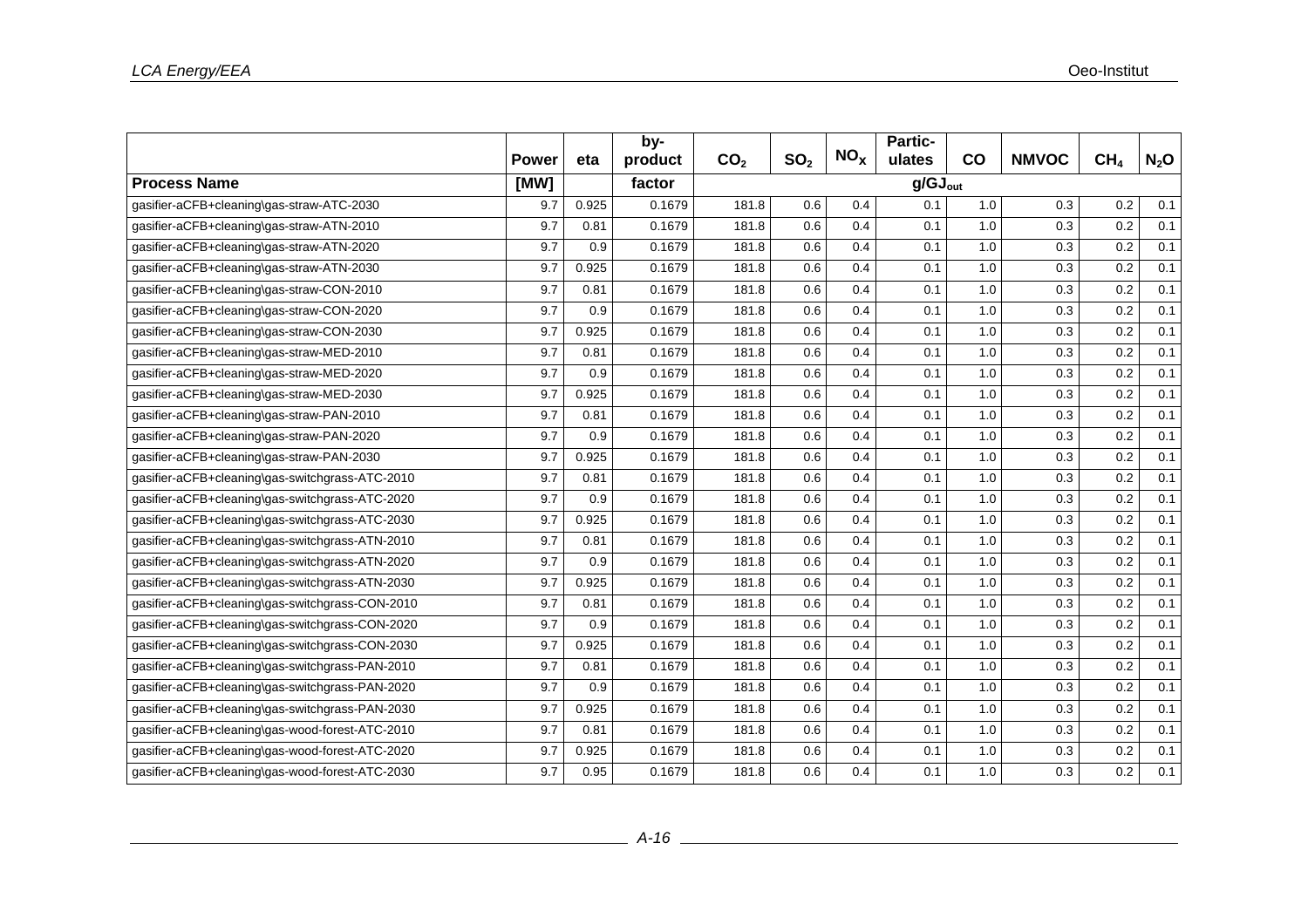|                                                                 |              |        | by-     |                 |                 |                 | Partic-             |           |              |                 |                  |
|-----------------------------------------------------------------|--------------|--------|---------|-----------------|-----------------|-----------------|---------------------|-----------|--------------|-----------------|------------------|
|                                                                 | <b>Power</b> | eta    | product | CO <sub>2</sub> | SO <sub>2</sub> | NO <sub>x</sub> | ulates              | <b>CO</b> | <b>NMVOC</b> | CH <sub>4</sub> | N <sub>2</sub> O |
| <b>Process Name</b>                                             | [MW]         |        | factor  |                 |                 |                 | $g/GJ_{\text{out}}$ |           |              |                 |                  |
| gasifier-aCFB+cleaning\gas-wood-forest-ATN-2010                 | 9.7          | 0.81   | 0.1679  | 181.8           | 0.6             | 0.4             | 0.1                 | 1.0       | 0.3          | 0.2             | 0.1              |
| gasifier-aCFB+cleaning\gas-wood-forest-ATN-2020                 | 9.7          | 0.925  | 0.1679  | 181.8           | 0.6             | 0.4             | 0.1                 | 1.0       | 0.3          | 0.2             | 0.1              |
| gasifier-aCFB+cleaning\gas-wood-forest-ATN-2030                 | 9.7          | 0.95   | 0.1679  | 181.8           | 0.6             | 0.4             | 0.1                 | 1.0       | 0.3          | 0.2             | 0.1              |
| gasifier-aCFB+cleaning\gas-wood-forest-CON-2010                 | 9.7          | 0.81   | 0.1679  | 181.8           | 0.6             | 0.4             | 0.1                 | 1.0       | 0.3          | 0.2             | 0.1              |
| gasifier-aCFB+cleaning\gas-wood-forest-CON-2020                 | 9.7          | 0.925  | 0.1679  | 181.8           | 0.6             | 0.4             | 0.1                 | 1.0       | 0.3          | 0.2             | 0.1              |
| gasifier-aCFB+cleaning\gas-wood-forest-CON-2030                 | 9.7          | 0.95   | 0.1679  | 181.8           | 0.6             | 0.4             | 0.1                 | 1.0       | 0.3          | 0.2             | 0.1              |
| gasifier-aCFB+cleaning\gas-wood-forest-MED-2010                 | 9.7          | 0.81   | 0.1679  | 181.8           | 0.6             | 0.4             | 0.1                 | 1.0       | 0.3          | 0.2             | 0.1              |
| gasifier-aCFB+cleaning\gas-wood-forest-MED-2020                 | 9.7          | 0.925  | 0.1679  | 181.8           | 0.6             | 0.4             | 0.1                 | 1.0       | 0.3          | 0.2             | 0.1              |
| gasifier-aCFB+cleaning\gas-wood-forest-MED-2030                 | 9.7          | 0.95   | 0.1679  | 181.8           | 0.6             | 0.4             | 0.1                 | 1.0       | 0.3          | 0.2             | 0.1              |
| gasifier-aCFB+cleaning\gas-wood-forest-PAN-2010                 | 9.7          | 0.81   | 0.1679  | 181.8           | 0.6             | 0.4             | 0.1                 | 1.0       | 0.3          | 0.2             | 0.1              |
| gasifier-aCFB+cleaning\gas-wood-forest-PAN-2020                 | 9.7          | 0.925  | 0.1679  | 181.8           | 0.6             | 0.4             | 0.1                 | 1.0       | 0.3          | 0.2             | 0.1              |
| gasifier-aCFB+cleaning\gas-wood-forest-PAN-2030                 | 9.7          | 0.95   | 0.1679  | 181.8           | 0.6             | 0.4             | 0.1                 | 1.0       | 0.3          | 0.2             | 0.1              |
| gasifier-aCFB+cleaning\gas-wood-SRF-ATC-2010                    | 9.7          | 0.81   | 0.1679  | 181.8           | 0.6             | 0.4             | 0.1                 | 1.0       | 0.3          | 0.2             | 0.1              |
| gasifier-aCFB+cleaning\gas-wood-SRF-ATC-2020                    | 9.7          | 0.925  | 0.1679  | 181.8           | 0.6             | 0.4             | 0.1                 | 1.0       | 0.3          | 0.2             | 0.1              |
| gasifier-aCFB+cleaning\gas-wood-SRF-ATC-2030                    | 9.7          | 0.95   | 0.1679  | 181.8           | 0.6             | 0.4             | 0.1                 | 1.0       | 0.3          | 0.2             | 0.1              |
| gasifier-aCFB+cleaning\gas-wood-SRF-ATN-2010                    | 9.7          | 0.81   | 0.1679  | 181.8           | 0.6             | 0.4             | 0.1                 | 1.0       | 0.3          | 0.2             | 0.1              |
| gasifier-aCFB+cleaning\gas-wood-SRF-ATN-2020                    | 9.7          | 0.925  | 0.1679  | 181.8           | 0.6             | 0.4             | 0.1                 | 1.0       | 0.3          | 0.2             | 0.1              |
| gasifier-aCFB+cleaning\gas-wood-SRF-ATN-2030                    | 9.7          | 0.95   | 0.1679  | 181.8           | 0.6             | 0.4             | 0.1                 | 1.0       | 0.3          | 0.2             | 0.1              |
| gasifier-aCFB+cleaning\gas-wood-SRF-CON-2010                    | 9.7          | 0.81   | 0.1679  | 181.8           | 0.6             | 0.4             | 0.1                 | 1.0       | 0.3          | 0.2             | 0.1              |
| gasifier-aCFB+cleaning\gas-wood-SRF-CON-2020                    | 9.7          | 0.925  | 0.1679  | 181.8           | 0.6             | 0.4             | 0.1                 | 1.0       | 0.3          | 0.2             | 0.1              |
| gasifier-aCFB+cleaning\gas-wood-SRF-CON-2030                    | 9.7          | 0.95   | 0.1679  | 181.8           | 0.6             | 0.4             | 0.1                 | 1.0       | 0.3          | 0.2             | 0.1              |
| gasifier-aCFB+cleaning\gas-wood-SRF-PAN-2010                    | 9.7          | 0.81   | 0.1679  | 181.8           | 0.6             | 0.4             | 0.1                 | 1.0       | 0.3          | 0.2             | 0.1              |
| gasifier-aCFB+cleaning\gas-wood-SRF-PAN-2020                    | 9.7          | 0.925  | 0.1679  | 181.8           | 0.6             | 0.4             | 0.1                 | 1.0       | 0.3          | 0.2             | 0.1              |
| gasifier-aCFB+cleaning\gas-wood-SRF-PAN-2030                    | 9.7          | 0.95   | 0.1679  | 181.8           | 0.6             | 0.4             | 0.1                 | 1.0       | 0.3          | 0.2             | 0.1              |
| gasifier-EF+FT-synthesis\BtL-giant reed-MED-2030 (Diesel)/net   | 500.0        | 0.5    |         | 0.0             | 1.0             | 198.1           | 1.0                 | 198.1     | 9.9          | 9.9             | 5.9              |
| gasifier-EF+FT-synthesis\BtL-miscanthus-ATC-2020 (Diesel)/gross | 500.0        | 0.4513 | 0.25    | 0.0             | 1.0             | 198.1           | 1.0                 | 198.1     | 9.9          | 9.9             | 5.9              |
| gasifier-EF+FT-synthesis\BtL-miscanthus-ATC-2020 (Diesel)/net   | 500.0        | 0.4513 |         | 0.0             | 1.0             | 198.1           | 1.0                 | 198.1     | 9.9          | 9.9             | 5.9              |
| gasifier-EF+FT-synthesis\BtL-miscanthus-ATC-2030 (Diesel)/net   | 500.0        | 0.5    |         | 0.0             | 1.0             | 198.1           | 1.0                 | 198.1     | 9.9          | 9.9             | 5.9              |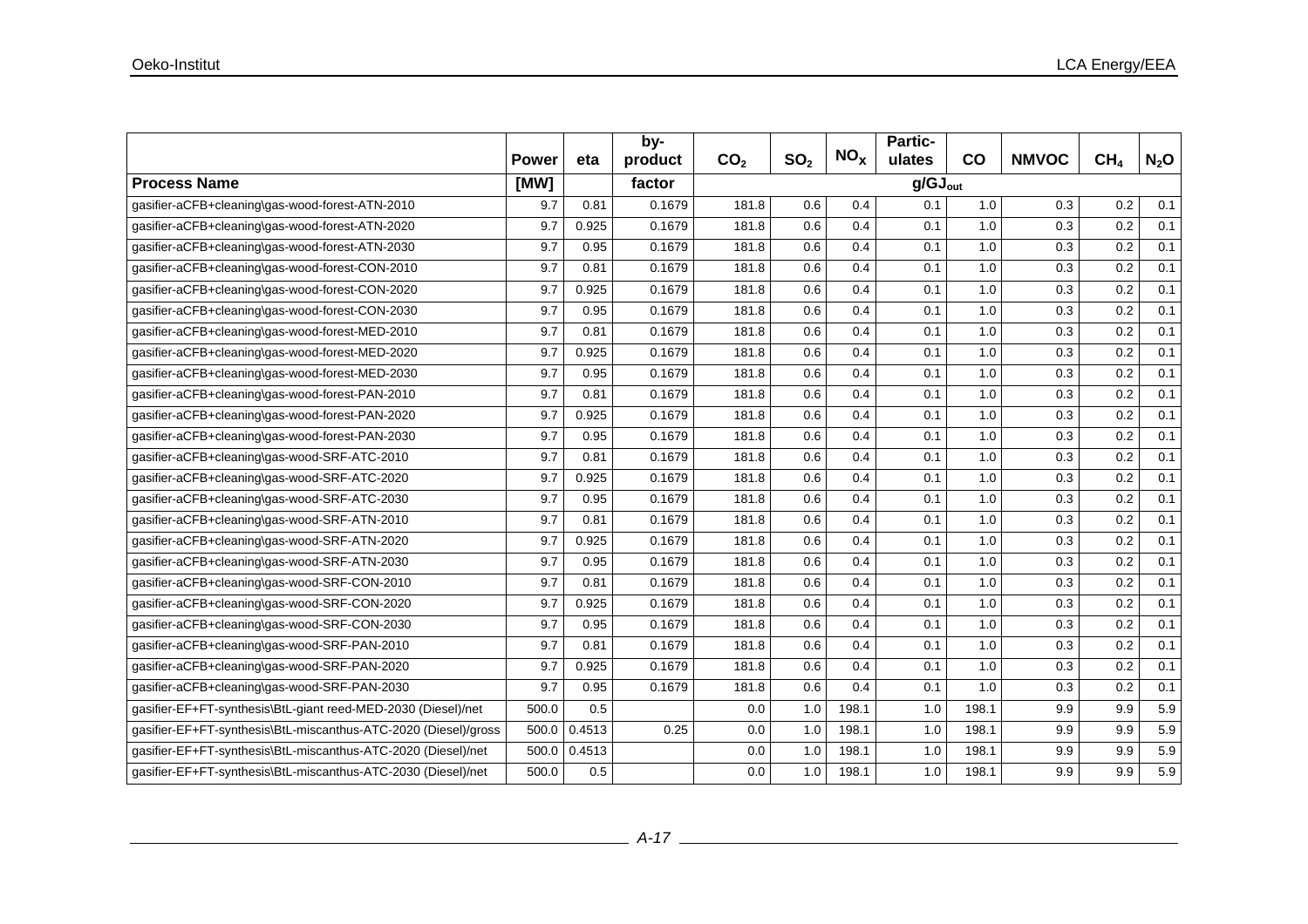|                                                                |              |        | by-     |                     |                 |          | Partic- |       |              |                 |                  |  |  |
|----------------------------------------------------------------|--------------|--------|---------|---------------------|-----------------|----------|---------|-------|--------------|-----------------|------------------|--|--|
|                                                                | <b>Power</b> | eta    | product | CO <sub>2</sub>     | SO <sub>2</sub> | $NO_{x}$ | ulates  | co    | <b>NMVOC</b> | CH <sub>4</sub> | N <sub>2</sub> O |  |  |
| <b>Process Name</b>                                            | [MW]         |        | factor  | $g/GJ_{\text{out}}$ |                 |          |         |       |              |                 |                  |  |  |
| gasifier-EF+FT-synthesis\BtL-miscanthus-MED-2020 (Diesel)/net  | 500.0        | 0.4513 |         | 0.0                 | 1.0             | 198.1    | 1.0     | 198.1 | 9.9          | 9.9             | 5.9              |  |  |
| qasifier-EF+FT-synthesis\BtL-miscanthus-MED-2030 (Diesel)/net  | 500.0        | 0.5    |         | 0.0                 | 1.0             | 198.1    | 1.0     | 198.1 | 9.9          | 9.9             | 5.9              |  |  |
| qasifier-EF+FT-synthesis\BtL-miscanthus-PAN-2020 (Diesel)/net  | 500.0        | 0.4513 |         | 0.0                 | 1.0             | 198.1    | 1.0     | 198.1 | 9.9          | 9.9             | 5.9              |  |  |
| gasifier-EF+FT-synthesis\BtL-miscanthus-PAN-2030 (Diesel)/net  | 500.0        | 0.5    |         | 0.0                 | 1.0             | 198.1    | 1.0     | 198.1 | 9.9          | 9.9             | 5.9              |  |  |
| gasifier-EF+FT-synthesis\BtL-straw-ATC-2020 (Diesel)/net       | 500.0        | 0.4513 |         | 0.0                 | 1.0             | 198.1    | 1.0     | 198.1 | 9.9          | 9.9             | 5.9              |  |  |
| qasifier-EF+FT-synthesis\BtL-straw-ATC-2030 (Diesel)/net       | 500.0        | 0.5    |         | 0.0                 | 1.0             | 198.1    | 1.0     | 198.1 | 9.9          | 9.9             | 5.9              |  |  |
| qasifier-EF+FT-synthesis\BtL-straw-ATN-2020 (Diesel)/net       | 500.0        | 0.4513 |         | 0.0                 | 1.0             | 198.1    | 1.0     | 198.1 | 9.9          | 9.9             | 5.9              |  |  |
| gasifier-EF+FT-synthesis\BtL-straw-ATN-2030 (Diesel)/net       | 500.0        | 0.5    |         | 0.0                 | 1.0             | 198.1    | 1.0     | 198.1 | 9.9          | 9.9             | 5.9              |  |  |
| gasifier-EF+FT-synthesis\BtL-straw-CON-2020 (Diesel)/net       | 500.0        | 0.4513 |         | 0.0                 | 1.0             | 198.1    | 1.0     | 198.1 | 9.9          | 9.9             | 5.9              |  |  |
| qasifier-EF+FT-synthesis\BtL-straw-CON-2030 (Diesel)/net       | 500.0        | 0.5    |         | 0.0                 | 1.0             | 198.1    | 1.0     | 198.1 | 9.9          | 9.9             | 5.9              |  |  |
| gasifier-EF+FT-synthesis\BtL-straw-MED-2020 (Diesel)/net       | 500.0        | 0.4513 |         | 0.0                 | 1.0             | 198.1    | 1.0     | 198.1 | 9.9          | 9.9             | 5.9              |  |  |
| gasifier-EF+FT-synthesis\BtL-straw-MED-2030 (Diesel)/net       | 500.0        | 0.5    |         | 0.0                 | 1.0             | 198.1    | 1.0     | 198.1 | 9.9          | 9.9             | 5.9              |  |  |
| qasifier-EF+FT-synthesis\BtL-straw-PAN-2020 (Diesel)/net       | 500.0        | 0.4513 |         | 0.0                 | 1.0             | 198.1    | 1.0     | 198.1 | 9.9          | 9.9             | 5.9              |  |  |
| gasifier-EF+FT-synthesis\BtL-straw-PAN-2030 (Diesel)/net       | 500.0        | 0.5    |         | 0.0                 | 1.0             | 198.1    | 1.0     | 198.1 | 9.9          | 9.9             | 5.9              |  |  |
| gasifier-EF+FT-synthesis\BtL-switchgrass-ATC-2020 (Diesel)/net | 500.0        | 0.4513 |         | 0.0                 | 1.0             | 198.1    | 1.0     | 198.1 | 9.9          | 9.9             | 5.9              |  |  |
| gasifier-EF+FT-synthesis\BtL-switchgrass-ATC-2030 (Diesel)/net | 500.0        | 0.5    |         | 0.0                 | 1.0             | 198.1    | 1.0     | 198.1 | 9.9          | 9.9             | 5.9              |  |  |
| qasifier-EF+FT-synthesis\BtL-switchgrass-ATN-2020 (Diesel)/net | 500.0        | 0.4513 |         | 0.0                 | 1.0             | 198.1    | 1.0     | 198.1 | 9.9          | 9.9             | 5.9              |  |  |
| gasifier-EF+FT-synthesis\BtL-switchgrass-ATN-2030 (Diesel)/net | 500.0        | 0.5    |         | 0.0                 | 1.0             | 198.1    | 1.0     | 198.1 | 9.9          | 9.9             | 5.9              |  |  |
| gasifier-EF+FT-synthesis\BtL-switchgrass-CON-2020 (Diesel)/net | 500.0        | 0.4513 |         | 0.0                 | 1.0             | 198.1    | 1.0     | 198.1 | 9.9          | 9.9             | 5.9              |  |  |
| gasifier-EF+FT-synthesis\BtL-switchgrass-CON-2030 (Diesel)/net | 500.0        | 0.5    |         | 0.0                 | 1.0             | 198.1    | 1.0     | 198.1 | 9.9          | 9.9             | 5.9              |  |  |
| qasifier-EF+FT-synthesis\BtL-switchgrass-PAN-2020 (Diesel)/net | 500.0        | 0.4513 |         | 0.0                 | 1.0             | 198.1    | 1.0     | 198.1 | 9.9          | 9.9             | 5.9              |  |  |
| gasifier-EF+FT-synthesis\BtL-switchgrass-PAN-2030 (Diesel)/net | 500.0        | 0.5    |         | 0.0                 | 1.0             | 198.1    | 1.0     | 198.1 | 9.9          | 9.9             | 5.9              |  |  |
| gasifier-EF+FT-synthesis\BtL-wood-forest-ATC-2020 (Diesel)/net | 500.0        | 0.4513 |         | 0.0                 | 1.0             | 198.1    | 1.0     | 198.1 | 9.9          | 9.9             | 5.9              |  |  |
| gasifier-EF+FT-synthesis\BtL-wood-forest-ATC-2030 (Diesel)/net | 500.0        | 0.5    |         | 0.0                 | 1.0             | 198.1    | 1.0     | 198.1 | 9.9          | 9.9             | 5.9              |  |  |
| qasifier-EF+FT-synthesis\BtL-wood-forest-ATN-2020 (Diesel)/net | 500.0        | 0.4513 |         | 0.0                 | 1.0             | 198.1    | 1.0     | 198.1 | 9.9          | 9.9             | 5.9              |  |  |
| gasifier-EF+FT-synthesis\BtL-wood-forest-ATN-2030 (Diesel)/net | 500.0        | 0.5    |         | 0.0                 | 1.0             | 198.1    | 1.0     | 198.1 | 9.9          | 9.9             | 5.9              |  |  |
| gasifier-EF+FT-synthesis\BtL-wood-forest-CON-2020 (Diesel)/net | 500.0        | 0.4513 |         | 0.0                 | 1.0             | 198.1    | 1.0     | 198.1 | 9.9          | 9.9             | 5.9              |  |  |
| gasifier-EF+FT-synthesis\BtL-wood-forest-CON-2030 (Diesel)/net | 500.0        | 0.5    |         | 0.0                 | 1.0             | 198.1    | 1.0     | 198.1 | 9.9          | 9.9             | 5.9              |  |  |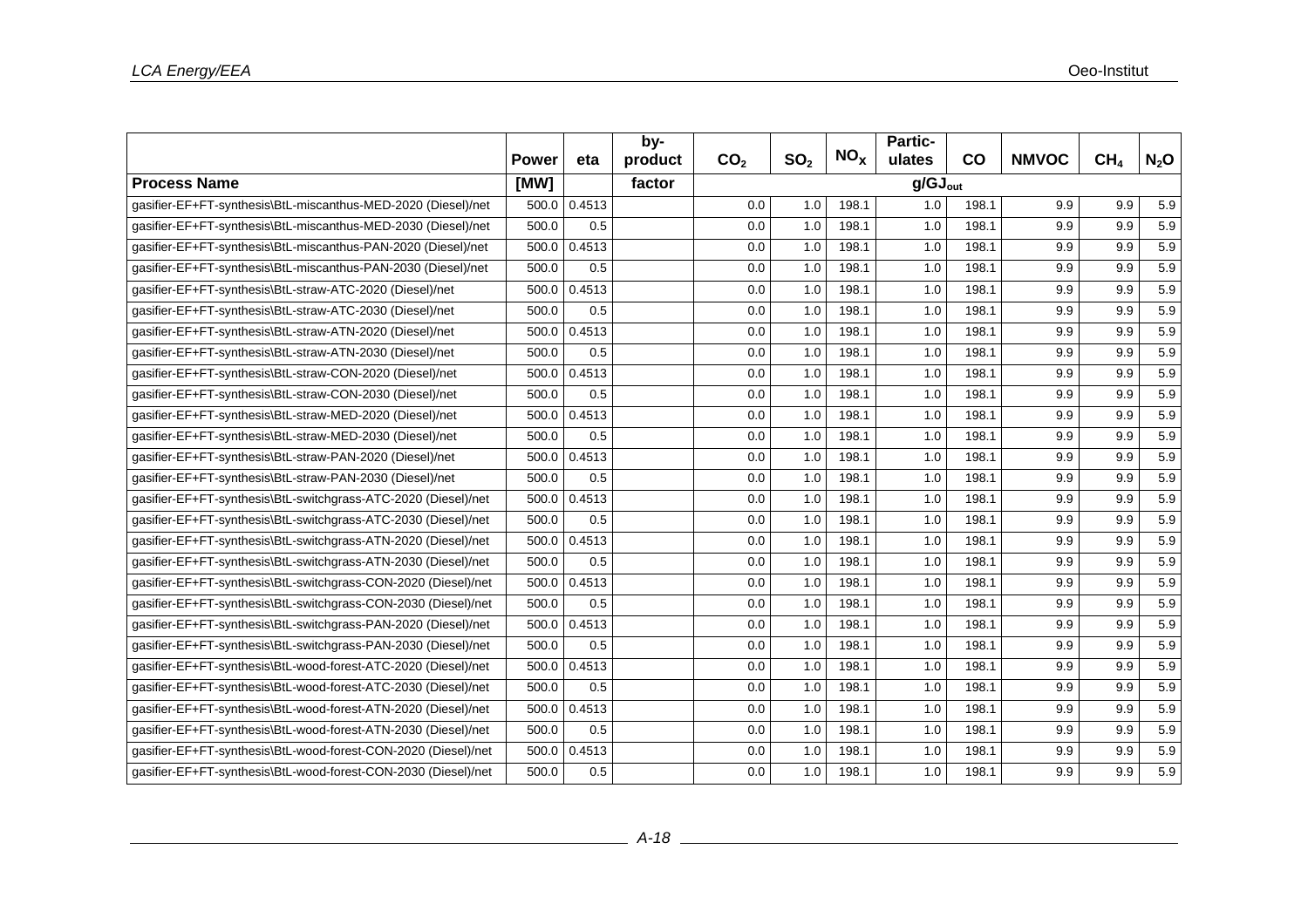|                                                                |              |                | by-     |                 |                 |                 | Partic-             |           |              |                 |         |
|----------------------------------------------------------------|--------------|----------------|---------|-----------------|-----------------|-----------------|---------------------|-----------|--------------|-----------------|---------|
|                                                                | <b>Power</b> | eta            | product | CO <sub>2</sub> | SO <sub>2</sub> | NO <sub>x</sub> | ulates              | <b>CO</b> | <b>NMVOC</b> | CH <sub>4</sub> | $N_2$ O |
| <b>Process Name</b>                                            | [MW]         |                | factor  |                 |                 |                 | $g/GJ_{\text{out}}$ |           |              |                 |         |
| gasifier-EF+FT-synthesis\BtL-wood-forest-MED-2020 (Diesel)/net | 500.0        | 0.4513         |         | 0.0             | 1.0             | 198.1           | 1.0                 | 198.1     | 9.9          | 9.9             | 5.9     |
| qasifier-EF+FT-synthesis\BtL-wood-forest-MED-2030 (Diesel)/net | 500.0        | 0.5            |         | 0.0             | 1.0             | 198.1           | 1.0                 | 198.1     | 9.9          | 9.9             | 5.9     |
| gasifier-EF+FT-synthesis\BtL-wood-forest-PAN-2020 (Diesel)/net | 500.0        | 0.4513         |         | 0.0             | 1.0             | 198.1           | 1.0                 | 198.1     | 9.9          | 9.9             | 5.9     |
| gasifier-EF+FT-synthesis\BtL-wood-forest-PAN-2030 (Diesel)/net | 500.0        | 0.5            |         | 0.0             | 1.0             | 198.1           | 1.0                 | 198.1     | 9.9          | 9.9             | 5.9     |
| gasifier-EF+FT-synthesis\BtL-wood-SRF-ATC-2020 (Diesel)/net    | 500.0        | 0.4513         |         | 0.0             | 1.0             | 198.1           | 1.0                 | 198.1     | 9.9          | 9.9             | 5.9     |
| gasifier-EF+FT-synthesis\BtL-wood-SRF-ATC-2030 (Diesel)/net    | 500.0        | 0.5            |         | 0.0             | 1.0             | 198.1           | 1.0                 | 198.1     | 9.9          | 9.9             | 5.9     |
| qasifier-EF+FT-synthesis\BtL-wood-SRF-ATN-2020 (Diesel)/net    | 500.0        | 0.4513         |         | 0.0             | 1.0             | 198.1           | 1.0                 | 198.1     | 9.9          | 9.9             | 5.9     |
| gasifier-EF+FT-synthesis\BtL-wood-SRF-ATN-2030 (Diesel)/net    | 500.0        | 0.5            |         | 0.0             | 1.0             | 198.1           | 1.0                 | 198.1     | 9.9          | 9.9             | 5.9     |
| gasifier-EF+FT-synthesis\BtL-wood-SRF-CON-2020 (Diesel)/net    | 500.0        | 0.4513         |         | 0.0             | 1.0             | 198.1           | 1.0                 | 198.1     | 9.9          | 9.9             | 5.9     |
| gasifier-EF+FT-synthesis\BtL-wood-SRF-CON-2030 (Diesel)/net    | 500.0        | 0.5            |         | 0.0             | 1.0             | 198.1           | 1.0                 | 198.1     | 9.9          | 9.9             | 5.9     |
| gasifier-EF+FT-synthesis\BtL-wood-SRF-DE 2010 (Diesel)/gross   | 500.0        | 0.4513         | 0.0306  | 0.0             | 1.0             | 198.1           | 1.0                 | 198.1     | 9.9          | 9.9             | 5.9     |
| qasifier-EF+FT-synthesis\BtL-wood-SRF-DE 2010 (Diesel)/net     | 500.0        | 0.4513         |         | 0.0             | 1.0             | 198.1           | 1.0                 | 198.1     | 9.9          | 9.9             | 5.9     |
| gasifier-EF+FT-synthesis\BtL-wood-SRF-DE 2020 (Diesel)/gross   | 500.0        | 0.4513         | 0.0306  | 0.0             | 1.0             | 198.1           | 1.0                 | 198.1     | 9.9          | 9.9             | 5.9     |
| gasifier-EF+FT-synthesis\BtL-wood-SRF-DE 2020 (Diesel)/net     | 500.0        | 0.4513         |         | 0.0             | 1.0             | 198.1           | 1.0                 | 198.1     | 9.9          | 9.9             | 5.9     |
| gasifier-EF+FT-synthesis\BtL-wood-SRF-DE 2030 (Diesel)/gross   | 500.0        | 0.4513         | 0.0306  | 0.0             | 1.0             | 198.1           | 1.0                 | 198.1     | 9.9          | 9.9             | 5.9     |
| gasifier-EF+FT-synthesis\BtL-wood-SRF-DE 2030 (Diesel)/net     | 500.0        | 0.4513         |         | 0.0             | 1.0             | 198.1           | 1.0                 | 198.1     | 9.9          | 9.9             | 5.9     |
| qasifier-EF+FT-synthesis\BtL-wood-SRF-PAN-2020 (Diesel)/net    | 500.0        | 0.4513         |         | 0.0             | 1.0             | 198.1           | 1.0                 | 198.1     | 9.9          | 9.9             | 5.9     |
| gasifier-EF+FT-synthesis\BtL-wood-SRF-PAN-2030 (Diesel)/net    | 500.0        | 0.5            |         | 0.0             | 1.0             | 198.1           | 1.0                 | 198.1     | 9.9          | 9.9             | 5.9     |
| geothermal-ST-IT                                               | 20.0         | $\overline{1}$ |         | 34,000.0        | 750.0           | 0.0             | 0.0                 | 0.0       | 0.0          | 0.0             | 0.0     |
| giant-reed-heat plant MED-2010                                 | 1.0          | 0.85           |         | 0.0             | 167.0           | 66.0            | 12.5                | 89.1      | 13.2         | 5.9             | $1.2$   |
| giant-reed-heat plant MED-2030                                 | 1.0          | 0.88           |         | 0.0             | 161.3           | 47.8            | 3.7                 | 62.1      | 3.2          | 3.2             | 0.6     |
| landfill-gas-ICE-cogen 1 MW/gas                                | 1.0          | 0.35           |         | 0.0             | 66.2            | 193.3           | 0.0                 | 39.3      | 4.3          | 5.8             | 4.8     |
| landfill-gas-ICE-cogen 1 MW/gas50%                             | 1.0          | 0.35           |         | 0.0             | 66.2            | 193.3           | 0.0                 | 39.3      | 4.3          | 5.8             | 4.8     |
| landfill-gas-ICE-cogen 1 MW/gross                              | 1.0          | 0.35           | 1.3143  | 0.0             | 66.2            | 193.3           | 0.0                 | 39.3      | 4.3          | 5.8             | 4.8     |
| landfill-gas-ICE-cogen 1 MW/oil50%                             | 1.0          | 0.35           |         | 0.0             | 66.2            | 193.3           | 0.0                 | 39.3      | 4.3          | 5.8             | 4.8     |
| landfill-gas-ICE-cogen 1 MW-2010/gas                           | 1.0          | 0.37           |         | 0.0             | 62.6            | 319.7           | 4.4                 | 162.2     | 4.0          | 5.2             | 5.3     |
| landfill-gas-ICE-cogen 1 MW-2010/gross                         | 1.0          | 0.37           | 1.2162  | 0.0             | 62.6            | 319.7           | 4.4                 | 162.2     | 4.0          | 5.2             | 5.3     |
| landfill-gas-ICE-cogen 1 MW-2020/gas                           | 1.0          | 0.39           |         | 0.0             | 59.4            | 126.3           | 4.2                 | 153.9     | 3.7          | 4.9             | 5.0     |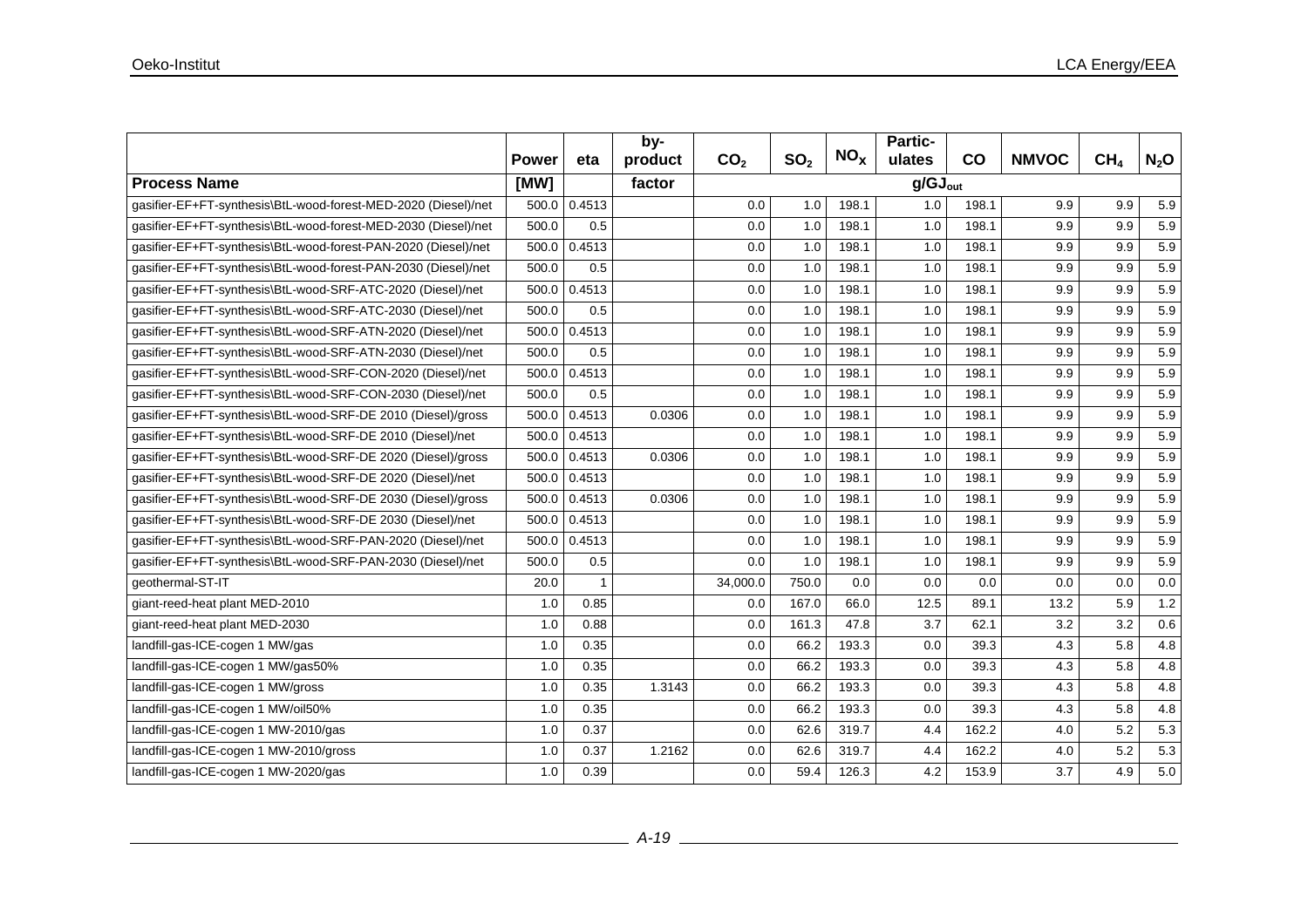|                                             |              |              | by-            |                 |                 |                 | Partic- |       |              |                 |                  |
|---------------------------------------------|--------------|--------------|----------------|-----------------|-----------------|-----------------|---------|-------|--------------|-----------------|------------------|
|                                             | <b>Power</b> | eta          | product        | CO <sub>2</sub> | SO <sub>2</sub> | NO <sub>x</sub> | ulates  | co    | <b>NMVOC</b> | CH <sub>4</sub> | N <sub>2</sub> O |
| <b>Process Name</b>                         | [MW]         |              | factor         |                 |                 |                 |         |       |              |                 |                  |
| landfill-gas-ICE-cogen 1 MW-2020/gross      | 1.0          | 0.39         | 1.1282         | 0.0             | 59.4            | 126.3           | 4.2     | 153.9 | 3.7          | 4.9             | 5.0              |
| landfill-gas-ICE-cogen 1 MW-2030/gas        | 1.0          | 0.42         |                | 0.0             | 55.2            | 78.2            | 3.9     | 78.2  | 3.3          | 2.0             | 0.8              |
| landfill-gas-ICE-cogen 1 MW-2030/gross      | 1.0          | 0.42         | 1              | 0.0             | 55.2            | 78.2            | 3.9     | 78.2  | 3.3          | 2.0             | $0.8\,$          |
| landfill-gas-ICE-cogen 200 OxCat-2020/gas   | 0.2          | 0.34         |                | 0.0             | 68.1            | 144.9           | 4.8     | 120.7 | 4.3          | 4.8             | 1.9              |
| landfill-gas-ICE-cogen 200 OxCat-2020/gross | 0.2          | 0.34         | 1.4412         | 0.0             | 68.1            | 144.9           | 4.8     | 120.7 | 4.3          | 4.8             | 1.9              |
| landfill-gas-ICE-cogen 200 OxCat-2030/gas   | 0.2          | 0.37         |                | 0.0             | 62.6            | 88.8            | 4.4     | 88.8  | 4.0          | 2.2             | 0.9              |
| landfill-gas-ICE-cogen 200 OxCat-2030/gross | 0.2          | 0.37         | 1.2703         | 0.0             | 62.6            | 88.8            | 4.4     | 88.8  | 4.0          | 2.2             | 0.9              |
| landfill-gas-ICE-cogen 200-OxCat/gas        | 0.2          | 0.3          |                | 0.0             | 7.7             | 225.5           | 5.6     | 45.8  | 5.1          | 6.8             | 5.6              |
| landfill-gas-ICE-cogen 200-OxCat/gas50%     | 0.2          | 0.3          |                | 0.0             | 7.7             | 225.5           | 5.6     | 45.8  | 5.1          | 6.8             | 5.6              |
| landfill-gas-ICE-cogen 200-OxCat/gross      | 0.2          | 0.3          | 1.7            | 0.0             | 7.7             | 225.5           | 5.6     | 45.8  | 5.1          | 6.8             | 5.6              |
| landfill-gas-ICE-cogen 200-OxCat/oil        | 0.2          | 0.3          |                | 0.0             | 7.7             | 225.5           | 5.6     | 45.8  | 5.1          | 6.8             | 5.6              |
| landfill-gas-ICE-cogen 200-OxCat/oil50%     | 0.2          | 0.3          |                | 0.0             | 7.7             | 225.5           | 5.6     | 45.8  | 5.1          | 6.8             | 5.6              |
| landfillgas-ICE-cogen 200-OxCat-2010/gas    | 0.2          | 0.32         |                | 0.0             | 7.2             | 205.3           | 5.1     | 41.7  | 4.6          | 6.2             | 5.1              |
| landfillgas-ICE-cogen 200-OxCat-2010/gross  | 0.2          | 0.32         | 1.65           | 0.0             | 7.2             | 205.3           | 5.1     | 41.7  | 4.6          | 6.2             | 5.1              |
| landfill-gas-ICE-cogen 50-OxCat/gas         | 0.1          | 0.27         |                | 0.0             | 8.6             | 243.3           | 6.3     | 197.7 | 5.6          | 7.5             | 6.3              |
| landfill-gas-ICE-cogen 50-OxCat/gross       | 0.1          | 0.27         | $\overline{2}$ | 0.0             | 8.6             | 250.6           | 6.3     | 197.7 | 5.6          | 7.5             | 6.3              |
| landfill-gas-ICE-cogen 50-OxCat-2010/gas    | 0.1          | 0.29         |                | 0.0             | 79.9            | 203.9           | 5.7     | 169.9 | 4.8          | 5.7             | 5.7              |
| landfill-gas-ICE-cogen 50-OxCat-2010/gross  | 0.1          | 0.29         | 1.8276         | 0.0             | 79.9            | 203.9           | 5.7     | 169.9 | 4.8          | 5.7             | $\overline{5.7}$ |
| landfill-gas-ICE-cogen 50-OxCat-2020/gas    | 0.1          | 0.31         |                | 0.0             | 74.7            | 158.9           | 5.3     | 132.4 | 3.8          | 5.3             | 2.1              |
| landfill-gas-ICE-cogen 50-OxCat-2020/gross  | 0.1          | 0.31         | 1.6774         | 0.0             | 74.7            | 158.9           | 5.3     | 132.4 | 3.8          | 5.3             | 2.1              |
| landfill-gas-ICE-cogen 50-OxCat-2030/gas    | 0.1          | 0.34         |                | 0.0             | 68.1            | 96.6            | 4.8     | 96.6  | 2.8          | 2.4             | 1.0              |
| landfill-gas-ICE-cogen 50-OxCat-2030/gross  | 0.1          | 0.34         | 1.4706         | 0.0             | 3.4             | 96.6            | 4.8     | 96.6  | 2.8          | 2.4             | 1.0              |
| lignite-ST-BG-2010                          | 300.0        | 0.3835       |                | 283,366.0       | 1639.7          | 557.2           | 38.3    | 175.1 | 5.8          | 5.8             | 8.9              |
| lignite-ST-BG-2020                          | 300.0        | 0.3985       |                | 272,700.7       | 1578.0          | 536.2           | 36.9    | 168.5 | 5.6          | 5.6             | 8.6              |
| lignite-ST-BG-2030                          | 800.0        | 0.4584       |                | 237,074.6       | 171.5           | 88.8            | 32.1    | 44.4  | 3.3          | 3.3             | 6.7              |
| lignite-ST-DE-2010-Lausitz                  | 800.0        | 0.4181       |                | 273,582.2       | 193.3           | 99.9            | 10.8    | 50.0  | 3.7          | 3.7             | 7.5              |
| lignite-ST-DE-2010-rhine                    | 600.0        | 0.4181       |                | 277,081.1       | 52.5            | 100.2           | 11.2    | 50.1  | 3.7          | 3.7             | 7.5              |
| lignite-ST-DE-2020-Lausitz                  |              | 800.0 0.4381 |                | 261,093.2       | 184.5           | 95.4            | 10.3    | 47.7  | 3.5          | 3.5             | 7.2              |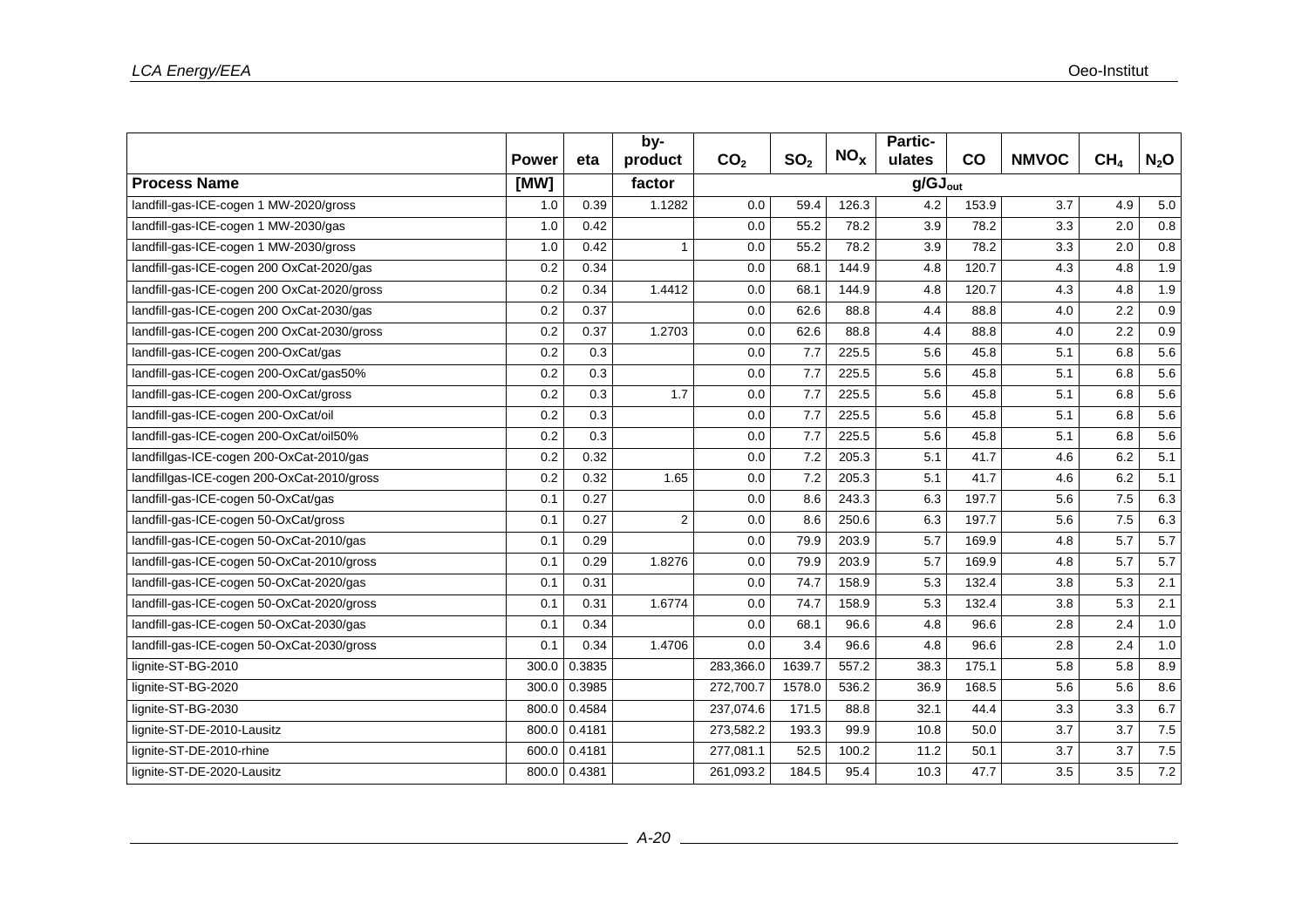|                                              |              |        | by-     |                 |                     |                 | Partic- |       |              |                 |         |
|----------------------------------------------|--------------|--------|---------|-----------------|---------------------|-----------------|---------|-------|--------------|-----------------|---------|
|                                              | <b>Power</b> | eta    | product | CO <sub>2</sub> | SO <sub>2</sub>     | NO <sub>x</sub> | ulates  | co    | <b>NMVOC</b> | CH <sub>4</sub> | $N_2$ O |
| <b>Process Name</b>                          | [MW]         |        | factor  |                 | $g/GJ_{\text{out}}$ |                 |         |       |              |                 |         |
| lignite-ST-DE-2020-rhine                     | 600.0        | 0.4381 |         | 264,431.5       | 50.1                | 95.6            | 10.7    | 47.8  | 3.5          | 3.5             | 7.2     |
| lignite-ST-DE-2030-Lausitz                   | 800.0        | 0.4581 |         | 249,694.7       | 176.5               | 91.2            | 9.8     | 45.6  | 3.4          | 3.4             | 6.8     |
| lignite-ST-DE-2030-rhine                     | 600.0        | 0.4581 |         | 252,886.4       | 47.9                | 91.5            | 10.2    | 45.7  | 3.4          | 3.4             | 6.9     |
| lignite-ST-EE-2010                           | 95.0         | 0.3788 |         | 274,417.6       | 398.5               | 388.3           | 51.8    | 284.7 | 8.0          | 8.0             | 13.0    |
| lignite-ST-EE-2020                           | 95.0         | 0.3888 |         | 267,360.4       | 388.2               | 378.3           | 50.4    | 277.4 | 7.8          | 7.8             | 12.7    |
| lignite-ST-EE-2030                           | 95.0         | 0.4088 |         | 254,281.5       | 184.6               | 119.9           | 48.0    | 239.9 | 6.7          | 6.7             | 11.5    |
| lignite-ST-GR-2010                           | 300.0        | 0.3689 |         | 281,515.2       | 408.8               | 557.6           | 26.6    | 175.3 | 5.8          | 5.8             | 8.9     |
| lignite-ST-GR-2020                           | 300.0        | 0.3789 |         | 274,084.5       | 398.0               | 542.9           | 25.9    | 170.6 | 5.7          | 5.7             | 8.7     |
| lignite-ST-GR-2030                           | 300.0        | 0.3989 |         | 260,341.0       | 189.0               | 103.1           | 24.6    | 147.3 | 4.9          | 4.9             | 7.9     |
| lignite-ST-HU-2010                           | 1800.0       | 0.3863 |         | 281,307.5       | 313.4               | 347.1           | 19.0    | 178.8 | 5.0          | 5.0             | 29.6    |
| lignite-ST-HU-2020                           | 1800.0       | 0.4163 |         | 261,037.5       | 290.8               | 214.7           | 17.7    | 150.8 | 4.2          | 4.2             | 26.2    |
| lignite-ST-HU-2030                           | 1800.0       | 0.4363 |         | 249,072.7       | 138.7               | 204.9           | 16.8    | 143.9 | 4.0          | 4.0             | 25.0    |
| lignite-ST-PL-2010                           | 300.0        | 0.3684 |         | 294,988.0       | 341.4               | 580.0           | 69.1    | 182.3 | 6.1          | 6.1             | 9.3     |
| lignite-ST-PL-2020                           | 300.0        | 0.3784 |         | 287,192.9       | 332.4               | 564.7           | 67.3    | 177.5 | 5.9          | 5.9             | 9.0     |
| lignite-ST-PL-2030                           | 800.0        | 0.4584 |         | 237,074.6       | 171.5               | 88.8            | 32.1    | 44.4  | 3.3          | 3.3             | 6.7     |
| lignite-ST-RO-2010                           | 300.0        | 0.3835 |         | 283,366.0       | 1639.7              | 557.2           | 38.3    | 175.1 | 5.8          | 5.8             | 8.9     |
| lignite-ST-RO-2020                           | 300.0        | 0.3985 |         | 272,700.7       | 1578.0              | 536.2           | 36.9    | 168.5 | 5.6          | 5.6             | 8.6     |
| lignite-ST-RO-2030                           | 800.0        | 0.4584 |         | 237,074.6       | 171.5               | 88.8            | 32.1    | 44.4  | 3.3          | 3.3             | 6.7     |
| lignite-ST-SK-2020                           | 300.0        | 0.3784 |         | 287,192.9       | 332.4               | 403.3           | 67.3    | 177.5 | 5.9          | 5.9             | 9.0     |
| lignite-ST-TR-2010                           | 300.0        | 0.3826 |         | 238,520.0       | 7447.6              | 513.5           | 85.0    | 161.4 | 5.4          | 5.4             | 8.2     |
| lignite-ST-TR-2020                           | 300.0        | 0.3883 |         | 235,015.7       | 1467.6              | 506.0           | 8.4     | 159.0 | 5.3          | 5.3             | 8.1     |
| lignite-ST-TR-2030                           | 300.0        | 0.4133 |         | 220,799.2       | 689.4               | 95.1            | 7.9     | 135.8 | 4.5          | 4.5             | 7.2     |
| miscanthus-cofiring coal-ST-2010             | 70.0         | 0.4439 |         | 0.0             | 39.0                | 107.6           | 4.0     | 39.9  | 4.0          | 4.0             | 11.2    |
| miscanthus-cofiring-coal-cogen-BP-2010/gas   | 2.5          | 0.2789 |         | $0.0\,$         | 46.5                | 254.9           | 7.2     | 68.0  | 6.8          | 1.4             | 134.6   |
| miscanthus-cofiring-coal-cogen-BP-2010/gross | 2.5          | 0.2789 |         | 0.0             | 46.5                | 254.9           | 7.2     | 68.0  | 6.8          | 1.4             | 134.6   |
| miscanthus-cofiring-coal-cogen-BP-2020/gas   | 2.5          | 0.2989 |         | 0.0             | 43.4                | 237.9           | 6.7     | 63.4  | 6.3          | 1.3             | 125.6   |
| miscanthus-cofiring-coal-cogen-BP-2020/gross | 2.5          | 0.2989 |         | $0.0\,$         | 43.4                | 237.9           | 6.7     | 63.4  | 6.3          | 1.3             | 125.6   |
| miscanthus-cofiring-coal-cogen-BP-2030/gas   | 2.5          | 0.3189 |         | 0.0             | 40.7                | 222.9           | 6.3     | 59.5  | 5.9          | 1.2             | 117.7   |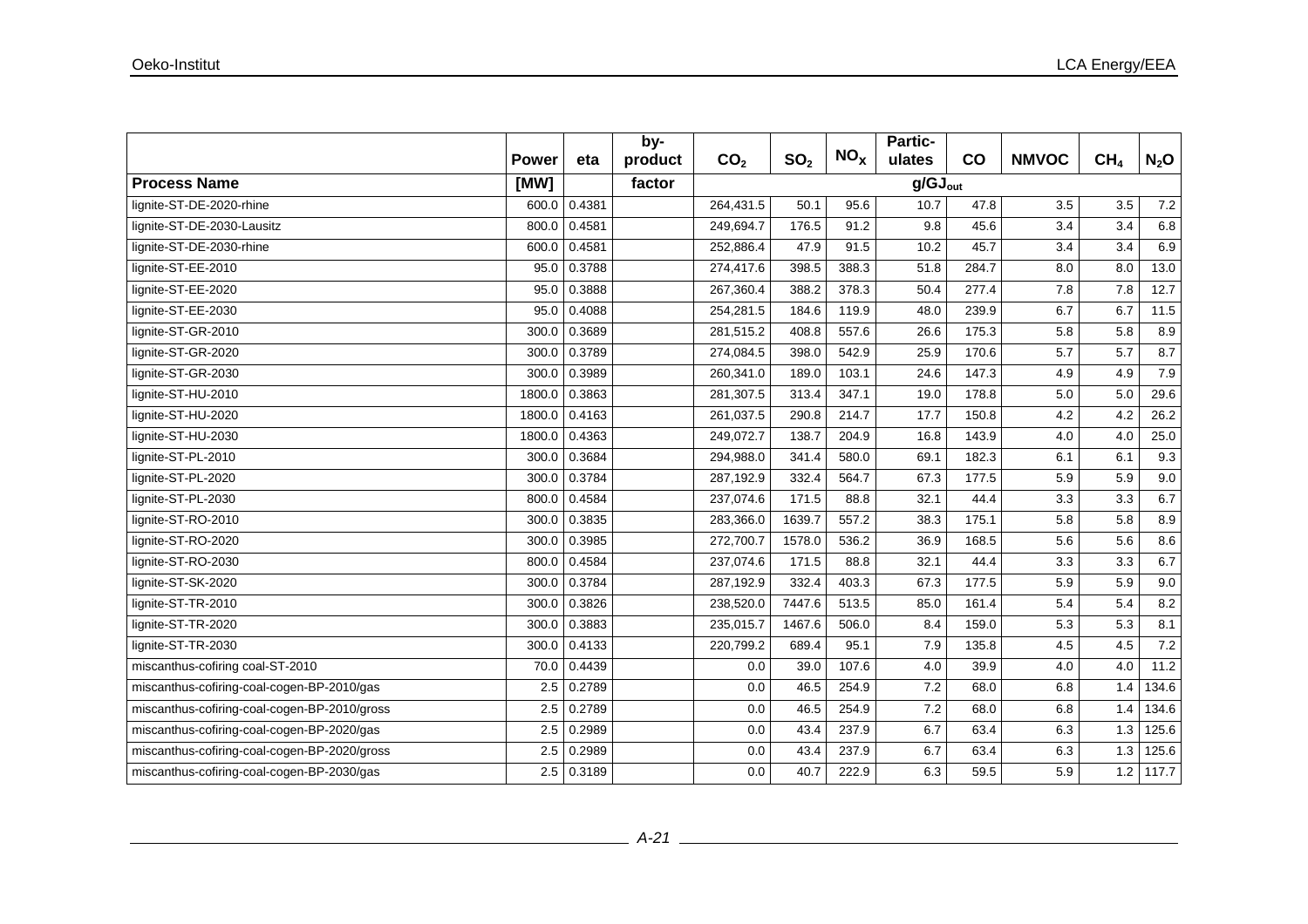|                                                |              |        | by-     |                 |                 |                 | <b>Partic-</b> |                     |              |                 |         |  |  |
|------------------------------------------------|--------------|--------|---------|-----------------|-----------------|-----------------|----------------|---------------------|--------------|-----------------|---------|--|--|
|                                                | <b>Power</b> | eta    | product | CO <sub>2</sub> | SO <sub>2</sub> | NO <sub>x</sub> | ulates         | CO                  | <b>NMVOC</b> | CH <sub>4</sub> | $N_2$ O |  |  |
| <b>Process Name</b>                            | [MW]         |        | factor  |                 |                 |                 |                | $q/GJ_{\text{out}}$ |              |                 |         |  |  |
| miscanthus-cofiring-coal-cogen-BP-2030/gross   | 2.5          | 0.3189 |         | 0.0             | 40.7            | 222.9           | 6.3            | 59.5                | 5.9          | 1.2             | 117.7   |  |  |
| miscanthus-gas-aCFB-ICE-cogen 1 MW-2010/gas    | 1.0          | 0.37   |         | 0.0             | 0.2             | 222.4           | 6.2            | 185.3               | 5.6          | 6.2             | 6.2     |  |  |
| miscanthus-gas-aCFB-ICE-cogen 1 MW-2010/gross  | 1.0          | 0.37   |         | 0.0             | 0.2             | 222.4           | 6.2            | 185.3               | 5.6          | 6.2             | 6.2     |  |  |
| miscanthus-gas-aCFB-ICE-cogen 1 MW-2020/gas    | 1.0          | 0.39   |         | 0.0             | 0.2             | 175.8           | 5.9            | 146.5               | 5.3          | 5.9             | 2.3     |  |  |
| miscanthus-gas-aCFB-ICE-cogen 1 MW-2020/gross  | 1.0          | 0.39   |         | 0.0             | 0.2             | 175.8           | 5.9            | 146.5               | 5.3          | 5.9             | 2.3     |  |  |
| miscanthus-gas-aCFB-ICE-cogen 1 MWW-2030/gas   | 1.0          | 0.42   |         | 0.0             | 0.2             | 108.8           | 5.4            | 108.8               | 5.0          | 2.7             | 1.1     |  |  |
| miscanthus-gas-aCFB-ICE-cogen 1 MWW-2030/gross | 1.0          | 0.42   |         | 0.0             | 0.2             | 108.8           | 5.4            | 108.8               | 5.0          | 2.7             | 1.1     |  |  |
| miscanthus-heat plant ATC-2010                 | 1.0          | 0.85   |         | 0.0             | 200.6           | 64.9            | 12.4           | 87.6                | 13.0         | 5.8             | 1.2     |  |  |
| Miscanthus-heat plant ATC-2030                 | 1.0          | 0.88   |         | 0.0             | 193.8           | 47.0            | 3.6            | 61.1                | 3.1          | 3.1             | 0.6     |  |  |
| miscanthus-heat plant MED-2010                 | 1.0          | 0.85   |         | 0.0             | 202.3           | 65.4            | 12.5           | 88.4                | 13.1         | 5.9             | $1.2$   |  |  |
| Miscanthus-heat plant MED-2030                 | 1.0          | 0.88   |         | 0.0             | 195.4           | 47.4            | 3.7            | 61.6                | 3.2          | 3.2             | 0.6     |  |  |
| miscanthus-heat plant PAN-2010                 | 1.0          | 0.85   |         | 0.0             | 202.3           | 65.4            | 12.5           | 88.4                | 13.1         | 5.9             | 1.2     |  |  |
| Miscanthus-heat plant PAN-2030                 | 1.0          | 0.88   |         | 0.0             | 195.4           | 47.4            | 3.7            | 61.6                | 3.2          | 3.2             | 0.6     |  |  |
| oil-heating-CZ-2010                            | 0.0          | 0.85   |         | 87,498.4        | 82.7            | 27.0            | 1.9            | 30.4                | 1.5          | 0.1             | 0.7     |  |  |
| oil-heating-CZ-2020                            | 0.0          | 0.85   |         | 87,528.5        | 55.1            | 27.0            | 1.9            | 30.4                | 1.5          | 0.1             | 0.7     |  |  |
| oil-heating-CZ-2030                            | 0.0          | 0.85   |         | 87,558.5        | 27.6            | 27.0            | 1.9            | 30.4                | 1.5          | 0.1             | 0.7     |  |  |
| oil-heating-DE-2000                            | 0.0          | 0.85   |         | 87,503.8        | 91.0            | 27.0            | 1.9            | 30.4                | 1.5          | 0.1             | 0.7     |  |  |
| oil-heating-DE-2010                            | 0.0          | 0.85   |         | 87,528.5        | 55.1            | 27.0            | 1.9            | 30.4                | 1.5          | 0.1             | 0.7     |  |  |
| oil-heating-DE-2020                            | 0.0          | 0.85   |         | 87,558.5        | 27.6            | 27.0            | 1.9            | 30.4                | 1.5          | 0.1             | 0.7     |  |  |
| oil-heating-DE-2030                            | 0.0          | 0.85   |         | 87,660.6        | 5.5             | 27.0            | 1.9            | 30.4                | 1.5          | 0.1             | 0.7     |  |  |
| oil-heating-ES-2010                            | 0.0          | 0.85   |         | 87,503.8        | 91.0            | 27.0            | 1.9            | 30.4                | 1.5          | 0.1             | 0.7     |  |  |
| oil-heating-ES-2030                            | 0.0          | 0.85   |         | 87,503.8        | 91.0            | 27.0            | 1.9            | 30.4                | 1.5          | 0.1             | 0.7     |  |  |
| oil-heating-HU-2000                            | 0.0          | 0.85   |         | 87,488.9        | 110.4           | 27.0            | 1.9            | 30.4                | 1.5          | 0.1             | 0.7     |  |  |
| oil-heating-HU-2010                            | 0.0          | 0.85   |         | 87,498.4        | 82.7            | 27.0            | 1.9            | 30.4                | 1.5          | 0.1             | 0.7     |  |  |
| oil-heating-HU-2020                            | 0.0          | 0.85   |         | 87,528.5        | 55.1            | 27.0            | 1.9            | 30.4                | 1.5          | 0.1             | 0.7     |  |  |
| oil-heating-HU-2030                            | 0.0          | 0.85   |         | 87,558.5        | 27.6            | 27.0            | 1.9            | 30.4                | 1.5          | 0.1             | 0.7     |  |  |
| oil-heating-PL-2010                            | 0.0          | 0.85   |         | 87,498.4        | 82.7            | 27.0            | 1.9            | 30.4                | 1.5          | 0.1             | 0.7     |  |  |
| oil-heating-PL-2020                            | 0.0          | 0.85   |         | 87,483.3        | 91.0            | 27.0            | 1.9            | 30.4                | 1.5          | 0.1             | 0.7     |  |  |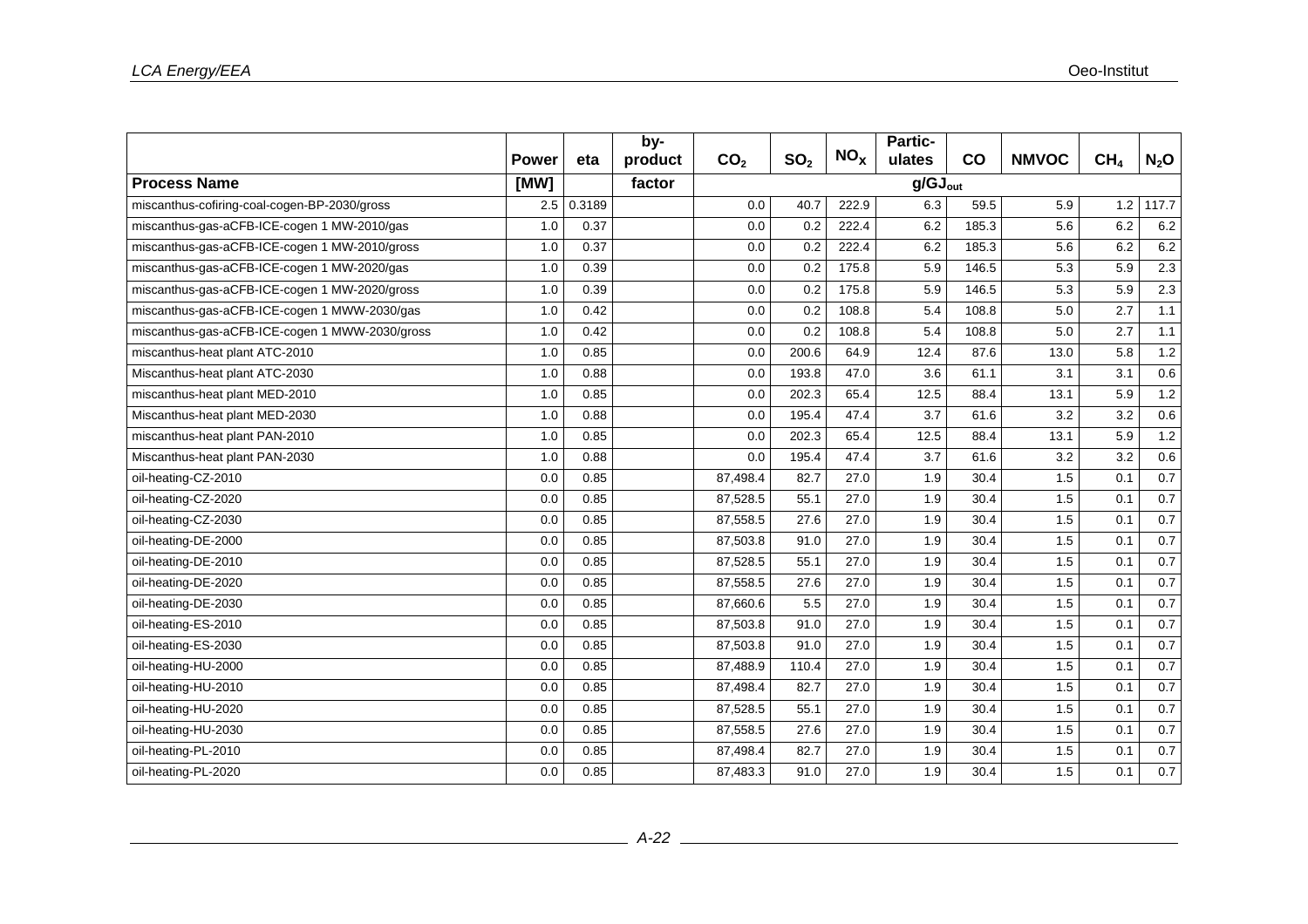|                                           |              |        | by-     |                 |                 |                 | Partic-             |       |              |                 |                  |
|-------------------------------------------|--------------|--------|---------|-----------------|-----------------|-----------------|---------------------|-------|--------------|-----------------|------------------|
|                                           | <b>Power</b> | eta    | product | CO <sub>2</sub> | SO <sub>2</sub> | NO <sub>x</sub> | ulates              | co    | <b>NMVOC</b> | CH <sub>4</sub> | N <sub>2</sub> O |
| <b>Process Name</b>                       | [MW]         |        | factor  |                 |                 |                 | $g/GJ_{\text{out}}$ |       |              |                 |                  |
| oil-heating-PL-2030                       | 0.0          | 0.85   |         | 87,558.5        | 27.6            | 27.0            | 1.9                 | 30.4  | 1.5          | 0.1             | 0.7              |
| oil-heating-RO-2010                       | 0.0          | 0.85   |         | 87,498.4        | 82.7            | 27.0            | 1.9                 | 30.4  | 1.5          | 0.1             | 0.7              |
| oil-heating-RO-2020                       | 0.0          | 0.85   |         | 87,483.3        | 91.0            | 27.0            | 1.9                 | 30.4  | 1.5          | 0.1             | 0.7              |
| oil-heating-RO-2030                       | 0.0          | 0.85   |         | 87,558.5        | 27.6            | 27.0            | 1.9                 | 30.4  | 1.5          | 0.1             | 0.7              |
| oil-heating-SE-2010                       | 0.0          | 0.85   |         | 87,503.8        | 91.0            | 27.0            | 1.9                 | 30.4  | 1.5          | 0.1             | 0.7              |
| oil-heating-SE-2030                       | 0.0          | 0.85   |         | 87,503.8        | 91.0            | 27.0            | 1.9                 | 30.4  | 1.5          | 0.1             | 0.7              |
| oil-heavy-ST-CY-2010                      | 50.0         | 0.3968 |         | 197,927.2       | 248.1           | 254.6           | 18.2                | 174.6 | 8.0          | 8.0             | 7.6              |
| oil-heavy-ST-CY-2020                      | 50.0         | 0.4168 |         | 188,429.5       | 118.1           | 242.4           | 17.3                | 166.2 | 7.6          | 7.6             | 7.3              |
| oil-heavy-ST-CY-2030                      | 50.0         | 0.4418 |         | 177,766.7       | 111.4           | 228.7           | 16.3                | 156.8 | 7.2          | 7.2             | 6.9              |
| oil-heavy-ST-DE-2020                      | 450.0        | 0.4168 |         | 188,974.4       | 117.8           | 103.2           | 13.3                | 68.8  | 7.2          | 7.2             | 7.2              |
| oil-heavy-ST-MT-2010                      | 50.0         | 0.3958 |         | 198,400.7       | 373.1           | 255.2           | 9.1                 | 175.0 | 8.0          | 8.0             | 7.7              |
| oil-heavy-ST-MT-2020                      | 50.0         | 0.4108 |         | 191,157.1       | 359.4           | 123.0           | 8.8                 | 140.5 | 7.0          | $7.0$           | 7.0              |
| oil-heavy-ST-MT-2030                      | 50.0         | 0.4168 |         | 188,429.5       | 118.1           | 121.2           | 17.3                | 138.5 | 6.9          | 6.9             | 6.9              |
| oil-heavy-ST-NL-2010                      | 450.0        | 0.4168 |         | 187,912.1       | 212.0           | 103.7           | 10.4                | 69.1  | 7.3          | 7.3             | 7.3              |
| oil-heavy-ST-NL-2020                      | 450.0        | 0.4418 |         | 177,278.9       | 200.0           | 97.8            | 9.8                 | 65.2  | 6.8          | 6.8             | 6.8              |
| oil-heavy-ST-NL-2030                      | 450.0        | 0.4418 |         | 177,278.9       | 200.0           | 97.8            | 9.8                 | 65.2  | 6.8          | 6.8             | 6.8              |
| oil-heavy-ST-RU-2020                      | 400.0        | 0.4418 |         | 177,400.5       | 222.9           | 163.3           | 9.8                 | 195.9 | 7.5          | 7.5             | 7.2              |
| RME-heating ATC-2010                      | 0.0          | 0.85   |         | 0.0             | 3.2             | 27.1            | 1.9                 | 30.5  | 1.5          | 0.1             | 0.7              |
| RME-heating ATC-2030                      | 0.0          | 0.85   |         | 0.0             | 3.2             | 27.1            | 1.9                 | 30.5  | 1.5          | 0.1             | 0.7              |
| RME-heating CON-2010                      | 0.0          | 0.85   |         | 0.0             | 3.2             | 27.1            | 1.9                 | 30.5  | 1.5          | 0.1             | 0.7              |
| RME-heating CON-2030                      | 0.0          | 0.85   |         | 0.0             | 3.2             | 27.1            | 1.9                 | 30.5  | 1.5          | 0.1             | 0.7              |
| RME-heating PAN-2010                      | 0.0          | 0.85   |         | 0.0             | 3.2             | 27.1            | 1.9                 | 30.5  | 1.5          | 0.1             | 0.7              |
| RME-heating PAN-2030                      | 0.0          | 0.85   |         | 0.0             | 3.2             | 27.1            | 1.9                 | 30.5  | 1.5          | 0.1             | 0.7              |
| sewage-gas-ICE-cogen 200-oxcat-2010/gas   | 0.2          | 0.32   |         | 0.0             | 0.0             | 187.1           | 5.2                 | 32.5  | 3.6          | 2.6             | 5.2              |
| sewage-gas-ICE-cogen 200-oxcat-2010/gross | 0.2          | 0.32   | 1.5625  | 0.0             | 0.0             | 187.1           | 5.2                 | 32.5  | 3.6          | 2.6             | 5.2              |
| sewage-gas-ICE-cogen 200-OxCat-2020/gas   | 0.2          | 0.34   |         | 0.0             | 0.0             | 146.7           | 4.9                 | 30.6  | 3.4          | 2.4             | 2.0              |
| sewage-gas-ICE-cogen 200-OxCat-2020/gross | 0.2          | 0.34   | 1.4412  | 0.0             | 0.0             | 146.7           | 4.9                 | 30.6  | 3.4          | 2.4             | $2.0\,$          |
| sewage-gas-ICE-cogen 200-OxCat-2030/gas   | 0.2          | 0.37   |         | 0.0             | 0.0             | 89.9            | 4.5                 | 22.5  | 2.5          | 1.1             | 0.9              |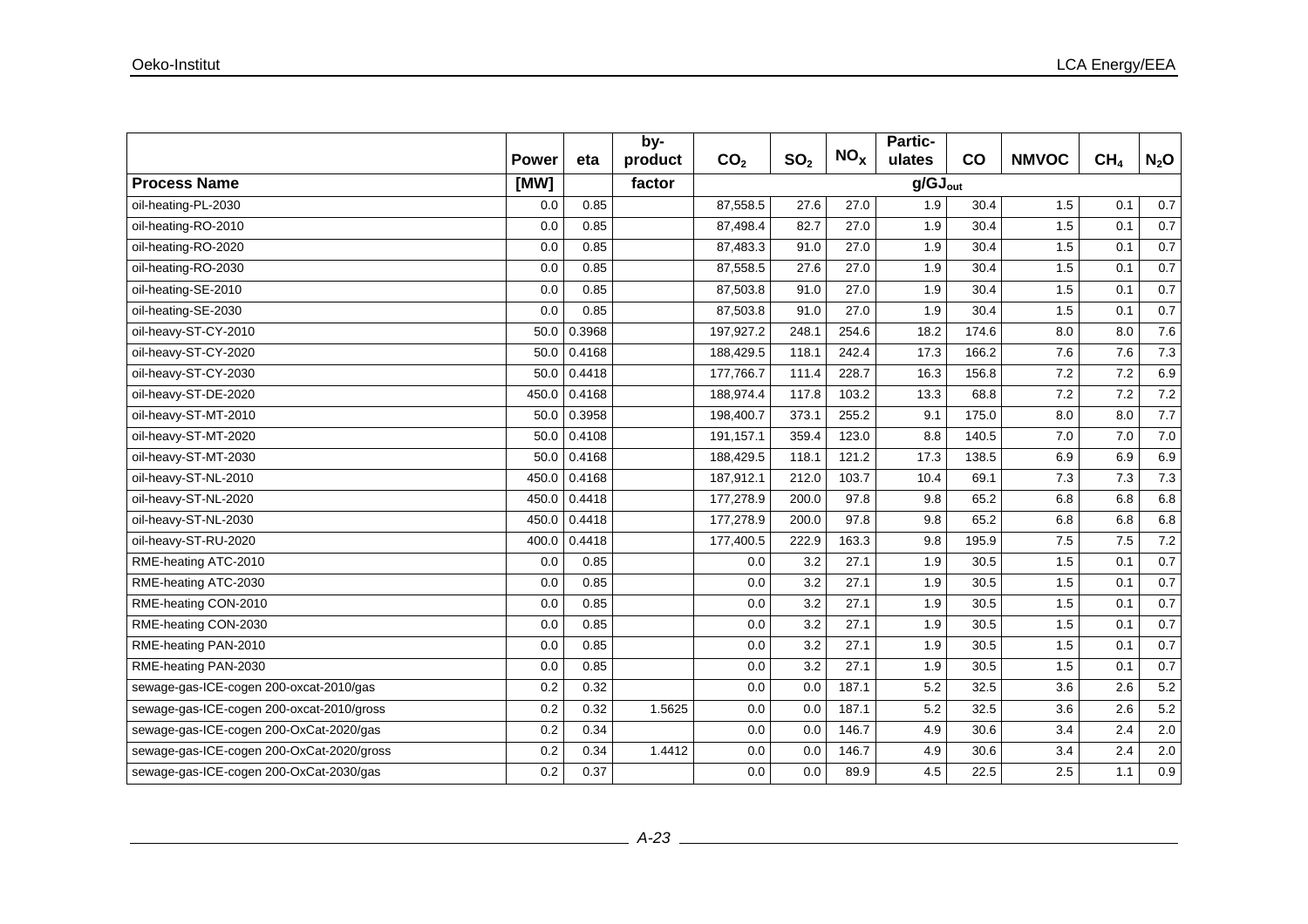|                                           |              |        | by-     |                 |                 |                 | <b>Partic-</b>      |       |              |                 |         |
|-------------------------------------------|--------------|--------|---------|-----------------|-----------------|-----------------|---------------------|-------|--------------|-----------------|---------|
|                                           | <b>Power</b> | eta    | product | CO <sub>2</sub> | SO <sub>2</sub> | NO <sub>x</sub> | ulates              | CO    | <b>NMVOC</b> | CH <sub>4</sub> | $N_2$ O |
| <b>Process Name</b>                       | [MW]         |        | factor  |                 |                 |                 | $g/GJ_{\text{out}}$ |       |              |                 |         |
| sewage-gas-ICE-cogen 200-OxCat-2030/gross | 0.2          | 0.37   | 1.2703  | 0.0             | 0.0             | 89.9            | 4.5                 | 22.5  | 2.5          | 1.1             | 0.9     |
| sewage-gas-ICE-cogen 50-oxcat-2010/gas    | 0.1          | 0.29   |         | 0.0             | 0.0             | 206.4           | 5.7                 | 43.0  | 4.8          | 2.9             | 5.7     |
| sewage-gas-ICE-cogen 50-oxcat-2010/gross  | 0.1          | 0.29   | 1.8276  | 0.0             | 0.0             | 206.4           | 5.7                 | 43.0  | 4.8          | 2.9             | 5.7     |
| sewage-gas-ICE-cogen 50-OxCat-2020/gas    | 0.1          | 0.31   |         | 0.0             | 0.0             | 160.9           | 5.4                 | 134.1 | 3.8          | 5.4             | 2.1     |
| sewage-gas-ICE-cogen 50-OxCat-2020/gross  | 0.1          | 0.31   | 1.6774  | 0.0             | 0.0             | 160.9           | 5.4                 | 134.1 | 3.8          | 5.4             | 2.1     |
| sewage-gas-ICE-cogen 50-OxCat-2030/gas    | 0.1          | 0.34   |         | 0.0             | 0.0             | 97.8            | 4.9                 | 97.8  | 2.8          | 2.4             | 1.0     |
| sewage-gas-ICE-cogen 50-OxCat-2030/gross  | 0.1          | 0.34   | 1.4706  | 0.0             | 0.0             | 97.8            | 4.9                 | 97.8  | 2.8          | 2.4             | 1.0     |
| SME-heating MED-2010                      | 0.0          | 0.85   |         | 0.0             | 6.3             | 26.6            | 1.8                 | 30.0  | 1.5          | 0.1             | 0.7     |
| SME-heating MED-2030                      | 0.0          | 0.85   |         | 0.0             | 6.3             | 26.6            | 1.8                 | 30.0  | 1.5          | 0.1             | 0.7     |
| straw-bales-cofiring coal-ST-2010         | 35.0         | 0.4439 |         | 0.0             | 9.7             | 108.1           | 3.7                 | 40.0  | 4.0          | 4.0             | 11.2    |
| straw-bales-cofiring-coal-ST-2020         | 35.0         | 0.4609 |         | 0.0             | 9.3             | 104.1           | 3.6                 | 38.6  | 3.9          | 3.9             | 10.8    |
| straw-bales-cofiring-coal-ST-2030         | 35.0         | 0.4999 |         | 0.0             | 8.6             | 64.0            | 3.3                 | 14.2  | 3.6          | 3.6             | 3.6     |
| switchgrass-heat plant ATC-2010           | 1.0          | 0.85   |         | 0.0             | 146.3           | 71.3            | 27.1                | 96.2  | 14.3         | 6.4             | 1.3     |
| switchgrass-heat plant ATC-2030           | 1.0          | 0.88   |         | 0.0             | 141.3           | 51.6            | 7.9                 | 67.1  | 3.4          | 3.4             | 0.7     |
| switchgrass-heat plant ATN-2010           | 1.0          | 0.85   |         | 0.0             | 146.3           | 71.3            | 27.1                | 96.2  | 14.3         | 6.4             | 1.3     |
| switchgrass-heat plant ATN-2030           | 1.0          | 0.88   |         | 0.0             | 141.3           | 51.6            | 7.9                 | 67.1  | 3.4          | 3.4             | 0.7     |
| switchgrass-heat plant CON-2010           | 1.0          | 0.85   |         | 0.0             | 146.3           | 71.3            | 27.1                | 96.2  | 14.3         | 6.4             | 1.3     |
| switchgrass-heat plant CON-2030           | 1.0          | 0.88   |         | 0.0             | 141.3           | 51.6            | 7.9                 | 67.1  | 3.4          | 3.4             | 0.7     |
| switchgrass-heat plant PAN-2010           | 1.0          | 0.85   |         | 0.0             | 146.3           | 71.3            | 27.1                | 96.2  | 14.3         | 6.4             | 1.3     |
| switchgrass-heat plant PAN-2030           | 1.0          | 0.88   |         | 0.0             | 141.3           | 51.6            | 7.9                 | 67.1  | 3.4          | 3.4             | 0.7     |
| wood-chips-forest-cofiring coal-ST-2010   | 70.0         | 0.4437 |         | 0.0             | 3.9             | 110.2           | 0.4                 | 40.8  | 4.1          | 4.1             | 11.4    |
| wood-chips-forest-cofiring-coal-ST-2020   | 70.0         | 0.4607 |         | 0.0             | 3.7             | 106.1           | 0.4                 | 39.3  | 3.9          | 3.9             | 11.0    |
| wood-chips-forest-cofiring-coal-ST-2030   | 70.0         | 0.4997 |         | 0.0             | 3.4             | 65.2            | 0.3                 | 14.5  | 3.6          | 3.6             | 3.6     |
| wood-chips-forest-cogen-ORC/gas           | 0.8          | 0.11   |         | 0.0             | 296.8           | 493.8           | 81.0                | 740.7 | 246.9        | 24.7            | 4.9     |
| wood-chips-forest-cogen-ORC/gas50%        | 0.8          | 0.11   |         | 0.0             | 296.8           | 493.8           | 81.0                | 740.7 | 246.9        | 24.7            | 4.9     |
| wood-chips-forest-cogen-ORC/gross         | 0.8          | 0.11   | 6.3636  | 0.0             | 296.8           | 493.8           | 81.0                | 740.7 | 246.9        | 24.7            | 4.9     |
| wood-chips-forest-cogen-ORC/oil           | 0.8          | 0.11   |         | 0.0             | 296.8           | 493.8           | 81.0                | 740.7 | 246.9        | 24.7            | 4.9     |
| wood-chips-forest-cogen-ORC/oil50%        | 0.8          | 0.11   |         | 0.0             | 296.8           | 493.8           | 81.0                | 740.7 | 246.9        | 24.7            | 4.9     |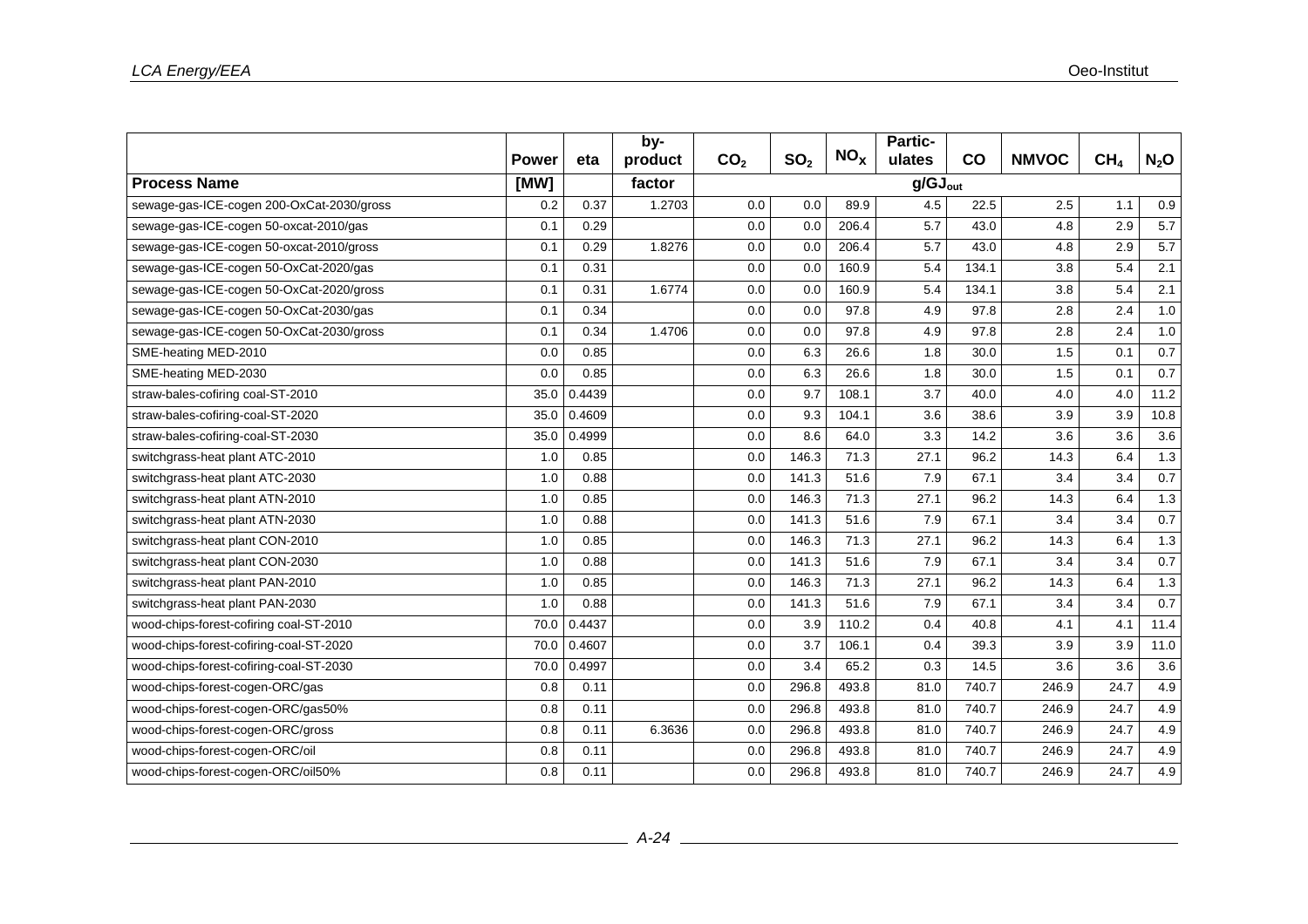|                                             |              |      | by-     |                 |                 |                 | Partic- |                     |              |                 |         |
|---------------------------------------------|--------------|------|---------|-----------------|-----------------|-----------------|---------|---------------------|--------------|-----------------|---------|
|                                             | <b>Power</b> | eta  | product | CO <sub>2</sub> | SO <sub>2</sub> | NO <sub>x</sub> | ulates  | co                  | <b>NMVOC</b> | CH <sub>4</sub> | $N_2$ O |
| <b>Process Name</b>                         | [MW]         |      | factor  |                 |                 |                 |         | $g/GJ_{\text{out}}$ |              |                 |         |
| wood-chips-forest-cogen-ORC-2010/gas        | 0.8          | 0.12 |         | 0.0             | 272.1           | 452.7           | 44.6    | 509.2               | 169.7        | 22.6            | 4.5     |
| wood-chips-forest-cogen-ORC-2010/gross      | 0.8          | 0.12 | 5.75    | 0.0             | 272.1           | 452.7           | 44.6    | 509.2               | 169.7        | 22.6            | 4.5     |
| wood-chips-forest-cogen-ORC-2020/gross      | 0.8          | 0.14 | 4.9286  | 0.0             | 233.2           | 388.0           | 25.5    | 291.0               | 97.0         | 14.5            | 2.9     |
| wood-chips-forest-cogen-ORC-2020/gs         | 0.8          | 0.14 |         | 0.0             | 233.2           | 388.0           | 25.5    | 291.0               | 97.0         | 14.5            | 2.9     |
| wood-chips-forest-cogen-ORC-2030/gas        | 0.8          | 0.15 |         | 0.0             | 217.7           | 362.1           | 11.9    | 135.8               | 45.3         | 9.1             | 1.8     |
| wood-chips-forest-cogen-ORC-2030/gross      | 0.8          | 0.15 | 4.6     | 0.0             | 217.7           | 362.1           | 11.9    | 135.8               | 45.3         | 9.1             | 1.8     |
| wood-chips-forest-cogen-SE/gas              | 0.8          | 0.12 |         | 0.0             | 272.1           | 452.7           | 74.3    | 679.0               | 226.3        | 22.6            | 4.5     |
| wood-chips-forest-cogen-SE/gas50%           | 0.8          | 0.12 |         | 0.0             | 272.1           | 452.7           | 74.3    | 679.0               | 226.3        | 22.6            | 4.5     |
| wood-chips-forest-cogen-SE/gross            | 0.8          | 0.12 | 5.6667  | 0.0             | 272.1           | 452.7           | 74.3    | 679.0               | 226.3        | 22.6            | 4.5     |
| wood-chips-forest-cogen-SE/oil              | 0.8          | 0.12 |         | 0.0             | 272.1           | 452.7           | 74.3    | 679.0               | 226.3        | 22.6            | 4.5     |
| wood-chips-forest-cogen-SE/oil50%           | 0.8          | 0.12 |         | 0.0             | 272.1           | 452.7           | 74.3    | 679.0               | 226.3        | 22.6            | 4.5     |
| wood-chips-forest-cogen-SE-2010/gas         | 0.8          | 0.14 |         | 0.0             | 233.2           | 388.0           | 38.2    | 436.5               | 145.5        | 19.4            | 3.9     |
| wood-chips-forest-cogen-SE-2010/gross       | 0.8          | 0.14 | 4.7143  | 0.0             | 233.2           | 388.0           | 38.2    | 436.5               | 145.5        | 19.4            | 3.9     |
| wood-chips-forest-cogen-SE-2020/gas         | 0.8          | 0.16 |         | 0.0             | 204.1           | 339.5           | 22.3    | 254.6               | 84.9         | 12.7            | 2.5     |
| wood-chips-forest-cogen-SE-2020/gross       | 0.8          | 0.16 | 4.125   | 0.0             | 204.1           | 339.5           | 22.3    | 254.6               | 84.9         | 12.7            | 2.5     |
| wood-chips-forest-cogen-SE-2030/gas         | 0.8          | 0.17 |         | 0.0             | 192.1           | 319.5           | 10.5    | 119.8               | 39.9         | 8.0             | 1.6     |
| wood-chips-forest-cogen-SE-2030/gross       | 0.8          | 0.17 | 3.8824  | 0.0             | 192.1           | 319.5           | 10.5    | 119.8               | 39.9         | 8.0             | 1.6     |
| wood-chips-forest-cogen-stirling/gas        | 0.1          | 0.12 |         | 0.0             | 272.1           | 679.0           | 144.0   | 565.8               | 226.3        | 28.3            | 11.3    |
| wood-chips-forest-cogen-stirling/gas50%     | 0.1          | 0.12 |         | 0.0             | 272.1           | 679.0           | 144.0   | 565.8               | 226.3        | 28.3            | 11.3    |
| wood-chips-forest-cogen-stirling/gross      | 0.1          | 0.12 | 5.6667  | 0.0             | 272.1           | 679.0           | 144.0   | 565.8               | 226.3        | 28.3            | 11.3    |
| wood-chips-forest-cogen-stirling/oil        | 0.1          | 0.12 |         | 0.0             | 272.1           | 679.0           | 144.0   | 565.8               | 226.3        | 28.3            | 11.3    |
| wood-chips-forest-cogen-stirling/oil50%     | 0.1          | 0.12 |         | 0.0             | 272.1           | 679.0           | 144.0   | 565.8               | 226.3        | 28.3            | 11.3    |
| wood-chips-forest-cogen-stirling-2030/gas   | 0.1          | 0.21 |         | 0.0             | 155.5           | 388.0           | 82.3    | 323.3               | 129.3        | 16.2            | 6.5     |
| wood-chips-forest-cogen-stirling-2030/gross | 0.1          | 0.21 | 2.9524  | 0.0             | 155.5           | 388.0           | 82.3    | 323.3               | 129.3        | 16.2            | 6.5     |
| wood-chips-forest-heating ATC-2010          | 0.1          | 0.87 |         | 0.0             | 29.6            | 105.4           | 43.6    | 105.4               | 35.1         | 35.1            | 1.4     |
| wood-chips-forest-heating ATC-2030          | 0.1          | 0.9  |         | 0.0             | 28.6            | 73.6            | 20.7    | 73.6                | 18.9         | 18.9            | 0.8     |
| wood-chips-forest-heating ATN-2010          | 0.1          | 0.87 |         | 0.0             | 29.6            | 105.4           | 43.6    | 105.4               | 35.1         | 35.1            | 1.4     |
| wood-chips-forest-heating ATN-2030          | 0.1          | 0.9  |         | 0.0             | 28.6            | 73.6            | 20.7    | 73.6                | 18.9         | 18.9            | 0.8     |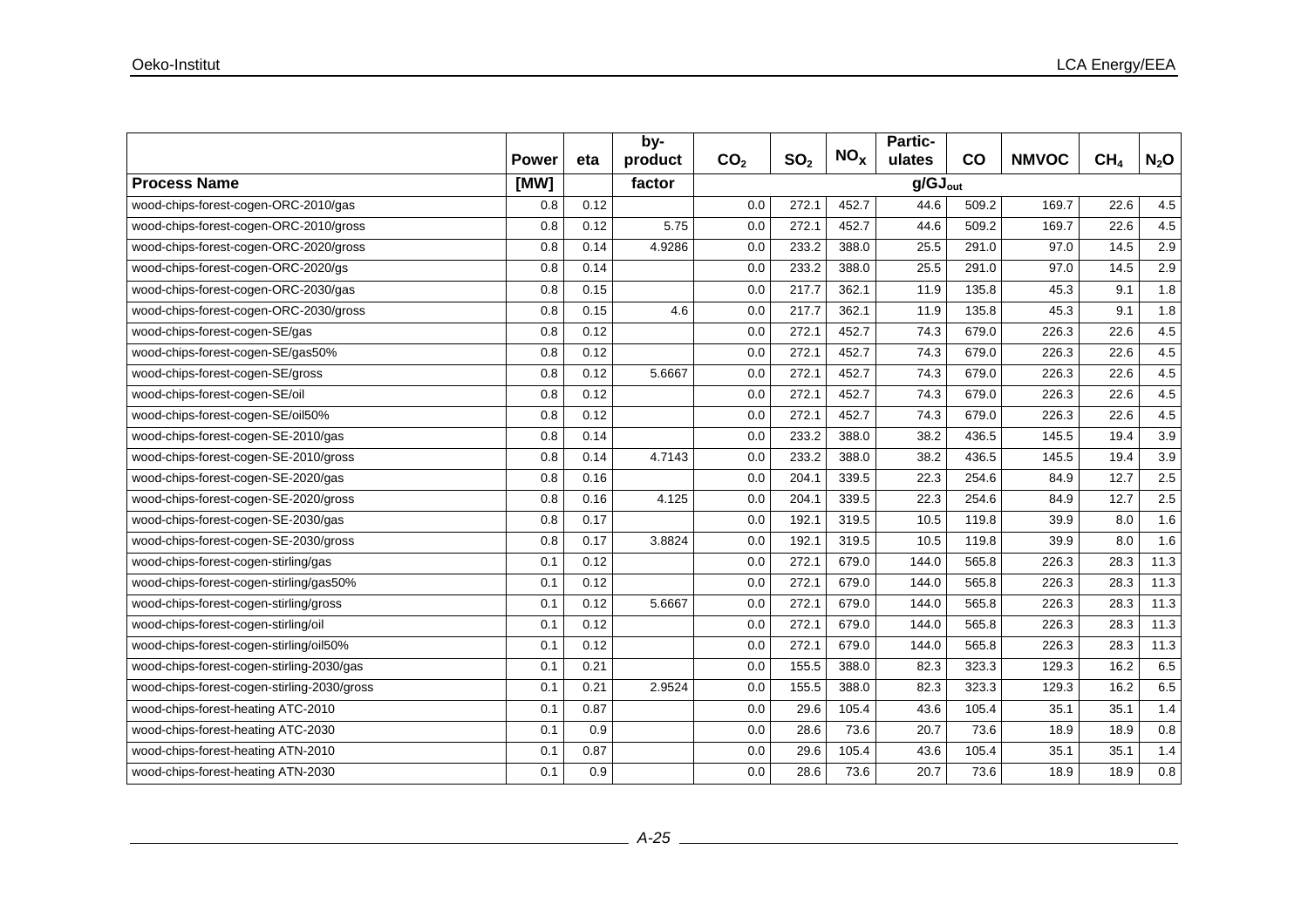|                                                         |              |        | by-            |                 |                 | NO <sub>x</sub> | Partic-             |           |              |                 |                  |  |
|---------------------------------------------------------|--------------|--------|----------------|-----------------|-----------------|-----------------|---------------------|-----------|--------------|-----------------|------------------|--|
|                                                         | <b>Power</b> | eta    | product        | CO <sub>2</sub> | SO <sub>2</sub> |                 | ulates              | <b>CO</b> | <b>NMVOC</b> | CH <sub>4</sub> | $N_2$ O          |  |
| <b>Process Name</b>                                     | [MW]         |        | factor         |                 |                 |                 | $g/GJ_{\text{out}}$ |           |              |                 |                  |  |
| wood-chips-forest-heating CON-2010                      | 0.1          | 0.87   |                | 0.0             | 29.6            | 105.4           | 43.6                | 105.4     | 35.1         | 35.1            | 1.4              |  |
| wood-chips-forest-heating CON-2030                      | 0.1          | 0.9    |                | 0.0             | 28.6            | 73.6            | 20.7                | 73.6      | 18.9         | 18.9            | 0.8              |  |
| wood-chips-forest-heating MED-2010                      | 0.1          | 0.87   |                | 0.0             | 29.6            | 105.4           | 43.6                | 105.4     | 35.1         | 35.1            | 1.4              |  |
| wood-chips-forest-heating MED-2030                      | 0.1          | 0.9    |                | 0.0             | 28.6            | 73.6            | 20.7                | 73.6      | 18.9         | 18.9            | 0.8              |  |
| wood-chips-forest-heating PAN-2010                      | 0.1          | 0.87   |                | 0.0             | 29.6            | 105.4           | 43.6                | 105.4     | 35.1         | 35.1            | 1.4              |  |
| wood-chips-forest-heating PAN-2030                      | 0.1          | 0.9    |                | 0.0             | 28.6            | 73.6            | 20.7                | 73.6      | 18.9         | 18.9            | 0.8              |  |
| wood-chips-SRC-heating ATC-2010                         | 0.1          | 0.87   |                | 0.0             | 34.6            | 105.3           | 127.3               | 105.3     | 35.1         | 35.1            | 1.4              |  |
| wood-chips-SRC-heating ATC-2030                         | 0.1          | 0.9    |                | 0.0             | 33.4            | 73.5            | 61.1                | 73.5      | 18.9         | 18.9            | 0.8              |  |
| wood-chips-SRC-heating ATN-2010                         | 0.1          | 0.87   |                | 0.0             | 34.6            | 105.3           | 127.3               | 105.3     | 35.1         | 35.1            | 1.4              |  |
| wood-chips-SRC-heating ATN-2030                         | 0.1          | 0.9    |                | 0.0             | 33.4            | 73.5            | 61.1                | 73.5      | 18.9         | 18.9            | 0.8              |  |
| wood-chips-SRC-heating CON-2010                         | 0.1          | 0.87   |                | 0.0             | 34.6            | 105.3           | 127.3               | 105.3     | 35.1         | 35.1            | 1.4              |  |
| wood-chips-SRC-heating CON-2030                         | 0.1          | 0.9    |                | 0.0             | 33.4            | 73.5            | 61.1                | 73.5      | 18.9         | 18.9            | 0.8              |  |
| wood-chips-SRC-heating PAN-2010                         | 0.1          | 0.87   |                | 0.0             | 34.6            | 105.3           | 127.3               | 105.3     | 35.1         | 35.1            | 1.4              |  |
| wood-chips-SRC-heating PAN-2030                         | 0.1          | 0.9    |                | 0.0             | 33.4            | 73.5            | 61.1                | 73.5      | 18.9         | 18.9            | 0.8              |  |
| wood-chips-SRF-poplar-cofiring coal-ST-2010             | 70.0         | 0.4437 |                | 0.0             | 9.0             | 110.1           | 4.1                 | 40.8      | 4.1          | 4.1             | 11.4             |  |
| wood-chips-SRF-poplar-cofiring-coal-cogen-BP-2010/gas   | 5.0          | 0.2789 |                | 0.0             | 10.8            | 260.8           | 9.6                 | 69.5      | 7.0          | 1.4             | 166.9            |  |
| wood-chips-SRF-poplar-cofiring-coal-cogen-BP-2010/gross | 5.0          | 0.2789 | 2.1            | 0.0             | 10.8            | 260.8           | 9.6                 | 69.5      | 7.0          | 1.4             | 166.9            |  |
| wood-chips-SRF-poplar-cofiring-coal-cogen-BP-2020/gas   | 5.0          | 0.2989 |                | 0.0             | 10.1            | 243.3           | 9.0                 | 64.9      | 6.5          | 1.3             | 155.7            |  |
| wood-chips-SRF-poplar-cofiring-coal-cogen-BP-2020/gross | 5.0          | 0.2989 | $\overline{2}$ | 0.0             | 10.1            | 243.3           | 9.0                 | 64.9      | 6.5          | 1.3             | 155.7            |  |
| wood-chips-SRF-poplar-cofiring-coal-cogen-BP-2030/gas   | 5.0          | 0.2989 |                | 0.0             | 10.1            | 243.3           | 9.0                 | 64.9      | 6.5          | 1.3             | 155.7            |  |
| wood-chips-SRF-poplar-cofiring-coal-cogen-BP-2030/gross | 5.0          | 0.2989 | 1.8            | 0.0             | 10.1            | 243.3           | 9.0                 | 64.9      | 6.5          | 1.3             | 155.7            |  |
| wood-chips-SRF-poplar-cofiring-coal-ST-2020             | 70.0         | 0.4607 |                | 0.0             | 8.7             | 106.1           | 4.0                 | 39.3      | 3.9          | 3.9             | 11.0             |  |
| wood-chips-SRF-poplar-cofiring-coal-ST-2030             | 70.0         | 0.4997 |                | 0.0             | 4.0             | 65.2            | 3.7                 | 14.5      | 3.6          | 3.6             | 3.6              |  |
| wood-chips-SRF-poplar-cogen-ORC-SNCR-2010/gas           | 0.8          | 0.13   |                | 0.0             | 293.1           | 835.4           | 42.1                | 469.9     | 156.6        | 20.9            | 4.2              |  |
| wood-chips-SRF-poplar-cogen-ORC-SNCR-2010/gross         | 0.8          | 0.13   | 5.2308         | 0.0             | 293.1           | 835.4           | 42.1                | 469.9     | 156.6        | 20.9            | 4.2              |  |
| wood-chips-SRF-poplar-cogen-ORC-SNCR-2020/gas           | 0.8          | 0.15   |                | 0.0             | 254.1           | 724.0           | 36.5                | 271.5     | 90.5         | 13.6            | $\overline{2.7}$ |  |
| wood-chips-SRF-poplar-cogen-ORC-SNCR-2020/gross         | 0.8          | 0.15   | 4.5333         | 0.0             | 254.1           | 724.0           | 36.5                | 271.5     | 90.5         | 13.6            | $\overline{2.7}$ |  |
| wood-chips-SRF-poplar-cogen-ORC-SNCR-2030/gas           | 0.8          | 0.16   |                | 0.0             | 238.2           | 678.7           | 34.2                | 127.3     | 42.4         | 8.5             | 1.7              |  |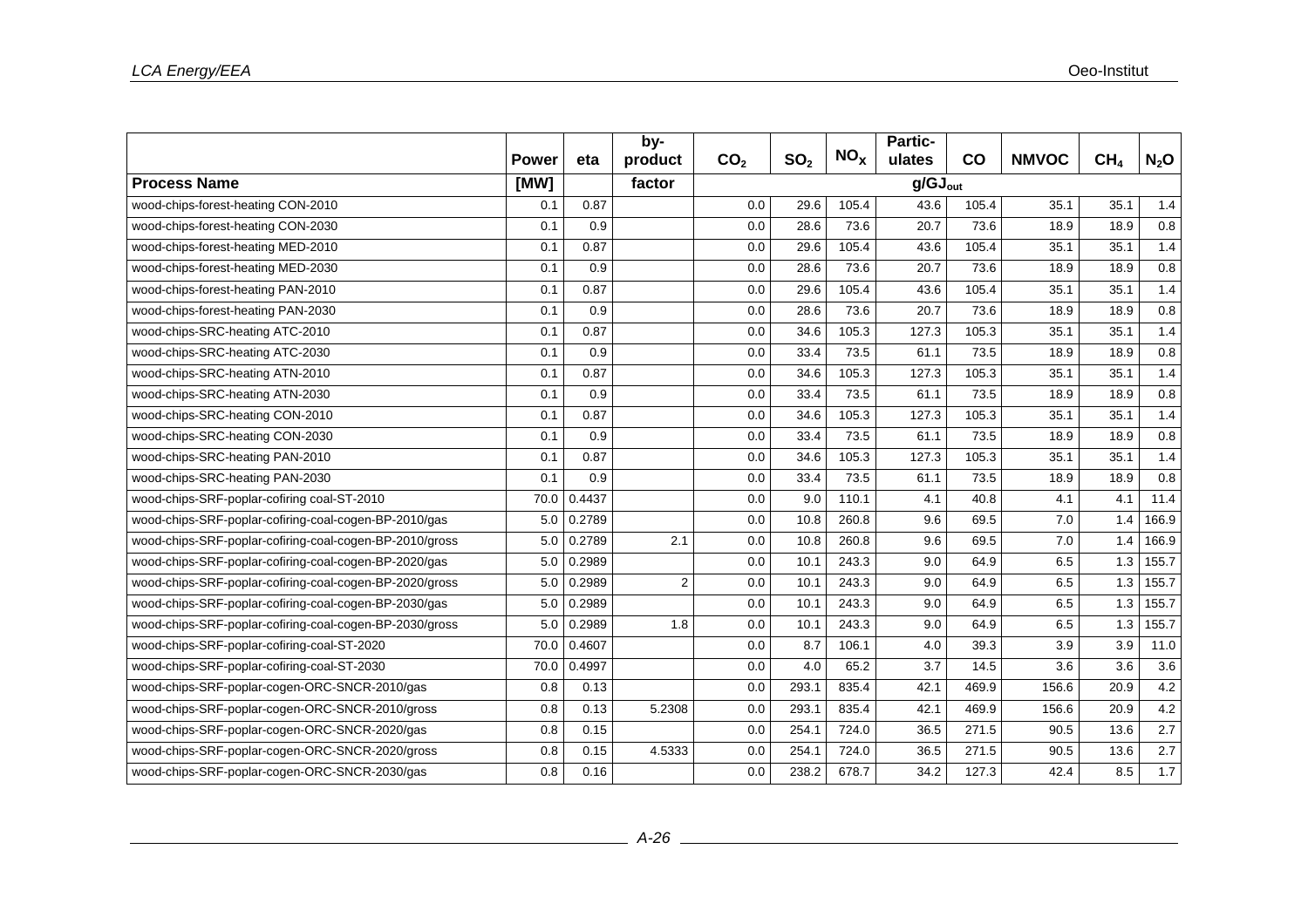|                                                     |              |        | by-            |                 |                 |                 | Partic-             |               |              |                 |         |
|-----------------------------------------------------|--------------|--------|----------------|-----------------|-----------------|-----------------|---------------------|---------------|--------------|-----------------|---------|
|                                                     | <b>Power</b> | eta    | product        | CO <sub>2</sub> | SO <sub>2</sub> | NO <sub>x</sub> | ulates              | $\mathsf{co}$ | <b>NMVOC</b> | CH <sub>4</sub> | $N_2$ O |
| <b>Process Name</b>                                 | [MW]         |        | factor         |                 |                 |                 | $g/GJ_{\text{out}}$ |               |              |                 |         |
| wood-chips-SRF-poplar-cogen-ORC-SNCR-2030/gross     | 0.8          | 0.16   | 4.25           | 0.0             | 238.2           | 678.7           | 34.2                | 127.3         | 42.4         | 8.5             | 1.7     |
| wood-chips-SRF-poplar-cogen-SE-SNCR-2010/gas        | 0.8          | 0.14   |                | 0.0             | 272.2           | 775.7           | 39.1                | 436.3         | 145.4        | 19.4            | 3.9     |
| wood-chips-SRF-poplar-cogen-SE-SNCR-2010/gross      | 0.8          | 0.14   | 4.7143         | 0.0             | 272.2           | 775.7           | 39.1                | 436.3         | 145.4        | 19.4            | 3.9     |
| wood-chips-SRF-poplar-cogen-SE-SNCR-2020/gas        | 0.8          | 0.16   |                | 0.0             | 238.2           | 678.7           | 34.2                | 254.5         | 84.8         | 12.7            | 2.5     |
| wood-chips-SRF-poplar-cogen-SE-SNCR-2020/gross      | 0.8          | 0.16   | 4.125          | 0.0             | 238.2           | 678.7           | 34.2                | 254.5         | 84.8         | 12.7            | 2.5     |
| wood-chips-SRF-poplar-cogen-SE-SNCR-2030/gas        | 0.8          | 0.17   |                | 0.0             | 224.2           | 638.8           | 32.2                | 119.8         | 39.9         | 8.0             | 1.6     |
| wood-chips-SRF-poplar-cogen-SE-SNCR-2030/gross      | 0.8          | 0.17   | 3.8824         | 0.0             | 224.2           | 638.8           | 32.2                | 119.8         | 39.9         | 8.0             | 1.6     |
| wood-chips-SRF-poplar-heat plant ATC-2010           | 1.0          | 0.85   |                | 0.0             | 44.8            | 63.9            | 25.5                | 86.2          | 12.8         | 5.7             | 1.1     |
| wood-chips-SRF-poplar-heat plant ATC-2030           | 1.0          | 0.88   |                | 0.0             | 43.3            | 46.3            | 12.3                | 60.2          | 3.1          | 3.1             | 0.6     |
| wood-chips-SRF-poplar-heat plant ATN-2010           | 1.0          | 0.85   |                | 0.0             | 44.8            | 63.9            | 25.5                | 86.2          | 12.8         | 5.7             | 1.1     |
| wood-chips-SRF-poplar-heat plant ATN-2030           | 1.0          | 0.88   |                | 0.0             | 43.3            | 46.3            | 12.3                | 60.2          | 3.1          | 3.1             | 0.6     |
| wood-chips-SRF-poplar-heat plant CON-2010           | 1.0          | 0.85   |                | 0.0             | 44.8            | 63.9            | 25.5                | 86.2          | 12.8         | 5.7             | 1.1     |
| wood-chips-SRF-poplar-heat plant CON-2030           | 1.0          | 0.88   |                | 0.0             | 43.3            | 46.3            | 12.3                | 60.2          | 3.1          | 3.1             | 0.6     |
| wood-chips-SRF-poplar-heat plant PAN-2010           | 1.0          | 0.85   |                | 0.0             | 44.8            | 63.9            | 25.5                | 86.2          | 12.8         | 5.7             | 1.1     |
| wood-chips-SRF-poplar-heat plant PAN-2030           | 1.0          | 0.88   |                | 0.0             | 43.3            | 46.3            | 12.3                | 60.2          | 3.1          | 3.1             | 0.6     |
| wood-forest-chips-cofiring-coal-cogen-BP/gas        | 5.0          | 0.2677 |                | 0.0             | 9.6             | 271.7           | 12.9                | 72.5          | 7.2          | 1.4             | 191.3   |
| wood-forest-chips-cofiring-coal-cogen-BP/gas50%     | 5.0          | 0.2677 |                | 0.0             | 9.6             | 271.7           | 12.9                | 72.5          | 7.2          | 1.4             | 191.3   |
| wood-forest-chips-cofiring-coal-cogen-BP/gross      | 5.0          | 0.2677 | 2.22           | 0.0             | 9.6             | 271.7           | 12.9                | 72.5          | 7.2          | 1.4             | 191.3   |
| wood-forest-chips-cofiring-coal-cogen-BP/oil        | 5.0          | 0.2677 |                | 0.0             | 9.6             | 271.7           | 12.9                | 72.5          | 7.2          | 1.4             | 191.3   |
| wood-forest-chips-cofiring-coal-cogen-BP/oil50%     | 5.0          | 0.2677 |                | 0.0             | 9.6             | 271.7           | 12.9                | 72.5          | 7.2          | 1.4             | 191.3   |
| wood-forest-chips-cofiring-coal-cogen-BP-2010/gas   | 5.0          | 0.2789 |                | 0.0             | 9.2             | 260.9           | 12.4                | 69.6          | 7.0          | 1.4             | 183.6   |
| wood-forest-chips-cofiring-coal-cogen-BP-2010/gross | 5.0          | 0.2789 | 2.1            | 0.0             | 9.2             | 260.9           | 12.4                | 69.6          | 7.0          | 1.4             | 183.6   |
| wood-forest-chips-cofiring-coal-cogen-BP-2020/gas   | 5.0          | 0.2989 |                | 0.0             | 8.6             | 243.4           | 11.6                | 64.9          | 6.5          | 1.3             | 171.4   |
| wood-forest-chips-cofiring-coal-cogen-BP-2020/gross | 5.0          | 0.2989 | $\overline{2}$ | 0.0             | 8.6             | 243.4           | 11.6                | 64.9          | 6.5          | 1.3             | 171.4   |
| wood-forest-chips-cofiring-coal-cogen-BP-2030/gas   | 5.0          | 0.2989 |                | 0.0             | 8.6             | 243.4           | 11.6                | 64.9          | 6.5          | 1.3             | 171.4   |
| wood-forest-chips-cofiring-coal-cogen-BP-2030/gross | 5.0          | 0.2989 | 1.8            | 0.0             | 8.6             | 243.4           | 11.6                | 64.9          | 6.5          | 1.3             | 171.4   |
| wood-forest-chips-cofiring-coal-ST                  | 70.0         | 0.3787 |                | 0.0             | 9.1             | 57.4            | 0.5                 | 47.8          | 9.6          | 4.8             | 13.4    |
| wood-forest-syngas-CC-big-2010                      | 216.0        | 0.54   |                | 0.0             | 0.0             | 159.9           | 0.8                 | 80.0          | 8.0          | 8.0             | 4.8     |